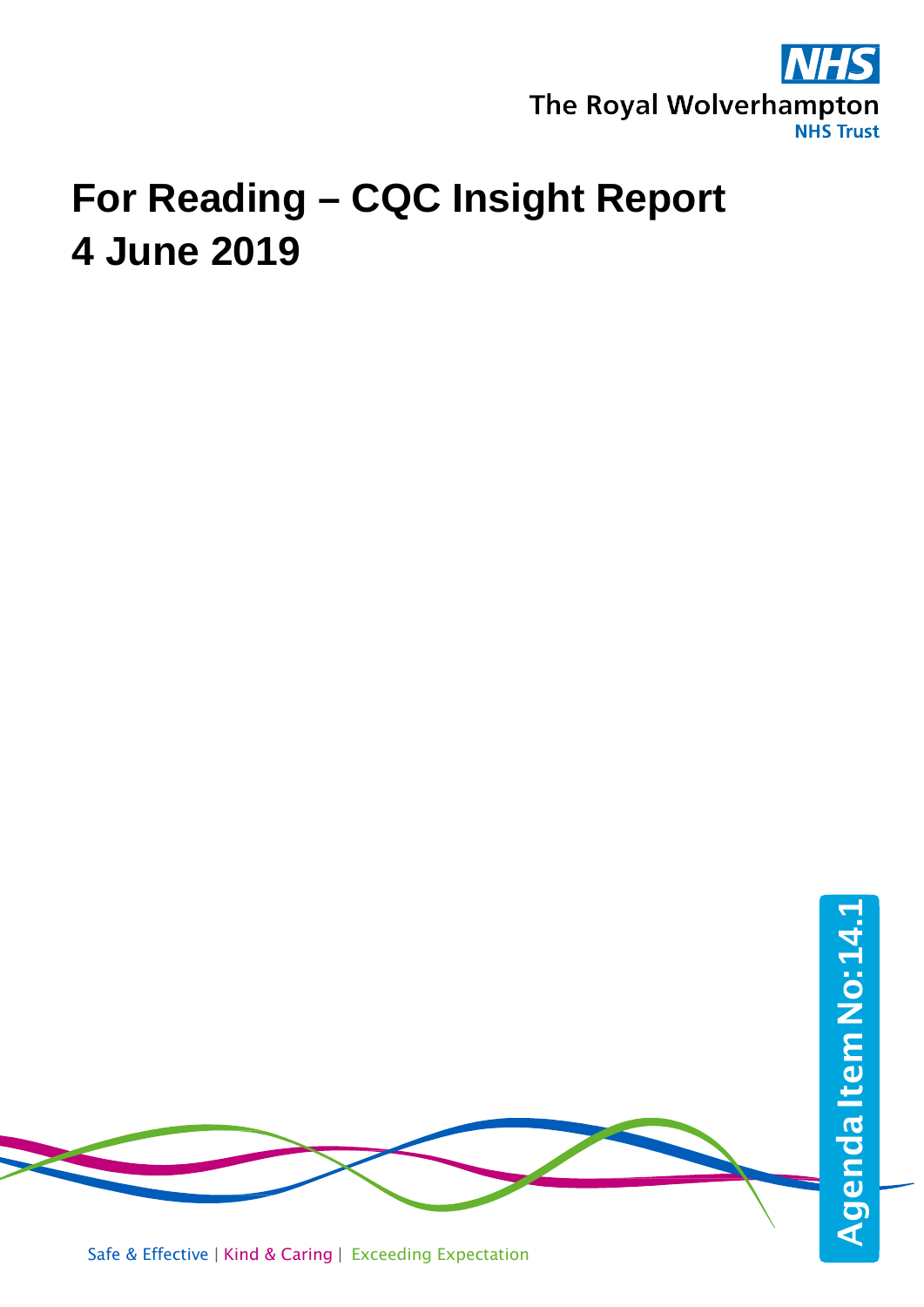**NHS** The Royal Wolverhampton

|                              | <b>Trust Board Report</b>                                                                                                                                                                                                                                                                                                                                                                                                                                                                                                                                                                           |
|------------------------------|-----------------------------------------------------------------------------------------------------------------------------------------------------------------------------------------------------------------------------------------------------------------------------------------------------------------------------------------------------------------------------------------------------------------------------------------------------------------------------------------------------------------------------------------------------------------------------------------------------|
| <b>Meeting Date:</b>         | 4 June 2019                                                                                                                                                                                                                                                                                                                                                                                                                                                                                                                                                                                         |
| Title:                       | CQC Insight report for RWT (April 19)                                                                                                                                                                                                                                                                                                                                                                                                                                                                                                                                                               |
| <b>Executive</b><br>Summary: | The Insight report contains quality, performance and activity information from<br>various data streams. This information held by CQC is used to monitor<br>Trusts and to inform decisions on local intervention and inspections. The<br>report is produced monthly for Trust to utilise for local redress actions.                                                                                                                                                                                                                                                                                  |
|                              | All Core Services are required to review the data contained having regard to<br>any proactive or reactive redress needed.                                                                                                                                                                                                                                                                                                                                                                                                                                                                           |
|                              | The report is broken down into 4 main sections and is shown by Trust<br>(overall), by site location and by each Core Service. The four main sections<br>are:                                                                                                                                                                                                                                                                                                                                                                                                                                        |
|                              | Facts, Figures and ratings - Shows contextual information linked to Core<br>Services.                                                                                                                                                                                                                                                                                                                                                                                                                                                                                                               |
|                              | Trust and Core Service analysis - Shows the latest and previous data held<br>(data may be quarterly or annual) using a 5 point scale (from much worst to<br>much better than National comparison) taken from the data provider. Some<br>data is not amenable to change over time so contain no arrows.<br>Featured data sources - Contains various data inputs from National Learning<br>and reporting system (NRLS), Safety Thermometer, Mortality, National<br>audits, Patient/Staff Survey etc.<br>Definitions - Provides a key to ratings, performance levels and changes<br>within the report. |
|                              | The Trust composite score is created from 12 specific indicators in the<br>insight report; it is used to assess/monitor Trust performance and is linked to<br>a likelihood of ratings for similar scoring Trusts.                                                                                                                                                                                                                                                                                                                                                                                   |
|                              | Some key features in April 19 report:<br><b>Page 19 Trust Composite score – No change, remains in the middle 50%</b><br>of acute trusts.                                                                                                                                                                                                                                                                                                                                                                                                                                                            |
|                              | Page 18 - No change in April 19 report:<br>Much better than national - Same - Sick days for medical and dental staff<br>Much worse than national - Added - Stability of other clinical staff<br><b>Improved - No change - Never Events (total events with rule-based</b><br>risk assessment and with statistical comparison to bed days), NRLS<br>Consistency of reporting, Patient-led assessment of environment for<br>dementia care (%), Patient-led assessment of food (%)<br><b>Declined - Added - Stability of other clinical staff</b>                                                       |
|                              | <b>Page 41</b> – Safety Thermometer – (same as Mar 19 apart from highest rate of<br>PUs per 100 patient changed to C24 from C18 in Mar 19.                                                                                                                                                                                                                                                                                                                                                                                                                                                          |
|                              | <b>National Audits - Page 45</b><br>No change to Mar 19 Insight report.                                                                                                                                                                                                                                                                                                                                                                                                                                                                                                                             |
|                              | Staff and Patient survey - No data refresh                                                                                                                                                                                                                                                                                                                                                                                                                                                                                                                                                          |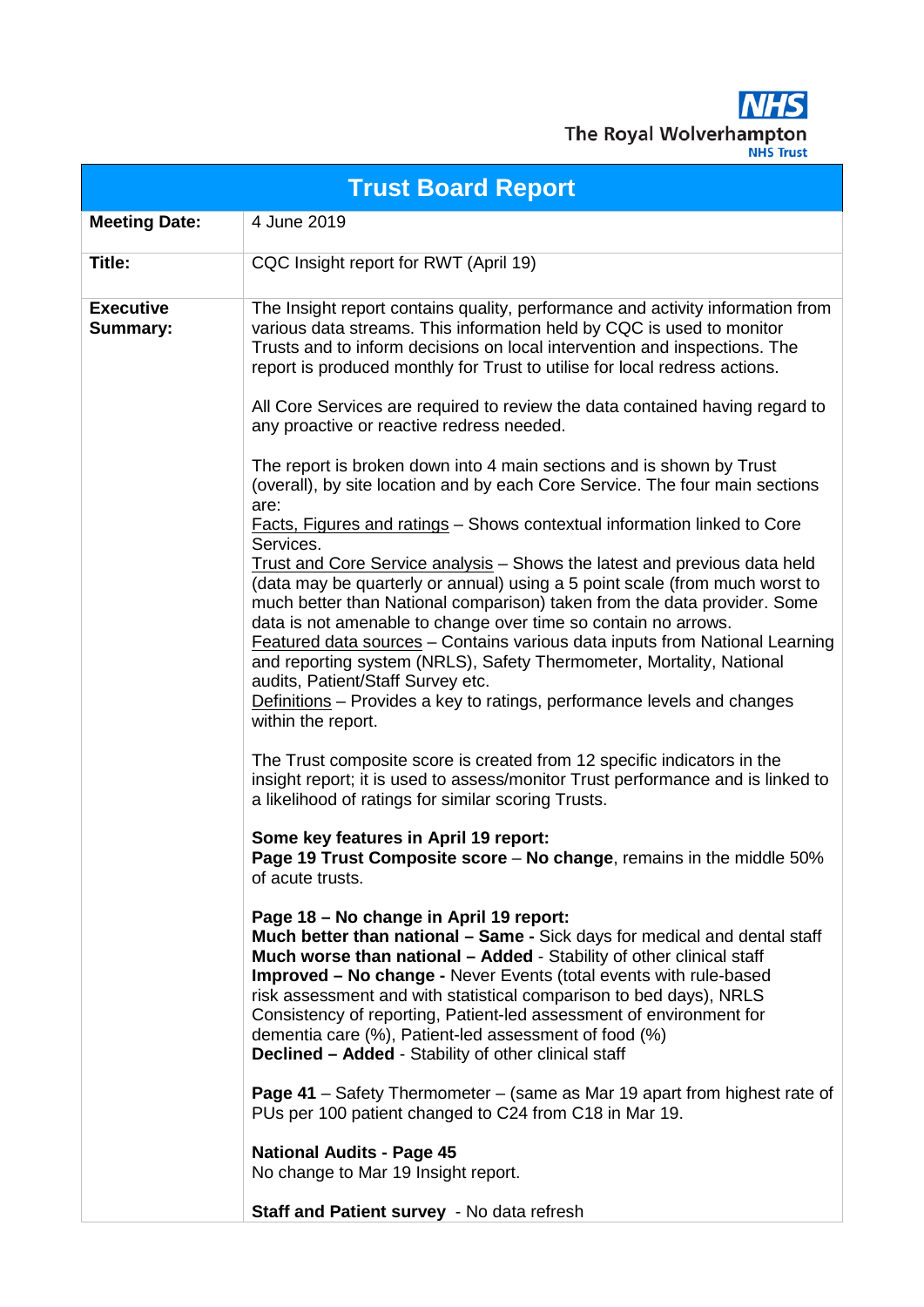| <b>Action</b><br><b>Requested:</b>                             | Receive and note,                                                                                                                                                                                                                                                                                                                                                                                                                                                                                                                                                                                                                                                                          |
|----------------------------------------------------------------|--------------------------------------------------------------------------------------------------------------------------------------------------------------------------------------------------------------------------------------------------------------------------------------------------------------------------------------------------------------------------------------------------------------------------------------------------------------------------------------------------------------------------------------------------------------------------------------------------------------------------------------------------------------------------------------------|
| For the attention<br>of the Board                              |                                                                                                                                                                                                                                                                                                                                                                                                                                                                                                                                                                                                                                                                                            |
| <b>Assure</b>                                                  | The CQC Insight report is reviewed and communicated for local redress.<br>• Work stream in place to address alerting areas for Mortality, Cancer<br>Performance, Falls etc are reported separately.                                                                                                                                                                                                                                                                                                                                                                                                                                                                                        |
| <b>Advise</b>                                                  | Due to old data periods/time lag the compliance status on various<br>$\bullet$<br>indicators may not be the latest known and acted upon by the relevant<br>service.<br>Data periods may be different between indicators                                                                                                                                                                                                                                                                                                                                                                                                                                                                    |
| <b>Alert</b>                                                   | Staff Survey results Mar 19 have not been refreshed in the April<br>Insight report.<br>The Insight report is considered at monthly meetings held with CQC<br>relationship manager/CQC Inspector and may prompt follow up<br>inquiries made to Division/Directorate/Specialties to account for data.                                                                                                                                                                                                                                                                                                                                                                                        |
| <b>Author + Contact</b><br><b>Details:</b>                     | Tel 01902 698121 Email maria.arthur@nhs.net                                                                                                                                                                                                                                                                                                                                                                                                                                                                                                                                                                                                                                                |
| <b>Links to Trust</b><br><b>Strategic</b><br><b>Objectives</b> | 1. Create a culture of compassion, safety and quality<br>2. Proactively seek opportunities to develop our services<br>3. To have an effective and well integrated local health and care system that operates<br>efficiently<br>4. Attract, retain and develop our staff, and improve employee engagement<br>5. Maintain financial health - Appropriate investment to patient services<br>6. Be in the top 25% of all key performance indicators                                                                                                                                                                                                                                            |
| <b>Resource</b><br>Implications:                               | None                                                                                                                                                                                                                                                                                                                                                                                                                                                                                                                                                                                                                                                                                       |
| <b>Report Data</b><br><b>Caveats</b>                           | See the advise section above. Data may be subject to cleansing and<br>revision.                                                                                                                                                                                                                                                                                                                                                                                                                                                                                                                                                                                                            |
| <b>CQC Domains</b>                                             | Safe: patients, staff and the public are protected from abuse and avoidable harm.<br><b>Effective:</b> care, treatment and support achieves good outcomes, helping people maintain<br>quality of life and is based on the best available evidence.<br>Caring: staff involve and treat everyone with compassion, kindness, dignity and respect.<br><b>Responsive:</b> services are organised so that they meet people's needs.<br>Well-led: the leadership, management and governance of the organisation make sure it's<br>providing high-quality care that's based around individual needs, that it encourages learning<br>and innovation, and that it promotes an open and fair culture. |
| <b>Equality and</b><br><b>Diversity Impact</b>                 | No adverse impact on PPCs                                                                                                                                                                                                                                                                                                                                                                                                                                                                                                                                                                                                                                                                  |
| <b>Risks: BAF/TRR</b>                                          | TRR 3644 - Failure to improve CQC Compliance gaps                                                                                                                                                                                                                                                                                                                                                                                                                                                                                                                                                                                                                                          |
| <b>Public or Private:</b>                                      |                                                                                                                                                                                                                                                                                                                                                                                                                                                                                                                                                                                                                                                                                            |
| <b>Other formal</b><br>bodies involved:                        |                                                                                                                                                                                                                                                                                                                                                                                                                                                                                                                                                                                                                                                                                            |
| <b>References</b>                                              | The Health and Social Care Act 2008 (Regulated Activities) Regulations<br>2015                                                                                                                                                                                                                                                                                                                                                                                                                                                                                                                                                                                                             |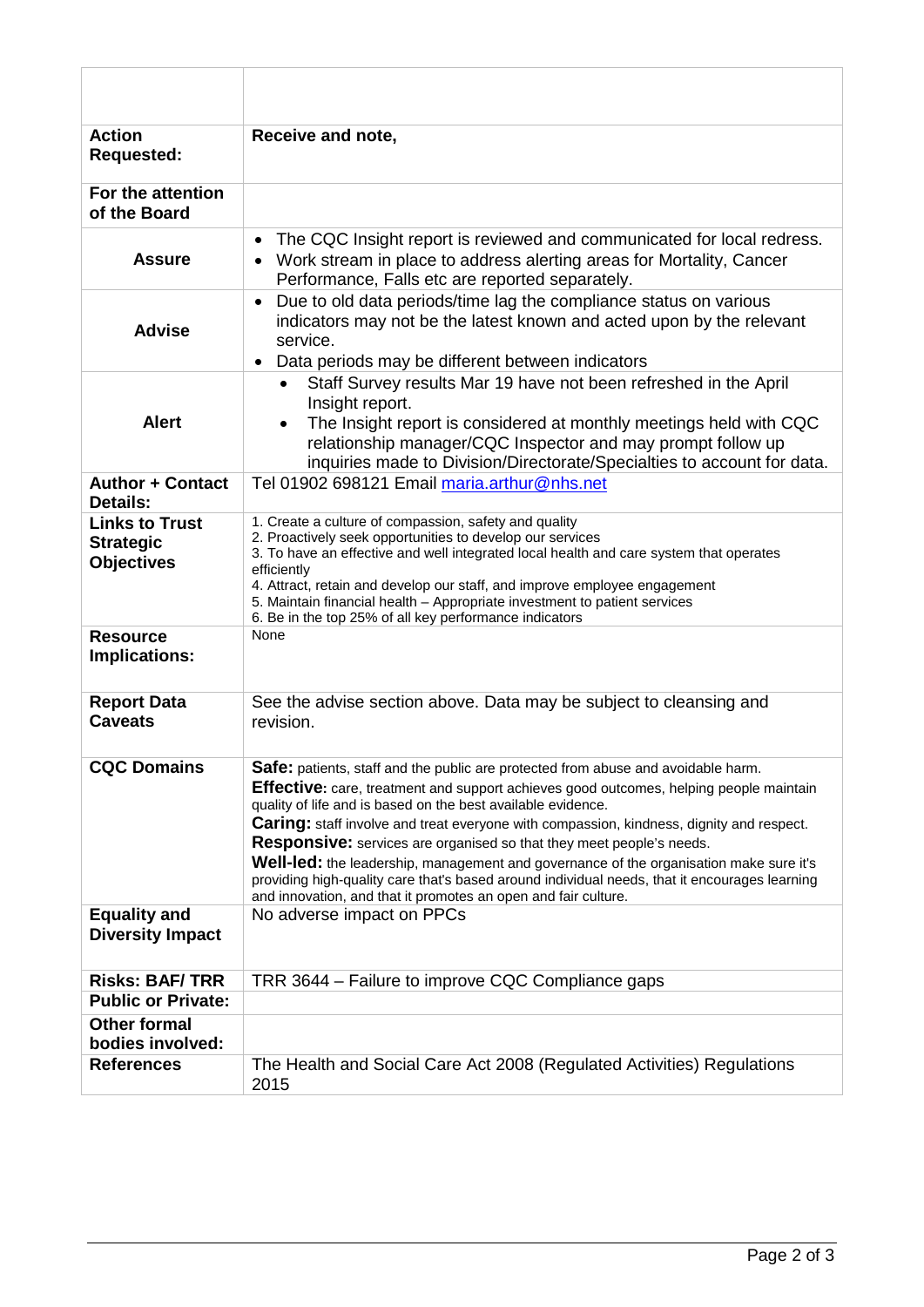| <b>NHS</b><br><b>Constitution:</b> | In determining this matter, the Board should have regard to the Core<br>principles contained in the Constitution of:                                                                                                                                                       |
|------------------------------------|----------------------------------------------------------------------------------------------------------------------------------------------------------------------------------------------------------------------------------------------------------------------------|
|                                    | Equality of treatment and access to services<br>High standards of excellence and professionalism<br>$\bullet$<br>Service user preferences<br>$\bullet$<br>Cross community working<br>$\bullet$<br><b>Best Value</b><br>Accountability through local influence and scrutiny |

**Appendices**

Appendix 1 – CQC Insight report – RWT (April 19)

**Appendix 1**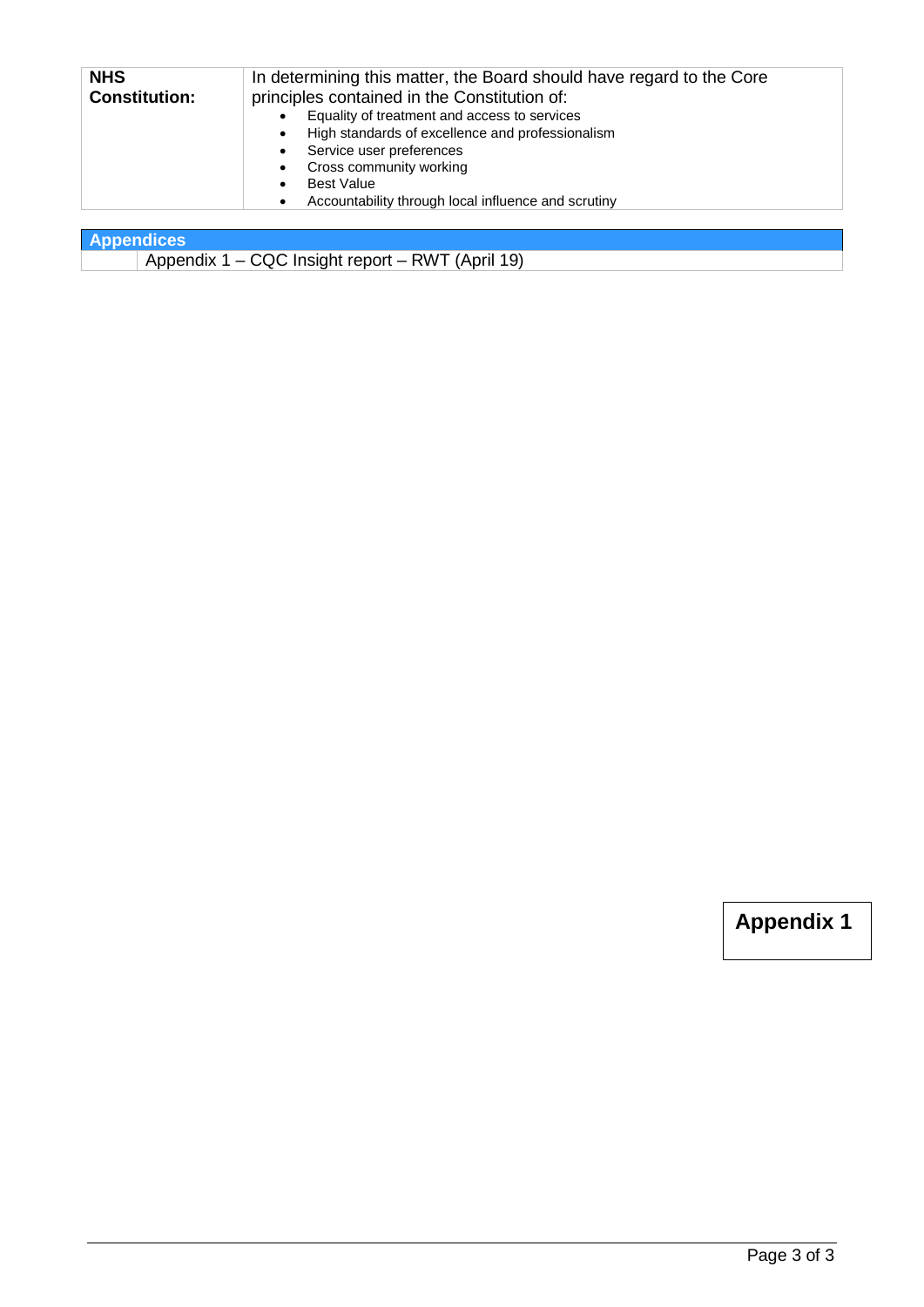

**15 April 2019**

# **CQC Insight for Acute NHS Trusts**

**The Royal Wolverhampton NHS Trust**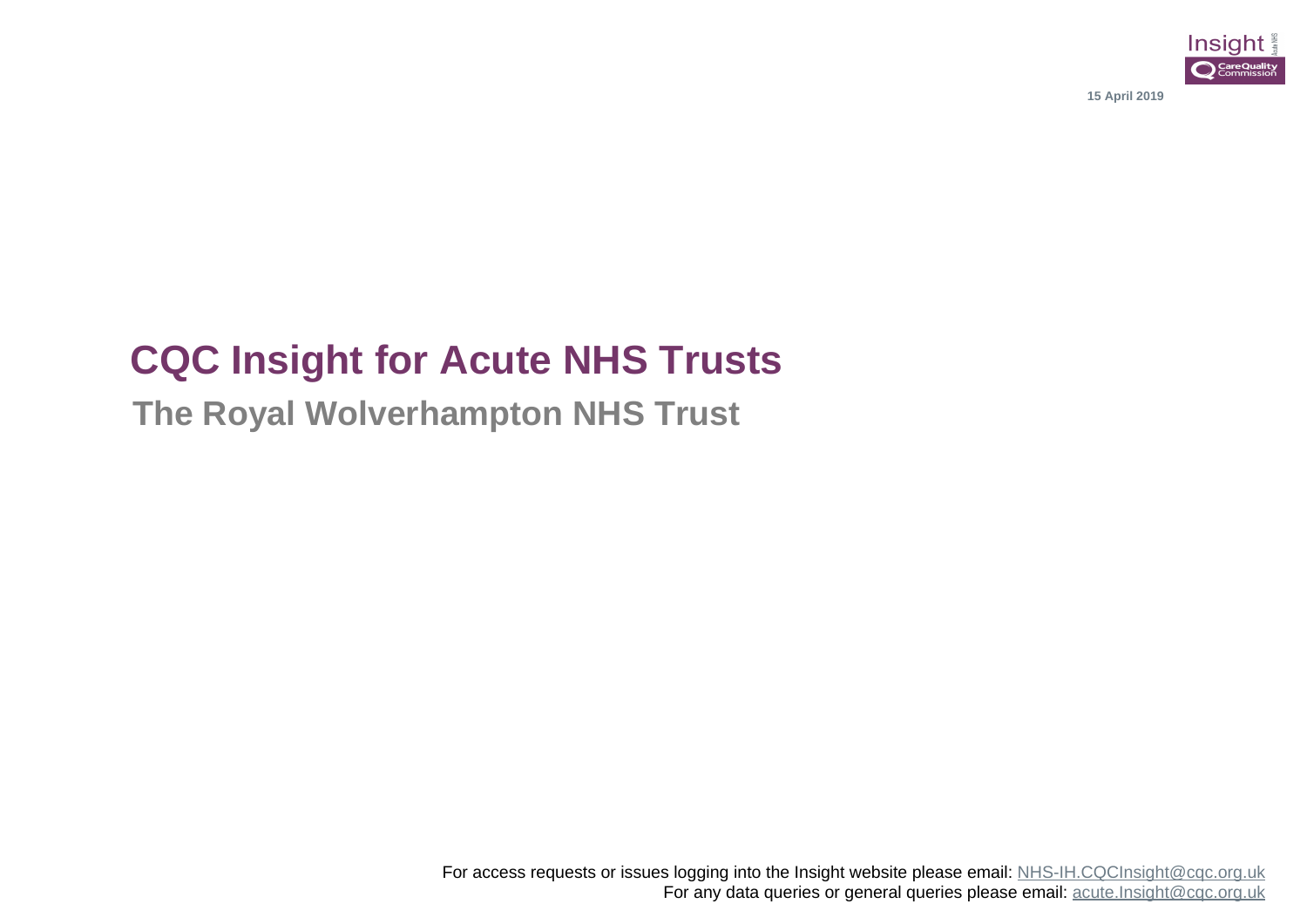**What's new?**<br>**EACTS, FIGURES & RATINGS** 

**FRUST AND CORE SERVICE ANALYSIS [FEATURED DATA SOURCES](#page-43-0) [DEFINITIONS](#page-76-0) 15 April 2019** 

Insight **O** CareQuality

#### **What's new in the April release of CQC Insight for Acute Trusts** …

| <b>Facts and figures</b>                                                                                                                                                                                                                                                                                                                          | <b>Featured data sources</b>                                                                                                                                                     |
|---------------------------------------------------------------------------------------------------------------------------------------------------------------------------------------------------------------------------------------------------------------------------------------------------------------------------------------------------|----------------------------------------------------------------------------------------------------------------------------------------------------------------------------------|
| Refreshed data streams:                                                                                                                                                                                                                                                                                                                           | Refreshed pages:                                                                                                                                                                 |
| Trust - Bed numbers<br>A&E - A&E Quality Indicators<br>Activity figures from HES<br><b>Workforce Statistics</b>                                                                                                                                                                                                                                   | Trust - Patient Safety Thermometer, Ambulance Turnaround, A&E Sitreps, HSMR,<br>SHMI, Incidents<br>Outliers                                                                      |
| <b>Trust and core service analysis</b>                                                                                                                                                                                                                                                                                                            | <b>Sharing with Trusts</b>                                                                                                                                                       |
| Refreshed data streams:                                                                                                                                                                                                                                                                                                                           | Next date for sharing: week commencing 20 May 2019                                                                                                                               |
| Trust - STEIS Never Events, Whistleblowing, NRLS, SOF, FFCEs, HSMR, ESR,<br>GMC Enhanced Monitoring, SHMI<br>A&E - A&E Quality Indicators, A&E Sitreps, Ambulance Turnaround, FFT,<br><b>STEIS Never Events, CAS</b><br>Medicine - FFT, STEIS Never Events, RTT, Safety Thermometer<br>Surgery - STEIS Never Events, Safety Thermometer, RTT, FFT | Please note:<br>The latest NHS staff survey data was published on 26th February and will be included in future<br>iterations of Acute Insight following a period of development. |
| Critical Care - STEIS Never Events, Bed Occupancy, HES                                                                                                                                                                                                                                                                                            |                                                                                                                                                                                  |
| Maternity - FFT, STEIS Never Events, Outliers, ESR                                                                                                                                                                                                                                                                                                |                                                                                                                                                                                  |
| CYP - STEIS Never Events, Critical Care Bed Occupancy                                                                                                                                                                                                                                                                                             |                                                                                                                                                                                  |
| Outpatients - Diagnostic Waiting Times, STEIS Never Events, RTT, HES<br>Outpatients, FFT                                                                                                                                                                                                                                                          |                                                                                                                                                                                  |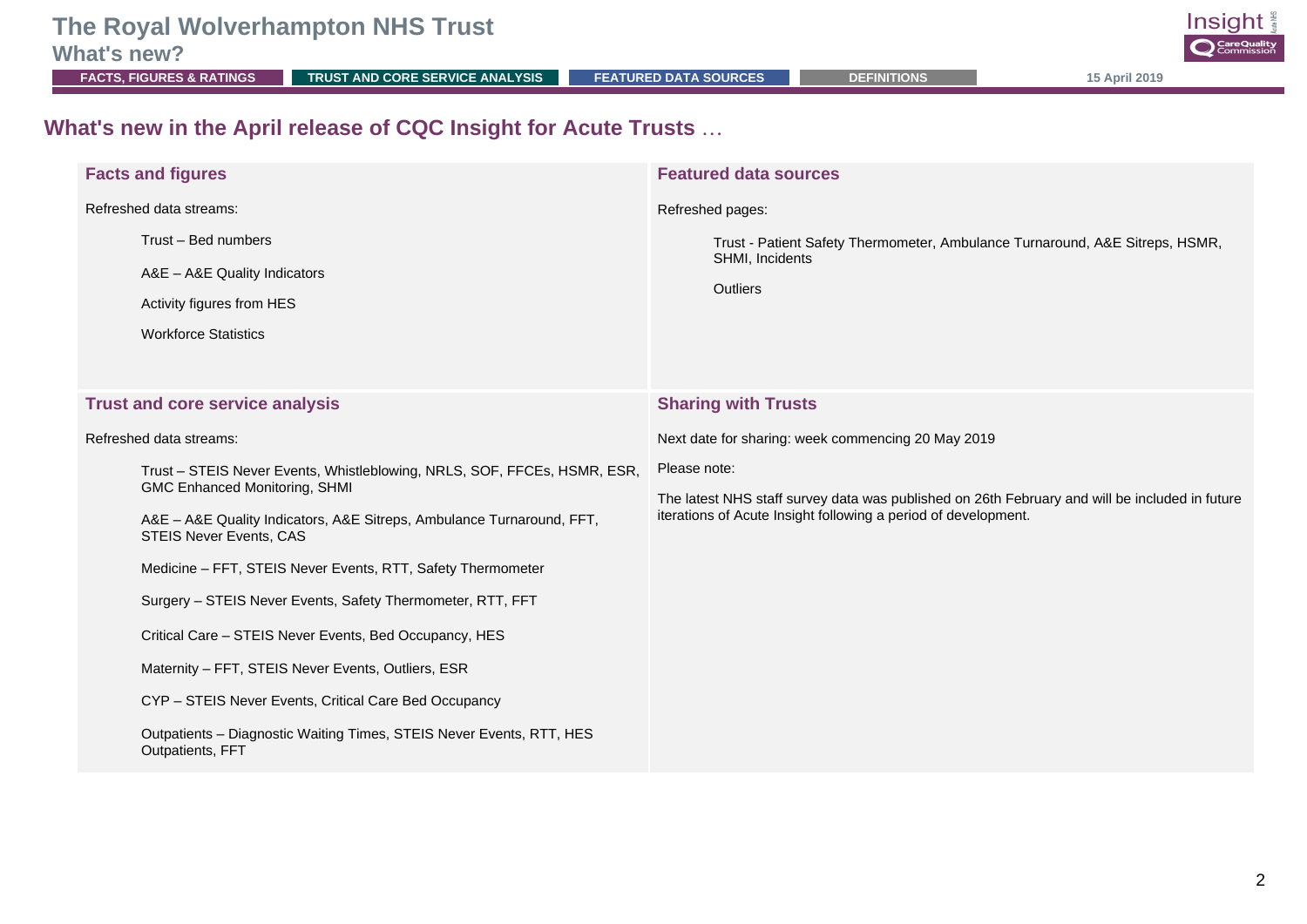#### **[Facts, figures and ratings](#page-7-0)**

| END OF LIFE<br><b>CHILDREN &amp;</b><br><b>URGENT &amp;</b><br><b>MEDICAL CARE</b><br><b>MATERNITY</b><br><b>RATINGS</b><br><b>TRUST</b><br><b>OUTPATIENTS</b><br>LOCATION<br><b>CRITICAL CARE</b><br><b>SURGERY</b><br><b>EMERGENCY</b><br>YOUNG PEOPLE<br>CARE<br>Activity levels at trust, location and core service level<br>Population served<br>Ratings overview - latest ratings with indication of changes in intelligence | <b>FACTS, FIGURES &amp; RATINGS</b> | <b>TRUST &amp; CORE SERVICE ANALYSIS</b> | <b>FEATURED DATA SOURCES</b> | <b>DEFINITIONS</b> |  |  |
|------------------------------------------------------------------------------------------------------------------------------------------------------------------------------------------------------------------------------------------------------------------------------------------------------------------------------------------------------------------------------------------------------------------------------------|-------------------------------------|------------------------------------------|------------------------------|--------------------|--|--|
|                                                                                                                                                                                                                                                                                                                                                                                                                                    |                                     |                                          |                              |                    |  |  |
|                                                                                                                                                                                                                                                                                                                                                                                                                                    | Capacity (staffing, beds)           |                                          |                              |                    |  |  |

- Capacity (staffing, beds)
- Financial information

#### **Trust and core service analysis**

|                 | <b>FACTS. FIGURES &amp; RATINGS</b>        |                   | <b>TRUST &amp; CORE SERVICE ANALYSIS FEATURED DATA SOURCES</b> |                        |                |                         | <b>DEFINITIONS</b>                                            |                                                 |      |                    |
|-----------------|--------------------------------------------|-------------------|----------------------------------------------------------------|------------------------|----------------|-------------------------|---------------------------------------------------------------|-------------------------------------------------|------|--------------------|
| <b>OVERVIEW</b> | <b>TRUST COMPOSITE</b><br><b>INDICATOR</b> | <b>TRUST WIDE</b> | <b>URGENT &amp;</b><br><b>EMERGENCY</b>                        | <b>MEDICAL</b><br>CARE | <b>SURGERY</b> | <b>CRITICAL</b><br>CARE | <b>MATERNITY</b>                                              | CHILDREN & YOUNG   END OF LIFE<br><b>PEOPLE</b> | CARE | <b>OUTPATIENTS</b> |
|                 | Intelligence overview of key messages      |                   |                                                                |                        |                |                         | Indicator detail pages - trust wide and for each core service |                                                 |      |                    |

• Trust composite indicator

#### **Featured data sources**

|                  | <b>FACTS, FIGURES &amp; RATINGS</b> | <b>TRUST &amp; CORE SERVICE ANALYSIS FEATURED DATA SOURCES</b> |                  |                                           |                                        | <b>DEFINITIONS</b>                     |                      |
|------------------|-------------------------------------|----------------------------------------------------------------|------------------|-------------------------------------------|----------------------------------------|----------------------------------------|----------------------|
| <b>INCIDENTS</b> | <b>SAFETY</b><br>THERMOMETER        | <b>MATERNITY &amp; MORTALITY</b><br><b>OUTLIERS</b>            | <b>MORTALITY</b> | <b>NATIONAL</b><br><b>CLINICAL AUDITS</b> | <b>A&amp;E WAITING</b><br><b>TIMES</b> | <b>PATIENT</b><br><b>SURVEYS</b>       | <b>STAFF SURVEYS</b> |
|                  | Incident reporting (NRLS)           |                                                                |                  |                                           |                                        | <b>National Clinical Audits (HQIP)</b> |                      |

- Incident reporting (NRLS)
- Safety thermometer
- Maternity and Mortality Outliers

• A&E waits • Surveys - NHS Staff Survey, Staff friends and family and Inpatient Survey

• Mortality (SHMI and HSMR)

#### **[Definitions](#page-76-0)**

|                | <b>FACTS, FIGURES &amp; RATINGS</b> | TRUST & CORE SERVICE ANALYSIS FEATURED DATA SOURCES | DEFINITIONS |  |
|----------------|-------------------------------------|-----------------------------------------------------|-------------|--|
| KE <sup></sup> |                                     |                                                     |             |  |
| $\bullet$      | Key of symbols and colours          |                                                     |             |  |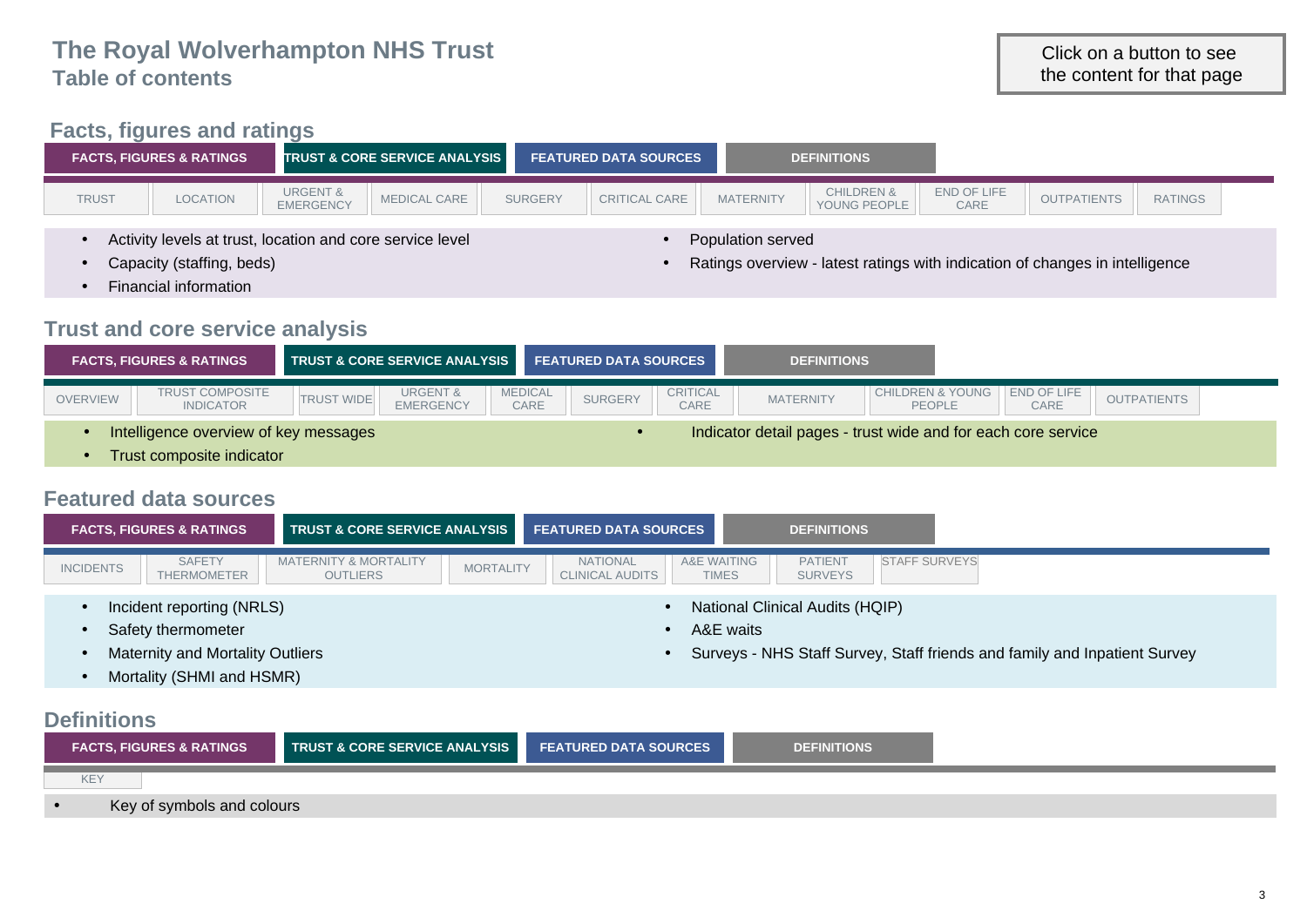#### <span id="page-7-0"></span>**[Facts and figures](#page-7-0) > Trust level**

|                                                                                | <b>FACTS, FIGURES &amp; RATINGS</b> |                                         | TRUST AND CORE SERVICE ANALYSIS                          |                                              | <b>FEATURED DATA SOURCES</b> |                              |                                       | <b>DEFINITIONS</b>                                    |                     | 15 April 2019              |                |
|--------------------------------------------------------------------------------|-------------------------------------|-----------------------------------------|----------------------------------------------------------|----------------------------------------------|------------------------------|------------------------------|---------------------------------------|-------------------------------------------------------|---------------------|----------------------------|----------------|
| <b>TRUST</b>                                                                   | <b>LOCATION</b>                     | <b>URGENT &amp;</b><br><b>EMERGENCY</b> | MEDICAL CARE                                             | <b>SURGERY</b>                               | <b>CRITICAL CARE</b>         | <b>MATERNITY</b>             | <b>CHILDREN &amp;</b><br>YOUNG PEOPLE |                                                       | END OF LIFE<br>CARE | <b>OUTPATIENTS</b>         | <b>RATINGS</b> |
| <b>Trust level rating:</b>                                                     |                                     |                                         | <b>Safe</b>                                              | <b>Effective</b>                             | <b>Caring</b>                |                              | <b>Responsive</b>                     | <b>Well led</b>                                       |                     | <b>Overall</b>             |                |
| Date of last inspection: 20/03/2018                                            |                                     |                                         | RI<br>27/6/2018                                          | G<br>27/6/2018                               | G<br>27/6/2018               |                              | G<br>27/6/2018                        | G<br>27/6/2018                                        |                     | G<br>27/6/2018             |                |
| <b>Trust organisation history</b>                                              |                                     |                                         | <b>Activity</b>                                          |                                              |                              | <b>Previous</b>              |                                       |                                                       | Latest Change       | <b>National comparison</b> |                |
| Under development                                                              |                                     |                                         | Inpatient admissions                                     |                                              |                              | 110,952<br>Jan 17 - Dec 17   |                                       | 111,209 (0%)                                          |                     | ool d                      |                |
| <b>Registered locations</b><br>• Alfred Squire Road Health Centre              |                                     |                                         | Outpatient appointments                                  |                                              |                              | 1,004,124<br>Jan 17 - Dec 17 |                                       | Jan 18 - Dec 18<br>1,011,746 (+1%)<br>Jan 18 - Dec 18 |                     | $\Box$ $\Box$              |                |
| • West Park Rehabilitation Hospital                                            |                                     |                                         | A&E attendances                                          |                                              |                              | 187,501<br>Jan 17 - Dec 17   |                                       | $181,636$ $(-3%)$<br>Jan 18 - Dec 18                  |                     | uddu                       |                |
| • New Cross Hospital<br>• The Phoenix Walk in Centre                           |                                     |                                         | Number of deliveries                                     |                                              |                              | 5,060<br>Jan 17 - Dec 17     |                                       | 4,775 (-6%)<br>Jan 18 - Dec 18                        |                     | $\Box$ Doo                 |                |
| • Lakeside Medical Centre<br>• Ettingshall Medical Centre                      |                                     |                                         | Number of deaths                                         |                                              |                              | 1,937<br>Jan 17 - Dec 17     |                                       | $2,037$ (+5%)<br>Jan 18 - Dec 18                      |                     | ا الاامہ                   |                |
| • Warstones Health Centre<br>• Penn Manor Medical Practice                     |                                     |                                         | <b>Capacity</b><br>National Guardian Freedom to Speak Up |                                              |                              | <b>Previous</b>              |                                       |                                                       | Latest Change       | <b>National comparison</b> |                |
| • Thornley Street Medical Centre<br>• Cannock Chase Hospital                   |                                     |                                         | Number of general and acute beds                         |                                              |                              | 802<br>Oct 17 - Dec 17       |                                       | Oct 18 - Dec 18                                       | 823 (+3%)           |                            |                |
| • West Park Surgery                                                            |                                     |                                         | Number of maternity beds                                 |                                              |                              | 36<br>Oct 17 - Dec 17        |                                       | 36<br>Oct 18 - Dec 18                                 | (0%)                |                            |                |
| • Lea Road Medical Practice<br>• Coalway Road Medical Practice                 |                                     |                                         | Number of critical care beds                             |                                              |                              | 42<br>Jan 18                 |                                       | <b>Jan 19</b>                                         | 42 (0%)             |                            |                |
| • The Royal Wolverhampton NHS Trust<br><b>Community Services</b>               |                                     |                                         | Number of bed days                                       |                                              |                              | 331,665<br>Jan 17 - Dec 17   |                                       | 324,672 (-2%)<br>Jan 18 - Dec 18                      |                     |                            |                |
| Population estimate: 358,103                                                   |                                     |                                         | Number of staff (WTE):                                   |                                              |                              | Not applicable               |                                       | 7,687                                                 |                     |                            |                |
| These experimental population estimates have                                   |                                     | Medical                                 |                                                          |                                              |                              | Not applicable               |                                       | 886<br>Dec 18                                         |                     |                            |                |
| been calculated by PHE derived from HES                                        |                                     | Nursing                                 |                                                          |                                              |                              | Not applicable               |                                       | 1,892<br>Dec 18                                       |                     |                            |                |
| admissions and small area population<br>estimates for 2013. Estimates are only |                                     | Other(s)                                |                                                          |                                              |                              | Not applicable               |                                       | 4,909<br>Dec 18                                       |                     |                            |                |
| presented for non-specialist trusts.                                           |                                     |                                         | Care hours                                               |                                              |                              | Data not yet available       |                                       | Data not yet available                                |                     |                            |                |
|                                                                                |                                     |                                         | <b>Finance and governance</b>                            |                                              |                              | <b>Previous</b>              |                                       |                                                       | Latest Change       | <b>National comparison</b> |                |
|                                                                                |                                     |                                         | Projected surplus [£000s] (deficit)                      |                                              |                              |                              |                                       | 11,210 NA                                             |                     |                            |                |
|                                                                                |                                     |                                         | Turnover [£000s]                                         |                                              |                              | 535,044                      |                                       | 548,538 (+3%)                                         |                     | nn I                       |                |
|                                                                                |                                     |                                         | NHSI financial special measures                          |                                              |                              | No                           |                                       | Providers offered targeted                            | No NA               |                            |                |
|                                                                                |                                     |                                         |                                                          | NHSI Single Oversight Framework segmentation |                              | <b>NA</b>                    |                                       | support.                                              | <b>NA</b>           | $\bigcirc$                 |                |

Insight CareQuality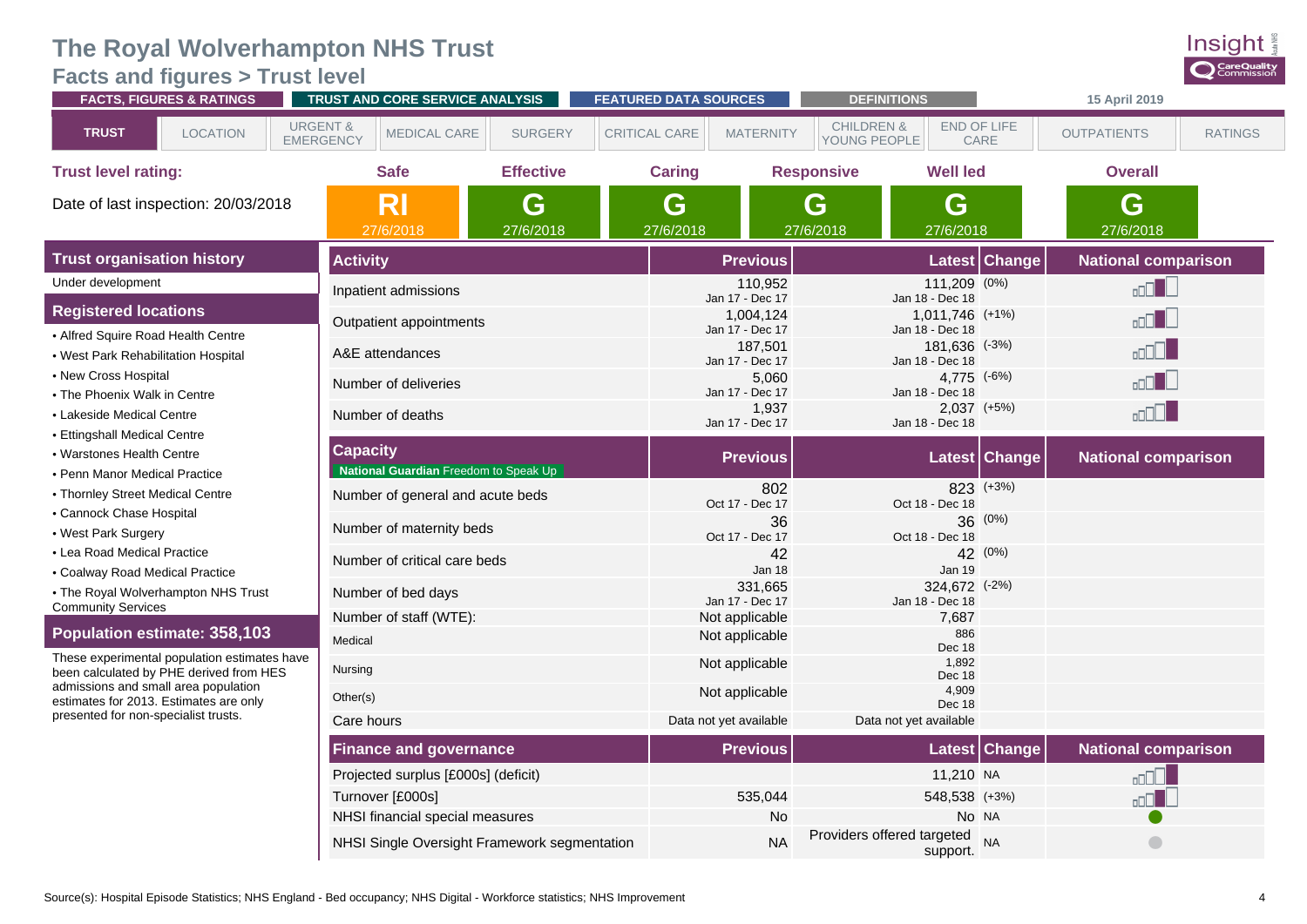**[Facts and figures](#page-7-0) > Trust level inpatient admissions**



| <b>FACTS, FIGURES &amp; RATINGS</b>                                                     |                                         | TRUST AND CORE SERVICE ANALYSIS | <b>FEATURED DATA SOURCES</b> |                  | <b>DEFINITIONS</b>                    |                 |               | 15 April 2019              |                |
|-----------------------------------------------------------------------------------------|-----------------------------------------|---------------------------------|------------------------------|------------------|---------------------------------------|-----------------|---------------|----------------------------|----------------|
| <b>TRUST</b><br><b>LOCATION</b>                                                         | <b>URGENT &amp;</b><br><b>EMERGENCY</b> | MEDICAL CARE<br><b>SURGERY</b>  | CRITICAL CARE                | <b>MATERNITY</b> | <b>CHILDREN &amp;</b><br>YOUNG PEOPLE | END OF LIFE     | CARE          | <b>OUTPATIENTS</b>         | <b>RATINGS</b> |
| <b>Trust level rating:</b>                                                              | <b>Safe</b>                             | <b>Effective</b>                | <b>Caring</b>                |                  | <b>Responsive</b>                     | <b>Well led</b> |               | <b>Overall</b>             |                |
| Date of last inspection: 20/03/2018                                                     | <b>RI</b><br>27/6/2018                  | G<br>27/6/2018                  | G<br>27/6/2018               |                  | G<br>27/6/2018                        | G<br>27/6/2018  |               | G<br>27/6/2018             |                |
| <b>Trust organisation history</b>                                                       |                                         | <b>Inpatient admissions</b>     |                              |                  | <b>Previous</b>                       |                 | Latest Change | <b>National comparison</b> |                |
| Under development                                                                       |                                         | Inpatient admissions (total)    |                              |                  | 110,952                               | 111,209 (0%)    |               | $\Box$                     |                |
| <b>Registered locations</b>                                                             |                                         | Children                        |                              |                  | 8,462                                 | 7,761           | $(-8%)$       |                            |                |
| • Alfred Squire Road Health Centre                                                      |                                         |                                 |                              |                  |                                       |                 |               |                            |                |
| • West Park Rehabilitation Hospital                                                     | <b>Service</b>                          | Medicine                        |                              |                  | 60,109                                | 61,989          | $(+3%)$       |                            |                |
| • New Cross Hospital                                                                    |                                         | Surgery                         |                              |                  | 31,971                                | 32,020          | (0%)          |                            |                |
| • The Phoenix Walk in Centre<br>• Lakeside Medical Centre                               |                                         | Oncology                        |                              |                  | 24,575                                | 24,411          | $(-1%)$       |                            |                |
| • Ettingshall Medical Centre                                                            | <b>Condition</b>                        | Gastroenterology and hepatology |                              |                  | 14,722                                | 15,423          | $(+5%)$       |                            |                |
| • Warstones Health Centre                                                               | (Top 3)                                 | <b>Miscellaneous</b>            |                              |                  | 11,263                                | 10,841          | $(-4%)$       |                            |                |
| • Penn Manor Medical Practice                                                           |                                         | Under 1                         |                              |                  | 2.3%                                  | 2.0%            | $(0\%)$       |                            |                |
| • Thornley Street Medical Centre                                                        |                                         |                                 |                              |                  |                                       |                 |               |                            |                |
| • Cannock Chase Hospital                                                                |                                         | $1$ to $3$                      |                              |                  | 2.3%                                  | 2.2%            | (0%)          |                            |                |
| • West Park Surgery                                                                     | Age group                               | 4 to 15                         |                              |                  | 4.7%                                  | 4.2%            | $(-1%)$       |                            |                |
| • Lea Road Medical Practice<br>• Coalway Road Medical Practice                          | (%)                                     | 16 to 17                        |                              |                  | 0.7%                                  | 0.7%            | (0%)          |                            |                |
| • The Royal Wolverhampton NHS Trust                                                     |                                         | 18 to 74                        |                              |                  | 66.1%                                 | 66.0%           | $(0\%)$       |                            |                |
| <b>Community Services</b>                                                               |                                         | 75 and over                     |                              |                  | 24.0%                                 | 24.9%           | $(+1%)$       |                            |                |
| Population estimate: 358,103                                                            |                                         | White                           |                              |                  | 77.0%                                 | 78.0%           | $(+1%)$       |                            |                |
| These experimental population estimates have<br>been calculated by PHE derived from HES |                                         | Asian                           |                              |                  | 9.1%                                  | 9.5%            | (0%)          |                            |                |
| admissions and small area population<br>estimates for 2013. Estimates are only          |                                         | Not stated                      |                              |                  | 7.4%                                  | 5.9%            | $(-2%)$       |                            |                |
| presented for non-specialist trusts.                                                    | <b>Ethnicity</b><br>$(\%)$              | <b>Black</b>                    |                              |                  | 3.8%                                  | 3.8%            | (0%)          |                            |                |
|                                                                                         |                                         | Mixed                           |                              |                  | 1.7%                                  | 1.7%            | (0%)          |                            |                |
|                                                                                         |                                         | Other                           |                              |                  | 1.0%                                  | 1.0%            | (0%)          |                            |                |
|                                                                                         |                                         |                                 |                              |                  | Jan 17 - Dec 17                       | Jan 18 - Dec 18 |               |                            |                |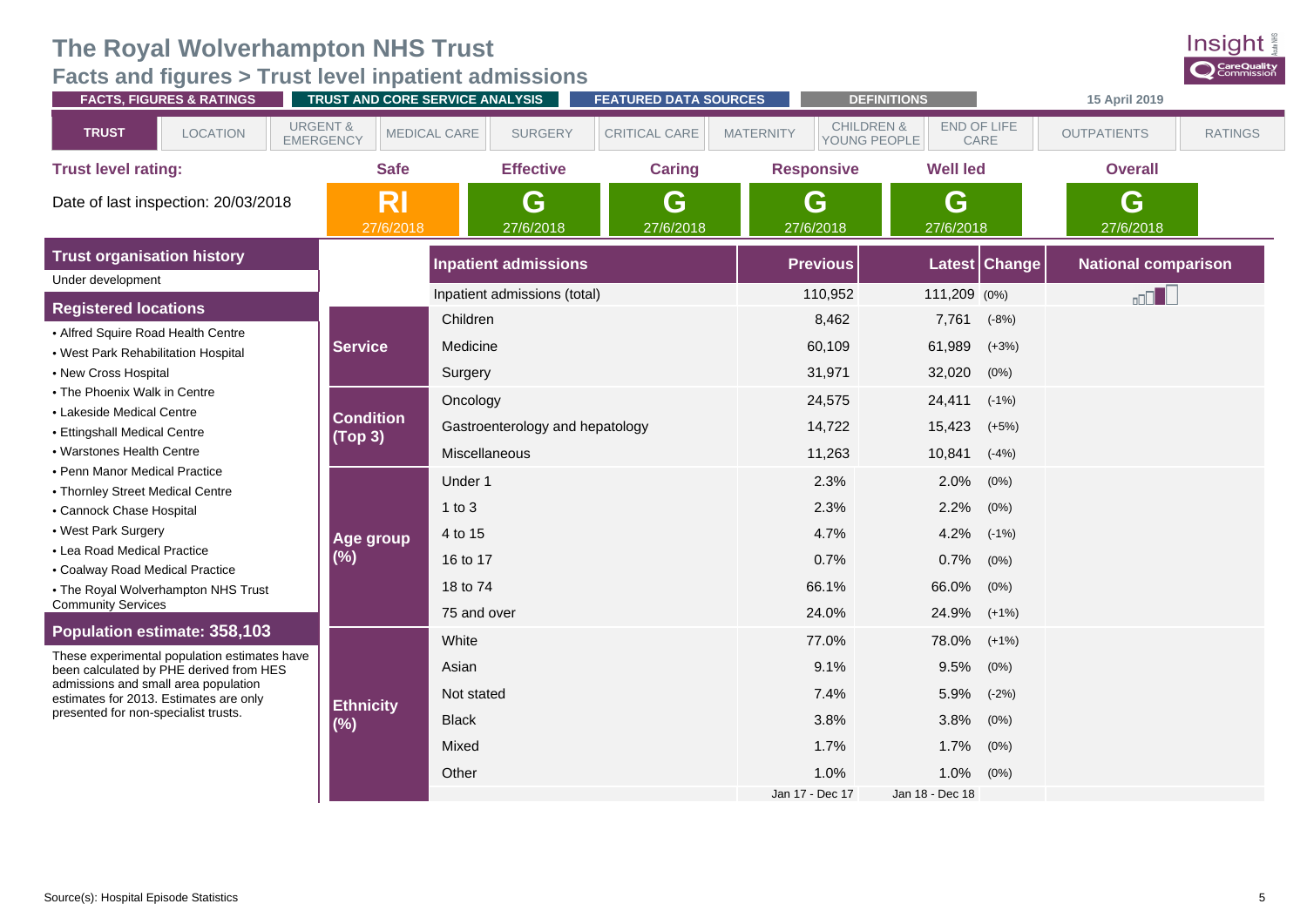#### <span id="page-9-0"></span>**[Facts and figures](#page-7-0) > Locations**

| <b>FACTS, FIGURES &amp; RATINGS</b> | <b>TRUST AND CORE SERVICE ANALYSIS</b>                         |                             | <b>FEATURED DATA SOURCES</b> |                                                           | <b>DEFINITIONS</b>     | 15 April 2019          |                |
|-------------------------------------|----------------------------------------------------------------|-----------------------------|------------------------------|-----------------------------------------------------------|------------------------|------------------------|----------------|
| <b>LOCATION</b><br><b>TRUST</b>     | <b>URGENT &amp;</b><br><b>MEDICAL CARE</b><br><b>EMERGENCY</b> | <b>SURGERY</b>              | CRITICAL CARE                | <b>CHILDREN &amp;</b><br><b>MATERNITY</b><br>YOUNG PEOPLE | END OF LIFE<br>CARE    | <b>OUTPATIENTS</b>     | <b>RATINGS</b> |
| <b>Location level rating:</b>       | <b>Safe</b>                                                    | <b>Effective</b>            | Caring                       | <b>Responsive</b>                                         | <b>Well led</b>        | <b>Overall</b>         |                |
| Overall                             | <b>RI</b><br>27/6/2018                                         | G<br>27/6/2018              | G<br>27/6/2018               | G<br>27/6/2018                                            | G<br>27/6/2018         | G<br>27/6/2018         |                |
| Cannock Chase Hospital              | <b>RI</b><br>27/6/2018                                         | $\mathbf{G}$<br>27/6/2018   | G<br>27/6/2018               | G<br>27/6/2018                                            | <b>RI</b><br>27/6/2018 | <b>RI</b><br>27/6/2018 |                |
| New Cross Hospital                  | <b>RI</b><br>27/6/2018                                         | $\overline{G}$<br>27/6/2018 | G<br>27/6/2018               | G<br>27/6/2018                                            | G<br>27/6/2018         | G<br>27/6/2018         |                |

| <b>Activity</b>                         | <b>Cannock Chase Hospital</b> | <b>New Cross Hospital</b> |
|-----------------------------------------|-------------------------------|---------------------------|
| Inpatient admissions Jan 18 - Dec 18    | 19.006                        | 92.139                    |
| Outpatient appointments Jan 18 - Dec 18 | 158,328                       | 852,187                   |
| Number of deaths (under development)    |                               |                           |
| <b>Location level facilities</b>        | <b>Cannock Chase Hospital</b> | <b>New Cross Hospital</b> |
| Neonatal unit type                      |                               | <b>NICU</b>               |

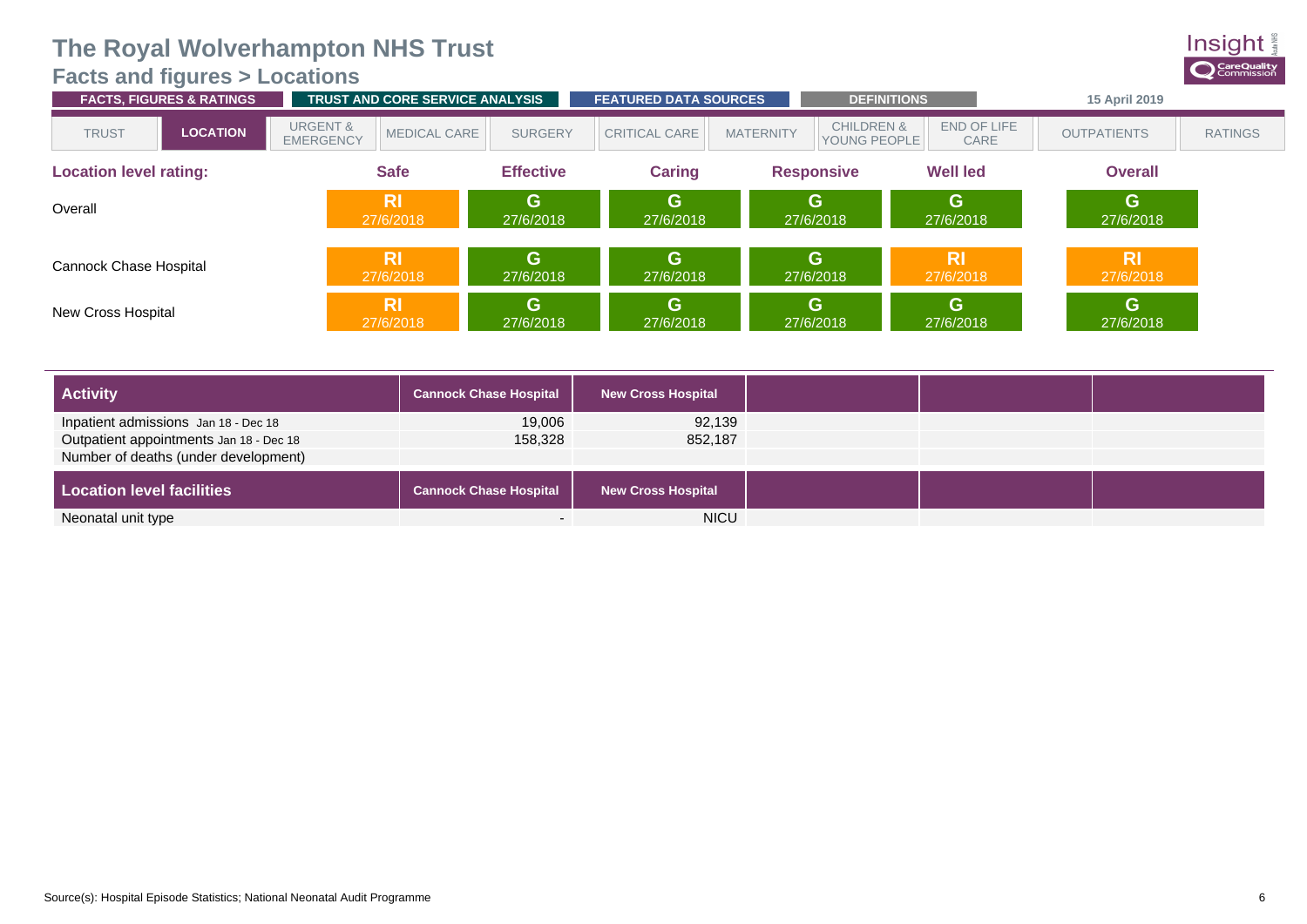<span id="page-10-0"></span>

| <b>Current enforcement and</b><br>regulatory action                        | <b>Activity</b>                                                   | <b>Previous</b>            |                                   | Latest Change                                                                                                         | <b>National comparison</b> |  |
|----------------------------------------------------------------------------|-------------------------------------------------------------------|----------------------------|-----------------------------------|-----------------------------------------------------------------------------------------------------------------------|----------------------------|--|
| Under development                                                          | A&E attendances (total)                                           | 187,501<br>Jan 17 - Dec 17 | 181,636 (-3%)<br>Jan 18 - Dec 18  |                                                                                                                       |                            |  |
| <b>Outstanding practice</b><br>Under development                           | Children attending A&E (total)                                    | 40,401<br>Jan 17 - Dec 17  | 36.368 (-10%)<br>Jan 18 - Dec 18  |                                                                                                                       | <b>Do</b>                  |  |
|                                                                            | Attendees arriving by ambulance (total)                           | 43,089                     | 43,800 (+2%)                      |                                                                                                                       | $\Box$                     |  |
| <b>Registered locations where urgent</b><br>and emergency care service has | % of total attendances                                            | 23.0%<br>Jan 17 - Dec 17   | $24.1\%$ (+1%)<br>Jan 18 - Dec 18 |                                                                                                                       |                            |  |
| been rated                                                                 | Number of A&E attendances admitted                                | 26,395                     |                                   | 1,739 (-93%)                                                                                                          | ∎o D                       |  |
| • New Cross Hospital                                                       | % of total attendances                                            | 14.1%<br>Jan 17 - Dec 17   | Jan 18 - Dec 18                   | $1.0\%$ (-13%)                                                                                                        | <b>nnall</b>               |  |
|                                                                            | Patients left without being seen (%)                              |                            |                                   | <b>NA</b>                                                                                                             |                            |  |
|                                                                            | Reattendances within 7 days (%)                                   | 8.6%<br>Jan 18             | 10.5% (+2%)<br>Jan 19             |                                                                                                                       |                            |  |
|                                                                            | Source(s): Hospital Episode Statistics; NHS Digital - A&E Quality |                            |                                   |                                                                                                                       |                            |  |
|                                                                            | <b>Canacity</b>                                                   |                            |                                   | <b>Contract Contract Contract Contract Contract Contract Contract Contract Contract Contract Contract Contract Co</b> |                            |  |

| <b>Capacity</b>                       | <b>Previous</b> l | Latest Change | <b>National comparison</b> |
|---------------------------------------|-------------------|---------------|----------------------------|
| National Guardian Freedom to Speak Up |                   |               |                            |
| Under development                     |                   |               |                            |
| Source(s):                            |                   |               |                            |

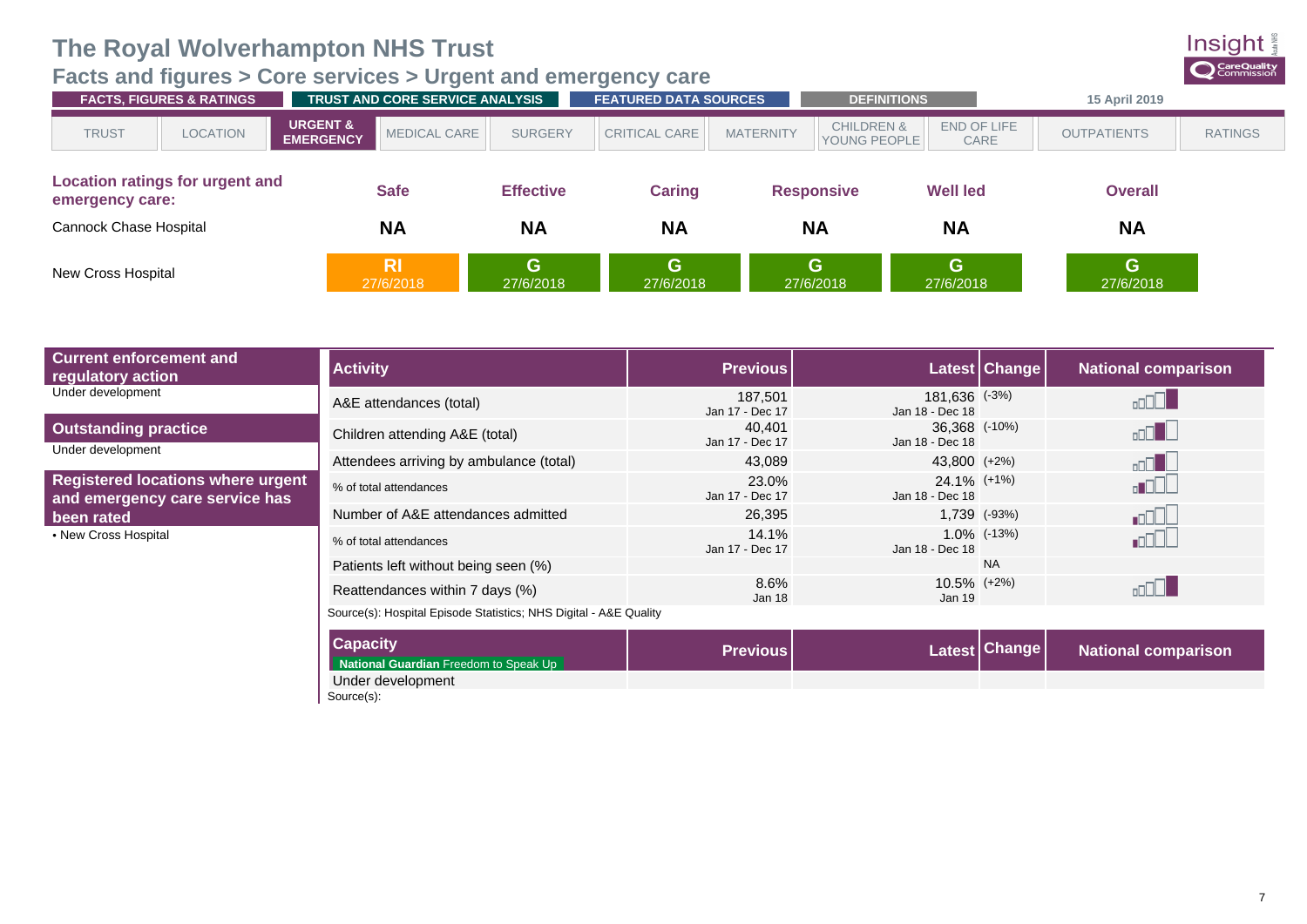<span id="page-11-0"></span>**[Facts and figures](#page-7-0) > Core services > Medical care**



| <b>FACTS, FIGURES &amp; RATINGS</b>   |                 |                                         | <b>TRUST AND CORE SERVICE ANALYSIS</b> |                  | <b>FEATURED DATA SOURCES</b> |                  | <b>DEFINITIONS</b>                    |                     | 15 April 2019      |                |
|---------------------------------------|-----------------|-----------------------------------------|----------------------------------------|------------------|------------------------------|------------------|---------------------------------------|---------------------|--------------------|----------------|
| <b>TRUST</b>                          | <b>LOCATION</b> | <b>URGENT &amp;</b><br><b>EMERGENCY</b> | │ MEDICAL CARE │                       | <b>SURGERY</b>   | <b>CRITICAL CARE</b>         | <b>MATERNITY</b> | <b>CHILDREN &amp;</b><br>YOUNG PEOPLE | END OF LIFE<br>CARE | <b>OUTPATIENTS</b> | <b>RATINGS</b> |
| <b>Location ratings for medicine:</b> |                 |                                         | <b>Safe</b>                            | <b>Effective</b> | Caring                       |                  | <b>Responsive</b>                     | <b>Well led</b>     | <b>Overall</b>     |                |
| Cannock Chase Hospital                |                 |                                         | G.<br>1/10/2018                        | G<br>1/10/2018   | G.<br>1/10/2018              |                  | G.<br>1/10/2018                       | G<br>1/10/2018      | G<br>1/10/2018     |                |
| New Cross Hospital                    |                 |                                         | <b>RI</b><br>27/6/2018                 | G<br>27/6/2018   | G.<br>27/6/2018              |                  | G.<br>27/6/2018                       | G<br>27/6/2018      | G<br>27/6/2018     |                |

| <b>Current enforcement and</b><br>regulatory action                                                                      | <b>Activity</b>                        | <b>Previous</b>        |                 | Latest Change | <b>National comparison</b> |
|--------------------------------------------------------------------------------------------------------------------------|----------------------------------------|------------------------|-----------------|---------------|----------------------------|
| Under development                                                                                                        | Admissions (total)                     | 60,109                 | $61,989$ (+3%)  |               |                            |
|                                                                                                                          | Elective admissions                    | 956                    |                 | 844 (-12%)    |                            |
| <b>Outstanding practice</b>                                                                                              | <b>Emergency admissions</b>            | 18.374                 | 20,284 (+10%)   |               |                            |
| Under development                                                                                                        | Day case                               | 40,779                 | 40,861 (0%)     |               |                            |
| <b>Registered locations where</b><br>medicine service has been rated<br>• Cannock Chase Hospital<br>• New Cross Hospital | By specialty (top 3):                  |                        |                 |               |                            |
|                                                                                                                          | General medicine                       | 28,396                 | $30,152$ (+6%)  |               |                            |
|                                                                                                                          | Clinical oncology                      | 8,237                  | 8,235 (0%)      |               |                            |
|                                                                                                                          | Clinical haematology                   | 8.138                  |                 | 7,066 (-13%)  |                            |
|                                                                                                                          |                                        | Jan 17 - Dec 17        | Jan 18 - Dec 18 |               |                            |
|                                                                                                                          | Average length of stay (days)          | 7.9<br>Jan 17 - Dec 17 | Jan 18 - Dec 18 | $7.6$ $(-5%)$ |                            |
|                                                                                                                          | Source(s): Hospital Episode Statistics |                        |                 |               |                            |

| <b>Capacity</b><br>National Guardian Freedom to Speak Up | <b>Previous</b>        |                        | Latest Change | <b>National comparison</b> |
|----------------------------------------------------------|------------------------|------------------------|---------------|----------------------------|
| Medical wards (number)                                   | Data not yet available | Data not yet available |               |                            |
| Medical beds (number)                                    | Data not yet available | Data not yet available |               |                            |
| Medical consultants (WTE)                                | Not applicable         | 114<br>Dec 18          |               |                            |

Source(s): NHS Digital - Workforce statistics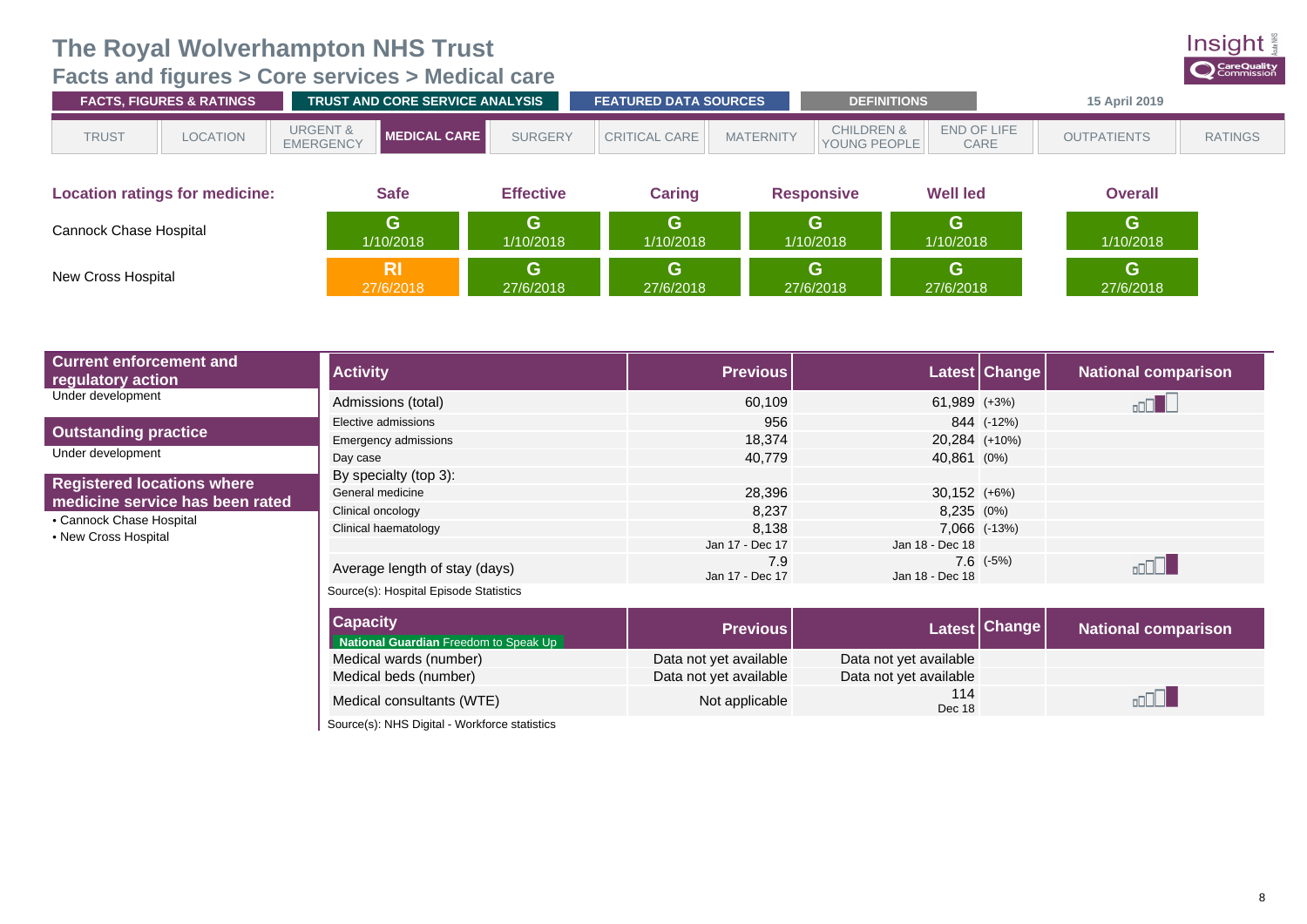#### <span id="page-12-0"></span>**[Facts and figures](#page-7-0) > Core services > Surgery**

| <b>CHILDREN &amp;</b><br><b>URGENT &amp;</b><br>END OF LIFE<br><b>SURGERY</b><br>CRITICAL CARE |              | <b>FACTS. FIGURES &amp; RATINGS</b> |                  | <b>TRUST AND CORE SERVICE ANALYSIS</b> | <b>FEATURED DATA SOURCES</b> |                  | <b>DEFINITIONS</b>  |      | <b>15 April 2019</b> |                |
|------------------------------------------------------------------------------------------------|--------------|-------------------------------------|------------------|----------------------------------------|------------------------------|------------------|---------------------|------|----------------------|----------------|
|                                                                                                | <b>TRUST</b> | LOCATION                            | <b>EMERGENCY</b> | <b>MEDICAL CARE</b>                    |                              | <b>MATERNITY</b> | <b>YOUNG PEOPLE</b> | CARE | <b>OUTPATIENTS</b>   | <b>RATINGS</b> |

| <b>Location ratings for surgery:</b> | <b>Safe</b> | <b>Effective</b> | <b>Caring</b> | <b>Responsive</b> | <b>Well led</b> | <b>Overall</b> |
|--------------------------------------|-------------|------------------|---------------|-------------------|-----------------|----------------|
| Cannock Chase Hospital               | <b>RI</b>   | G                | G             | G                 | G               | G.             |
|                                      | 27/6/2018   | 27/6/2018        | 27/6/2018     | 27/6/2018         | 27/6/2018       | 27/6/2018      |
| New Cross Hospital                   | G           | G                | G             | G                 | G               | G.             |
|                                      | 27/6/2018   | 27/6/2018        | 27/6/2018     | 27/6/2018         | 27/6/2018       | 27/6/2018      |

| <b>Current enforcement and</b><br>regulatory action                                                                     | <b>Activity</b>                                               | <b>Previous</b>           |                                    | Latest Change                                                       | <b>National comparison</b> |
|-------------------------------------------------------------------------------------------------------------------------|---------------------------------------------------------------|---------------------------|------------------------------------|---------------------------------------------------------------------|----------------------------|
| Under development                                                                                                       | Elective admissions (number)                                  | 4,715<br>Jan 17 - Dec 17  | $4.815$ $(+2%)$<br>Jan 18 - Dec 18 |                                                                     |                            |
| <b>Outstanding practice</b><br>Under development                                                                        | Emergency admissions (number)                                 | 8.507<br>Jan 17 - Dec 17  | $8,800$ $(+3%)$<br>Jan 18 - Dec 18 |                                                                     |                            |
|                                                                                                                         | Day admissions (number)                                       | 18.749<br>Jan 17 - Dec 17 | 18.405 (-2%)<br>Jan 18 - Dec 18    |                                                                     |                            |
| <b>Registered locations where</b><br>surgery service has been rated<br>• Cannock Chase Hospital<br>• New Cross Hospital | Operations (number)<br>Source(s): Hospital Episode Statistics | Data not yet available    | Data not yet available             |                                                                     |                            |
|                                                                                                                         | Canacity                                                      |                           |                                    | <b><i>Committee Leading Committee Leading Committee Leading</i></b> |                            |

| <b>Capacity</b><br>National Guardian Freedom to Speak Up | <b>Previous</b>        |                        | Latest Change | <b>National comparison</b> |
|----------------------------------------------------------|------------------------|------------------------|---------------|----------------------------|
| Operating theatres (number)                              | Data not yet available | Data not yet available |               |                            |
| Number of wards (number)                                 | Data not yet available | Data not yet available |               |                            |
| Inpatient beds (number)                                  | Data not yet available | Data not yet available |               |                            |
| Day case beds (number)                                   | Data not yet available | Data not yet available |               |                            |
| Consultant surgeons (WTE)                                | Not applicable         | 126<br>Dec 18          |               |                            |
| Source(s): NHS Digital - Workforce statistics            |                        |                        |               |                            |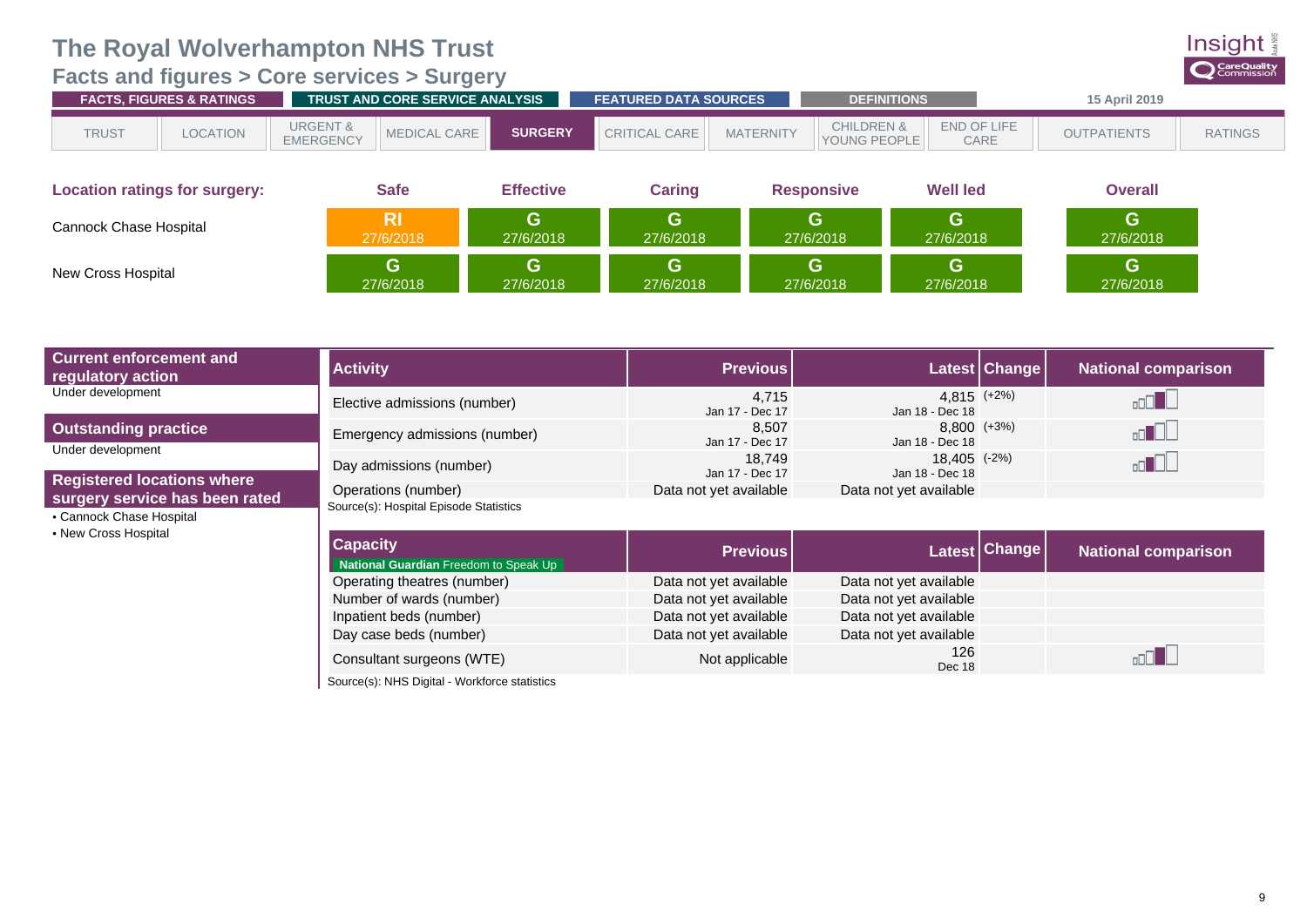<span id="page-13-0"></span>**[Facts and figures](#page-7-0) > Core services > Critical care**



|                                            | $\sim$<br><b>FACTS, FIGURES &amp; RATINGS</b> |                                         | TRUST AND CORE SERVICE ANALYSIS |                  | <b>FEATURED DATA SOURCES</b> |                   | <b>DEFINITIONS</b>                    |                         | 15 April 2019           |                |
|--------------------------------------------|-----------------------------------------------|-----------------------------------------|---------------------------------|------------------|------------------------------|-------------------|---------------------------------------|-------------------------|-------------------------|----------------|
| <b>TRUST</b>                               | <b>LOCATION</b>                               | <b>URGENT &amp;</b><br><b>EMERGENCY</b> | <b>MEDICAL CARE</b>             | <b>SURGERY</b>   | <b>CRITICAL CARE</b>         | <b>MATERNITY</b>  | <b>CHILDREN &amp;</b><br>YOUNG PEOPLE | END OF LIFE<br>CARE     | <b>OUTPATIENTS</b>      | <b>RATINGS</b> |
| <b>Location ratings for critical care:</b> |                                               |                                         | <b>Safe</b>                     | <b>Effective</b> | <b>Caring</b>                | <b>Responsive</b> |                                       | <b>Well led</b>         | <b>Overall</b>          |                |
| Cannock Chase Hospital                     |                                               |                                         | <b>NA</b>                       | <b>NA</b>        | <b>NA</b>                    | <b>NA</b>         |                                       | <b>NA</b>               | <b>NA</b>               |                |
| New Cross Hospital                         |                                               |                                         | <b>RI</b><br>13/12/2016         | G<br>13/12/2016  | G.<br>13/12/2016             | G                 | 13/12/2016                            | <b>RI</b><br>13/12/2016 | <b>RI</b><br>13/12/2016 |                |

| Is there a critical care outreach<br>team?          | <b>Activity</b>                        | <b>Previous</b>          |                                    | <b>Latest Change</b> | <b>National comparison</b> |
|-----------------------------------------------------|----------------------------------------|--------------------------|------------------------------------|----------------------|----------------------------|
| Data not available                                  | Discharges (number)                    | 2,765<br>Jan 17 - Dec 17 | $2.837$ $(+3%)$<br>Jan 18 - Dec 18 |                      |                            |
| <b>Current enforcement and</b><br>regulatory action | Deaths (number)                        | 199<br>Jan 17 - Dec 17   | Jan 18 - Dec 18                    | $208$ $(+5%)$        |                            |
| Under development                                   | Source(s): Hospital Episode Statistics |                          |                                    |                      |                            |
| <b>Outstanding practice</b>                         | <b>Capacity</b>                        | <b>Previous</b>          |                                    | Latest Change        | <b>National comparison</b> |
| Under development                                   | Beds (total)                           | Data not yet available   | Data not yet available             |                      |                            |
| <b>Registered locations where critical</b>          | Level 1                                | Data not yet available   | Data not yet available             |                      |                            |
| care service has been rated                         | Level 2                                | Data not yet available   | Data not yet available             |                      |                            |
| • New Cross Hospital                                | Level 3                                | Data not yet available   | Data not yet available             |                      |                            |
|                                                     | Consultants (WTE)                      | Data not yet available   | Data not yet available             |                      |                            |
|                                                     | Registered nurses (WTE)                | Data not yet available   | Data not yet available             |                      |                            |

Source(s): NHS Digital - Workforce statistics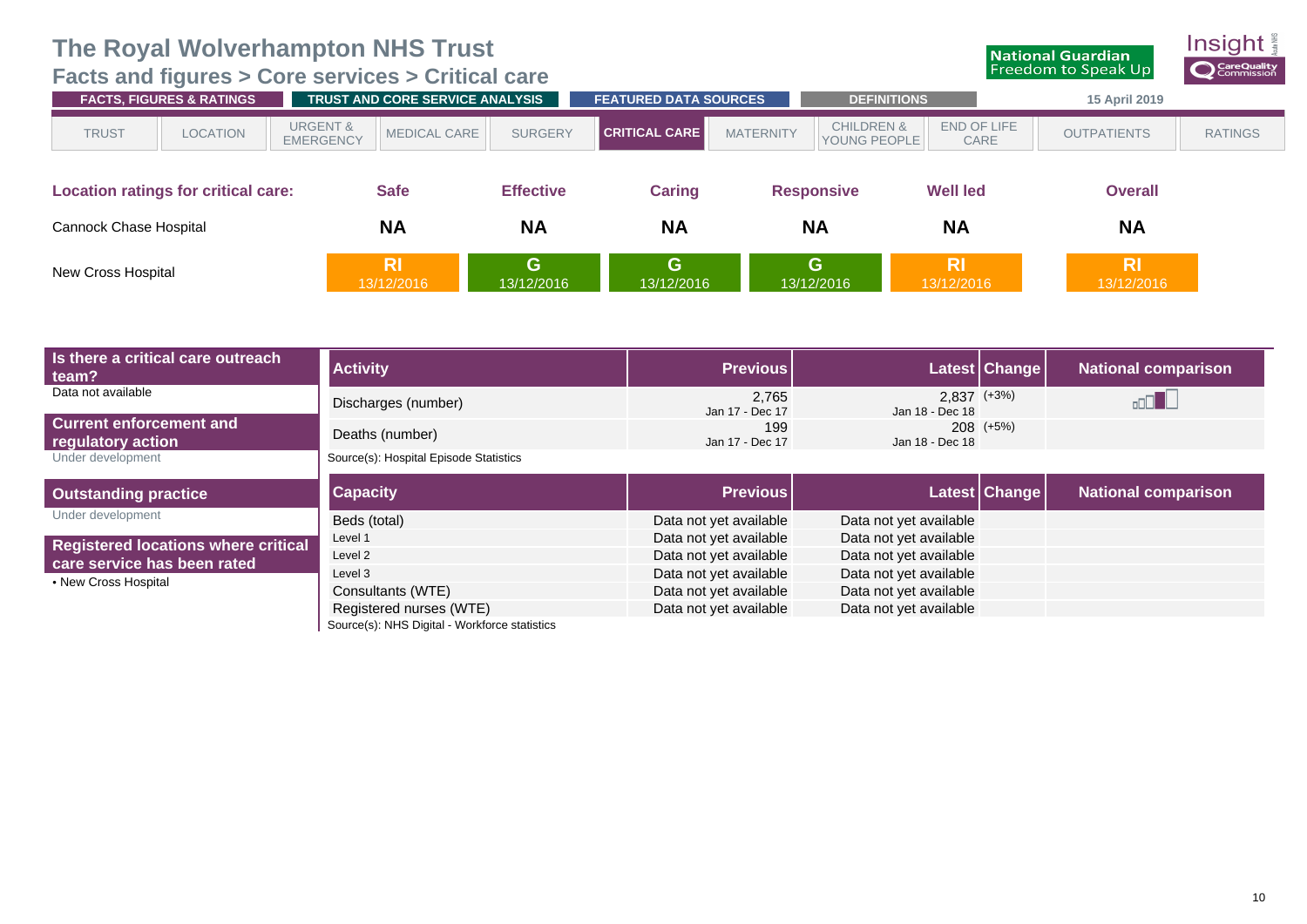#### <span id="page-14-0"></span>**[Facts and figures](#page-7-0) > Core services > Maternity**



|                                        | <b>FACTS, FIGURES &amp; RATINGS</b> |                                         | TRUST AND CORE SERVICE ANALYSIS |                  | <b>FEATURED DATA SOURCES</b> |                  | <b>DEFINITIONS</b>                    |                     | 15 April 2019      |                |
|----------------------------------------|-------------------------------------|-----------------------------------------|---------------------------------|------------------|------------------------------|------------------|---------------------------------------|---------------------|--------------------|----------------|
| <b>TRUST</b>                           | <b>LOCATION</b>                     | <b>URGENT &amp;</b><br><b>EMERGENCY</b> | <b>MEDICAL CARE</b>             | <b>SURGERY</b>   | <b>CRITICAL CARE</b>         | <b>MATERNITY</b> | <b>CHILDREN &amp;</b><br>YOUNG PEOPLE | END OF LIFE<br>CARE | <b>OUTPATIENTS</b> | <b>RATINGS</b> |
| <b>Location ratings for maternity:</b> |                                     |                                         | <b>Safe</b>                     | <b>Effective</b> | Caring                       |                  | <b>Responsive</b>                     | <b>Well led</b>     | <b>Overall</b>     |                |
| Cannock Chase Hospital                 |                                     |                                         | <b>NA</b>                       | <b>NA</b>        | <b>NA</b>                    | <b>NA</b>        |                                       | <b>NA</b>           | <b>NA</b>          |                |
| New Cross Hospital                     |                                     |                                         | G<br>27/6/2018                  | G<br>27/6/2018   | O<br>27/6/2018               |                  | G<br>27/6/2018                        | G<br>27/6/2018      | G<br>27/6/2018     |                |

| <b>Current enforcement and</b><br>regulatory action | <b>Activity</b>                                          | <b>Previous</b>          |                                   | Latest   Change | National comparison        |
|-----------------------------------------------------|----------------------------------------------------------|--------------------------|-----------------------------------|-----------------|----------------------------|
| Under development                                   | Deliveries (number)                                      | 5,060<br>Jan 17 - Dec 17 | 4,775 (-6%)<br>Jan 18 - Dec 18    |                 |                            |
| <b>Outstanding practice</b><br>Under development    | Caesarean sections rate (%)                              | 27.4%<br>Jan 17 - Dec 17 | 29.3% (+2%)<br>Jan 18 - Dec 18    |                 |                            |
| <b>Registered locations where</b>                   | Instrumental delivery rate (%)                           | 10.5%<br>Jan 17 - Dec 17 | $9.4\%$ (-1%)<br>Jan 18 - Dec 18  |                 | .ool.                      |
| maternity service has been rated                    | Non-interventional delivery rate (%)                     | 61.7%<br>Jan 17 - Dec 17 | $61.2\%$ (-1%)<br>Jan 18 - Dec 18 |                 |                            |
| • New Cross Hospital                                | Source(s): Hospital Episode Statistics                   |                          |                                   |                 |                            |
|                                                     | <b>Capacity</b><br>National Guardian Freedom to Speak Up | <b>Previous</b>          |                                   | Latest Change   | <b>National comparison</b> |
|                                                     | Antenatal beds (number)                                  | Data not yet available   | Data not yet available            |                 |                            |
|                                                     | Beds on labour suites (number)                           | Data not yet available   | Data not yet available            |                 |                            |

Postnatal beds (number) Data not yet available<br>Midwiyes (MTE) 184

Dec 18

Dec 18

Midwives (WTE) Not applicable 1840 Not applicable 1840 Not applicable 1840 Not applicable 1840 Not applicable

Consultant obstetricians/gynaecologists (WTE) Not applicable

Source(s): NHS Digital - Workforce statistics

 $\Box$ 

 $\overline{\mathbb{C}}$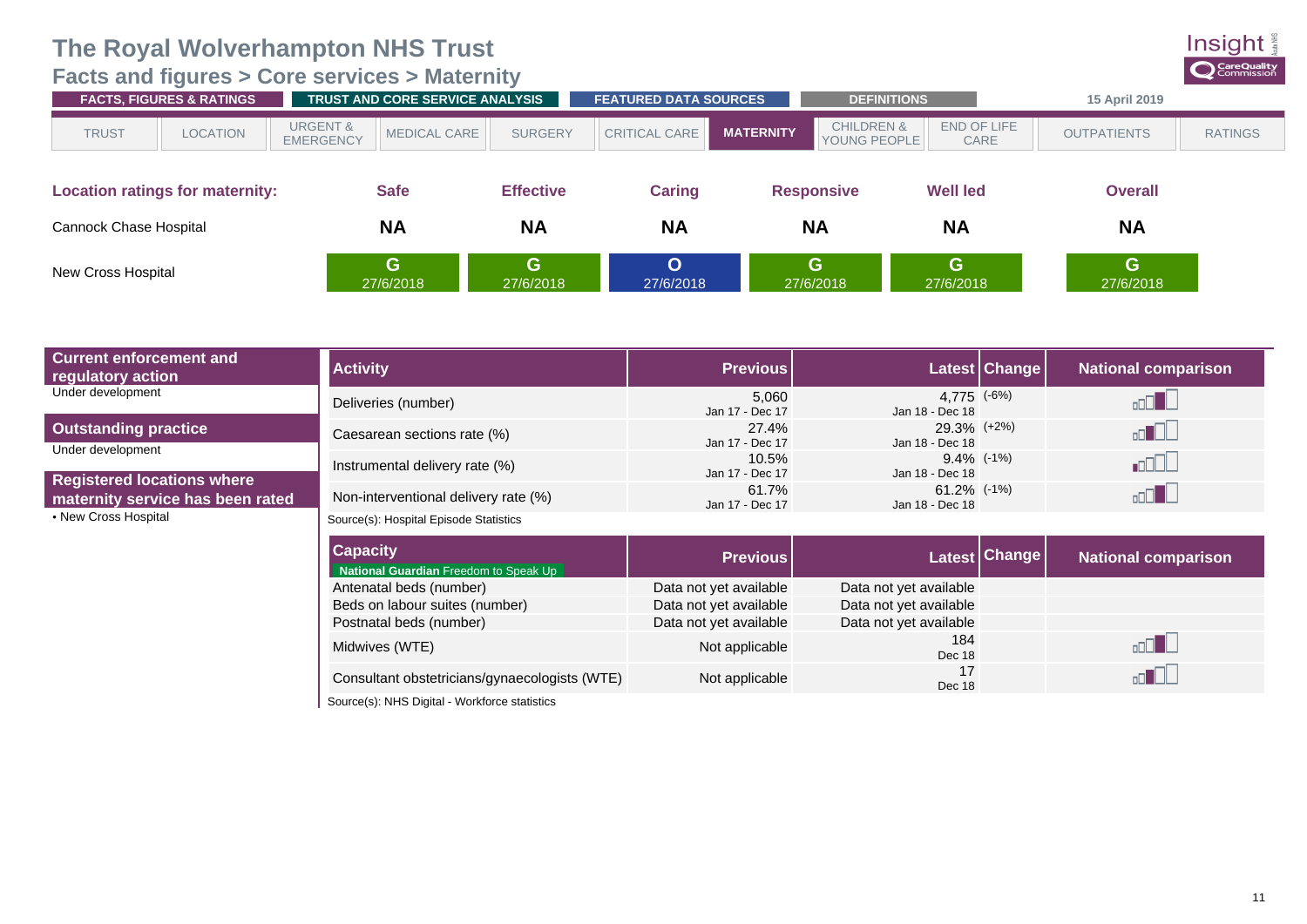#### <span id="page-15-0"></span>**[Facts and figures](#page-7-0) > Core services > Children and young people**



|                                                           | <b>FACTS, FIGURES &amp; RATINGS</b> |                                         | <b>TRUST AND CORE SERVICE ANALYSIS</b> |                  | <b>FEATURED DATA SOURCES</b> | <b>DEFINITIONS</b>                                                               |                 | 15 April 2019      |                |
|-----------------------------------------------------------|-------------------------------------|-----------------------------------------|----------------------------------------|------------------|------------------------------|----------------------------------------------------------------------------------|-----------------|--------------------|----------------|
| <b>TRUST</b>                                              | <b>LOCATION</b>                     | <b>URGENT &amp;</b><br><b>EMERGENCY</b> | <b>MEDICAL CARE</b>                    | <b>SURGERY</b>   | <b>CRITICAL CARE</b>         | <b>CHILDREN &amp;</b><br>END OF LIFE<br><b>MATERNITY</b><br>YOUNG PEOPLE<br>CARE |                 | <b>OUTPATIENTS</b> | <b>RATINGS</b> |
| <b>Location ratings for children and</b><br>young people: |                                     |                                         | <b>Safe</b>                            | <b>Effective</b> | <b>Caring</b>                | <b>Responsive</b>                                                                | <b>Well led</b> | <b>Overall</b>     |                |
| Cannock Chase Hospital                                    |                                     |                                         | <b>NA</b>                              | <b>NA</b>        | <b>NA</b>                    | <b>NA</b>                                                                        | <b>NA</b>       | <b>NA</b>          |                |
| New Cross Hospital                                        |                                     |                                         | G<br>13/12/2016                        | G<br>13/12/2016  | G<br>13/12/2016              | G<br>13/12/2016                                                                  | G<br>13/12/2016 | G.<br>13/12/2016   |                |

| <b>Current enforcement and</b><br>regulatory action | <b>Activity</b>                                          | <b>Previous</b>        |                        | Latest Change | <b>National comparison</b> |
|-----------------------------------------------------|----------------------------------------------------------|------------------------|------------------------|---------------|----------------------------|
| Under development                                   | Admissions (total)                                       | 11,020                 | 10,212 (-7%)           |               |                            |
|                                                     | Under 1                                                  | 2.504                  | $2,251$ (-10%)         |               |                            |
| <b>Outstanding practice</b>                         | 1 to $3$                                                 | 2,508                  | $2,495$ $(-1%)$        |               |                            |
| Under development                                   | 4 to 15                                                  | 5,227                  | 4,654 (-11%)           |               |                            |
| <b>Registered locations where</b>                   | 16 to 17                                                 | 781<br>Jan 17 - Dec 17 | Jan 18 - Dec 18        | 812 (+4%)     |                            |
| children and young people service<br>has been rated | Source(s): Hospital Episode Statistics                   |                        |                        |               |                            |
| • New Cross Hospital                                | <b>Capacity</b><br>National Guardian Freedom to Speak Up | <b>Previous</b>        |                        | Latest Change | <b>National comparison</b> |
|                                                     | Wards (number)                                           | Data not yet available | Data not yet available |               |                            |
|                                                     | Beds (number)                                            | Data not yet available | Data not yet available |               |                            |
|                                                     | Paediatric consultants (WTE)                             | Not applicable         |                        |               |                            |

| Paediatric nurses (WTE)                       | Not applicable         | 75<br>Dec 18           |
|-----------------------------------------------|------------------------|------------------------|
| Neonatal cots (total)                         | Data not yet available | Data not yet available |
| Level 1                                       | Data not yet available | Data not yet available |
| Level 2                                       | Data not yet available | Data not yet available |
| Level 3                                       | Data not yet available | Data not yet available |
| Source(s): NHS Digital - Workforce statistics |                        |                        |

Source(s): NHS Digital - Workforce statistics

 $\sqrt{1000}$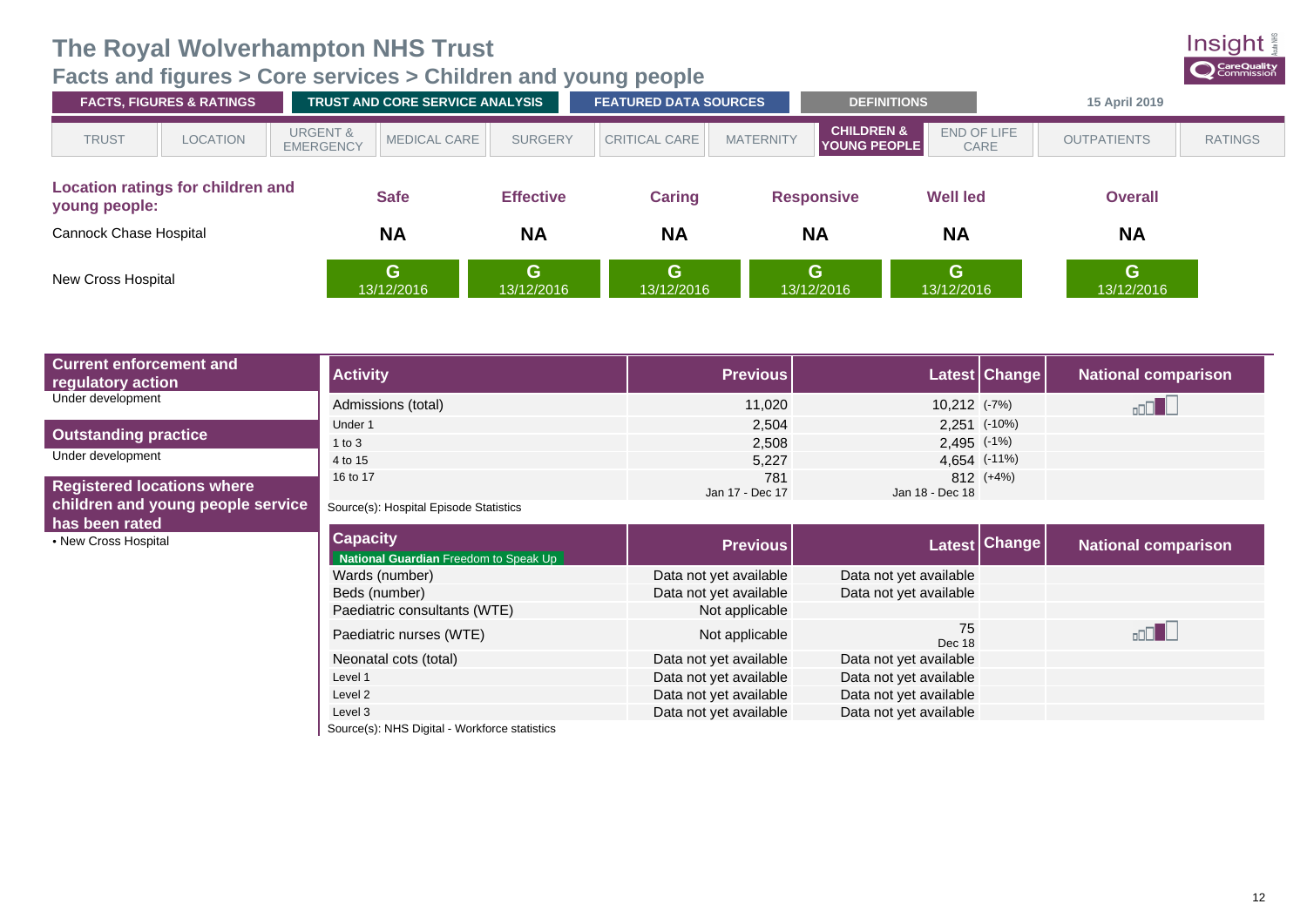#### <span id="page-16-0"></span>**[Facts and figures](#page-7-0) > Core services > End of life care**

| <b>TRUST AND CORE SERVICE ANALYSIS</b><br><b>FACTS. FIGURES &amp; RATINGS</b> |                 |                                         |                     | <b>FEATURED DATA SOURCES</b><br><b>DEFINITIONS</b> |                      |                  | <b>15 April 2019</b>                  |                                   |                    |                |
|-------------------------------------------------------------------------------|-----------------|-----------------------------------------|---------------------|----------------------------------------------------|----------------------|------------------|---------------------------------------|-----------------------------------|--------------------|----------------|
| <b>TRUST</b>                                                                  | <b>LOCATION</b> | <b>URGENT &amp;</b><br><b>EMERGENCY</b> | <b>MEDICAL CARE</b> | <b>SURGERY</b>                                     | <b>CRITICAL CARE</b> | <b>MATERNITY</b> | <b>CHILDREN &amp;</b><br>YOUNG PEOPLE | <b>END OF LIFE</b><br><b>CARE</b> | <b>OUTPATIENTS</b> | <b>RATINGS</b> |
|                                                                               |                 |                                         |                     |                                                    |                      |                  |                                       |                                   |                    |                |

| Location ratings for end of life care: | Safe            | <b>Effective</b> | Caring     | <b>Responsive</b> | <b>Well led</b> | <b>Overall</b>  |
|----------------------------------------|-----------------|------------------|------------|-------------------|-----------------|-----------------|
| Cannock Chase Hospital                 | A<br>13/12/2016 | G<br>13/12/2016  | 13/12/2016 | 13/12/2016        | G<br>13/12/2016 | G<br>13/12/2016 |
| New Cross Hospital                     | 13/12/2016      | G<br>13/12/2016  | 13/12/2016 | 13/12/2016        | G<br>13/12/2016 | G<br>13/12/2016 |

| <b>Service availability</b>                                  | <b>Activity</b>                                                                          | <b>Previous</b>          |                                    | Latest Change | <b>National comparison</b> |
|--------------------------------------------------------------|------------------------------------------------------------------------------------------|--------------------------|------------------------------------|---------------|----------------------------|
| Data not yet available<br><b>Current enforcement and</b>     | In-hospital deaths (number)                                                              | 1.937<br>Jan 17 - Dec 17 | $2.037$ $(+5%)$<br>Jan 18 - Dec 18 |               |                            |
| regulatory action<br>Under development                       | Referrals to specialist palliative care team<br>(number)                                 | Data not yet available   | Data not yet available             |               |                            |
|                                                              | Cancer referrals (number)                                                                | Data not yet available   | Data not yet available             |               |                            |
| <b>Outstanding practice</b>                                  | Non-cancer referrals (number)<br>Source(s): Hospital Episode Statistics                  | Data not yet available   | Data not yet available             |               |                            |
| Under development<br>Registered locations where end of       | <b>Capacity</b><br>National Guardian Freedom to Speak Up                                 | <b>Previous</b>          |                                    | Latest Change | <b>National comparison</b> |
| life care service has been rated<br>• Cannock Chase Hospital | Specialist palliative care consultants (WTE)                                             | Not applicable           | 0                                  |               |                            |
| • New Cross Hospital                                         | Specialist palliative care nurses (WTE)<br>Source(s): NHS Digital - Workforce statistics | Data not yet available   | Data not yet available             |               |                            |

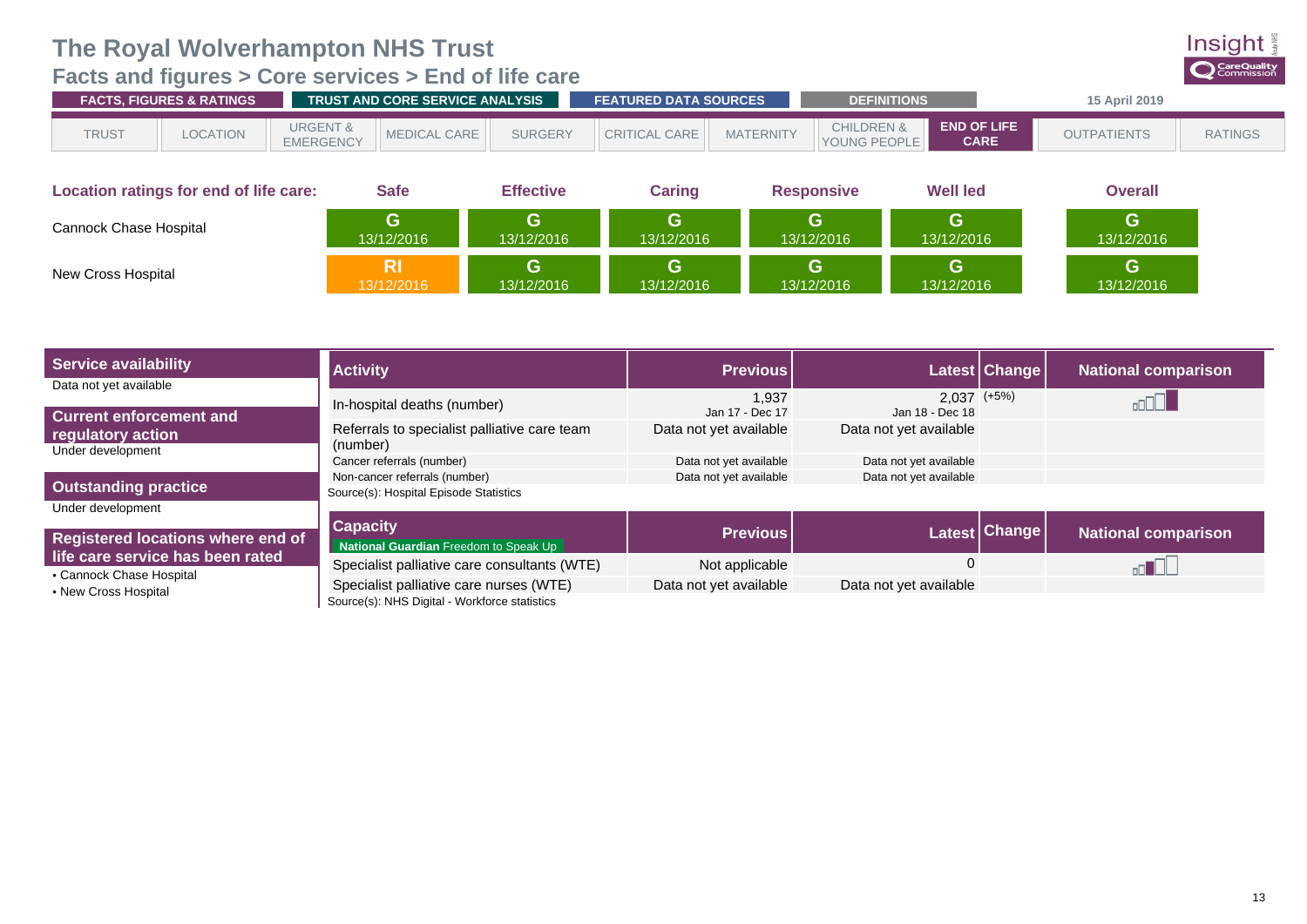<span id="page-17-0"></span>**[Facts and figures](#page-7-0) > Core services > Outpatients**



|                           | <b>FACTS, FIGURES &amp; RATINGS</b>      |                                         | <b>TRUST AND CORE SERVICE ANALYSIS</b> |                  | <b>FEATURED DATA SOURCES</b> |                  | <b>DEFINITIONS</b>                    |                         | 15 April 2019           |                |
|---------------------------|------------------------------------------|-----------------------------------------|----------------------------------------|------------------|------------------------------|------------------|---------------------------------------|-------------------------|-------------------------|----------------|
| <b>TRUST</b>              | <b>LOCATION</b>                          | <b>URGENT &amp;</b><br><b>EMERGENCY</b> | <b>MEDICAL CARE</b>                    | <b>SURGERY</b>   | CRITICAL CARE                | <b>MATERNITY</b> | <b>CHILDREN &amp;</b><br>YOUNG PEOPLE | END OF LIFE<br>CARE     | <b>OUTPATIENTS</b>      | <b>RATINGS</b> |
|                           | <b>Location ratings for outpatients:</b> |                                         | <b>Safe</b>                            | <b>Effective</b> | Caring                       |                  | <b>Responsive</b>                     | <b>Well led</b>         | <b>Overall</b>          |                |
| Cannock Chase Hospital    |                                          |                                         | <b>RI</b><br>13/12/2016                | <b>NA</b>        | G.<br>13/12/2016             |                  | <b>RI</b><br>13/12/2016               | <b>RI</b><br>13/12/2016 | <b>RI</b><br>13/12/2016 |                |
| <b>New Cross Hospital</b> |                                          |                                         | G<br>27/6/2018                         | <b>NA</b>        | G.<br>27/6/2018              |                  | G.<br>27/6/2018                       | G.<br>27/6/2018         | G<br>27/6/2018          |                |

| <b>Current enforcement and</b><br>regulatory action           | <b>Activity</b>                            | <b>Previous</b>            |                                  | Latest Change | <b>National comparison</b> |
|---------------------------------------------------------------|--------------------------------------------|----------------------------|----------------------------------|---------------|----------------------------|
| Under development                                             | Number of appointments (total)             | 1,004,124                  | 1,011,746 (+1%)                  |               |                            |
|                                                               | Ophthalmology                              | 110.656                    | 107.572 (-3%)                    |               |                            |
| <b>Outstanding practice</b>                                   | Dermatology                                | 43.658                     | 37.751 (-14%)                    |               |                            |
| Under development                                             | Medical specialties                        | 402.490                    | 396,056 (-2%)                    |               |                            |
| <b>Registered locations where</b>                             | Surgical specialties                       | 186.342                    | 189.883 (+2%)                    |               |                            |
|                                                               | Oncology                                   | 39.076                     | 41,693 (+7%)                     |               |                            |
| outpatient service has been rated<br>• Cannock Chase Hospital | Other(s)                                   | 221,902<br>Jan 17 - Dec 17 | 238.791 (+8%)<br>Jan 18 - Dec 18 |               |                            |
| • New Cross Hospital                                          | Number of outpatient clinics held per week | Data not yet available     | Data not yet available           |               |                            |
|                                                               | Source(s): Hospital Episode Statistics     |                            |                                  |               |                            |
|                                                               | <b>Capacity</b>                            | <b>Previous</b>            |                                  | Latest Change | <b>National comparison</b> |

**National Guardian** Freedom to Speak Up Under development

Source(s):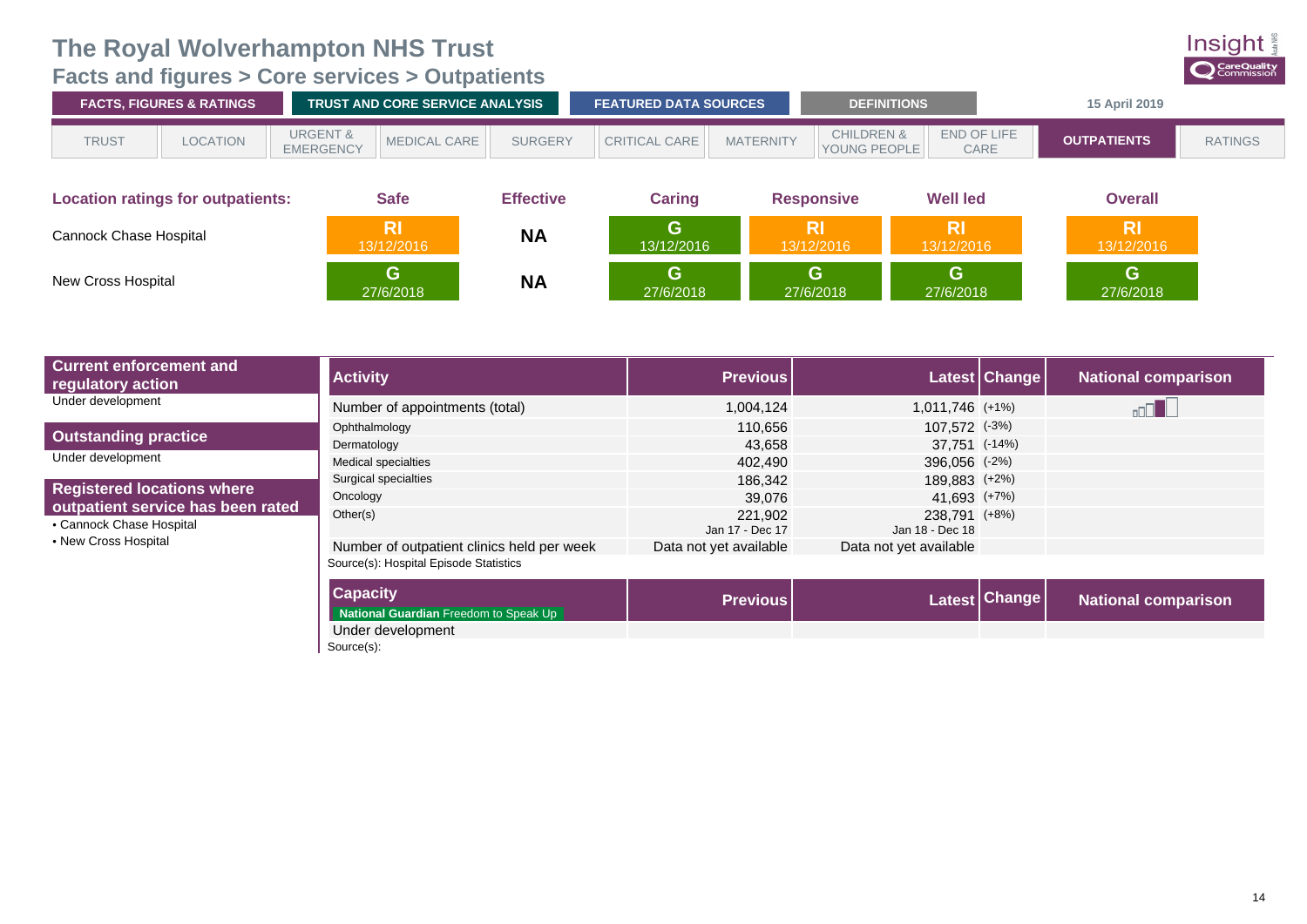#### **The Royal Wolverhampton NHS Trust Ratings overview**

<span id="page-18-0"></span>

| <b>Hamilton</b> Archiver<br><b>FACTS, FIGURES &amp; RATINGS</b><br><b>TRUST AND CORE SERVICE ANALYSIS</b> |                                                                                                                                                                                                    |  |                                         |                                                                                      | <b>FEATURED DATA SOURCES</b> |                      |                                              | <b>DEFINITIONS</b>              |                                       | 15 April 2019                    |                                                                                                                                                                                                                                                                                                                                                                                                                                                                                                                                     |                                                |                |
|-----------------------------------------------------------------------------------------------------------|----------------------------------------------------------------------------------------------------------------------------------------------------------------------------------------------------|--|-----------------------------------------|--------------------------------------------------------------------------------------|------------------------------|----------------------|----------------------------------------------|---------------------------------|---------------------------------------|----------------------------------|-------------------------------------------------------------------------------------------------------------------------------------------------------------------------------------------------------------------------------------------------------------------------------------------------------------------------------------------------------------------------------------------------------------------------------------------------------------------------------------------------------------------------------------|------------------------------------------------|----------------|
| <b>TRUST</b>                                                                                              | <b>LOCATION</b>                                                                                                                                                                                    |  | <b>URGENT &amp;</b><br><b>EMERGENCY</b> | <b>MEDICAL CARE</b>                                                                  | <b>SURGERY</b>               | <b>CRITICAL CARE</b> |                                              | <b>MATERNITY</b>                | <b>CHILDREN &amp;</b><br>YOUNG PEOPLE | END OF LIFE<br>CARE              | <b>OUTPATIENTS</b>                                                                                                                                                                                                                                                                                                                                                                                                                                                                                                                  |                                                | <b>RATINGS</b> |
|                                                                                                           | This page displays the latest ratings and the<br>direction of travel for core service and trust<br>level key question intelligence indicators. Click<br>on the arrows to see the indicator detail. |  |                                         | Overall                                                                              |                              |                      | <b>Safe</b><br>$\Rightarrow$<br>RI 27/6/2018 | <b>Effective</b><br>G 27/6/2018 | <b>Caring</b><br>G 27/6/2018          | <b>Responsive</b><br>G 27/6/2018 | <b>Well led</b><br>$\begin{tabular}{c} \multicolumn{1}{c} {\textbf{1}} & \multicolumn{1}{c} {\textbf{1}} \\ \multicolumn{1}{c} {\textbf{2}} & \multicolumn{1}{c} {\textbf{3}} \\ \multicolumn{1}{c} {\textbf{4}} & \multicolumn{1}{c} {\textbf{5}} \\ \multicolumn{1}{c} {\textbf{5}} & \multicolumn{1}{c} {\textbf{6}} \\ \multicolumn{1}{c} {\textbf{6}} & \multicolumn{1}{c} {\textbf{6}} \\ \multicolumn{1}{c} {\textbf{6}} & \multicolumn{1}{c} {\textbf{6}} \\ \multicolumn{1}{c} {\textbf{7}} & \multicolumn$<br>G 27/6/2018 | <b>Overall</b><br>$\Rightarrow$<br>G 27/6/2018 |                |
| Key messages<br>Intelligence indicates that                                                               |                                                                                                                                                                                                    |  | <b>Urgent and</b><br>emergency<br>care  | Cannock Chase Hospital<br>New Cross Hospital                                         |                              |                      | <b>NA</b><br>RI 27/6/2018                    | <b>NA</b><br>G 27/6/2018        | <b>NA</b><br>G 27/6/2018              | <b>NA</b><br>G 27/6/2018         | <b>NA</b><br>G 27/6/2018                                                                                                                                                                                                                                                                                                                                                                                                                                                                                                            | <b>NA</b><br>G 27/6/2018                       |                |
| same<br>performance is stable                                                                             | • Overall performance for this trust is about the<br>• Caring, Effective, Responsive, Safe, Well led                                                                                               |  | <b>Medical care</b>                     | Cannock Chase Hospital<br>New Cross Hospital                                         |                              |                      | G 1/10/2018<br>RI 27/6/2018                  | G 1/10/2018<br>G 27/6/2018      | G 1/10/2018<br>G 27/6/2018            | G 1/10/2018<br>G 27/6/2018       | G 1/10/2018<br>G 27/6/2018                                                                                                                                                                                                                                                                                                                                                                                                                                                                                                          | G 1/10/2018<br>G 27/6/2018                     |                |
| improving<br>• Outpatients and diagnostic imaging                                                         | • Urgent and emergency care performance is                                                                                                                                                         |  | <b>Surgery</b>                          | <b>Cannock Chase Hospital</b><br><b>New Cross Hospital</b>                           |                              |                      | RI 27/6/2018<br>G 27/6/2018                  | G 27/6/2018<br>G 27/6/2018      | G 27/6/2018<br>G 27/6/2018            | G 27/6/2018<br>G 27/6/2018       | G 27/6/2018<br>G 27/6/2018                                                                                                                                                                                                                                                                                                                                                                                                                                                                                                          | G 27/6/2018<br>G 27/6/2018                     |                |
| performance is declining<br>Medical care, Surgery performance is stable                                   | • Critical care, Maternity and gynaecology,                                                                                                                                                        |  | <b>Critical care</b>                    | <b>Cannock Chase Hospital</b><br>New Cross Hospital                                  |                              |                      | <b>NA</b><br>RI 13/12/2016                   | <b>NA</b><br>G 13/12/2016       | <b>NA</b><br>G 13/12/2016             | <b>NA</b><br>G 13/12/2016        | <b>NA</b><br>RI 13/12/2016                                                                                                                                                                                                                                                                                                                                                                                                                                                                                                          | <b>NA</b><br>RI 13/12/2016                     |                |
|                                                                                                           |                                                                                                                                                                                                    |  | <b>Maternity</b>                        | Cannock Chase Hospital<br>New Cross Hospital                                         |                              |                      | <b>NA</b><br>G 27/6/2018                     | <b>NA</b><br>G 27/6/2018        | <b>NA</b><br>O 27/6/2018              | ΝA<br>G 27/6/2018                | <b>NA</b><br>G 27/6/2018                                                                                                                                                                                                                                                                                                                                                                                                                                                                                                            | <b>NA</b><br>G 27/6/2018                       |                |
|                                                                                                           |                                                                                                                                                                                                    |  |                                         | <b>Children and Cannock Chase Hospital</b><br><b>young people New Cross Hospital</b> |                              |                      | <b>NA</b><br>G 13/12/2016                    | <b>NA</b><br>G 13/12/2016       | <b>NA</b><br>G 13/12/2016             | <b>NA</b><br>G 13/12/2016        | <b>NA</b><br>G 13/12/2016                                                                                                                                                                                                                                                                                                                                                                                                                                                                                                           | NA<br>G 13/12/2016                             | <b>NA</b>      |
|                                                                                                           |                                                                                                                                                                                                    |  | <b>End of life</b><br>care              | Cannock Chase Hospital<br>New Cross Hospital                                         |                              |                      | G 13/12/2016<br>RI 13/12/2016                | G 13/12/2016<br>G 13/12/2016    | G 13/12/2016<br>G 13/12/2016          | G 13/12/2016<br>G 13/12/2016     | G 13/12/2016<br>G 13/12/2016                                                                                                                                                                                                                                                                                                                                                                                                                                                                                                        | G 13/12/2016<br>G 13/12/2016                   | <b>NA</b>      |
|                                                                                                           |                                                                                                                                                                                                    |  | <b>Outpatients</b>                      | <b>Cannock Chase Hospital</b><br>New Cross Hospital                                  |                              |                      | RI 13/12/2016<br>G 27/6/2018                 | <b>NA</b><br><b>NA</b>          | G 13/12/2016<br>G 27/6/2018           | RI 13/12/2016<br>G 27/6/2018     | RI 13/12/2016<br>G 27/6/2018                                                                                                                                                                                                                                                                                                                                                                                                                                                                                                        | RI 13/12/2016<br>G 27/6/2018                   |                |

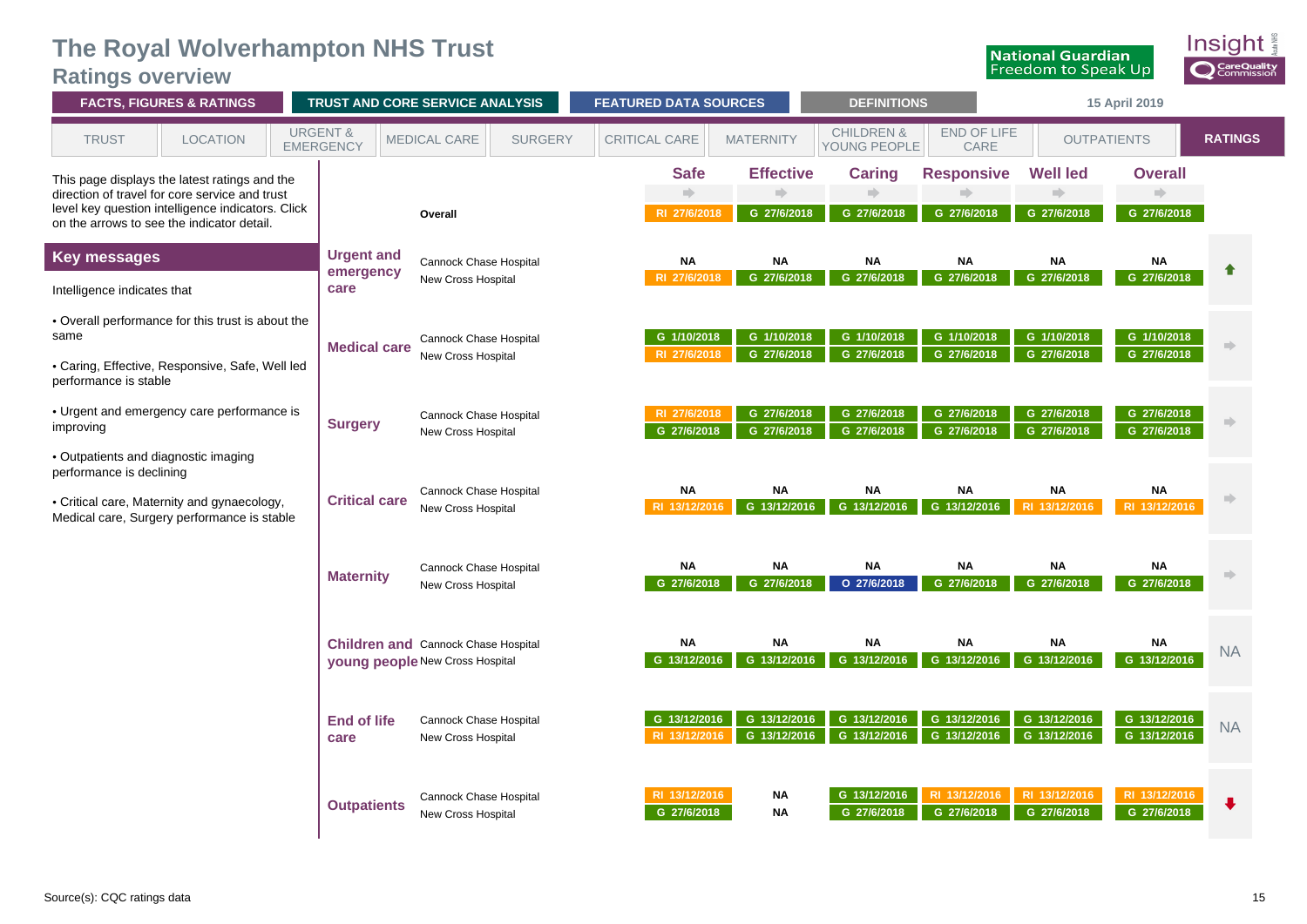#### **The Royal Wolverhampton NHS Trust Ratings overview**

| <b>FACTS, FIGURES &amp; RATINGS</b> |                                                                                                                                                                                                           | TRUST AND CORE SERVICE ANALYSIS         |                                                                                                              |                                                     | <b>FEATURED DATA SOURCES</b> |                                              | <b>DEFINITIONS</b>                    |                                                   | 15 April 2019                    |                                       |                                                |                |
|-------------------------------------|-----------------------------------------------------------------------------------------------------------------------------------------------------------------------------------------------------------|-----------------------------------------|--------------------------------------------------------------------------------------------------------------|-----------------------------------------------------|------------------------------|----------------------------------------------|---------------------------------------|---------------------------------------------------|----------------------------------|---------------------------------------|------------------------------------------------|----------------|
| <b>TRUST</b>                        | LOCATION                                                                                                                                                                                                  | <b>URGENT &amp;</b><br><b>EMERGENCY</b> |                                                                                                              | MEDICAL CARE                                        | <b>SURGERY</b>               | CRITICAL CARE                                | <b>MATERNITY</b>                      | <b>CHILDREN &amp;</b><br>YOUNG PEOPLE             | END OF LIFE<br>CARE              | <b>OUTPATIENTS</b>                    |                                                | <b>RATINGS</b> |
|                                     | This page displays the latest ratings and the<br>direction of travel for additional services and<br>trust level key question intelligence indicators.<br>Click on the arrows to see the indicator detail. |                                         |                                                                                                              | Overall                                             |                              | <b>Safe</b><br>$\Rightarrow$<br>RI 27/6/2018 | <b>Effective</b><br>n)<br>G 27/6/2018 | <b>Caring</b><br>$\Longrightarrow$<br>G 27/6/2018 | <b>Responsive</b><br>G 27/6/2018 | <b>Well led</b><br>ni)<br>G 27/6/2018 | <b>Overall</b><br>$\Rightarrow$<br>G 27/6/2018 |                |
|                                     |                                                                                                                                                                                                           |                                         | <b>People</b><br>experiencing<br>poor mental<br>health<br>(including<br>people with<br>dementia)             | Cannock Chase Hospital<br>New Cross Hospital        |                              | <b>NA</b><br><b>NA</b>                       | <b>NA</b><br><b>NA</b>                | <b>NA</b><br><b>NA</b>                            | <b>NA</b><br><b>NA</b>           | NA<br><b>NA</b>                       | NA<br><b>NA</b>                                |                |
|                                     |                                                                                                                                                                                                           |                                         | Families,<br>children and<br>young people                                                                    | <b>Cannock Chase Hospital</b><br>New Cross Hospital |                              | <b>NA</b><br><b>NA</b>                       | <b>NA</b><br><b>NA</b>                | <b>NA</b><br><b>NA</b>                            | <b>NA</b><br><b>NA</b>           | <b>NA</b><br><b>NA</b>                | <b>NA</b><br><b>NA</b>                         |                |
|                                     |                                                                                                                                                                                                           |                                         | Older people                                                                                                 | Cannock Chase Hospital<br>New Cross Hospital        |                              | ΝA<br><b>NA</b>                              | <b>NA</b><br><b>NA</b>                | <b>NA</b><br><b>NA</b>                            | <b>NA</b><br><b>NA</b>           | <b>NA</b><br><b>NA</b>                | ΝA<br><b>NA</b>                                |                |
| Key messages                        |                                                                                                                                                                                                           |                                         | <b>Working age</b><br>people<br>(including<br>those<br>recently<br>retired and<br>students)                  | Cannock Chase Hospital<br>New Cross Hospital        |                              | ΝA<br><b>NA</b>                              | <b>NA</b><br><b>NA</b>                | <b>NA</b><br><b>NA</b>                            | <b>NA</b><br><b>NA</b>           | <b>NA</b><br><b>NA</b>                | <b>NA</b><br><b>NA</b>                         |                |
|                                     |                                                                                                                                                                                                           |                                         | <b>People with</b><br>long term<br>conditions                                                                | Cannock Chase Hospital<br>New Cross Hospital        |                              | ΝA<br><b>NA</b>                              | <b>NA</b><br><b>NA</b>                | <b>NA</b><br><b>NA</b>                            | ΝA<br><b>NA</b>                  | ΝA<br><b>NA</b>                       | ΝA<br><b>NA</b>                                |                |
|                                     |                                                                                                                                                                                                           | unit                                    | Minor injuries Cannock Chase Hospital                                                                        | New Cross Hospital                                  |                              | G 13/12/2016<br><b>NA</b>                    | RI 13/12/2016<br><b>NA</b>            | G 13/12/2016<br><b>NA</b>                         | G 13/12/2016<br><b>NA</b>        | G 13/12/2016<br><b>NA</b>             | G 13/12/2016<br><b>NA</b>                      |                |
|                                     |                                                                                                                                                                                                           | them                                    | <b>People</b><br>whose<br>circumstance Cannock Chase Hospital<br>s may make New Cross Hospital<br>vulnerable |                                                     |                              | ΝA<br><b>NA</b>                              | <b>NA</b><br><b>NA</b>                | <b>NA</b><br><b>NA</b>                            | NA<br>ΝA                         | NA<br><b>NA</b>                       | NA<br><b>NA</b>                                |                |

Insight

CareQuality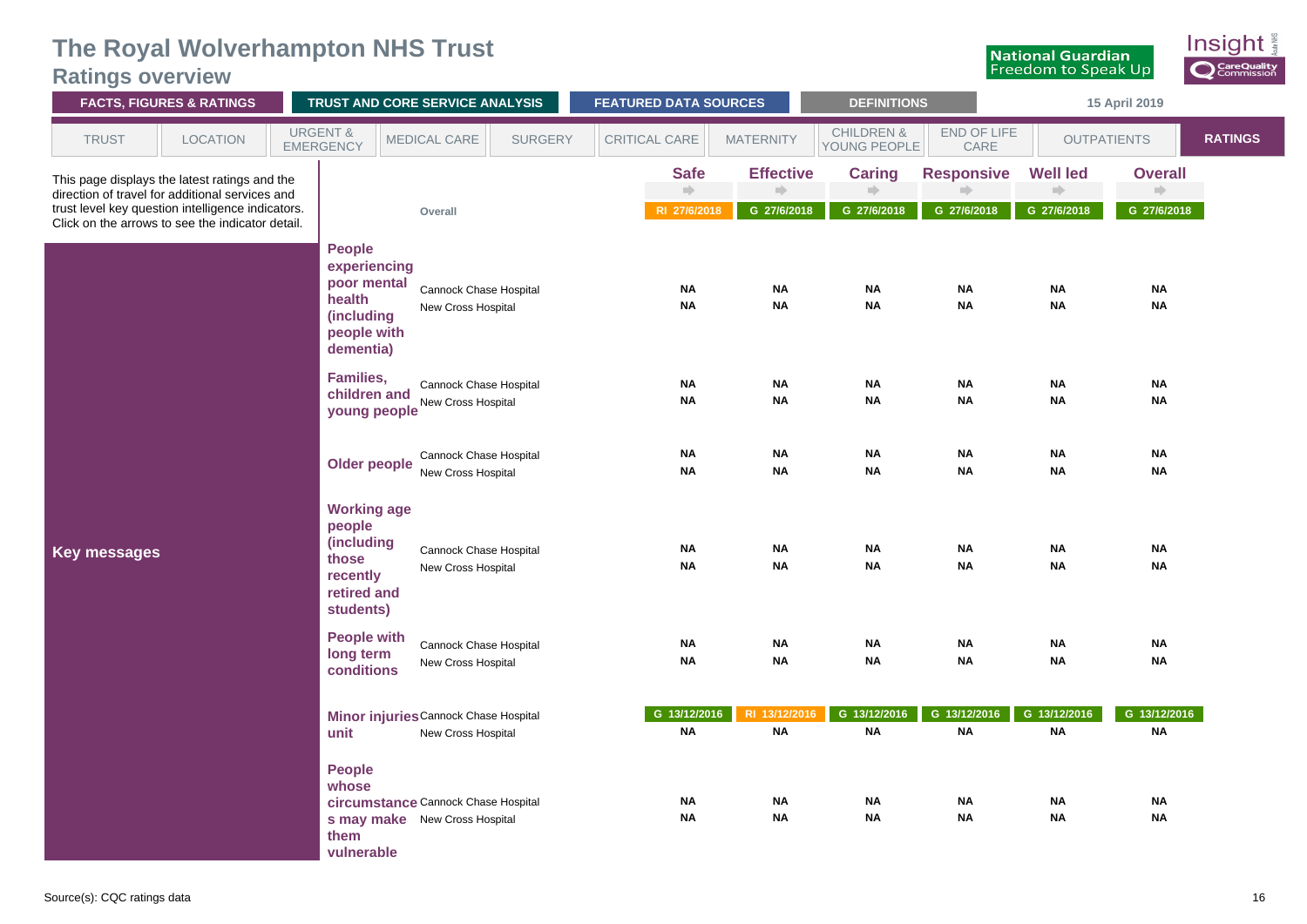|  |  | <b>The Royal Wolverhampton NHS Trust</b> |  |  |
|--|--|------------------------------------------|--|--|
|--|--|------------------------------------------|--|--|

#### **Ratings overview**

| <b>Ratings overview</b>                                                                                                                                                              |                                                 |  |  | The Royal Wolverhampton NHS Trust      |                          |                              |                          |                                       |                          | <b>National Guardian</b><br><b>Freedom to Speak Up</b> |                    | HISIYIIL §<br><b>Q</b> CareQuality |
|--------------------------------------------------------------------------------------------------------------------------------------------------------------------------------------|-------------------------------------------------|--|--|----------------------------------------|--------------------------|------------------------------|--------------------------|---------------------------------------|--------------------------|--------------------------------------------------------|--------------------|------------------------------------|
|                                                                                                                                                                                      | <b>FACTS, FIGURES &amp; RATINGS</b>             |  |  | <b>TRUST AND CORE SERVICE ANALYSIS</b> |                          | <b>FEATURED DATA SOURCES</b> |                          | <b>DEFINITIONS</b>                    |                          |                                                        | 15 April 2019      |                                    |
| <b>TRUST</b>                                                                                                                                                                         | <b>URGENT &amp;</b><br><b>LOCATION</b>          |  |  | <b>MEDICAL CARE</b>                    | <b>SURGERY</b>           | <b>CRITICAL CARE</b>         | <b>MATERNITY</b>         | <b>CHILDREN &amp;</b><br>YOUNG PEOPLE | END OF LIFE<br>CARE      |                                                        | <b>OUTPATIENTS</b> | <b>RATINGS</b>                     |
| <b>EMERGENCY</b><br>Intelligence indicates that<br>Cannock Chase Hospital<br><b>Diagnostic</b><br>New Cross Hospital<br>imaging<br>• Overall performance for this trust is about the |                                                 |  |  |                                        | <b>NA</b><br>G 27/6/2018 | <b>NA</b><br><b>NA</b>       | <b>NA</b><br>G 27/6/2018 | <b>NA</b><br>G 27/6/2018              | <b>NA</b><br>G 27/6/2018 | <b>NA</b><br>G 27/6/2018                               |                    |                                    |
| same                                                                                                                                                                                 |                                                 |  |  |                                        |                          |                              |                          |                                       |                          |                                                        |                    |                                    |
| performance is stable                                                                                                                                                                | • Caring, Effective, Responsive, Safe, Well led |  |  |                                        |                          |                              |                          |                                       |                          |                                                        |                    |                                    |
|                                                                                                                                                                                      | • Urgent and emergency care performance is      |  |  |                                        |                          |                              |                          |                                       |                          |                                                        |                    |                                    |

• Outpatients and diagnostic imaging performance is declining

improving

• Critical care, Maternity and gynaecology, Medical care, Surgery performance is stable Insight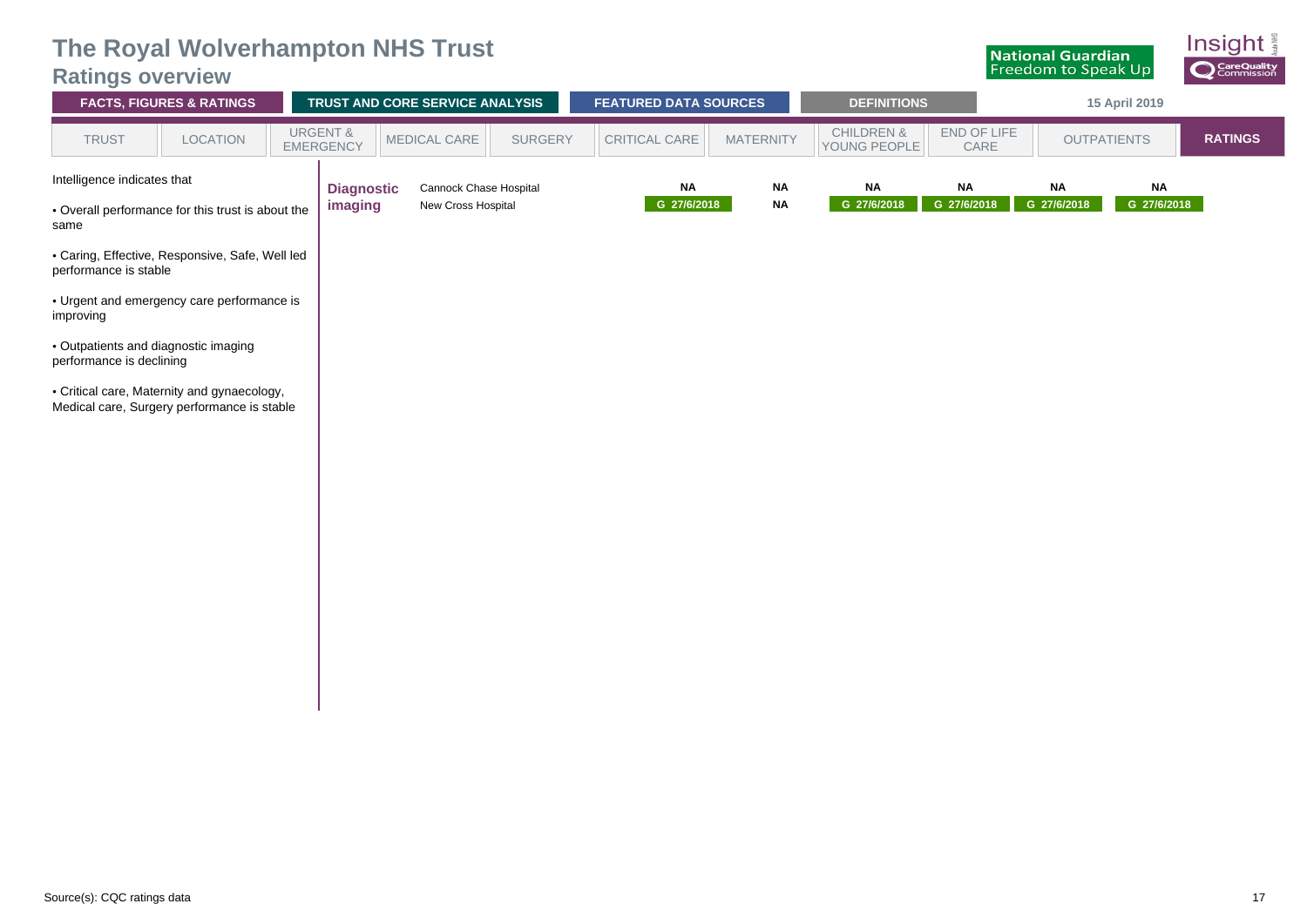<span id="page-21-0"></span>**[Trust](#page-21-0) and core service analysis > Overview**



better, better, about the same, worse or much worse. The graph shows the number of Indicators for each core service and the number within each category:



**National Guardian**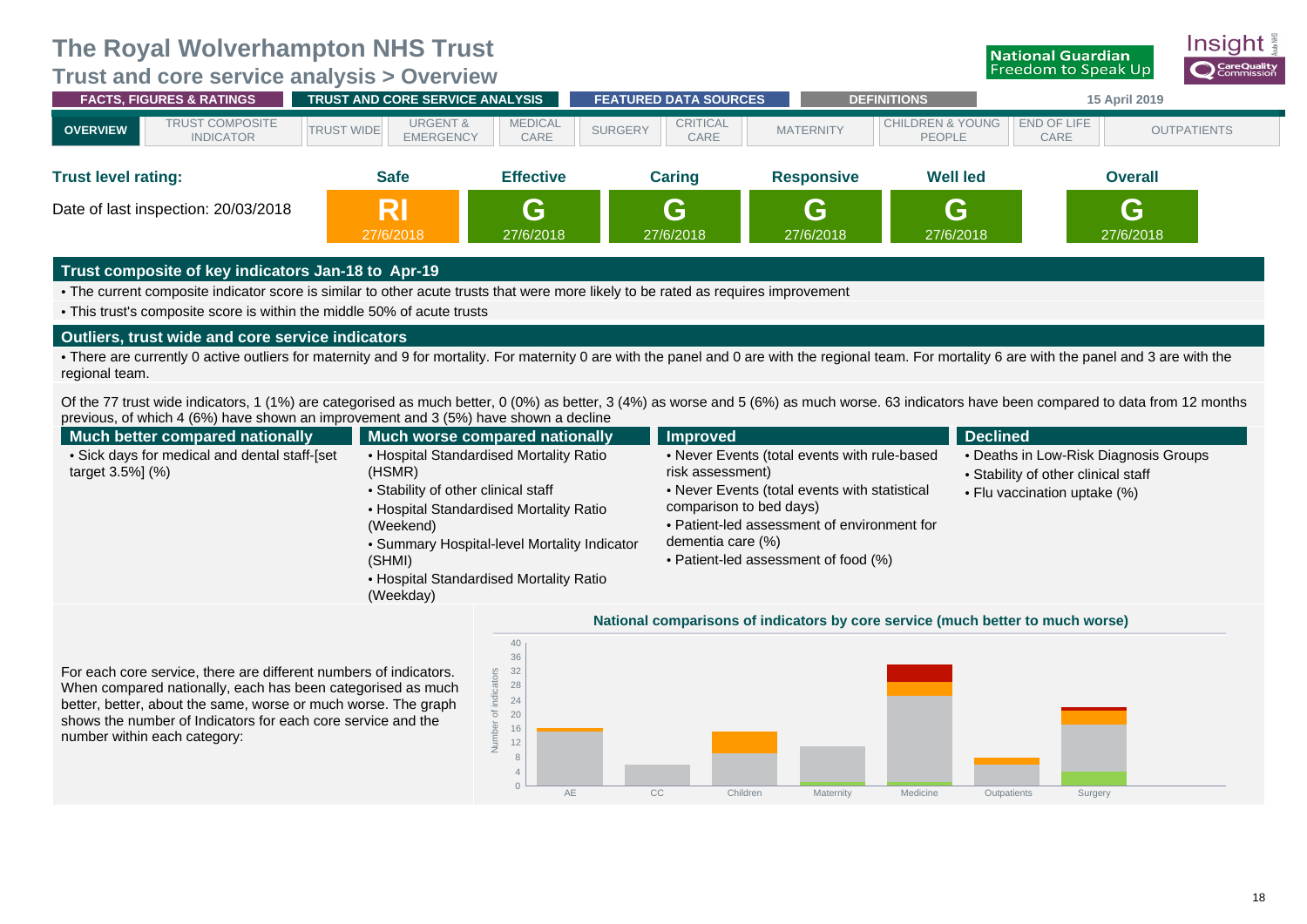#### <span id="page-22-0"></span>**Trust and core service analysis > Trust composite of key indicators**



| <b>FACTS, FIGURES &amp; RATINGS</b> |                                            |             | I TRUST AND CORE SERVICE ANALYSIS <b>I</b> |                        |                | <b>FEATURED DATA SOURCES</b> |                  | <b>DEFINITIONS</b>                           | 15 April 2019       |                    |  |
|-------------------------------------|--------------------------------------------|-------------|--------------------------------------------|------------------------|----------------|------------------------------|------------------|----------------------------------------------|---------------------|--------------------|--|
| <b>OVERVIEW</b>                     | <b>TRUST COMPOSITE</b><br><b>INDICATOR</b> | <b>WIDE</b> | <b>URGENT &amp;</b><br><b>EMERGENCY</b>    | <b>MEDICAL</b><br>CARE | <b>SURGERY</b> | <b>CRITICAL</b><br>CARE      | <b>MATERNITY</b> | <b>CHILDREN &amp; YOUNG</b><br><b>PEOPLE</b> | END OF LIFE<br>CARE | <b>OUTPATIENTS</b> |  |

**The trust composite is a pilot indicator created from 12 specific indicators within Insight. The composite indicator score helps to assess a trust's overall performance but it is not a rating nor a judgement. The composite should be used alongside other evidence in monitoring trusts.**

• The latest trust rating is good published on 27/6/2018 (last inspection date 20/03/2018)

• This trust's composite score is within the middle 50% of acute trusts

Composite indicator

|                                                                                                                                                                          |                                                                                                                                                  | <b>Performance</b>       |                          | <b>National</b>                                                                          |            |
|--------------------------------------------------------------------------------------------------------------------------------------------------------------------------|--------------------------------------------------------------------------------------------------------------------------------------------------|--------------------------|--------------------------|------------------------------------------------------------------------------------------|------------|
| Trust composite indicator score Jan-18 to Apr-19                                                                                                                         | Indicator                                                                                                                                        | <b>Previous</b>          | <b>Latest</b>            | <b>Change</b>                                                                            | comparison |
| 10                                                                                                                                                                       | Flu vaccination uptake (%)<br>NHS England - Flu Vac (22 Jun 2018)                                                                                | 71.7%<br>Sep 16 - Feb 17 | 52.9%<br>Sep 17 - Feb 18 |                                                                                          | (W         |
|                                                                                                                                                                          | Patients spending less than 4 hours in major<br>A&E (%)<br>NHS England - A&E SitReps (20 Mar 2019)                                               | 76.1%<br>Feb 18          | 81.3%<br>Feb 19          |                                                                                          | W)         |
| score                                                                                                                                                                    | In-hospital mortality: Infectious diseases<br>Hospital Episode Statistics - HES - Mortality by CCS group (26<br>Feb 2019)                        | 111.0<br>Oct 16 - Sep 17 | 124.4<br>Oct 17 - Sep 18 | mb                                                                                       |            |
| $-0.1$<br>$-0.5$ -1.1 -1.4 -1.2 $-0.6$ -0.7 -0.8 -0.5 -0.7 -0.8 -1.1 -0.7<br>$-1.4 - 1.4 - 1.4$                                                                          | Advice at the start of labour<br>Care Quality Commission - Maternity Survey - Benchmarking<br>(07 Feb 2019)                                      | 8.5<br>Feb 17            | 8.3<br>Feb 18            | mb.                                                                                      |            |
|                                                                                                                                                                          | Confidence and trust in the doctors<br>PICKER - Inpatient Survey - Benchmarking (02 Aug 2018)                                                    | 8.9<br><b>Jul 16</b>     | 8.9<br><b>Jul 17</b>     | mb                                                                                       |            |
|                                                                                                                                                                          | Treatment with respect and dignity<br>PICKER - Inpatient Survey - Benchmarking (02 Aug 2018)                                                     | 9.1<br><b>Jul 16</b>     | 9.0<br><b>Jul 17</b>     | n)                                                                                       |            |
| $-10$<br><b>Jan 18</b><br>Apr 18<br><b>Jul 18</b><br>Oct 18<br><b>Jan 19</b><br>Apr 19<br>Key: the score is similar to acute trusts that were more likely to be rated as | Patient-led assessment of privacy, dignity, and<br>well being (%)<br>NHS Digital - PLACE (01 Sep 2018)                                           | 79.6%<br>Mar 17 - Jun 17 | 81.8%<br>Mar 18 - Jun 18 | n)                                                                                       |            |
| Inadequate <-3 $\bullet$ Req improvement -3 \le 25 \, Cood 1.5 \, Cood 1.5 \, Coutstanding \, 25<br>Performance compared to acute trusts in Apr-19                       | Fairness and effectiveness of reporting (1-5)<br>NHS Staff Surveys - NHS Staff Survey Weighted (26 Apr<br>2018                                   | 3.76<br>Sep 16 - Dec 16  | 3.75<br>Sep 17 - Dec 17  | $\blacksquare$                                                                           |            |
| Median<br>Highest<br>Lowest<br>$-5.05$<br>$-0.67$<br>5.76                                                                                                                | Support from immediate managers (1-5)<br>NHS Staff Surveys - NHS Staff Survey Weighted (26 Apr<br>2018)                                          | 3.74<br>Sep 16 - Dec 16  | 3.77<br>Sep 17 - Dec 17  | $\begin{array}{c} \begin{array}{c} \begin{array}{c} \end{array} \end{array} \end{array}$ |            |
| This trust                                                                                                                                                               | <b>Communication between senior management</b><br>and staff (%)<br>NHS Staff Surveys - NHS Staff Survey Unweighted (26 Apr<br>2018               | 37.9%<br>Sep 16 - Dec 16 | 35.9%<br>Sep 17 - Dec 17 | mb.                                                                                      |            |
|                                                                                                                                                                          | Ambulances remaining at hospital for more than<br>60 minutes (%)<br>National Ambulance Information Group - Ambulance<br>Turnaround (26 Feb 2019) | 4.7%<br>Jan 18           | 2.8%<br>Jan 19           |                                                                                          |            |
|                                                                                                                                                                          | Cancelled operations as a percentage of elective<br>activity (%)<br>$TCTOT = (44 F + 0040)$                                                      | 0.6%<br>Oct 17 - Dec 17  | 0.5%<br>Oct 18 - Dec 18  |                                                                                          |            |

NHS England - FFCEs (14 Feb 2019)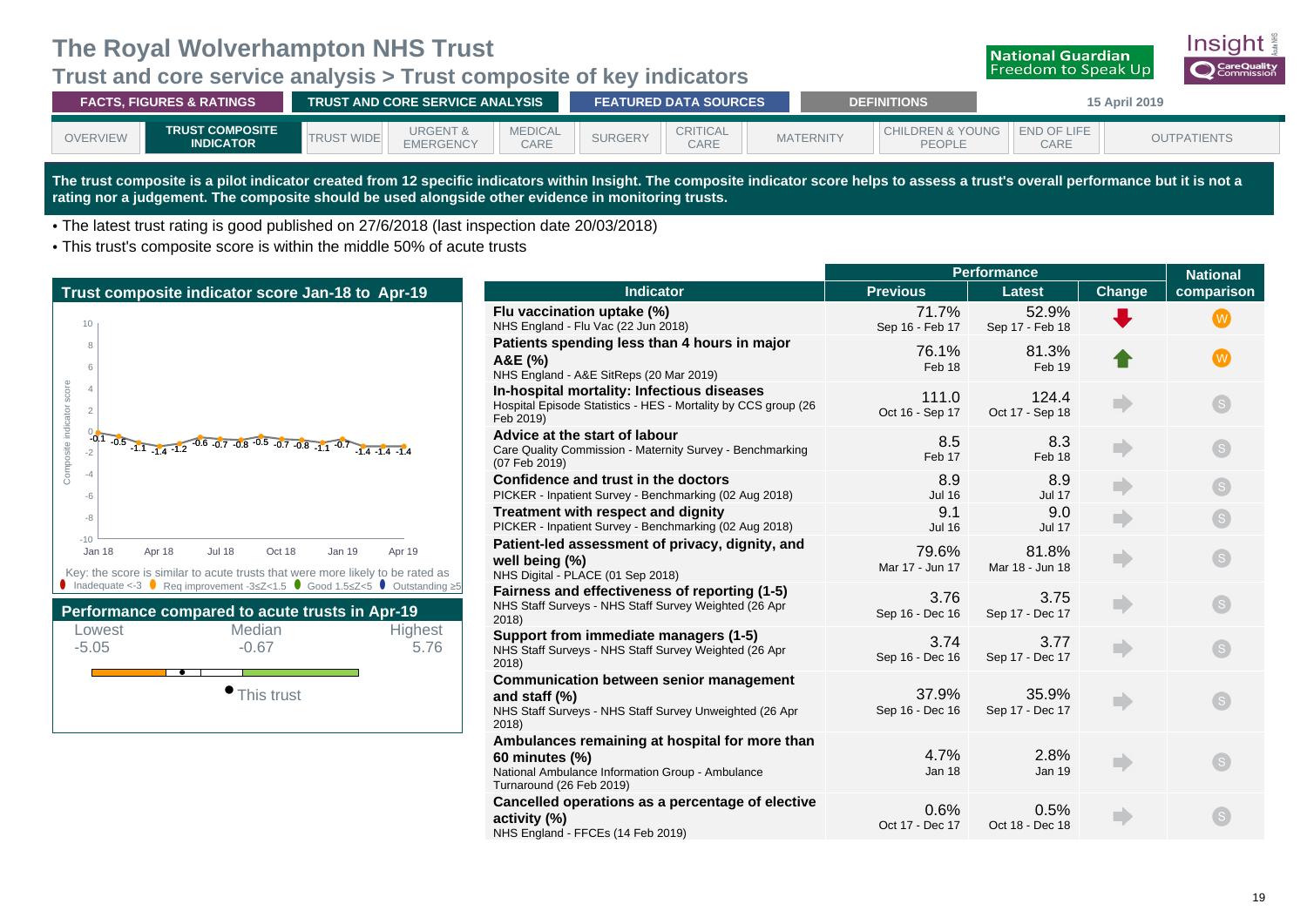<span id="page-23-0"></span>**Trust and core service analysis > Trust-wide indicators**

| <b>FACTS, FIGURES &amp; RATINGS</b>                                         | TRUST AND CORE SERVICE ANALYSIS |                                         |                                             | <b>FEATURED DATA SOURCES</b>                                                                                 |                         |                  | <b>DEFINITIONS</b>                    |                                               | 15 April 2019              |                         |
|-----------------------------------------------------------------------------|---------------------------------|-----------------------------------------|---------------------------------------------|--------------------------------------------------------------------------------------------------------------|-------------------------|------------------|---------------------------------------|-----------------------------------------------|----------------------------|-------------------------|
| <b>TRUST COMPOSITE</b><br><b>OVERVIEW</b><br><b>INDICATOR</b>               | <b>TRUST WIDE</b>               | <b>URGENT &amp;</b><br><b>EMERGENCY</b> | <b>MEDICAL</b><br>CARE                      | <b>SURGERY</b>                                                                                               | <b>CRITICAL</b><br>CARE | <b>MATERNITY</b> | <b>CHILDREN &amp; YOUNG</b><br>PEOPLE | END OF LIFE<br>CARE                           |                            | <b>OUTPATIENTS</b>      |
| What's the current performance of                                           | <b>Key</b>                      | <b>KLOE</b>                             |                                             | <b>Indicator</b>                                                                                             |                         | <b>National</b>  |                                       | <b>Performance</b>                            |                            | <b>National</b>         |
| trust wide indicators?                                                      | question                        | S <sub>1</sub>                          | months?                                     | Clostridium difficile infection alert in three<br>Public Health England - PHE - CDIFF (07 Mar 2019)          |                         | average          | <b>Previous</b><br><b>NA</b>          | <b>Latest</b><br><b>No</b><br>Oct 18 - Dec 18 | <b>Change</b><br><b>NA</b> | comparison              |
| Safe<br>Effective                                                           |                                 | S <sub>1</sub>                          | apportioned)                                | <b>Clostridium difficile infections (trust-</b><br>Public Health England - PHE - CDIFF (07 Mar 2019)         |                         |                  | <b>NA</b>                             | 26<br>Jan 18 - Dec 18                         | <b>NA</b>                  | $\left($ s $\right)$    |
| Caring<br>Responsive                                                        |                                 | S <sub>1</sub>                          | bed days)<br>Nov 2017)                      | E. coli bacteraemia rate (cases per 100,000<br>Public Health England - PHE - Hospital Onset E. Coli (20      |                         |                  | 25.2<br>Apr 15 - Mar 16               | 27.0<br>Apr 16 - Mar 17                       | <b>NA</b>                  |                         |
| Well led                                                                    |                                 | S <sub>1</sub>                          |                                             | <b>MRSA bacteraemia (trust-apportioned)</b><br>Public Health England - PHE - MRSA (27 Feb 2019)              |                         |                  | <b>NA</b>                             | Jan 18 - Dec 18                               | <b>NA</b>                  |                         |
| 9 12 15 18 21 24 27 30<br>$\circ$<br>$\mathbf{3}$<br>6<br>No. of indicators |                                 | S <sub>1</sub>                          |                                             | MRSA bacteraemia alert in three months?<br>Public Health England - PHE - MRSA (27 Feb 2019)                  |                         |                  | <b>NA</b>                             | No<br>Oct 18 - Dec 18                         | <b>NA</b>                  |                         |
| How has the trust-wide indicator<br>performance changed over time?          |                                 | S <sub>1</sub>                          | environment (%)                             | Patient-led assessment of cleanliness of<br>NHS Digital - PLACE (01 Sep 2018)                                |                         | 98.4%            | 97.2%<br>Mar 17 - Jun 17              | 99.1%<br>Mar 18 - Jun 18                      | m                          |                         |
| 100%                                                                        |                                 | S <sub>1</sub>                          | dementia care (%)                           | Patient-led assessment of environment for<br>NHS Digital - PLACE (01 Sep 2018)                               |                         | 78.2%            | 72.9%<br>Mar 17 - Jun 17              | 82.2%<br>Mar 18 - Jun 18                      |                            | $\mathsf{S}$            |
| 80%                                                                         | Safe                            | S <sub>1</sub>                          |                                             | Patient-led assessment of facilities (%)<br>NHS Digital - PLACE (01 Sep 2018)                                |                         | 94.1%            | 91.8%<br>Mar 17 - Jun 17              | 93.6%<br>Mar 18 - Jun 18                      |                            |                         |
| 60%                                                                         |                                 | S <sub>2</sub>                          | and Dental (23 Mar 2019)                    | Ratio of consultant to non-consultant doctors<br>Electronic Staff Record - ESR: Contracted FTEs - Medical    |                         | 0.74             | 0.68<br>Dec 17                        | 0.67<br>Dec 18                                | m                          |                         |
| indica<br>40%                                                               |                                 | S <sub>2</sub>                          | staff<br>(23 Mar 2019)                      | Ratio of occupied beds to medical and dental<br>Electronic Staff Record - ESR: Contracted FTEs - All Staff   |                         | 4.14             | 4.49<br>Jan 17 - Dec 17               | 4.14<br>Jan 18 - Dec 18                       | m.                         | $\mathsf{S}$            |
| 20%                                                                         |                                 | S <sub>2</sub>                          | (23 Mar 2019)                               | Ratio of occupied beds to nursing staff<br>Electronic Staff Record - ESR: Contracted FTEs - All Staff        |                         | 2.11             | 2.12<br>Jan 17 - Dec 17               | 2.08<br>Jan 18 - Dec 18                       | П                          | $\mathsf{S}$            |
| 0%<br>Oct 18<br>Jan 19<br>Apr 19<br>Apr 18<br><b>Jul 18</b>                 |                                 | S <sub>2</sub>                          | (23 Mar 2019)                               | Ratio of occupied beds to other clinical staff<br>Electronic Staff Record - ESR: Contracted FTEs - All Staff |                         | 1.79             | 1.75<br>Jan 17 - Dec 17               | 1.57<br>Jan 18 - Dec 18                       | m                          |                         |
|                                                                             |                                 | S <sub>2</sub>                          | and Midwifery (23 Mar 2019)                 | Ratio of senior staff nurses to staff nurses<br>Electronic Staff Record - ESR: Contracted FTEs - Nursing     |                         | 0.53             | 0.50<br>Dec 17                        | 0.54<br>Dec 18                                | m                          | $\overline{\mathbf{s}}$ |
|                                                                             |                                 | <b>S2</b>                               | staff nurses<br>and Midwifery (23 Mar 2019) | Ratio of ward manager nurses to senior and<br>Electronic Staff Record - ESR: Contracted FTEs - Nursing       |                         | 0.20             | 0.13<br>Dec 17                        | 0.13<br>Dec 18                                | m                          | W)                      |
|                                                                             |                                 | <b>S2</b>                               | (23 Mar 2019)                               | Ward staff who are registered nurses (%)<br>Electronic Staff Record - ESR: Contracted FTEs - All Staff       |                         | 66.1%            | 62.5%<br>Dec 17                       | 62.5%<br>Dec 18                               |                            |                         |

Insight

**O** CareQuality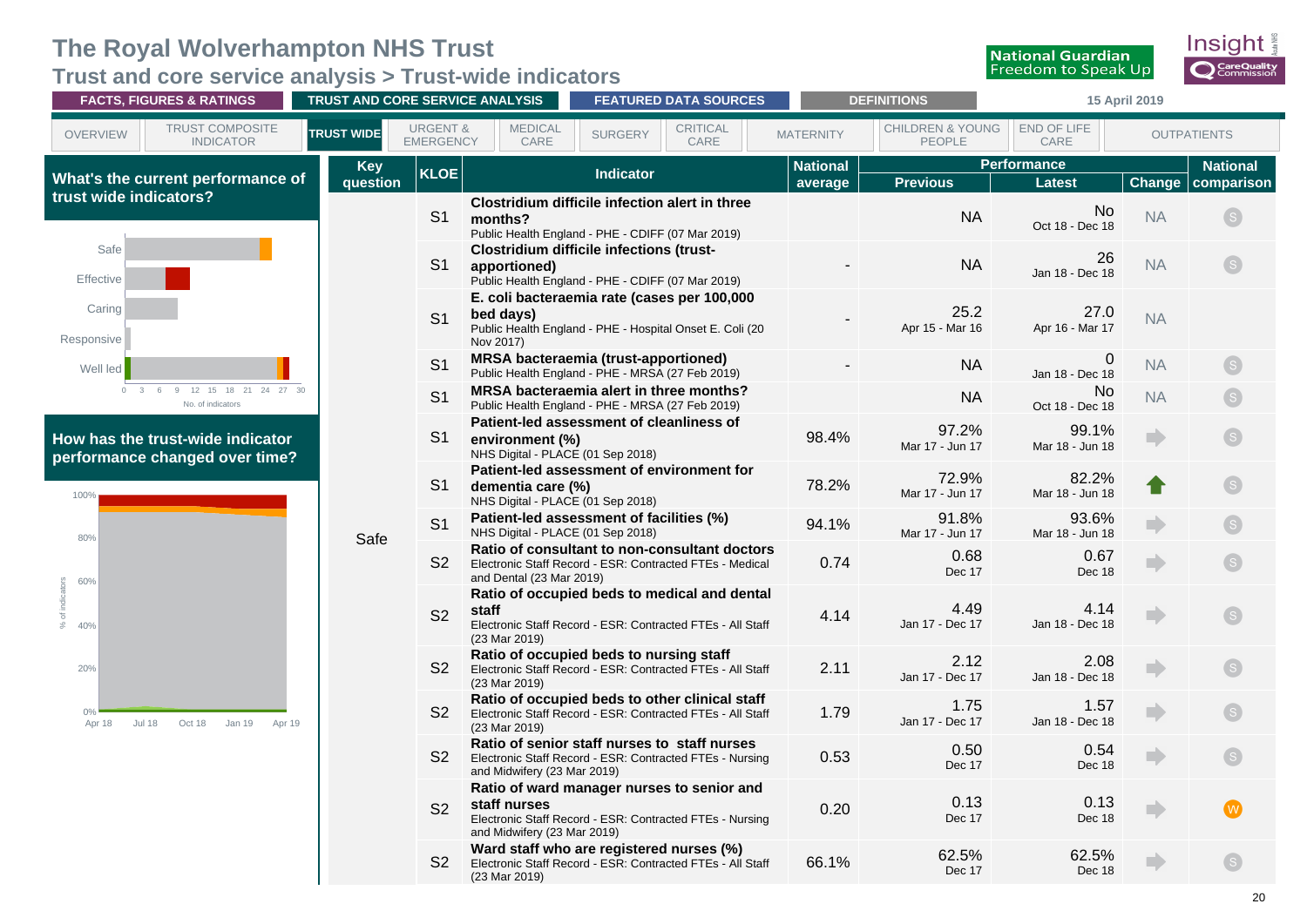**Trust and core service analysis > Trust-wide indicators**

| <b>FACTS, FIGURES &amp; RATINGS</b>                           |                        | TRUST AND CORE SERVICE ANALYSIS         |                                                        | <b>FEATURED DATA SOURCES</b>                                                                                                                     |                            | <b>DEFINITIONS</b>                                |                                                   | 15 April 2019 |                               |
|---------------------------------------------------------------|------------------------|-----------------------------------------|--------------------------------------------------------|--------------------------------------------------------------------------------------------------------------------------------------------------|----------------------------|---------------------------------------------------|---------------------------------------------------|---------------|-------------------------------|
| <b>TRUST COMPOSITE</b><br><b>OVERVIEW</b><br><b>INDICATOR</b> | <b>TRUST WIDE</b>      | <b>URGENT &amp;</b><br><b>EMERGENCY</b> | <b>MEDICAL</b><br>CARE                                 | <b>CRITICAL</b><br><b>SURGERY</b><br>CARE                                                                                                        | <b>MATERNITY</b>           | <b>CHILDREN &amp; YOUNG</b><br>PEOPLE             | END OF LIFE<br>CARE                               |               | <b>OUTPATIENTS</b>            |
|                                                               | <b>Key</b><br>question | <b>KLOE</b>                             |                                                        | <b>Indicator</b>                                                                                                                                 | <b>National</b><br>average | <b>Previous</b>                                   | <b>Performance</b><br><b>Latest</b>               | Change        | <b>National</b><br>comparison |
|                                                               |                        | S <sub>5</sub>                          |                                                        | Never event alert in the last three months?<br>NHS Improvement - OBIEE NRLS STEIS (04 Apr 2019)                                                  |                            | <b>NA</b>                                         | No<br>Dec 18 - Feb 19                             | <b>NA</b>     |                               |
|                                                               |                        | S <sub>5</sub>                          | risk assessment)                                       | Never Events (total events with rule-based<br>NHS Improvement - OBIEE NRLS STEIS (30 Mar 2019)                                                   |                            | 5<br>Mar 17 - Feb 18                              | 4<br>Mar 18 - Feb 19                              |               | $\boxed{\mathbf{s}}$          |
|                                                               |                        | S <sub>5</sub>                          | comparison to bed days)                                | Never Events (total events with statistical<br>NHS Improvement - OBIEE NRLS STEIS (04 Apr 2019)                                                  |                            | 5<br>Mar 17 - Feb 18                              | Mar 18 - Feb 19                                   |               | $\left($ S $\right)$          |
|                                                               |                        | S <sub>5</sub>                          | incidents that are harmful (%)                         | NRLS - Proportion of reported patient safety<br>NHS Improvement - OBIEE NRLS STEIS (30 Mar 2019)                                                 | 22.4%                      | 14.6%<br>Feb 17 - Jan 18                          | 12.2%<br>Feb 18 - Jan 19                          |               | S                             |
|                                                               |                        | S <sub>6</sub>                          | MHRA - CAS Alerts (04 Apr 2019)                        | CAS alerts closed late in preceding 12 months                                                                                                    |                            | < 25% of alerts<br>closed late<br>Mar 17 - Feb 18 | < 25% of alerts<br>closed late<br>Mar 18 - Feb 19 | ٣D            | S                             |
|                                                               |                        | S <sub>6</sub>                          | preceding 12 months<br>MHRA - CAS Alerts (04 Apr 2019) | CAS alerts not closed by the trust in the                                                                                                        |                            | <b>NA</b>                                         | 1-4 alerts still<br>open<br>Mar 18 - Feb 19       | <b>NA</b>     | (w)                           |
|                                                               |                        | S <sub>6</sub>                          | 12 months before                                       | CAS alerts not closed by the trust more than<br>MHRA - CAS Open Alerts (04 Apr 2019)                                                             |                            | <b>NA</b>                                         | 0 alerts still<br>open<br>Jan 12 - Feb 18         | <b>NA</b>     | S                             |
|                                                               |                        | S <sub>6</sub>                          | 2018)                                                  | Fairness and effectiveness of reporting (1-5)<br>NHS Staff Surveys - NHS Staff Survey Weighted (26 Apr                                           |                            | 3.76<br>Sep 16 - Dec 16                           | 3.75<br>Sep 17 - Dec 17                           |               | $\boxed{\mathbf{s}}$          |
|                                                               |                        | S <sub>6</sub>                          | safety incidents                                       | NRLS - Potential under-reporting of patient<br>NHS Improvement - OBIEE NRLS STEIS (04 Apr 2019)                                                  | 1.00                       | 0.82<br>Feb 17 - Jan 18                           | 0.87<br>Feb 18 - Jan 19                           | n             |                               |
|                                                               |                        | S <sub>6</sub>                          | harm                                                   | NRLS - Potential under-reporting of patient<br>safety incidents resulting in death or severe<br>NHS Improvement - OBIEE NRLS STEIS (04 Apr 2019) | 1.00                       | 0.88<br>Feb 17 - Jan 18                           | 0.83<br>Feb 18 - Jan 19                           |               |                               |
|                                                               |                        | S <sub>6</sub>                          |                                                        | <b>NRLS- Consistency of reporting</b><br>NRLS OPSIR - Combined (28 Mar 2019)                                                                     |                            | 6 months of<br>reporting<br>Apr 17 - Sep 17       | 6 months of<br>reporting<br>Apr 18 - Sep 18       | D             | S.                            |
|                                                               |                        | E1                                      | Help with eating                                       | PICKER - Inpatient Survey - Benchmarking (02 Aug 2018)                                                                                           |                            | 7.2<br><b>Jul 16</b>                              | 7.6<br><b>Jul 17</b>                              | D             | $\left($ S $\right)$          |
|                                                               |                        | E1                                      | NHS Digital - PLACE (01 Sep 2018)                      | Patient-led assessment of food (%)                                                                                                               | 89.8%                      | 88.6%<br>Mar 17 - Jun 17                          | 94.4%<br>Mar 18 - Jun 18                          |               |                               |
|                                                               | Effective              | E2                                      | Apr 2019)                                              | <b>Deaths in Low-Risk Diagnosis Groups</b><br>Dr Foster - Dr Foster - Mortality in low risk conditions (02                                       | 0.49                       | 0.39<br>Oct 16 - Sep 17                           | 0.70<br>Oct 17 - Sep 18                           |               |                               |
|                                                               |                        | E2                                      |                                                        | <b>Hospital Standardised Mortality Ratio (HSMR)</b><br>Dr Foster - Dr Foster - HSMR (02 Apr 2019)                                                | 100.0                      | 122.5<br>Oct 16 - Sep 17                          | 130.6<br>Oct 17 - Sep 18                          |               | (MW)                          |

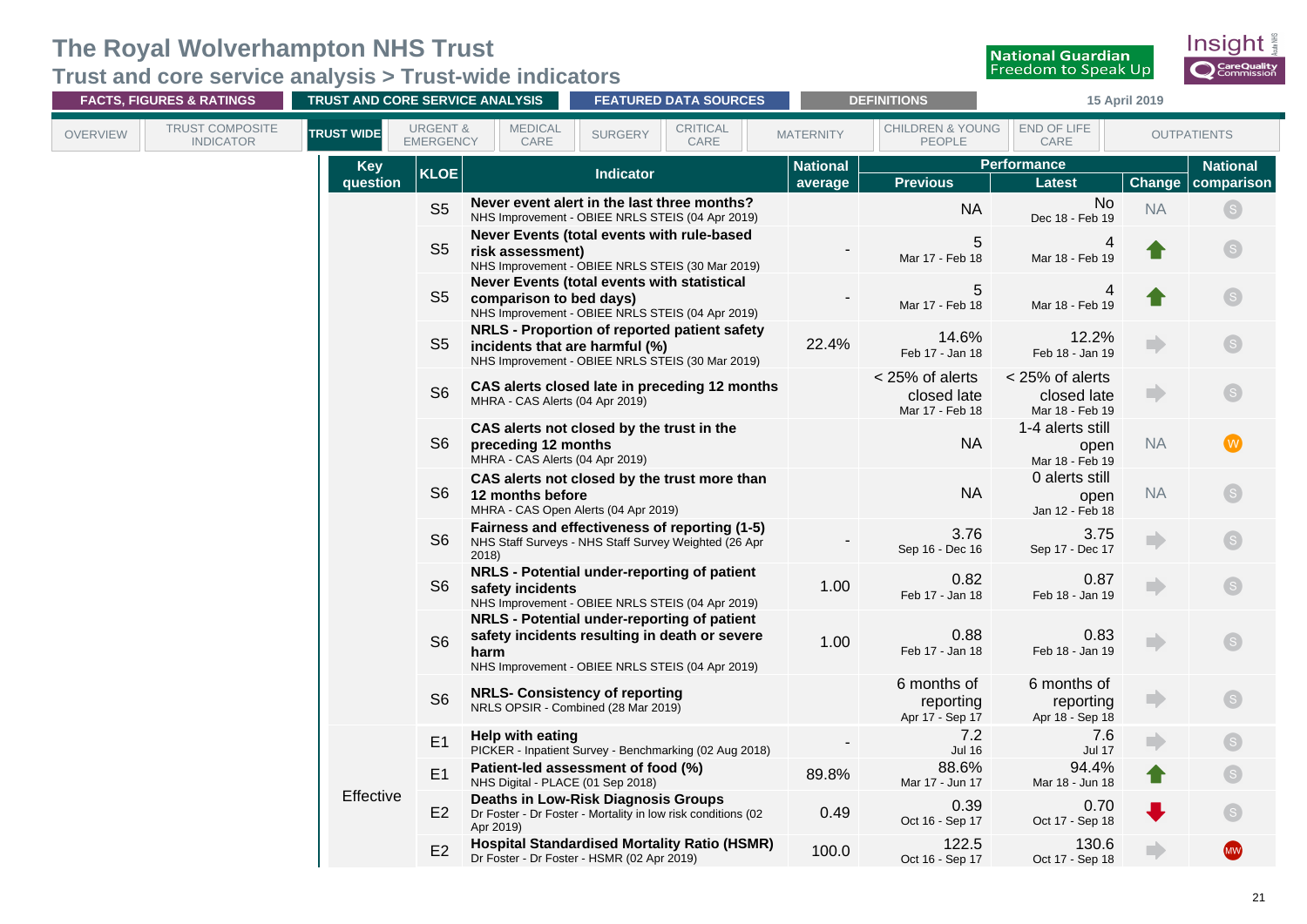**Trust and core service analysis > Trust-wide indicators**

| <b>FACTS, FIGURES &amp; RATINGS</b>                           |                        |                                         | <b>TRUST AND CORE SERVICE ANALYSIS</b>                                                                  |                  | <b>FEATURED DATA SOURCES</b>                                                                                  |                            | <b>DEFINITIONS</b>                    |                              | 15 April 2019 |                               |
|---------------------------------------------------------------|------------------------|-----------------------------------------|---------------------------------------------------------------------------------------------------------|------------------|---------------------------------------------------------------------------------------------------------------|----------------------------|---------------------------------------|------------------------------|---------------|-------------------------------|
| <b>TRUST COMPOSITE</b><br><b>OVERVIEW</b><br><b>INDICATOR</b> | <b>TRUST WIDE</b>      | <b>URGENT &amp;</b><br><b>EMERGENCY</b> | <b>MEDICAL</b><br>CARE                                                                                  | <b>SURGERY</b>   | <b>CRITICAL</b><br>CARE                                                                                       | <b>MATERNITY</b>           | <b>CHILDREN &amp; YOUNG</b><br>PEOPLE | END OF LIFE<br>CARE          |               | <b>OUTPATIENTS</b>            |
|                                                               | <b>Key</b><br>question | <b>KLOE</b>                             |                                                                                                         | <b>Indicator</b> |                                                                                                               | <b>National</b><br>average | <b>Previous</b>                       | Performance<br><b>Latest</b> | Change        | <b>National</b><br>comparison |
|                                                               |                        | E2                                      | <b>Hospital Standardised Mortality Ratio</b><br>(Weekday)<br>Dr Foster - Dr Foster - HSMR (02 Apr 2019) |                  |                                                                                                               | 100.0                      | 120.0<br>Oct 16 - Sep 17              | 126.0<br>Oct 17 - Sep 18     |               | <b>MW</b>                     |
|                                                               |                        | E2                                      | <b>Hospital Standardised Mortality Ratio</b><br>(Weekend)<br>Dr Foster - Dr Foster - HSMR (02 Apr 2019) |                  |                                                                                                               | 100.0                      | 135.5<br>Oct 16 - Sep 17              | 144.6<br>Oct 17 - Sep 18     |               | <b>MW</b>                     |
|                                                               |                        | E2                                      | <b>Summary Hospital-level Mortality Indicator</b><br>(SHMI)<br>NHS Digital - SHMI (02 Apr 2019)         |                  |                                                                                                               | 1.00                       | 1.18<br>Oct 16 - Sep 17               | 1.22<br>Oct 17 - Sep 18      |               | (MW)                          |
|                                                               |                        | E <sub>3</sub>                          | dental) $(\%)$<br>and Dental (23 Mar 2019)                                                              |                  | Active professional registration (medical and<br>Electronic Staff Record - ESR: Valid Registrations - Medical | 99.1%                      | 100.0%<br>Dec 17                      | 100.0%<br>Dec 18             |               |                               |
|                                                               |                        | E <sub>3</sub>                          | midwifery) $(\%)$<br>and Midwifery (23 Mar 2019)                                                        |                  | Active professional registration (nursing and<br>Electronic Staff Record - ESR: Valid Registrations - Nursing | 98.6%                      | 99.7%<br>Dec 17                       | 99.8%<br>Dec 18              |               | S                             |
|                                                               |                        | E <sub>3</sub>                          | Staff appraised in last 12 months (%)<br>2018                                                           |                  | NHS Staff Surveys - NHS Staff Survey Unweighted (26 Apr                                                       |                            | 82.6%<br>Sep 16 - Dec 16              | 85.9%<br>Sep 17 - Dec 17     |               | $^{\prime}$ S $^{\prime}$     |
|                                                               |                        | E <sub>3</sub>                          | Support from immediate managers (1-5)<br>2018                                                           |                  | NHS Staff Surveys - NHS Staff Survey Weighted (26 Apr                                                         |                            | 3.74<br>Sep 16 - Dec 16               | 3.77<br>Sep 17 - Dec 17      |               | S                             |
|                                                               |                        | C <sub>1</sub>                          | Confidence and trust in the doctors                                                                     |                  | PICKER - Inpatient Survey - Benchmarking (02 Aug 2018)                                                        |                            | 8.9<br><b>Jul 16</b>                  | 8.9<br><b>Jul 17</b>         |               |                               |
|                                                               |                        | C <sub>1</sub>                          | Confidence and trust in the nurses                                                                      |                  | PICKER - Inpatient Survey - Benchmarking (02 Aug 2018)                                                        |                            | 8.8<br><b>Jul 16</b>                  | 8.8<br><b>Jul 17</b>         |               |                               |
|                                                               |                        | C <sub>1</sub>                          | <b>Emotional support from hospital staff</b>                                                            |                  | PICKER - Inpatient Survey - Benchmarking (02 Aug 2018)                                                        |                            | 6.8<br><b>Jul 16</b>                  | 7.2<br><b>Jul 17</b>         |               |                               |
|                                                               |                        | C <sub>1</sub>                          | Overall experience as an inpatient                                                                      |                  | PICKER - Inpatient Survey - Benchmarking (02 Aug 2018)                                                        |                            | 8.1<br><b>Jul 16</b>                  | 8.3<br><b>Jul 17</b>         |               | <b>S</b>                      |
|                                                               | Caring                 | C <sub>1</sub>                          | (%)<br>NHS England - FFT Inpatients by Trust (20 Mar 2019)                                              |                  | Patients recommending the trust - Inpatients                                                                  |                            | 91.6%<br>Nov 17 - Jan 18              | 92.5%<br>Nov 18 - Jan 19     | $\Rightarrow$ |                               |
|                                                               |                        | C <sub>1</sub>                          | Speaking to staff about worries and fears                                                               |                  | PICKER - Inpatient Survey - Benchmarking (02 Aug 2018)                                                        |                            | 5.79<br><b>Jul 16</b>                 | 5.34<br><b>Jul 17</b>        | œ             | $\boxed{\mathsf{S}}$          |
|                                                               |                        | C <sub>2</sub>                          | Involvement in decisions                                                                                |                  | PICKER - Inpatient Survey - Benchmarking (02 Aug 2018)                                                        |                            | 7.4<br><b>Jul 16</b>                  | 7.0<br><b>Jul 17</b>         |               |                               |
|                                                               |                        | C <sub>3</sub>                          | Pain control by staff                                                                                   |                  | PICKER - Inpatient Survey - Benchmarking (02 Aug 2018)                                                        |                            | 7.9<br><b>Jul 16</b>                  | 8.4<br><b>Jul 17</b>         |               |                               |
|                                                               |                        | C <sub>3</sub>                          | Patient-led assessment of privacy, dignity,<br>and well being (%)<br>NHS Digital - PLACE (01 Sep 2018)  |                  |                                                                                                               | 83.1%                      | 79.6%<br>Mar 17 - Jun 17              | 81.8%<br>Mar 18 - Jun 18     |               | S <sub>1</sub>                |

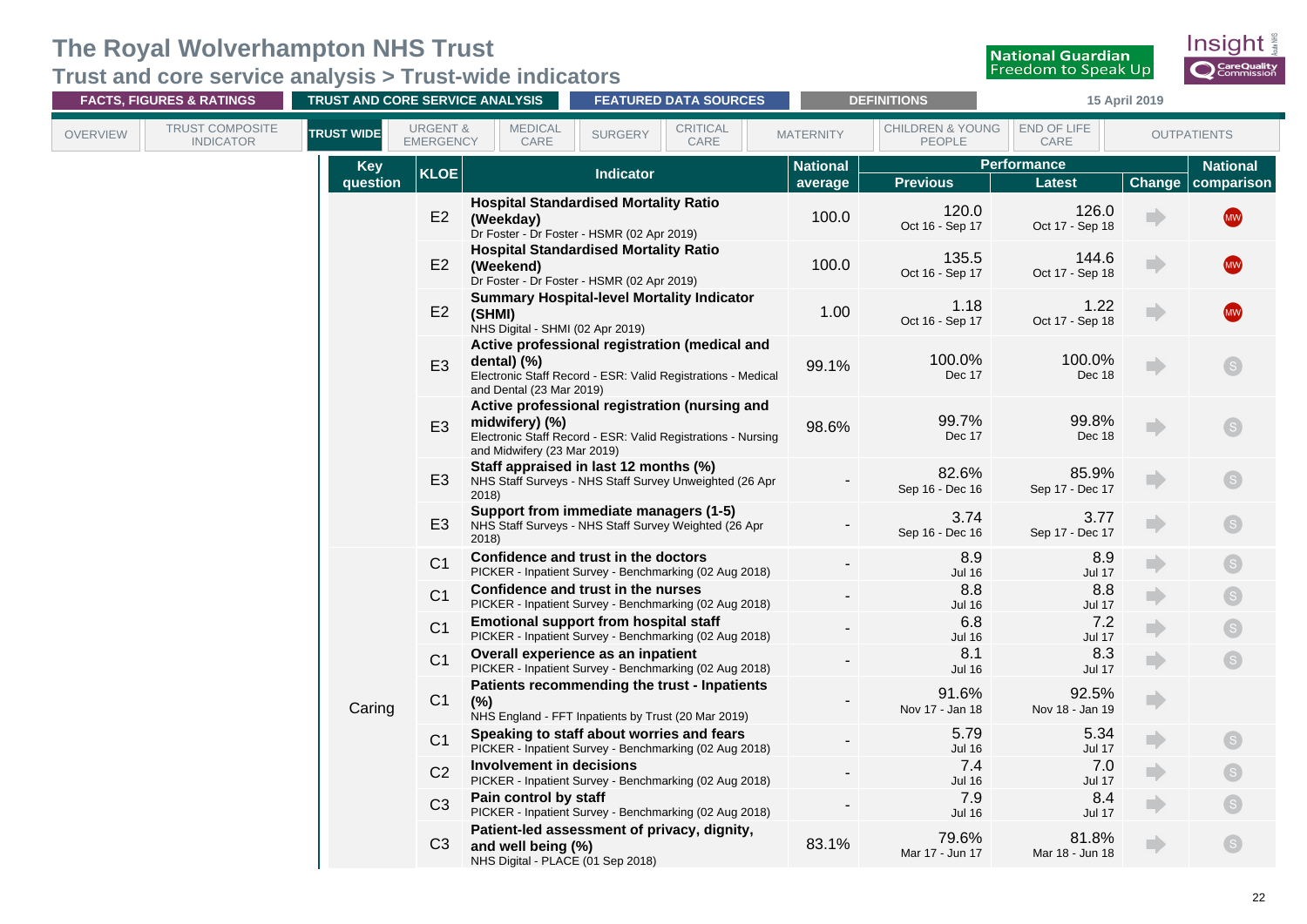**Trust and core service analysis > Trust-wide indicators**

| <b>FACTS, FIGURES &amp; RATINGS</b>                    | TRUST AND CORE SERVICE ANALYSIS |                                         |                                                     | <b>FEATURED DATA SOURCES</b>                                                                                                        |                  | <b>DEFINITIONS</b>                            |                                               | 15 April 2019 |                         |
|--------------------------------------------------------|---------------------------------|-----------------------------------------|-----------------------------------------------------|-------------------------------------------------------------------------------------------------------------------------------------|------------------|-----------------------------------------------|-----------------------------------------------|---------------|-------------------------|
| TRUST COMPOSITE<br><b>OVERVIEW</b><br><b>INDICATOR</b> | <b>TRUST WIDE</b>               | <b>URGENT &amp;</b><br><b>EMERGENCY</b> | <b>MEDICAL</b><br>CARE                              | CRITICAL<br><b>SURGERY</b><br>CARE                                                                                                  | <b>MATERNITY</b> | <b>CHILDREN &amp; YOUNG</b><br>PEOPLE         | END OF LIFE<br>CARE                           |               | <b>OUTPATIENTS</b>      |
|                                                        | <b>Key</b>                      | <b>KLOE</b>                             |                                                     | <b>Indicator</b>                                                                                                                    | <b>National</b>  |                                               | Performance                                   |               | <b>National</b>         |
|                                                        | question                        |                                         |                                                     |                                                                                                                                     | average          | <b>Previous</b>                               | <b>Latest</b>                                 | Change        | comparison              |
|                                                        |                                 | C <sub>3</sub>                          |                                                     | Treatment with respect and dignity<br>PICKER - Inpatient Survey - Benchmarking (02 Aug 2018)                                        |                  | 9.1<br><b>Jul 16</b>                          | 9.0<br><b>Jul 17</b>                          |               |                         |
|                                                        | Responsive                      | R <sub>3</sub>                          | occupied beds                                       | Ratio of delayed transfers and number of<br>NHS England - Delayed Transfers of Care (24 Nov 2018)                                   | 0.02             | 0.02<br>Jul 17 - Sep 17                       | 0.01<br>Jul 18 - Sep 18                       |               | S                       |
|                                                        |                                 | W <sub>1</sub>                          | and staff (%)<br>2018)                              | <b>Communication between senior management</b><br>NHS Staff Surveys - NHS Staff Survey Unweighted (26 Apr                           |                  | 37.9%<br>Sep 16 - Dec 16                      | 35.9%<br>Sep 17 - Dec 17                      |               | $\mathsf{S}$            |
|                                                        |                                 | W <sub>3</sub>                          | Flu vaccination uptake (%)                          | NHS England - Flu Vac (22 Jun 2018)                                                                                                 | 71.4%            | 71.7%<br>Sep 16 - Feb 17                      | 52.9%<br>Sep 17 - Feb 18                      |               | $\overline{\mathbf{W}}$ |
|                                                        |                                 | W <sub>3</sub>                          | <b>GMC - Enhanced monitoring</b><br>Mar 2019)       | General Medical Council - GMC Enhanced Monitoring (28                                                                               |                  | <b>NA</b>                                     | No concerns<br>Mar 19                         | <b>NA</b>     |                         |
|                                                        |                                 | W <sub>3</sub>                          | (30 Jul 2018)                                       | Overall trainee satisfaction (trust score<br>compared to doctors' scores)<br>General Medical Council - GMC National Training Survey |                  | In middle 50%<br>of scores<br>Mar 17 - May 17 | In middle 50%<br>of scores<br>Mar 18 - May 18 | D             | $\boxed{\mathsf{S}}$    |
|                                                        |                                 | W <sub>3</sub>                          | Reason (23 Mar 2019)                                | Sick days due to back problems (%)<br>Electronic Staff Record - ESR: Sicknesss Absence by                                           | 0.23%            | 0.28%<br>Jan 17 - Dec 17                      | 0.27%<br>Jan 18 - Dec 18                      |               |                         |
|                                                        | Well led                        | W <sub>3</sub>                          | Sick days due to stress (%)<br>Reason (23 Mar 2019) | Electronic Staff Record - ESR: Sicknesss Absence by                                                                                 | 0.91%            | 0.81%<br>Jan 17 - Dec 17                      | 0.89%<br>Jan 18 - Dec 18                      |               | $\mathbf{s}$            |
|                                                        |                                 | W <sub>3</sub>                          | target $3.5\%$ ] (%)<br>Group (23 Mar 2019)         | Sick days for medical and dental staff-[set<br>Electronic Staff Record - ESR: Sicknesss Absence by Staff                            | 1.17%            | 1.18%<br>Jan 17 - Dec 17                      | 1.34%<br>Jan 18 - Dec 18                      |               | (MB)                    |
|                                                        |                                 | W <sub>3</sub>                          | Group (23 Mar 2019)                                 | Sick days for non-clinical staff (%)<br>Electronic Staff Record - ESR: Sicknesss Absence by Staff                                   | 4.34%            | 4.34%<br>Jan 17 - Dec 17                      | 3.96%<br>Jan 18 - Dec 18                      |               |                         |
|                                                        |                                 | W <sub>3</sub>                          | Group (23 Mar 2019)                                 | Sick days for nursing and midwifery staff (%)<br>Electronic Staff Record - ESR: Sicknesss Absence by Staff                          | 4.32%            | 4.79%<br>Jan 17 - Dec 17                      | 4.58%<br>Jan 18 - Dec 18                      |               | S                       |
|                                                        |                                 | W <sub>3</sub>                          | Group (23 Mar 2019)                                 | Sick days for other clinical staff (%)<br>Electronic Staff Record - ESR: Sicknesss Absence by Staff                                 | 4.77%            | 4.86%<br>Jan 17 - Dec 17                      | 4.88%<br>Jan 18 - Dec 18                      |               |                         |
|                                                        |                                 | W <sub>3</sub>                          | Mar 2019)                                           | <b>Stability of Medical and Dental staff</b><br>Electronic Staff Record - ESR: Stability - Period End (23                           | 0.90             | 0.86<br>Jan 17 - Dec 17                       | 0.83<br>Jan 18 - Dec 18                       |               |                         |
|                                                        |                                 | W <sub>3</sub>                          | Stability of non clinical staff<br>Mar 2019)        | Electronic Staff Record - ESR: Stability - Period End (23                                                                           | 0.84             | 0.89<br>Jan 17 - Dec 17                       | 0.86<br>Jan 18 - Dec 18                       |               | $\left($ S              |

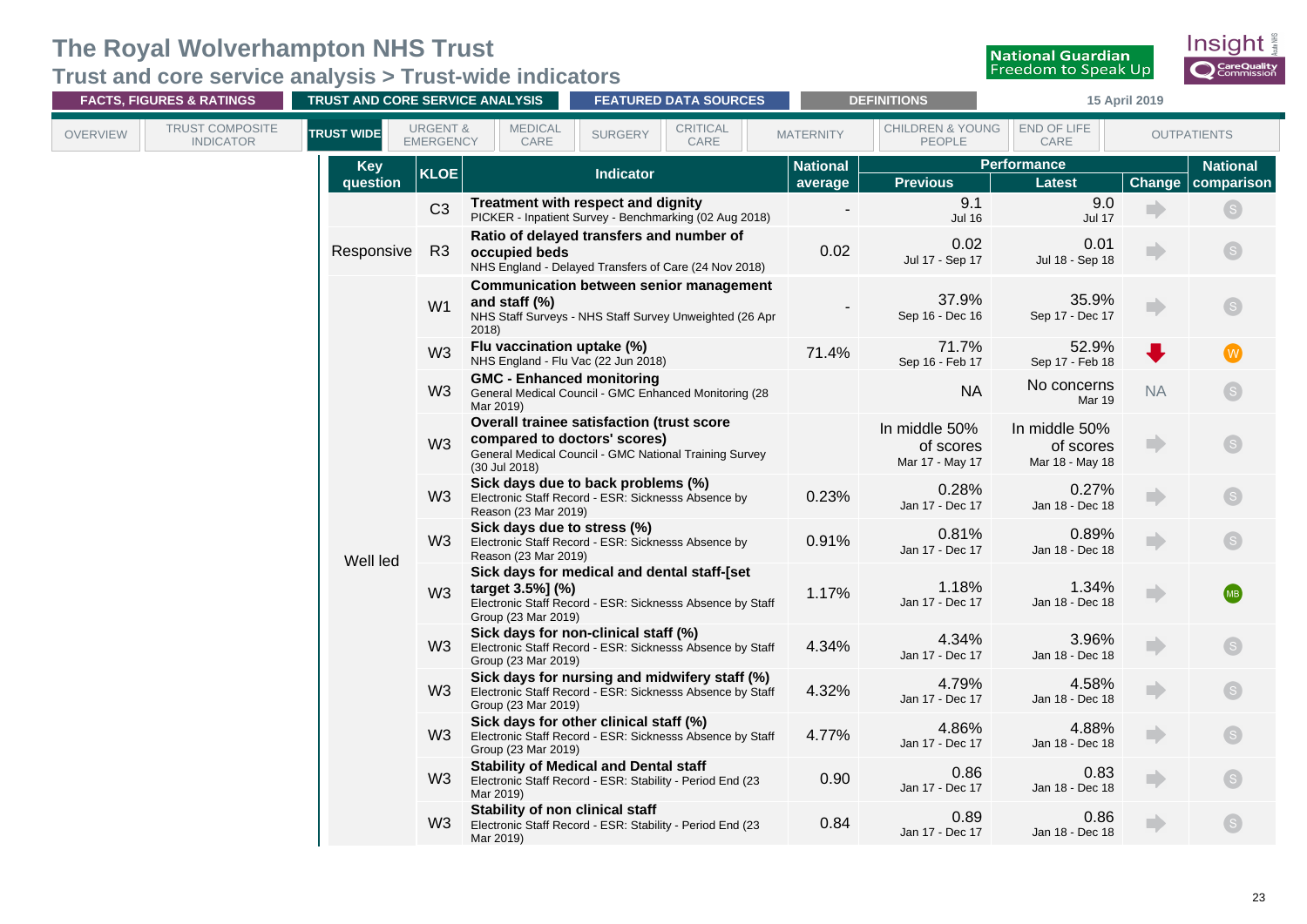**Trust and core service analysis > Trust-wide indicators**

| <b>FACTS, FIGURES &amp; RATINGS</b>                           | TRUST AND CORE SERVICE ANALYSIS                              |                                                                  | <b>FEATURED DATA SOURCES</b>                                                                                              |                            | <b>DEFINITIONS</b>                    |                                                     | 15 April 2019 |                               |
|---------------------------------------------------------------|--------------------------------------------------------------|------------------------------------------------------------------|---------------------------------------------------------------------------------------------------------------------------|----------------------------|---------------------------------------|-----------------------------------------------------|---------------|-------------------------------|
| <b>TRUST COMPOSITE</b><br><b>OVERVIEW</b><br><b>INDICATOR</b> | <b>URGENT &amp;</b><br><b>TRUST WIDE</b><br><b>EMERGENCY</b> | <b>MEDICAL</b><br>CARE                                           | <b>CRITICAL</b><br><b>SURGERY</b><br>CARE                                                                                 | <b>MATERNITY</b>           | <b>CHILDREN &amp; YOUNG</b><br>PEOPLE | END OF LIFE<br>CARE                                 |               | <b>OUTPATIENTS</b>            |
|                                                               | <b>Key</b><br><b>KLOE</b><br>question                        |                                                                  | <b>Indicator</b>                                                                                                          | <b>National</b><br>average | <b>Previous</b>                       | <b>Performance</b><br><b>Latest</b>                 | Change        | <b>National</b><br>comparison |
|                                                               | W <sub>3</sub>                                               | Mar 2019)                                                        | <b>Stability of Nursing and Midwifery staff</b><br>Electronic Staff Record - ESR: Stability - Period End (23              | 0.88                       | 0.87<br>Jan 17 - Dec 17               | 0.87<br>Jan 18 - Dec 18                             |               | $\left($ S $\right)$          |
|                                                               | W <sub>3</sub>                                               | Stability of other clinical staff<br>Mar 2019)                   | Electronic Staff Record - ESR: Stability - Period End (23                                                                 | 0.85                       | 0.88<br>Jan 17 - Dec 17               | 0.73<br>Jan 18 - Dec 18                             |               | <b>MW</b>                     |
|                                                               | W <sub>3</sub>                                               | abuse from staff (%)<br>2018)                                    | Staff experiencing harassment, bullying or<br>NHS Staff Surveys - NHS Staff Survey Unweighted (26 Apr                     |                            | 25.5%<br>Sep 16 - Dec 16              | 23.5%<br>Sep 17 - Dec 17                            |               |                               |
|                                                               | W <sub>3</sub>                                               | staff $(\%)$<br>2018)                                            | Staff experiencing physical violence from<br>NHS Staff Surveys - NHS Staff Survey Unweighted (26 Apr                      |                            | 2.0%<br>Sep 16 - Dec 16               | 2.2%<br>Sep 17 - Dec 17                             |               | S.                            |
|                                                               | W <sub>3</sub>                                               | care (1-5)<br>2018                                               | Staff recommendation of the trust for work or<br>NHS Staff Surveys - NHS Staff Survey Weighted (26 Apr                    |                            | 3.84<br>Sep 16 - Dec 16               | 3.83<br>Sep 17 - Dec 17                             |               | S                             |
|                                                               | W <sub>3</sub>                                               | All (23 Mar 2019)                                                | Turnover rate for medical and dental staff (%)<br>Electronic Staff Record - ESR: Stability - Turnover Leavers             | 7.2%                       | 7.9%<br>Jan 17 - Dec 17               | 7.7%<br>Jan 18 - Dec 18                             |               | $\mathsf{S}$                  |
|                                                               | W <sub>3</sub>                                               | (%)<br>All (23 Mar 2019)                                         | Turnover rate for nursing and midwifery staff<br>Electronic Staff Record - ESR: Stability - Turnover Leavers              | 11.3%                      | 11.8%<br>Jan 17 - Dec 17              | 10.7%<br>Jan 18 - Dec 18                            | m             | $\boxed{\mathbf{s}}$          |
|                                                               | W <sub>3</sub>                                               | All (23 Mar 2019)                                                | Turnover rate for other clinical staff (%)<br>Electronic Staff Record - ESR: Stability - Turnover Leavers                 | 12.7%                      | 10.6%<br>Jan 17 - Dec 17              | 10.0%<br>Jan 18 - Dec 18                            | n             | S                             |
|                                                               | W <sub>3</sub>                                               | All (23 Mar 2019)                                                | Turnover rate for other non-clinical staff (%)<br>Electronic Staff Record - ESR: Stability - Turnover Leavers             | 12.6%                      | 10.0%<br>Jan 17 - Dec 17              | 9.9%<br>Jan 18 - Dec 18                             |               |                               |
|                                                               | W <sub>3</sub>                                               | <b>Whistleblowing alerts</b><br>Blowing/Complaints (04 Apr 2019) | Care Quality Commission - OBIEE Notifications/Whistle                                                                     |                            | <b>NA</b>                             | Zero<br>Apr 19                                      | <b>NA</b>     | S                             |
|                                                               | W4                                                           |                                                                  | Identified level of potential support needs by<br>the provider shadow segmentation<br>NHS Improvement - SOF (23 Mar 2019) |                            | <b>NA</b>                             | Providers<br>offered targeted<br>support.<br>Mar 19 | <b>NA</b>     | S                             |
|                                                               | W <sub>6</sub>                                               | Feb 2019)                                                        | Data Quality Maturity Index Percentage Score<br>NHS Digital - NHS Digital - Data Quality Maturity Index (23               | 95.8%                      | 97.8%<br>Jul 17 - Sep 17              | 99.0%<br>Jul 18 - Sep 18                            | D             | $\mathsf{S}$                  |
|                                                               | W6.                                                          | 2017)                                                            | Digital maturity capabilities score (%)<br>NHS England - NHS England - Digital Maturity (18 Nov                           | 43.5%                      |                                       | 64.0%<br>Nov 15 - Jan 16                            | <b>NA</b>     | $\mathsf{S}$                  |

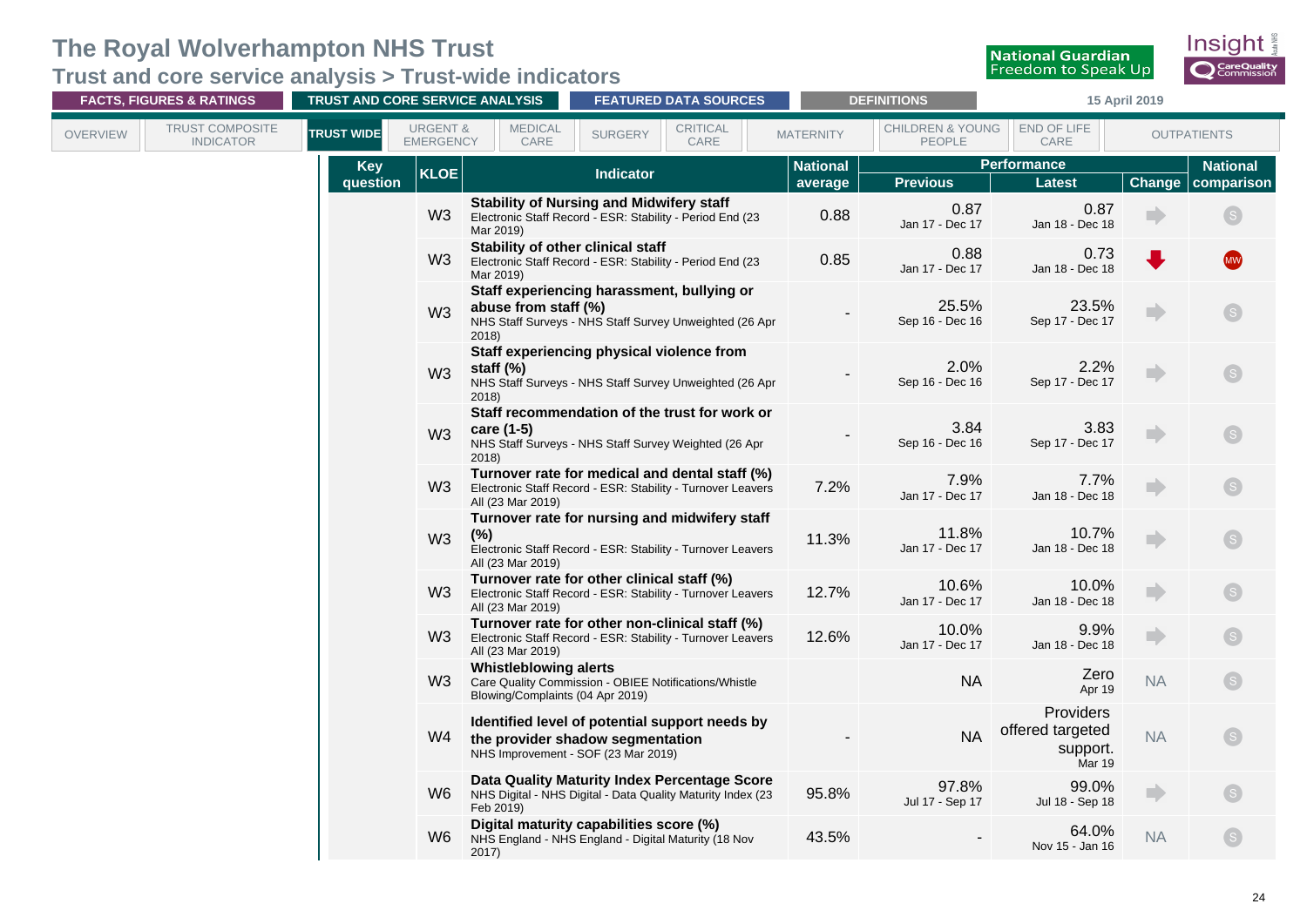**Trust and core service analysis > Trust-wide indicators**

|                 | <b>FACTS, FIGURES &amp; RATINGS</b>        | <b>TRUST AND CORE SERVICE ANALYSIS</b> |                                         |                                                                                                            | <b>FEATURED DATA SOURCES</b> |                         | <b>DEFINITIONS</b> |                                              | 15 April 2019              |           |                         |                 |  |
|-----------------|--------------------------------------------|----------------------------------------|-----------------------------------------|------------------------------------------------------------------------------------------------------------|------------------------------|-------------------------|--------------------|----------------------------------------------|----------------------------|-----------|-------------------------|-----------------|--|
| <b>OVERVIEW</b> | <b>TRUST COMPOSITE</b><br><b>INDICATOR</b> | <b>TRUST WIDE</b>                      | <b>URGENT &amp;</b><br><b>EMERGENCY</b> | <b>MEDICAL</b><br>CARE                                                                                     | <b>SURGERY</b>               | <b>CRITICAL</b><br>CARE | <b>MATERNITY</b>   | <b>CHILDREN &amp; YOUNG</b><br><b>PEOPLE</b> | END OF LIFE<br><b>CARE</b> |           | <b>OUTPATIENTS</b>      |                 |  |
|                 |                                            | Key                                    |                                         |                                                                                                            |                              |                         |                    |                                              | <b>National</b>            |           | <b>Performance</b>      | <b>National</b> |  |
|                 |                                            | question                               | <b>KLOE</b>                             |                                                                                                            | <b>Indicator</b>             |                         | average            | <b>Previous</b>                              | <b>Latest</b>              |           | Change   comparison     |                 |  |
|                 |                                            |                                        | W6                                      | Digital maturity infrastructure score (%)<br>NHS England - NHS England - Digital Maturity (18 Nov<br>2017) |                              |                         | 67.5%              |                                              | 80.0%<br>Nov 15 - Jan 16   | <b>NA</b> | S                       |                 |  |
|                 |                                            |                                        | W6                                      | Digital maturity readiness score (%)<br>NHS England - NHS England - Digital Maturity (18 Nov<br>2017)      |                              |                         | 74.7%              |                                              | 95.0%<br>Nov 15 - Jan 16   | <b>NA</b> | S                       |                 |  |
|                 |                                            |                                        | W7                                      | Inpatient response rate (%)<br>NHS England - FFT Inpatients by Trust (20 Mar 2019)                         |                              |                         |                    | 27.6%<br>Feb 17 - Jan 18                     | 29.5%<br>Feb 18 - Jan 19   |           |                         |                 |  |
|                 |                                            |                                        | W7                                      | Overall engagement (1-5)<br>NHS Staff Surveys - NHS Staff Survey Weighted (26 Apr<br>2018)                 |                              |                         |                    | 3.86<br>Sep 16 - Dec 16                      | 3.82<br>Sep 17 - Dec 17    |           | $^{\circ}$ S $^{\circ}$ |                 |  |

Insight

**O** CareQuality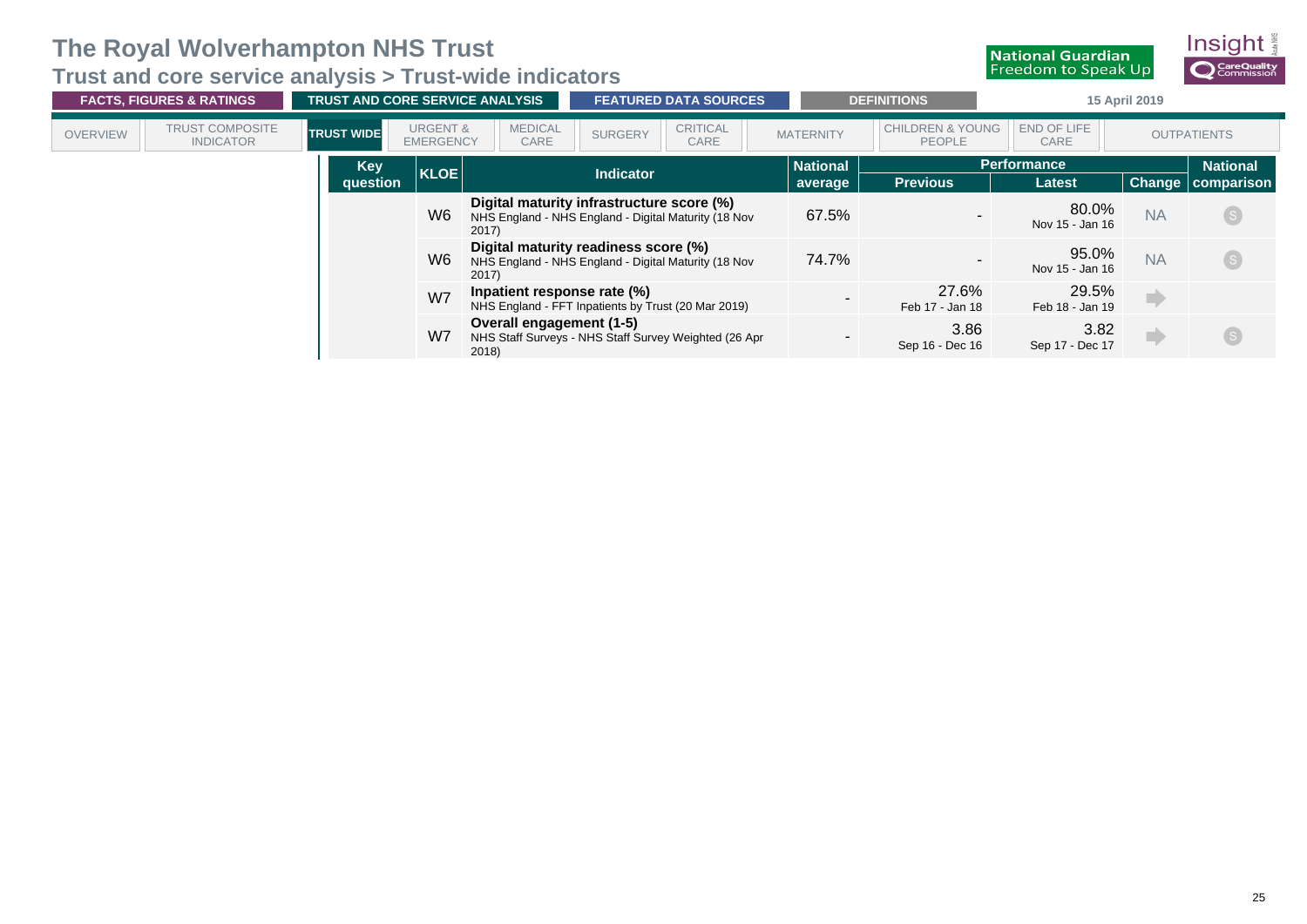#### <span id="page-29-0"></span>**Trust and core service analysis > Urgent and emergency care indicators**



| <b>FACTS, FIGURES &amp; RATINGS</b>                                         | TRUST AND CORE SERVICE ANALYSIS |                                         |                                                                                                                                                     | <b>FEATURED DATA SOURCES</b>                                                                         |                  |  |                            | <b>DEFINITIONS</b>                    | 15 April 2019                       |               |                               |
|-----------------------------------------------------------------------------|---------------------------------|-----------------------------------------|-----------------------------------------------------------------------------------------------------------------------------------------------------|------------------------------------------------------------------------------------------------------|------------------|--|----------------------------|---------------------------------------|-------------------------------------|---------------|-------------------------------|
| TRUST COMPOSITE<br><b>OVERVIEW</b><br><b>INDICATOR</b>                      | <b>TRUST WIDE</b>               | <b>URGENT &amp;</b><br><b>EMERGENCY</b> | <b>MEDICAL</b><br>CARE                                                                                                                              | <b>SURGERY</b>                                                                                       | CRITICAL<br>CARE |  | <b>MATERNITY</b>           | <b>CHILDREN &amp; YOUNG</b><br>PEOPLE | END OF LIFE<br>CARE                 |               | <b>OUTPATIENTS</b>            |
| What's the current performance of<br>urgent and emergency care              | <b>Key</b><br>question          | <b>KLOE</b>                             |                                                                                                                                                     | Indicator                                                                                            |                  |  | <b>National</b><br>average | <b>Previous</b>                       | <b>Performance</b><br><b>Latest</b> | <b>Change</b> | <b>National</b><br>comparison |
| indicators?                                                                 | Safe                            | S <sub>2</sub>                          | Time from arrival by ambulance to initial<br>assessment<br>NHS Digital - A&E Quality (14 Mar 2019)                                                  |                                                                                                      |                  |  |                            | 3<br>Jan 18                           | $\sqrt{2}$<br>Jan 19                | <b>NA</b>     |                               |
| Safe                                                                        |                                 | S <sub>5</sub>                          | Never events in urgent and emergency care<br>NHS Improvement - OBIEE NRLS STEIS (30 Mar 2019)                                                       |                                                                                                      |                  |  |                            | Mar 17 - Feb 18                       | 0<br>Mar 18 - Feb 19                |               |                               |
| Effective<br>Caring                                                         |                                 | E1                                      | (10 Apr 2018)                                                                                                                                       | Knowing who to contact after leaving hospital<br>Care Quality Commission - A&E Survey - Benchmarking |                  |  |                            | 7.3<br>Jan 14 - Mar 14                | 7.2<br>Sep 16                       | <b>NA</b>     |                               |
| Responsive                                                                  | Effective                       | E2                                      | Unplanned reattendance to A&E within 7 days<br>$(\%)$<br>NHS Digital - A&E Quality (14 Mar 2019)                                                    |                                                                                                      |                  |  | 8.4%                       | 8.6%<br>Jan 18                        | 10.5%<br><b>Jan 19</b>              |               |                               |
| Well led<br>$\overline{4}$<br>$\overline{5}$<br>8<br>0<br>No. of indicators |                                 | C <sub>1</sub>                          | Confidence and trust in the doctors and<br>nurses<br>Care Quality Commission - A&E Survey - Benchmarking<br>(10 Apr 2018)                           |                                                                                                      |                  |  |                            | 8.4<br>Jan 14 - Mar 14                | 8.6<br>Sep 16                       | <b>NA</b>     | $\boxed{\mathbf{s}}$          |
|                                                                             |                                 | C <sub>1</sub>                          | Patients recommending the trust - A&E (%)<br>NHS England - FFT A&E (20 Mar 2019)                                                                    |                                                                                                      |                  |  |                            | 81.6%<br>Nov 17 - Jan 18              | 86.5%<br>Nov 18 - Jan 19            | $\Rightarrow$ |                               |
|                                                                             |                                 | C <sub>3</sub>                          | Getting help when needed<br>Care Quality Commission - A&E Survey - Benchmarking<br>(10 Apr 2018)                                                    |                                                                                                      |                  |  |                            | 8.1<br>Jan 14 - Mar 14                | 8.2<br>Sep 16                       | <b>NA</b>     | S                             |
|                                                                             | Caring                          | C3                                      | Pain control by staff<br>Care Quality Commission - A&E Survey - Benchmarking<br>(10 Apr 2018)                                                       |                                                                                                      |                  |  |                            | 7.5<br>Jan 14 - Mar 14                | 7.5<br>Sep 16                       | <b>NA</b>     | $\left($ S $\right)$          |
|                                                                             |                                 | C3                                      | Privacy during examination or treatment<br>Care Quality Commission - A&E Survey - Benchmarking<br>(10 Apr 2018)                                     |                                                                                                      |                  |  |                            | 9.2<br>Jan 14 - Mar 14                | 9.3<br>Sep 16                       | <b>NA</b>     | $\boxed{\mathsf{S}}$          |
|                                                                             |                                 | C3                                      | Reassurance by staff when distressed<br>Care Quality Commission - A&E Survey - Benchmarking<br>(10 Apr 2018)                                        |                                                                                                      |                  |  |                            | 6.6<br>Jan 14 - Mar 14                | 6.2<br>Sep 16                       | <b>NA</b>     | $\left($ S $\right)$          |
|                                                                             |                                 | C3                                      | Treatment with respect and dignity<br>Care Quality Commission - A&E Survey - Benchmarking<br>(10 Apr 2018)                                          |                                                                                                      |                  |  |                            | 8.9<br>Jan 14 - Mar 14                | 8.9<br>Sep 16                       | <b>NA</b>     | $\boxed{\mathsf{S}}$          |
|                                                                             |                                 | R2                                      | Total median time in A&E (all patients)<br>NHS Digital - A&E Quality (14 Mar 2019)                                                                  |                                                                                                      |                  |  | 1.0                        | 0.9<br>Jan 18                         | 0.9<br><b>Jan 19</b>                |               | $\boxed{\mathsf{S}}$          |
|                                                                             |                                 | R3                                      | A&E Attendees spending more than 12 hours<br>from decision to admit to admission<br>NHS England - A&E SitReps (20 Mar 2019)                         |                                                                                                      |                  |  |                            | $\Omega$<br>Feb 18                    | 0<br>Feb 19                         |               | $\lceil s \rceil$             |
|                                                                             | Responsive                      | R <sub>3</sub>                          | Admissions waiting 4-12 hours from the<br>decision to admit (%)<br>NHS England - A&E SitReps (20 Mar 2019)                                          |                                                                                                      |                  |  | 19%                        | 19%<br>Feb 18                         | 11%<br>Feb 19                       |               |                               |
|                                                                             |                                 | R3                                      | Ambulances remaining at hospital for more<br>than 60 minutes $(\%)$<br>National Ambulance Information Group - Ambulance<br>Turnaround (26 Feb 2019) |                                                                                                      |                  |  | 7.5%                       | 4.7%<br>Jan 18                        | 2.8%<br><b>Jan 19</b>               |               | S                             |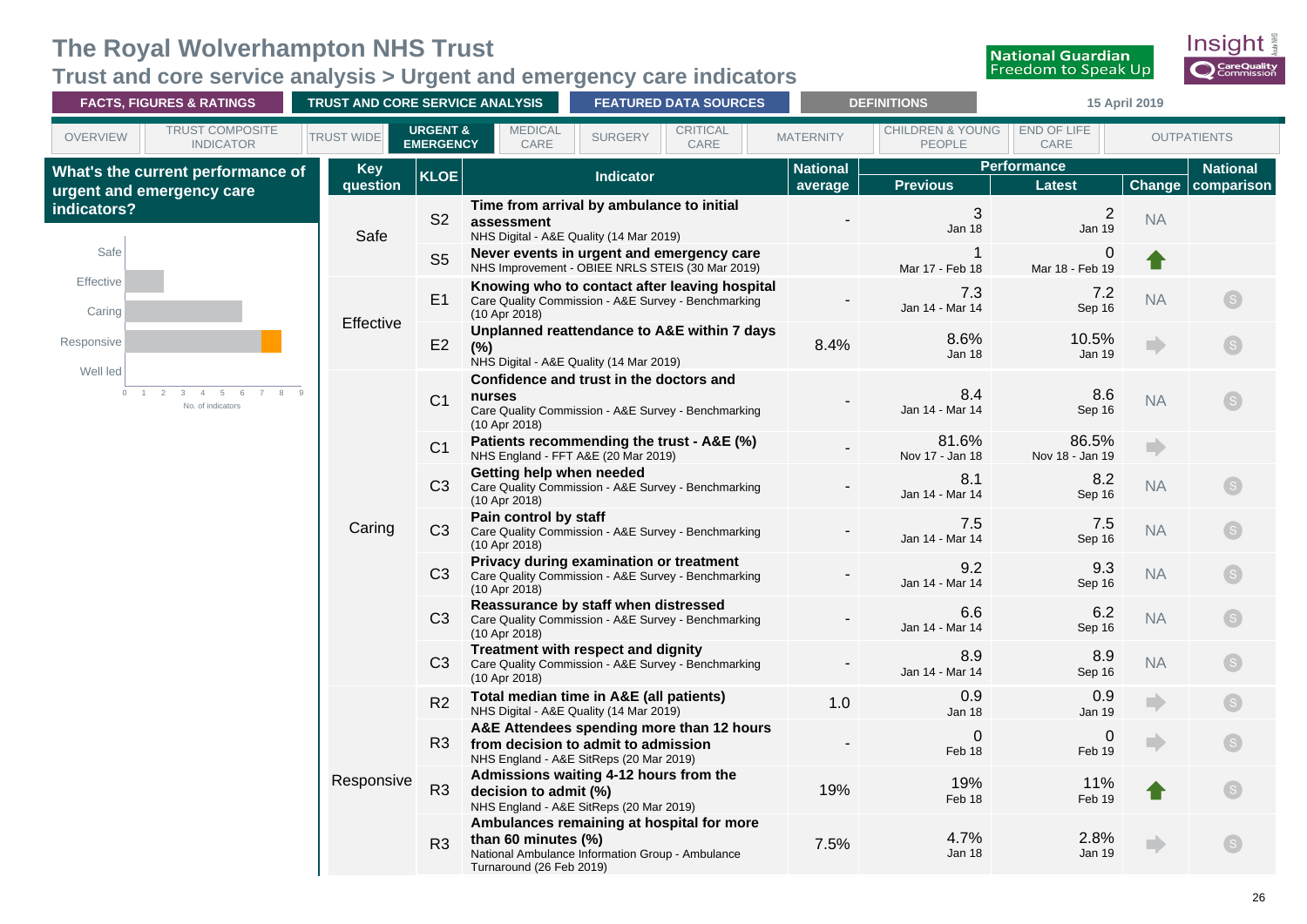#### **Trust and core service analysis > Urgent and emergency care indicators**

R3

**doctor or nurse**

(10 Apr 2018)



-

6.5

6.5  $\begin{array}{cc}\n 0.5 \\
\text{Sep 16}\n \end{array}$  NA

**National Guardian** 

Jan 14 - Mar 14

**Waiting time from arrival to examination by** 

Care Quality Commission - A&E Survey - Benchmarking

S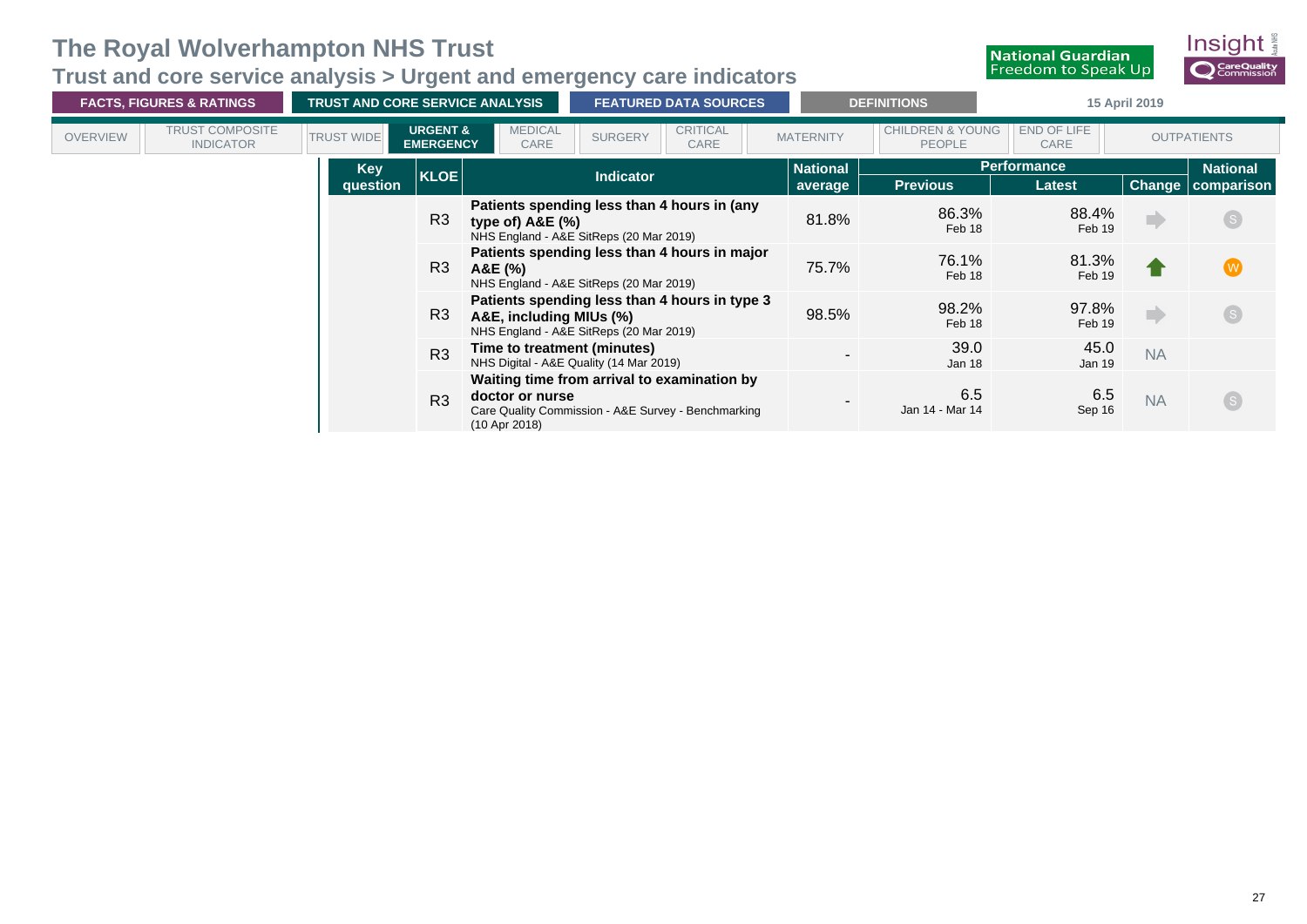<span id="page-31-0"></span>**Trust and core service analysis > Medical care indicators**

|                                                                               | <b>FACTS, FIGURES &amp; RATINGS</b><br>TRUST AND CORE SERVICE ANALYSIS |                                                  |                                                                                                                                                                                                             | <b>FEATURED DATA SOURCES</b><br><b>DEFINITIONS</b>                                                       |                                       |                              | 15 April 2019            |                               |  |
|-------------------------------------------------------------------------------|------------------------------------------------------------------------|--------------------------------------------------|-------------------------------------------------------------------------------------------------------------------------------------------------------------------------------------------------------------|----------------------------------------------------------------------------------------------------------|---------------------------------------|------------------------------|--------------------------|-------------------------------|--|
| <b>TRUST COMPOSITE</b><br><b>OVERVIEW</b><br><b>INDICATOR</b>                 | <b>URGENT &amp;</b><br><b>TRUST WIDE</b><br><b>EMERGENCY</b>           | <b>MEDICAL</b><br><b>CARE</b>                    | CRITICAL<br><b>SURGERY</b><br>CARE                                                                                                                                                                          | <b>MATERNITY</b>                                                                                         | <b>CHILDREN &amp; YOUNG</b><br>PEOPLE | END OF LIFE<br>CARE          |                          | <b>OUTPATIENTS</b>            |  |
| What's the current performance of                                             | <b>Key</b><br><b>KLOE</b><br>question                                  |                                                  | <b>Indicator</b>                                                                                                                                                                                            | <b>National</b><br>average                                                                               | <b>Previous</b>                       | <b>Performance</b><br>Latest | Change                   | <b>National</b><br>comparison |  |
| medicine indicators?                                                          | S <sub>5</sub>                                                         | patients sampled)                                | Falls with harm in medical wards (per 100<br>NHS Digital - Safety Thermometer (22 Mar 2019)                                                                                                                 |                                                                                                          | 0.3<br>Dec 17 - Feb 18                | 0.4<br>Dec 18 - Feb 19       | <b>NA</b>                |                               |  |
| Safe                                                                          | S <sub>5</sub>                                                         | Never events in medical care                     | NHS Improvement - OBIEE NRLS STEIS (30 Mar 2019)                                                                                                                                                            |                                                                                                          | $\Omega$<br>Mar 17 - Feb 18           | 0<br>Mar 18 - Feb 19         | $\Rightarrow$            |                               |  |
| Effective<br>Caring                                                           | Safe<br>S <sub>5</sub>                                                 | 100 patients sampled)                            | New pressure ulcers in medical wards (per<br>NHS Digital - Safety Thermometer (22 Mar 2019)                                                                                                                 |                                                                                                          | 1.4<br>Dec 17 - Feb 18                | 1.4<br>Dec 18 - Feb 19       | <b>NA</b>                |                               |  |
| Responsive                                                                    | S <sub>5</sub>                                                         |                                                  | New UTIs in catheterised patients on medical<br>wards (per 100 patients sampled)<br>NHS Digital - Safety Thermometer (22 Mar 2019)                                                                          |                                                                                                          | 0.1<br>Dec 17 - Feb 18                | 0.1<br>Dec 18 - Feb 19       | <b>NA</b>                |                               |  |
| Well led<br>12<br>16<br>20<br>24<br>28<br>$\Omega$<br>32<br>No. of indicators | E1                                                                     | Treatment (%)<br>version 2 (06 Dec 2018)         | Case mix adjusted percentage of fit patients<br>with advanced Non Small Cell Lung Cancer<br>(NSCLC) receiving Systemic Anti-Cancer<br>Royal College of Physicians - National Lung Cancer Audit              | 62.0%                                                                                                    | <b>NA</b>                             | 62.9%<br>Jan 16 - Dec 16     | <b>NA</b>                |                               |  |
|                                                                               | E1                                                                     | receiving surgery (%)<br>version 2 (06 Dec 2018) | Case mix adjusted percentage of patients with<br>Non Small Cell Lung Cancer (NSCLC)<br>Royal College of Physicians - National Lung Cancer Audit                                                             | 17.5%                                                                                                    | <b>NA</b>                             | 23.1%<br>Jan 16 - Dec 16     | <b>NA</b>                |                               |  |
|                                                                               | E1<br>Effective                                                        | chemotherapy (%)<br>version 2 (06 Dec 2018)      | Case mix adjusted percentage of patients with<br><b>Small Cell Lung Cancer (SCLC) receiving</b><br>Royal College of Physicians - National Lung Cancer Audit                                                 | 68.0%                                                                                                    | <b>NA</b>                             | 75.1%<br>Jan 16 - Dec 16     | <b>NA</b>                |                               |  |
|                                                                               | E1                                                                     | 2019                                             | <b>SSNAP Domain 2: overall team-centred rating</b><br>score for key stroke unit indicator<br>Royal College of Physicians - Sentinel Stroke National<br>Audit Programme (SSNAP) - New Cross Hospital (17 Jan |                                                                                                          | Level C<br>Apr 17 - Jul 17            | Level C<br>Jul 18 - Sep 18   | <b>NA</b>                |                               |  |
|                                                                               | E2                                                                     | E2                                               | rate $(\%)$<br>version 2 (06 Dec 2018)                                                                                                                                                                      | Case mix adjusted one year relative survival<br>Royal College of Physicians - National Lung Cancer Audit | 37.0%                                 | <b>NA</b>                    | 32.5%<br>Jan 16 - Dec 16 | <b>NA</b>                     |  |
|                                                                               |                                                                        | unspecified renal failure<br>group (27 Feb 2019) | <b>Emergency readmissions: Acute and</b><br>Hospital Episode Statistics - HES - Readmissions by CCS                                                                                                         | 100                                                                                                      | 97.7<br>Oct 16 - Sep 17               | 105.2<br>Oct 17 - Sep 18     | nb.                      |                               |  |
|                                                                               | E <sub>2</sub>                                                         | group (27 Feb 2019)                              | <b>Emergency readmissions: Acute bronchitis</b><br>Hospital Episode Statistics - HES - Readmissions by CCS                                                                                                  | 100                                                                                                      | 85.3<br>Oct 16 - Sep 17               | 93.1<br>Oct 17 - Sep 18      | n)                       |                               |  |

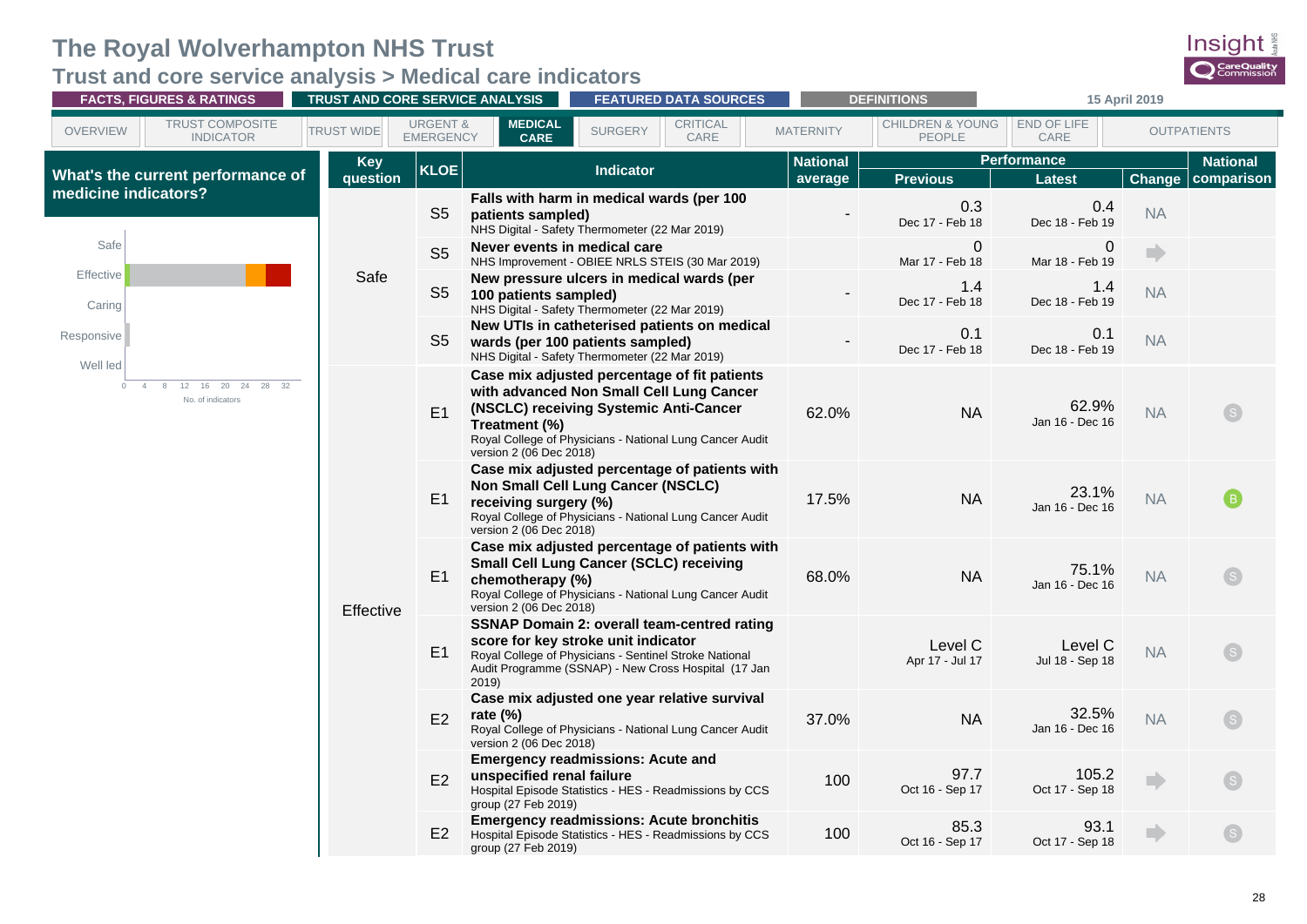**Trust and core service analysis > Medical care indicators**

| <b>FACTS, FIGURES &amp; RATINGS</b>                    | TRUST AND CORE SERVICE ANALYSIS                              |                                                | <b>FEATURED DATA SOURCES</b>                                                                                                           |                  | <b>DEFINITIONS</b>                    |                          | 15 April 2019 |                      |
|--------------------------------------------------------|--------------------------------------------------------------|------------------------------------------------|----------------------------------------------------------------------------------------------------------------------------------------|------------------|---------------------------------------|--------------------------|---------------|----------------------|
| TRUST COMPOSITE<br><b>OVERVIEW</b><br><b>INDICATOR</b> | <b>URGENT &amp;</b><br><b>TRUST WIDE</b><br><b>EMERGENCY</b> | <b>MEDICAL</b><br><b>CARE</b>                  | <b>CRITICAL</b><br><b>SURGERY</b><br>CARE                                                                                              | <b>MATERNITY</b> | <b>CHILDREN &amp; YOUNG</b><br>PEOPLE | END OF LIFE<br>CARE      |               | <b>OUTPATIENTS</b>   |
|                                                        | <b>Key</b>                                                   |                                                |                                                                                                                                        | <b>National</b>  |                                       | <b>Performance</b>       |               | <b>National</b>      |
|                                                        | <b>KLOE</b><br>question                                      |                                                | <b>Indicator</b>                                                                                                                       | average          | <b>Previous</b>                       | <b>Latest</b>            | <b>Change</b> | comparison           |
|                                                        | E2                                                           | cerebrovascular disease<br>group (27 Feb 2019) | <b>Emergency readmissions: Acute</b><br>Hospital Episode Statistics - HES - Readmissions by CCS                                        | 100              | 70.1<br>Oct 16 - Sep 17               | 91.5<br>Oct 17 - Sep 18  |               | $\boxed{\mathbf{s}}$ |
|                                                        | E2                                                           | <i>infarction</i><br>group (27 Feb 2019)       | <b>Emergency readmissions: Acute myocardial</b><br>Hospital Episode Statistics - HES - Readmissions by CCS                             | 100              | 89.6<br>Oct 16 - Sep 17               | 85.0<br>Oct 17 - Sep 18  |               | $\mathsf{S}$         |
|                                                        | E2                                                           | bronchiectasis<br>group (27 Feb 2019)          | <b>Emergency readmissions: Chronic</b><br>obstructive pulmonary disease and<br>Hospital Episode Statistics - HES - Readmissions by CCS | 100              | 95.4<br>Oct 16 - Sep 17               | 98.2<br>Oct 17 - Sep 18  |               |                      |
|                                                        | E2                                                           | electrolyte disorders<br>group (27 Feb 2019)   | <b>Emergency readmissions: Fluid and</b><br>Hospital Episode Statistics - HES - Readmissions by CCS                                    | 100              | 91.3<br>Oct 16 - Sep 17               | 89.9<br>Oct 17 - Sep 18  |               | S                    |
|                                                        | E2                                                           | femur (hip)<br>group (27 Feb 2019)             | Emergency readmissions: Fracture of neck of<br>Hospital Episode Statistics - HES - Readmissions by CCS                                 | 100              | 60.4<br>Oct 16 - Sep 17               | 109.9<br>Oct 17 - Sep 18 |               | S)                   |
|                                                        | E2                                                           | group (27 Feb 2019)                            | <b>Emergency readmissions: Pneumonia</b><br>Hospital Episode Statistics - HES - Readmissions by CCS                                    | 100              | 93.4<br>Oct 16 - Sep 17               | 104.3<br>Oct 17 - Sep 18 |               | $\mathsf{S}$         |
|                                                        | E2                                                           | (except in labour)<br>group (27 Feb 2019)      | <b>Emergency readmissions: Septicaemia</b><br>Hospital Episode Statistics - HES - Readmissions by CCS                                  | 100              | 86.6<br>Oct 16 - Sep 17               | 92.9<br>Oct 17 - Sep 18  |               | S                    |
|                                                        | E2                                                           | <b>infections</b><br>group (27 Feb 2019)       | <b>Emergency readmissions: Urinary tract</b><br>Hospital Episode Statistics - HES - Readmissions by CCS                                | 100              | 104.3<br>Oct 16 - Sep 17              | 91.1<br>Oct 17 - Sep 18  |               | $\mathsf{S}$         |
|                                                        | E2                                                           | renal failure<br>2019                          | In-hospital mortality: Acute and unspecified<br>Hospital Episode Statistics - CQC - HES Mortality (05 Feb                              | 100              | 169.1<br>Oct 16 - Sep 17              | 142.5<br>Oct 17 - Sep 18 |               | S                    |
|                                                        | E2                                                           | 2019)                                          | In-hospital mortality: Acute bronchitis<br>Hospital Episode Statistics - CQC - HES Mortality (05 Feb                                   | 100              | 169.5<br>Oct 16 - Sep 17              | 127.0<br>Oct 17 - Sep 18 |               | S                    |
|                                                        | E2                                                           | disease<br>2019                                | In-hospital mortality: Acute cerebrovascular<br>Hospital Episode Statistics - CQC - HES Mortality (05 Feb                              | 100              | 132.4<br>Oct 16 - Sep 17              | 144.3<br>Oct 17 - Sep 18 |               |                      |

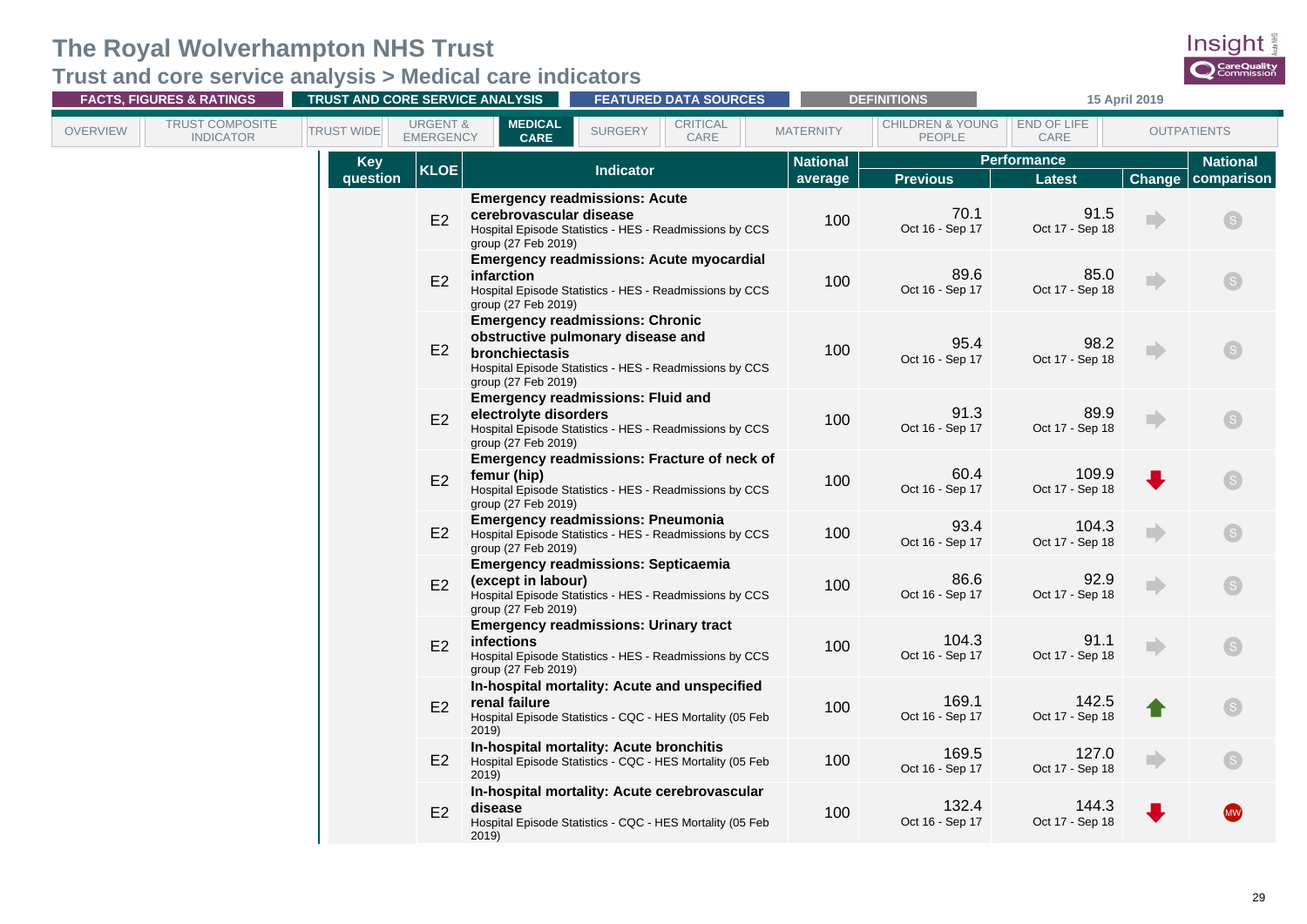**Trust and core service analysis > Medical care indicators**

| <b>FACTS, FIGURES &amp; RATINGS</b>                    | TRUST AND CORE SERVICE ANALYSIS                              |                               | <b>FEATURED DATA SOURCES</b>                                                                                                                    |                  | <b>DEFINITIONS</b>                    | 15 April 2019                                            |           |                    |
|--------------------------------------------------------|--------------------------------------------------------------|-------------------------------|-------------------------------------------------------------------------------------------------------------------------------------------------|------------------|---------------------------------------|----------------------------------------------------------|-----------|--------------------|
| TRUST COMPOSITE<br><b>OVERVIEW</b><br><b>INDICATOR</b> | <b>URGENT &amp;</b><br><b>TRUST WIDE</b><br><b>EMERGENCY</b> | <b>MEDICAL</b><br><b>CARE</b> | <b>CRITICAL</b><br><b>SURGERY</b><br>CARE                                                                                                       | <b>MATERNITY</b> | <b>CHILDREN &amp; YOUNG</b><br>PEOPLE | END OF LIFE<br>CARE                                      |           | <b>OUTPATIENTS</b> |
|                                                        | <b>Key</b><br><b>KLOE</b>                                    |                               | <b>Indicator</b>                                                                                                                                | <b>National</b>  |                                       | <b>Performance</b>                                       |           | <b>National</b>    |
|                                                        | question                                                     |                               |                                                                                                                                                 | average          | <b>Previous</b>                       | <b>Latest</b>                                            | Change    | comparison         |
|                                                        | E2                                                           | infarction<br>2019            | In-hospital mortality: Acute myocardial<br>Hospital Episode Statistics - CQC - HES Mortality (05 Feb                                            | 100              | 115.9<br>Oct 16 - Sep 17              | 117.3<br>Oct 17 - Sep 18                                 |           |                    |
|                                                        | E2                                                           | 2019)                         | In-hospital mortality: Chronic obstructive<br>pulmonary disease and bronchiectasis<br>Hospital Episode Statistics - CQC - HES Mortality (05 Feb | 100              | 104.4<br>Oct 16 - Sep 17              | 146.9<br>Oct 17 - Sep 18                                 |           |                    |
|                                                        | E2                                                           | disorders<br>2019             | In-hospital mortality: Fluid and electrolyte<br>Hospital Episode Statistics - CQC - HES Mortality (05 Feb                                       | 100              | 268.6<br>Oct 16 - Sep 17              | 143.1<br>Oct 17 - Sep 18                                 |           |                    |
|                                                        | E2                                                           | femur (hip)<br>2019)          | In-hospital mortality: Fracture of neck of<br>Hospital Episode Statistics - CQC - HES Mortality (05 Feb                                         | 100              | 88.5<br>Oct 16 - Sep 17               | 123.5<br>Oct 17 - Sep 18                                 |           |                    |
|                                                        | E2                                                           | 2019)                         | In-hospital mortality: Pneumonia<br>Hospital Episode Statistics - CQC - HES Mortality (05 Feb                                                   | 100              | 155.3<br>Oct 16 - Sep 17              | 122.0<br>Oct 17 - Sep 18                                 |           |                    |
|                                                        | E2                                                           | labour)<br>2019)              | In-hospital mortality: Septicaemia (except in<br>Hospital Episode Statistics - CQC - HES Mortality (05 Feb                                      | 100              | 114.7<br>Oct 16 - Sep 17              | 121.8<br>Oct 17 - Sep 18                                 |           |                    |
|                                                        | E2                                                           | 2019                          | In-hospital mortality: Urinary tract infections<br>Hospital Episode Statistics - CQC - HES Mortality (05 Feb                                    | 100              | 124.4<br>Oct 16 - Sep 17              | 157.4<br>Oct 17 - Sep 18                                 | nb.       |                    |
|                                                        | E2                                                           | disease                       | Mortality outlier alert: Acute cerebrovascular<br>Care Quality Commission - CQC - Outliers (03 Apr 2019)                                        |                  | <b>NA</b>                             | Action plans<br>being followed<br>up by CQC<br>Apr 19    | <b>NA</b> |                    |
|                                                        | E2                                                           |                               | Mortality outlier alert: Chronic obstructive<br>pulmonary disease and bronchiectasis<br>Care Quality Commission - CQC - Outliers (03 Apr 2019)  |                  | <b>NA</b>                             | New case,<br>pending<br>assessment by<br>CQC<br>Apr 19   | <b>NA</b> |                    |
|                                                        | E2                                                           | anaemia                       | Mortality outlier alert: Deficiency and other<br>Care Quality Commission - CQC - Outliers (03 Apr 2019)                                         |                  | <b>NA</b>                             | Case being<br>pursued with the<br>trust by CQC<br>Apr 19 | <b>NA</b> |                    |
|                                                        | E2                                                           |                               | Mortality outlier alert: Other psychoses<br>Care Quality Commission - CQC - Outliers (03 Apr 2019)                                              |                  | <b>NA</b>                             | Action plans<br>being followed<br>up by CQC<br>Apr 19    | <b>NA</b> |                    |

Insight CareQuality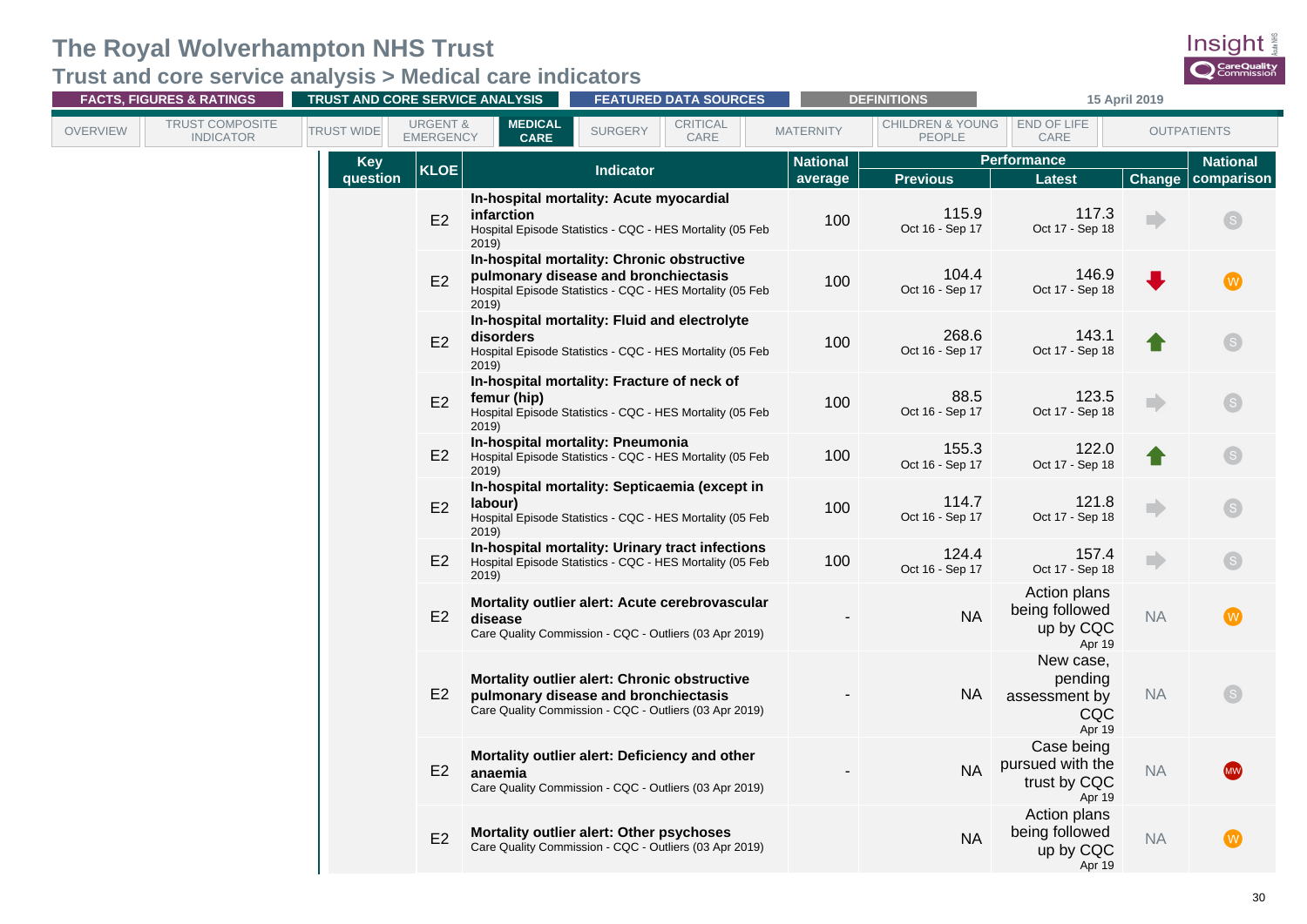**Trust and core service analysis > Medical care indicators**

| <b>FACTS, FIGURES &amp; RATINGS</b> |                                            | <b>TRUST AND CORE SERVICE ANALYSIS</b> |                                         |                                                                                                                             |                                                                                                                                       | <b>FEATURED DATA SOURCES</b> |                 |                    | <b>DEFINITIONS</b>                                       | 15 April 2019                                            |                 |                         |
|-------------------------------------|--------------------------------------------|----------------------------------------|-----------------------------------------|-----------------------------------------------------------------------------------------------------------------------------|---------------------------------------------------------------------------------------------------------------------------------------|------------------------------|-----------------|--------------------|----------------------------------------------------------|----------------------------------------------------------|-----------------|-------------------------|
| <b>OVERVIEW</b>                     | <b>TRUST COMPOSITE</b><br><b>INDICATOR</b> | <b>TRUST WIDE</b>                      | <b>URGENT &amp;</b><br><b>EMERGENCY</b> | <b>MEDICAL</b><br><b>CARE</b>                                                                                               | <b>SURGERY</b>                                                                                                                        | <b>CRITICAL</b><br>CARE      |                 | <b>MATERNITY</b>   | <b>CHILDREN &amp; YOUNG</b><br>PEOPLE                    | <b>END OF LIFE</b><br>CARE                               |                 | <b>OUTPATIENTS</b>      |
|                                     |                                            | <b>Key</b>                             | <b>KLOE</b>                             | <b>Indicator</b>                                                                                                            |                                                                                                                                       |                              | <b>National</b> | <b>Performance</b> |                                                          |                                                          | <b>National</b> |                         |
|                                     |                                            | question                               |                                         |                                                                                                                             |                                                                                                                                       |                              |                 | average            | <b>Previous</b>                                          | <b>Latest</b>                                            | <b>Change</b>   | comparison              |
|                                     |                                            |                                        | E <sub>2</sub>                          | <b>Mortality outlier alert: Pneumonia</b><br>Care Quality Commission - CQC - Outliers (03 Apr 2019)                         |                                                                                                                                       |                              |                 |                    | <b>NA</b>                                                | Action plans<br>being followed<br>up by CQC<br>Apr 19    | <b>NA</b>       | W                       |
| E <sub>2</sub>                      |                                            |                                        |                                         | Mortality outlier alert: Senility and organic<br>mental disorders<br>Care Quality Commission - CQC - Outliers (03 Apr 2019) |                                                                                                                                       |                              |                 |                    | <b>NA</b>                                                | Case being<br>pursued with the<br>trust by CQC<br>Apr 19 | <b>NA</b>       | <b>MW</b>               |
|                                     |                                            |                                        | E <sub>2</sub>                          | labour)                                                                                                                     | Mortality outlier alert: Septicaemia (except in<br>Care Quality Commission - CQC - Outliers (03 Apr 2019)                             |                              |                 |                    | <b>NA</b>                                                | Case being<br>pursued with the<br>trust by CQC<br>Apr 19 | <b>NA</b>       | <b>MW</b>               |
|                                     | E2                                         |                                        | tissue infections                       | Mortality outlier alert: Skin and subcutaneous<br>Care Quality Commission - CQC - Outliers (03 Apr 2019)                    |                                                                                                                                       |                              |                 | <b>NA</b>          | Case being<br>pursued with the<br>trust by CQC<br>Apr 19 | <b>NA</b>                                                | <b>MW</b>       |                         |
|                                     |                                            | Caring                                 | C <sub>1</sub>                          | care inpatients (%)                                                                                                         | Patients recommending the trust - Medical<br>NHS England - FFT Inpatients by Ward (20 Mar 2019)                                       |                              |                 |                    | 90.8%<br>Nov 17 - Jan 18                                 | 90.2%<br>Nov 18 - Jan 19                                 | m)              |                         |
|                                     |                                            | Responsive                             | R3                                      |                                                                                                                             | Referral to treatment, on completed admitted<br>pathways in Medicine, within 18 weeks (%)<br>NHS England - RTT Admitted (19 Mar 2019) |                              |                 | 87.0%              | 96.9%<br>Jan 18                                          | 95.1%<br>Jan 19                                          | a)              | $\overline{\mathsf{s}}$ |
|                                     |                                            | Well led                               | W7                                      |                                                                                                                             | Response rate - Medical inpatients (%)<br>NHS England - FFT Inpatients by Ward (20 Mar 2019)                                          |                              |                 |                    | 26.8%<br>Feb 17 - Jan 18                                 | 23.9%<br>Feb 18 - Jan 19                                 |                 |                         |

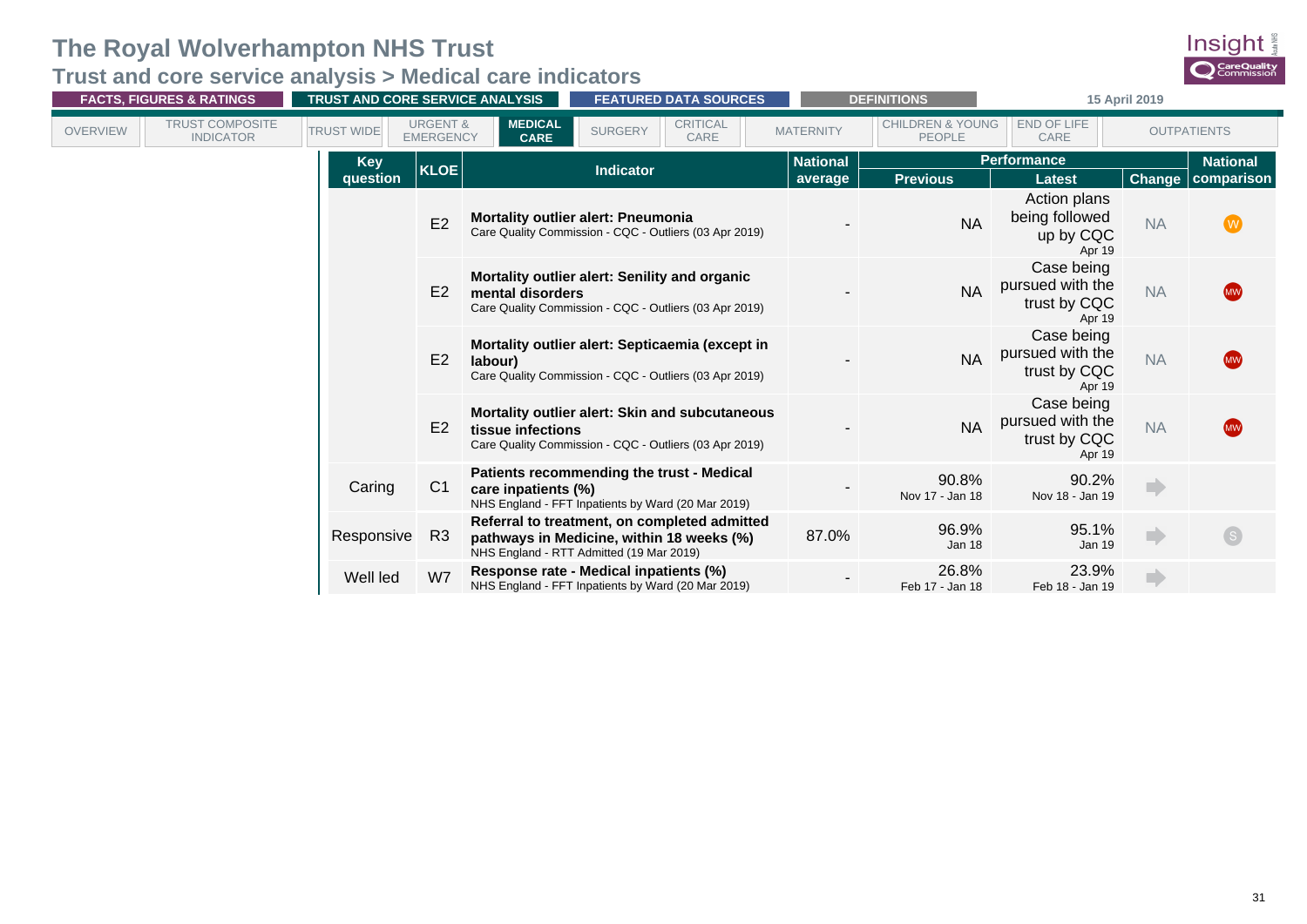<span id="page-35-0"></span>**Trust and core service analysis > Surgery indicators**

| <b>FACTS, FIGURES &amp; RATINGS</b>                                       | <b>TRUST AND CORE SERVICE ANALYSIS</b> |                                         |                                                                                                                                                                                                                                               |                                       | <b>FEATURED DATA SOURCES</b> |                  | <b>DEFINITIONS</b>                           | 15 April 2019                             |           |                              |
|---------------------------------------------------------------------------|----------------------------------------|-----------------------------------------|-----------------------------------------------------------------------------------------------------------------------------------------------------------------------------------------------------------------------------------------------|---------------------------------------|------------------------------|------------------|----------------------------------------------|-------------------------------------------|-----------|------------------------------|
| TRUST COMPOSITE<br><b>OVERVIEW</b><br><b>INDICATOR</b>                    | <b>TRUST WIDE</b>                      | <b>URGENT &amp;</b><br><b>EMERGENCY</b> | <b>MEDICAL</b><br>CARE                                                                                                                                                                                                                        | <b>SURGERY</b>                        | <b>CRITICAL</b><br>CARE      | <b>MATERNITY</b> | <b>CHILDREN &amp; YOUNG</b><br><b>PEOPLE</b> | END OF LIFE<br>CARE                       |           | <b>OUTPATIENTS</b>           |
| What's the current performance of                                         | <b>Key</b>                             | <b>KLOE</b>                             |                                                                                                                                                                                                                                               | <b>Indicator</b>                      |                              | <b>National</b>  |                                              | <b>Performance</b>                        |           | <b>National</b>              |
| surgery indicators?                                                       | question                               | S <sub>5</sub>                          | Crude percentage of patients documented as<br>not developing a pressure ulcer (%)<br>Royal College of Physicians - National Hip Fracture<br>Database - New Cross Hospital (14 Jan 2019)                                                       |                                       |                              | average<br>95.6% | <b>Previous</b><br>76.8%<br>Jan 16 - Dec 16  | <b>Latest</b><br>91.5%<br>Jan 17 - Dec 17 | Change    | comparison<br>$(\mathbf{w})$ |
| Safe<br>Effective                                                         |                                        | S <sub>5</sub>                          | Falls with harm in surgical wards (per 100<br>patients sampled)<br>NHS Digital - Safety Thermometer (22 Mar 2019)                                                                                                                             |                                       |                              |                  | 0.1<br>Dec 17 - Feb 18                       | 0.2<br>Dec 18 - Feb 19                    | <b>NA</b> |                              |
| Caring<br>Responsive                                                      | Safe                                   | S <sub>5</sub>                          | <b>Never events in Surgery</b><br>NHS Improvement - OBIEE NRLS STEIS (30 Mar 2019)                                                                                                                                                            | National Guardian Freedom to Speak Up |                              |                  | $\overline{2}$<br>Mar 17 - Feb 18            | 3<br>Mar 18 - Feb 19                      |           |                              |
| Well led<br>$10 \t 12$<br>14<br>8<br>16<br>$\circ$<br>$\overline{2}$<br>6 |                                        | S <sub>5</sub>                          | New pressure ulcers in surgical wards (per<br>100 patients sampled)<br>NHS Digital - Safety Thermometer (22 Mar 2019)                                                                                                                         |                                       |                              |                  | 0.9<br>Dec 17 - Feb 18                       | 0.7<br>Dec 18 - Feb 19                    | <b>NA</b> |                              |
| No. of indicators                                                         |                                        | S <sub>5</sub>                          | New UTIs in catheterised patients on surgical<br>wards (per 100 patients sampled)<br>NHS Digital - Safety Thermometer (22 Mar 2019)                                                                                                           |                                       |                              |                  | 0.5<br>Dec 17 - Feb 18                       | 0.2<br>Dec 18 - Feb 19                    | <b>NA</b> |                              |
|                                                                           |                                        | E1                                      | Crude proportion of cases with access to<br>theatres within clinically appropriate time<br>frames<br>Royal College of Anaesthetists - National Emergency<br>Laparotomy Audit - New Cross Hospital (01 Mar 2019)                               |                                       |                              | 82.0%            | 84.2%<br>Dec 15 - Nov 16                     | 86.2%<br>Dec 16 - Nov 17                  |           |                              |
|                                                                           |                                        | E1                                      | Crude proportion of cases with pre-operative<br>documentation of risk of death<br>Royal College of Anaesthetists - National Emergency<br>Laparotomy Audit - New Cross Hospital (01 Mar 2019)                                                  |                                       |                              | 74.6%            | 39.0%<br>Dec 15 - Nov 16                     | 23.2%<br>Dec 16 - Nov 17                  |           |                              |
|                                                                           |                                        | E1                                      | Crude proportion of high-risk cases (=5%<br>predicted mortality) with consultant surgeon<br>and anaesthetist present in theatre<br>Royal College of Anaesthetists - National Emergency<br>Laparotomy Audit - New Cross Hospital (01 Mar 2019) |                                       |                              | 82.5%            | 98.1%<br>Dec 15 - Nov 16                     | 97.9%<br>Dec 16 - Nov 17                  |           | $\sqrt{B}$                   |
|                                                                           | Effective                              | E1                                      | <b>Crude proportion of patients having</b><br>perioperative medical assessment (%)<br>Royal College of Physicians - National Hip Fracture<br>Database - New Cross Hospital (14 Jan 2019)                                                      |                                       |                              | 88.6%            | 82.7%<br>Jan 16 - Dec 16                     | 87.6%<br>Jan 17 - Dec 17                  |           | $(\mathsf{W})$               |
|                                                                           |                                        | E2                                      | PROMs: Groin Hernia Surgery EQ-5D score<br>(16-17) - Final<br>NHS Digital - PROMS 2016-17 - Groin Hernia and Varicose<br>Vein (13 Mar 2018)                                                                                                   |                                       |                              |                  | <b>NA</b>                                    | Nil Significance<br>Apr 16 - Mar 17       | <b>NA</b> | $\left( s\right)$            |
|                                                                           |                                        | E <sub>2</sub>                          | PROMs: Primary Hip Replacement EQ-5D<br>score (16-17) - Final<br>NHS Digital - PROMS 1617FinYr (22 Sep 2018)                                                                                                                                  |                                       |                              |                  | <b>NA</b>                                    | Nil Significance<br>Apr 16 - Mar 17       | <b>NA</b> | $\mathsf{S}$                 |
|                                                                           |                                        | E2                                      | <b>PROMs: Primary Hip Replacement EQ-5D</b><br>score (17-18) - Provisional (finalised Aug<br>2019)<br>NHS Digital - PROMS 1718FinYr (16 Feb 2019)                                                                                             |                                       |                              |                  | <b>NA</b>                                    | Nil Significance<br>Apr 17 - Mar 18       | <b>NA</b> |                              |

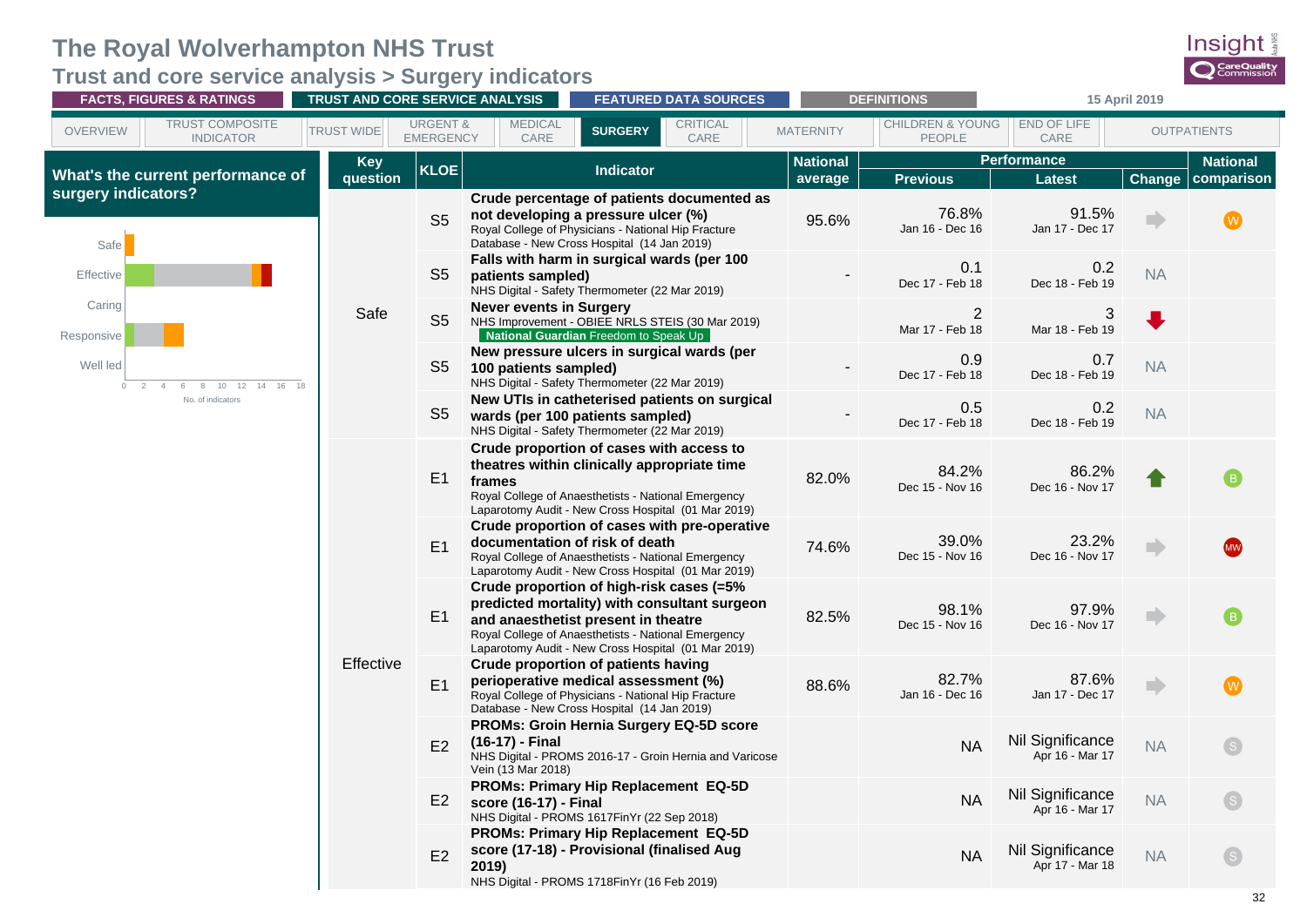**Trust and core service analysis > Surgery indicators**

| <b>FACTS, FIGURES &amp; RATINGS</b>                    | TRUST AND CORE SERVICE ANALYSIS |                                                                   |                                                                                                                                                                                                              | <b>FEATURED DATA SOURCES</b><br><b>DEFINITIONS</b> |                                       | 15 April 2019                       |                 |                           |
|--------------------------------------------------------|---------------------------------|-------------------------------------------------------------------|--------------------------------------------------------------------------------------------------------------------------------------------------------------------------------------------------------------|----------------------------------------------------|---------------------------------------|-------------------------------------|-----------------|---------------------------|
| TRUST COMPOSITE<br><b>OVERVIEW</b><br><b>INDICATOR</b> | <b>TRUST WIDE</b>               | <b>URGENT &amp;</b><br><b>MEDICAL</b><br><b>EMERGENCY</b><br>CARE | <b>CRITICAL</b><br><b>SURGERY</b><br>CARE                                                                                                                                                                    | <b>MATERNITY</b>                                   | <b>CHILDREN &amp; YOUNG</b><br>PEOPLE | <b>END OF LIFE</b><br>CARE          |                 | <b>OUTPATIENTS</b>        |
|                                                        | <b>Key</b>                      | <b>KLOE</b>                                                       | <b>Indicator</b>                                                                                                                                                                                             | <b>National</b>                                    |                                       | <b>Performance</b>                  | <b>National</b> |                           |
|                                                        | question                        |                                                                   |                                                                                                                                                                                                              | average                                            | <b>Previous</b>                       | <b>Latest</b>                       | Change          | comparison                |
|                                                        |                                 | E2<br>score (16-17) - Final                                       | <b>PROMs: Primary Hip Replacement Oxford</b><br>NHS Digital - PROMS 1617FinYr (22 Sep 2018)                                                                                                                  |                                                    | <b>NA</b>                             | Nil Significance<br>Apr 16 - Mar 17 | <b>NA</b>       | $\left( s\right)$         |
|                                                        |                                 | E2<br>2019)                                                       | <b>PROMs: Primary Hip Replacement Oxford</b><br>score (17-18) - Provisional (finalised Aug<br>NHS Digital - PROMS 1718FinYr (16 Feb 2019)                                                                    |                                                    | <b>NA</b>                             | Nil Significance<br>Apr 17 - Mar 18 | <b>NA</b>       | $^{\prime}$ S $^{\prime}$ |
|                                                        |                                 | E <sub>2</sub><br>score (16-17) - Final                           | <b>PROMs: Primary Knee Replacement EQ-5D</b><br>NHS Digital - PROMS 1617FinYr (22 Sep 2018)                                                                                                                  |                                                    | <b>NA</b>                             | Nil Significance<br>Apr 16 - Mar 17 | <b>NA</b>       | $\left( s\right)$         |
|                                                        |                                 | E2<br>2019)                                                       | <b>PROMs: Primary Knee Replacement EQ-5D</b><br>score (17-18) - Provisional (finalised Aug<br>NHS Digital - PROMS 1718FinYr (16 Feb 2019)                                                                    |                                                    | <b>NA</b>                             | Nil Significance<br>Apr 17 - Mar 18 | <b>NA</b>       |                           |
|                                                        |                                 | E2<br>score (16-17) - Final                                       | <b>PROMs: Primary Knee Replacement Oxford</b><br>NHS Digital - PROMS 1617FinYr (22 Sep 2018)                                                                                                                 |                                                    | <b>NA</b>                             | Upper 95%<br>Apr 16 - Mar 17        | <b>NA</b>       |                           |
|                                                        |                                 | E2<br>2019)                                                       | <b>PROMs: Primary Knee Replacement Oxford</b><br>score (17-18) - Provisional (finalised Aug<br>NHS Digital - PROMS 1718FinYr (16 Feb 2019)                                                                   |                                                    | <b>NA</b>                             | Nil Significance<br>Apr 17 - Mar 18 | <b>NA</b>       |                           |
|                                                        |                                 | E2                                                                | Risk adjusted 30-day mortality rate (%)<br>Royal College of Anaesthetists - National Emergency<br>Laparotomy Audit - New Cross Hospital (01 Mar 2019)                                                        | 9.5%                                               | 10.6%<br>Dec 15 - Nov 16              | 11.9%<br>Dec 16 - Nov 17            |                 |                           |
|                                                        |                                 | E2                                                                | Risk-adjusted 30-day mortality rate (%)<br>Royal College of Physicians - National Hip Fracture<br>Database - New Cross Hospital (14 Jan 2019)                                                                | 6.9%                                               | 5.6%<br>Jan 16 - Dec 16               | 7.2%<br>Jan 17 - Dec 17             |                 |                           |
|                                                        | Caring                          | C <sub>1</sub><br>inpatients (%)                                  | Patients recommending the trust - Surgery<br>NHS England - FFT Inpatients by Ward (20 Mar 2019)                                                                                                              |                                                    | 92.2%<br>Nov 17 - Jan 18              | 94.1%<br>Nov 18 - Jan 19            |                 |                           |
|                                                        |                                 | R <sub>3</sub><br>elective activity (%)                           | Cancelled operations as a percentage of<br>NHS England - Cancelled Operations (14 Feb 2019)                                                                                                                  | 1.0%                                               | 0.6%<br>Oct 17 - Dec 17               | 0.5%<br>Oct 18 - Dec 18             |                 |                           |
|                                                        |                                 | R <sub>3</sub>                                                    | Cancelled operations not treated within 28<br>days of non-clinical cancellation (%)<br>NHS England - Cancelled Operations (14 Feb 2019)                                                                      | 8.3%                                               | 0.0%<br>Oct 17 - Dec 17               | 0.0%<br>Oct 18 - Dec 18             |                 |                           |
|                                                        | Responsive                      | R <sub>3</sub>                                                    | Crude overall hospital length of stay<br>Royal College of Physicians - National Hip Fracture<br>Database - New Cross Hospital (14 Jan 2019)                                                                  | 20.0                                               | 28.4<br>Jan 16 - Dec 16               | 24.5<br>Jan 17 - Dec 17             |                 | (w)                       |
|                                                        |                                 | R <sub>3</sub><br>post-operatively                                | Crude proportion of highest-risk cases (>10%<br>predicted mortality) admitted to critical care<br>Royal College of Anaesthetists - National Emergency<br>Laparotomy Audit - New Cross Hospital (01 Mar 2019) | 86.8%                                              | 68.0%<br>Dec 15 - Nov 16              | 77.0%<br>Dec 16 - Nov 17            |                 |                           |

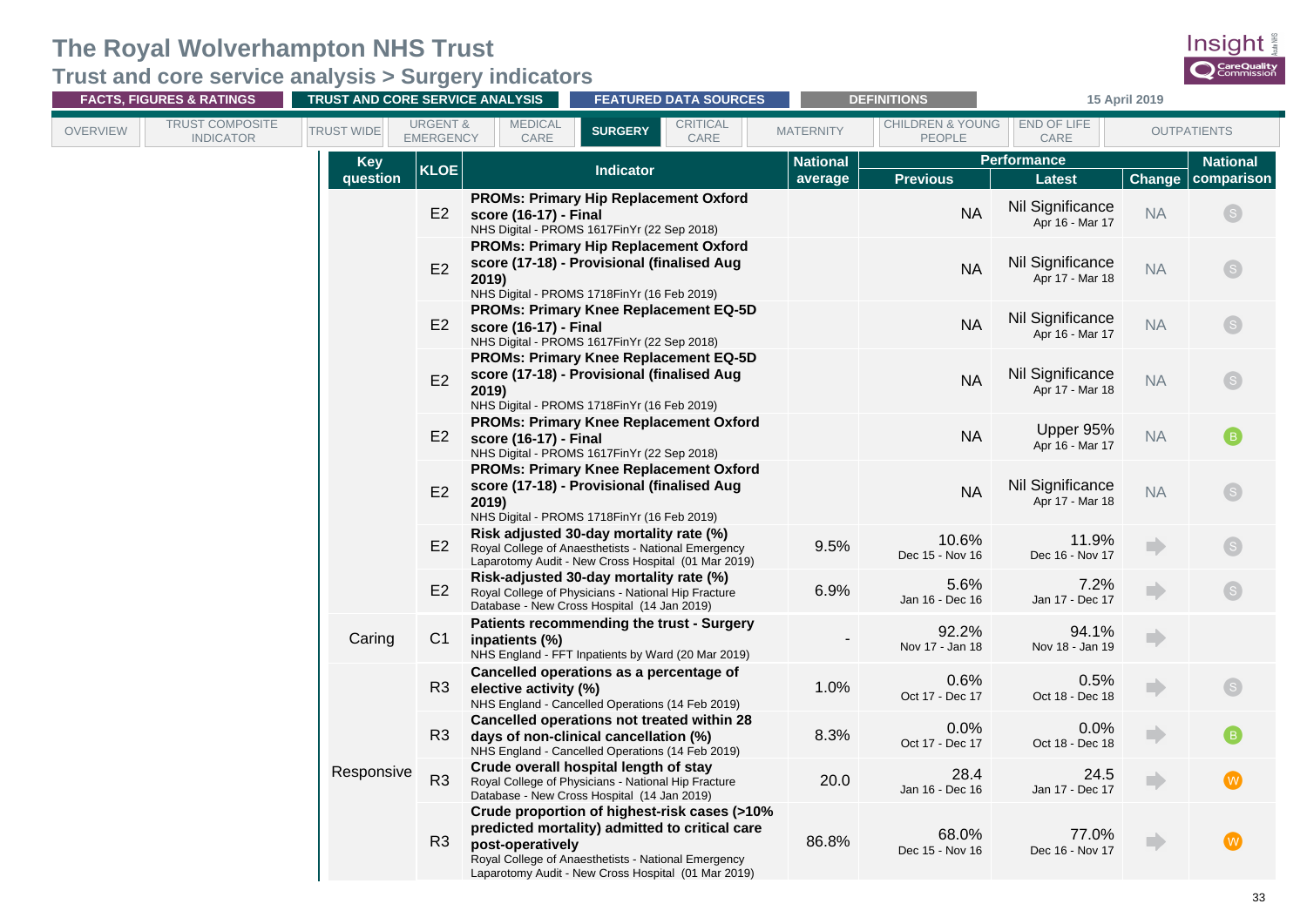**Trust and core service analysis > Surgery indicators**

|                 | <b>FACTS, FIGURES &amp; RATINGS</b>        | <b>TRUST AND CORE SERVICE ANALYSIS</b> |                                         |                                                                                                                                                                                            |                  | <b>FEATURED DATA SOURCES</b> |                  | <b>DEFINITIONS</b>                           | 15 April 2019            |  |                          |  |                 |
|-----------------|--------------------------------------------|----------------------------------------|-----------------------------------------|--------------------------------------------------------------------------------------------------------------------------------------------------------------------------------------------|------------------|------------------------------|------------------|----------------------------------------------|--------------------------|--|--------------------------|--|-----------------|
| <b>OVERVIEW</b> | <b>TRUST COMPOSITE</b><br><b>INDICATOR</b> | <b>TRUST WIDE</b>                      | <b>URGENT &amp;</b><br><b>EMERGENCY</b> | <b>MEDICAL</b><br>CARE                                                                                                                                                                     | <b>SURGERY</b>   | <b>CRITICAL</b><br>CARE      | <b>MATERNITY</b> | <b>CHILDREN &amp; YOUNG</b><br><b>PEOPLE</b> | END OF LIFE<br>CARE      |  | <b>OUTPATIENTS</b>       |  |                 |
|                 |                                            | Key                                    | <b>KLOE</b>                             |                                                                                                                                                                                            | <b>Indicator</b> |                              |                  |                                              | <b>National</b>          |  | <b>Performance</b>       |  | <b>National</b> |
|                 |                                            | question                               |                                         |                                                                                                                                                                                            |                  |                              | average          | <b>Previous</b>                              | <b>Latest</b>            |  | <b>Change comparison</b> |  |                 |
|                 |                                            |                                        | R <sub>3</sub>                          | Crude proportion of patients having surgery<br>on the day or day after admission (%)<br>Royal College of Physicians - National Hip Fracture<br>Database - New Cross Hospital (14 Jan 2019) |                  |                              | 69.5%            | 72.6%<br>Jan 16 - Dec 16                     | 74.9%<br>Jan 17 - Dec 17 |  | $\left( s\right)$        |  |                 |
|                 |                                            |                                        | R <sub>3</sub>                          | Referral to treatment, on completed admitted<br>pathways in Surgery, within 18 weeks (%)<br>NHS England - RTT Admitted (19 Mar 2019)                                                       |                  |                              | 65.1%            | 63.9%<br>Jan 18                              | 65.7%<br>Jan 19          |  | $\mathsf{S}$             |  |                 |
|                 |                                            | Well led                               | W7                                      | Response rate - Surgery inpatients (%)<br>NHS England - FFT Inpatients by Ward (20 Mar 2019)                                                                                               |                  |                              |                  | 27.6%<br>Feb 17 - Jan 18                     | 32.7%<br>Feb 18 - Jan 19 |  |                          |  |                 |

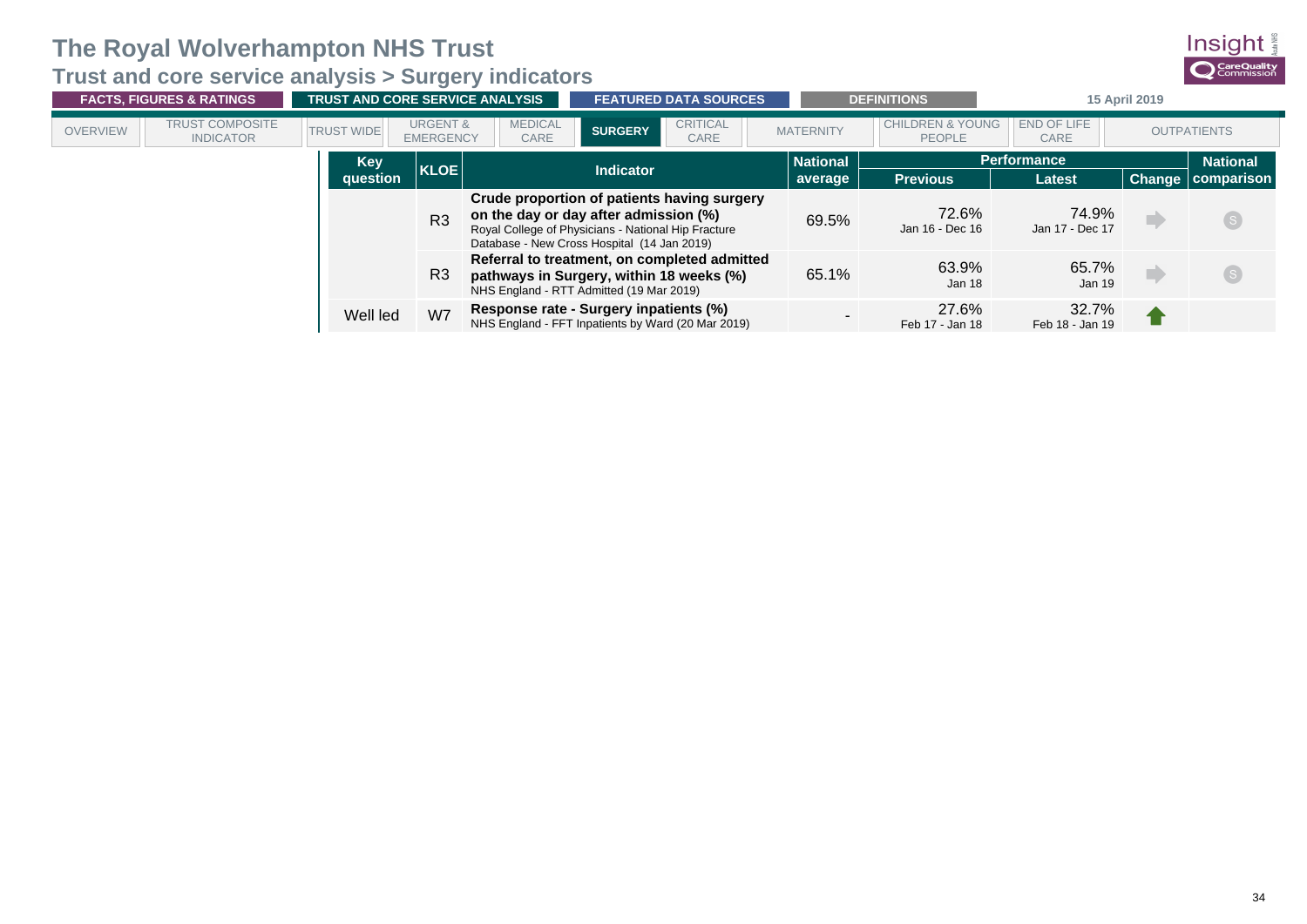<span id="page-38-0"></span>**Trust and core service analysis > Critical care indicators**

| <b>FACTS, FIGURES &amp; RATINGS</b> |                                            | TRUST AND CORE SERVICE ANALYSIS<br><b>FEATURED DATA SOURCES</b> |                                         |                                                                                                                                                                                                  |                  | <b>DEFINITIONS</b>                                      | 15 April 2019    |                                                   |                                                   |        |                          |
|-------------------------------------|--------------------------------------------|-----------------------------------------------------------------|-----------------------------------------|--------------------------------------------------------------------------------------------------------------------------------------------------------------------------------------------------|------------------|---------------------------------------------------------|------------------|---------------------------------------------------|---------------------------------------------------|--------|--------------------------|
| <b>OVERVIEW</b>                     | <b>TRUST COMPOSITE</b><br><b>INDICATOR</b> | <b>TRUST WIDE</b>                                               | <b>URGENT &amp;</b><br><b>EMERGENCY</b> | <b>MEDICAL</b><br>CARE                                                                                                                                                                           | <b>SURGERY</b>   | <b>CRITICAL</b><br><b>CARE</b>                          | <b>MATERNITY</b> | <b>CHILDREN &amp; YOUNG</b><br><b>PEOPLE</b>      | END OF LIFE<br>CARE                               |        | <b>OUTPATIENTS</b>       |
|                                     |                                            | <b>Key</b>                                                      | <b>KLOE</b>                             |                                                                                                                                                                                                  | <b>Indicator</b> |                                                         | <b>National</b>  |                                                   | <b>Performance</b>                                |        | <b>National</b>          |
|                                     | What's the current performance of          | question                                                        |                                         |                                                                                                                                                                                                  |                  |                                                         | average          | <b>Previous</b>                                   | <b>Latest</b>                                     |        | <b>Change comparison</b> |
|                                     | critical care indicators?                  | Safe                                                            | S <sub>5</sub>                          | Never events in critical care<br>NHS Improvement - OBIEE NRLS STEIS (30 Mar 2019)<br><b>National Guardian Freedom to Speak Up</b>                                                                |                  |                                                         |                  | $\overline{0}$<br>Mar 17 - Feb 18                 | $\Omega$<br>Mar 18 - Feb 19                       |        |                          |
| Safe<br>Effective                   |                                            |                                                                 | E2                                      | Risk-adjusted hospital mortality ratio<br>ICNARC - ICNARC - New Cross Hospital, Integrated<br>Critical Care Unit (23 Feb 2019)                                                                   |                  |                                                         | 1.00             | 0.99<br>Apr 16 - Mar 17                           | 1.16<br>Apr 17 - Mar 18                           | a.     | $\mathsf{S}$             |
| Caring<br>Responsive                |                                            | Effective                                                       | E2                                      | Risk-adjusted hospital mortality ratio for<br>patients with predicted risk of death <20%<br>(lower risk)<br>ICNARC - ICNARC - New Cross Hospital, Integrated<br>Critical Care Unit (23 Feb 2019) |                  |                                                         | 1.00             | 1.00<br>Apr 16 - Mar 17                           | 1.51<br>Apr 17 - Mar 18                           | m)     |                          |
| Well led<br>$\Omega$                | $\mathcal{D}$<br>No. of indicators         |                                                                 | E <sub>4</sub>                          | ward proportion (%)<br>ICNARC - ICNARC - New Cross Hospital, Integrated<br>Critical Care Unit (23 Feb 2019)                                                                                      |                  | Crude, non-delayed, out-of-hours discharge to           | 2.0%             | 0.8%<br>Apr 16 - Mar 17                           | 1.3%<br>Apr 17 - Mar 18                           | nb.    | $\boxed{\mathsf{S}}$     |
|                                     |                                            |                                                                 | R <sub>1</sub>                          | Crude non-clinical transfers (%)<br>ICNARC - ICNARC - New Cross Hospital, Integrated<br>Critical Care Unit (23 Feb 2019)                                                                         |                  |                                                         | 0.30%            | 0.15%<br>Apr 16 - Mar 17                          | 0.21%<br>Apr 17 - Mar 18                          | n)     | $\left($ s               |
|                                     |                                            | Responsive                                                      | R <sub>3</sub>                          | Crude delayed discharge (% bed-days<br>$>8$ hours) $(\%)$<br>ICNARC - ICNARC - New Cross Hospital, Integrated<br>Critical Care Unit (23 Feb 2019)                                                |                  | occupied by patients with discharge delayed             | 4.6%             | 5.1%<br>Apr 16 - Mar 17                           | 3.7%<br>Apr 17 - Mar 18                           | n)     |                          |
|                                     |                                            |                                                                 | R <sub>3</sub>                          | Full bed occupancy levels for adult critical<br>care beds                                                                                                                                        |                  | NHS England - Critical Care Bed Occupancy (04 Apr 2019) |                  | 0-1 month of full<br>occupancy<br>Nov 17 - Jan 18 | 0-1 month of full<br>occupancy<br>Nov 18 - Jan 19 | $\Box$ | $\boxed{\mathsf{S}}$     |

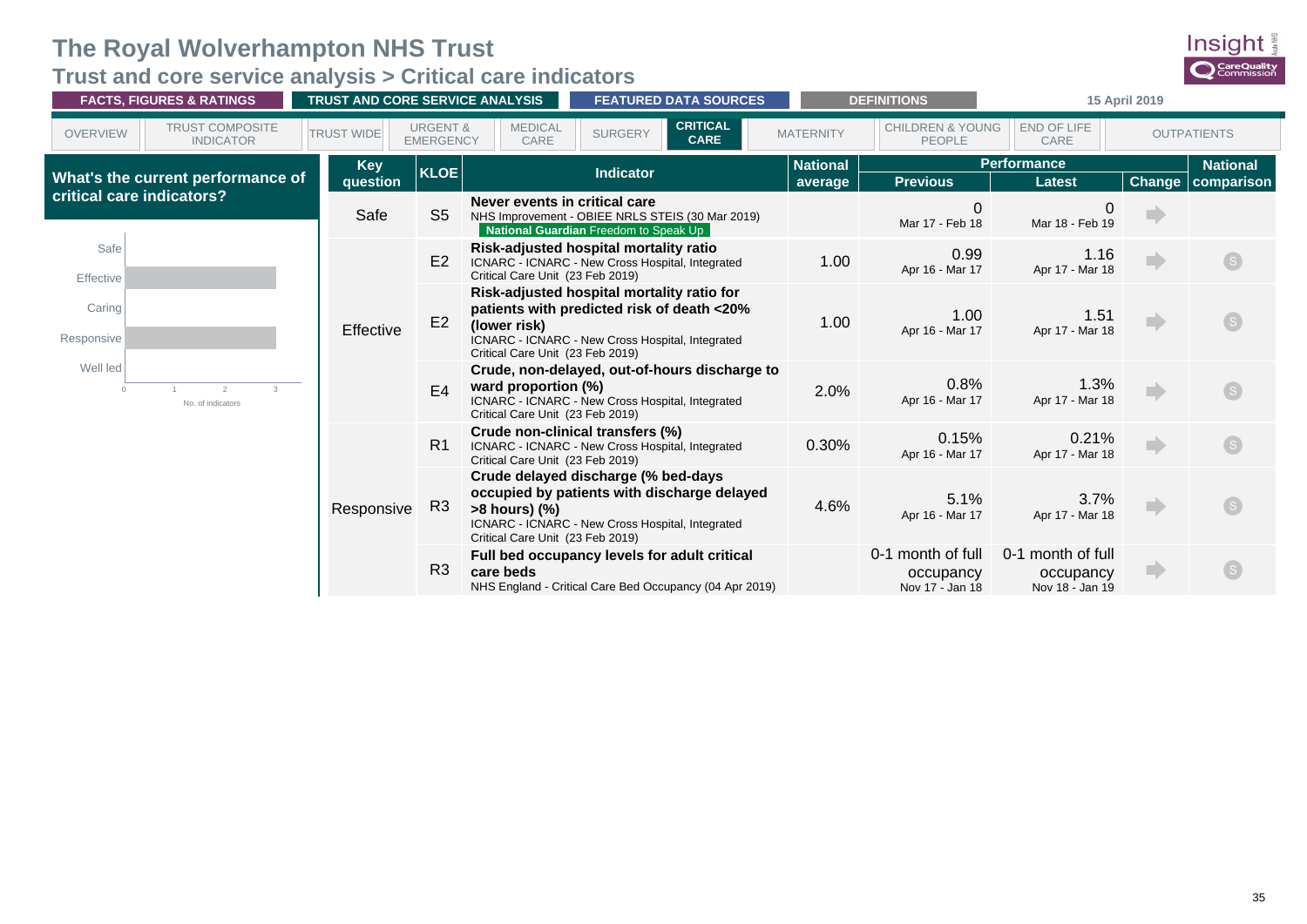<span id="page-39-0"></span>**Trust and core service analysis > Maternity indicators**

|                                  | <b>FACTS, FIGURES &amp; RATINGS</b>                             | TRUST AND CORE SERVICE ANALYSIS |                                         |                                                             | <b>FEATURED DATA SOURCES</b>                                                                                                          |                            | <b>DEFINITIONS</b>                           | 15 April 2019                |                |                               |
|----------------------------------|-----------------------------------------------------------------|---------------------------------|-----------------------------------------|-------------------------------------------------------------|---------------------------------------------------------------------------------------------------------------------------------------|----------------------------|----------------------------------------------|------------------------------|----------------|-------------------------------|
| <b>OVERVIEW</b>                  | TRUST COMPOSITE<br><b>INDICATOR</b>                             | <b>TRUST WIDE</b>               | <b>URGENT &amp;</b><br><b>EMERGENCY</b> | <b>MEDICAL</b><br>CARE                                      | CRITICAL<br><b>SURGERY</b><br>CARE                                                                                                    | <b>MATERNITY</b>           | <b>CHILDREN &amp; YOUNG</b><br><b>PEOPLE</b> | END OF LIFE<br>CARE          |                | <b>OUTPATIENTS</b>            |
|                                  | What's the current performance of                               | <b>Key</b><br>question          | <b>KLOE</b>                             |                                                             | <b>Indicator</b>                                                                                                                      | <b>National</b><br>average | <b>Previous</b>                              | <b>Performance</b><br>Latest | Change         | <b>National</b><br>comparison |
| maternity indicators?            |                                                                 |                                 | S <sub>1</sub>                          | Benchmarking (07 Feb 2019)                                  | <b>Cleanliness of rooms and wards</b><br>Care Quality Commission - Maternity Survey -                                                 |                            | 9.1<br>Feb 17                                | 8.9<br>Feb 18                |                |                               |
| Safe<br>Effective                |                                                                 |                                 | S <sub>2</sub>                          | (04 Apr 2019)                                               | Ratio of births to midwifery staff<br>Electronic Staff Record - ESR: Contracted FTEs - Midwifery                                      | 24.58                      | 26.56<br>Jan 17 - Dec 17                     | 23.90<br>Jan 18 - Dec 18     |                |                               |
| Caring                           |                                                                 | Safe                            | S <sub>2</sub>                          | (23 Mar 2019)                                               | Ratio of senior midwives to midwives<br>Electronic Staff Record - ESR: Contracted FTEs - Midwifery                                    | 0.24                       | 0.24<br>Dec 17                               | 0.23<br>Dec 18               |                |                               |
| Responsive<br>Well led           |                                                                 |                                 | S <sub>5</sub>                          |                                                             | Never events in maternity or gynaecology<br>NHS Improvement - OBIEE NRLS STEIS (30 Mar 2019)<br>National Guardian Freedom to Speak Up |                            | Mar 17 - Feb 18                              | $\Omega$<br>Mar 18 - Feb 19  |                |                               |
| $\Omega$<br>$\blacktriangleleft$ | 2<br>3<br>$5\overline{)}$<br>6<br>7 8<br>4<br>No. of indicators | Effective                       | E2                                      | Surveillance (27 Jul 2018)                                  | Stabilised and risk-adjusted extended<br>perinatal mortality rate (per 1,000 births)<br>MBRRACE-UK - MBRRACE - Perinatal Mortality    | 6.2                        | 7.1<br>Jan 15 - Dec 15                       | 6.1<br>Jan 16 - Dec 16       |                | $\mathbf{B}$                  |
|                                  |                                                                 |                                 | C1                                      | <b>Being left alone</b><br>Benchmarking (07 Feb 2019)       | Care Quality Commission - Maternity Survey -                                                                                          |                            | 7.2<br>Feb 17                                | 7.0<br>Feb 18                |                |                               |
|                                  |                                                                 |                                 | C1                                      | delivery (%)<br>NHS England - FFT Birth (18 Mar 2019)       | Patients recommending the trust - Maternity                                                                                           |                            | 93.3%<br>Oct 17 - Jan 18                     | 100.0%<br>Nov 18 - Jan 19    |                |                               |
|                                  |                                                                 |                                 | C <sub>1</sub>                          | community (%)                                               | Patients recommending the trust - Postnatal<br>NHS England - FFT PostNatal in Community (18 Mar 2019)                                 |                            |                                              | 98.0%<br>Nov 18 - Jan 19     | <b>NA</b>      |                               |
|                                  |                                                                 |                                 | C1                                      | ward $(\%)$                                                 | Patients recommending the trust - Postnatal<br>NHS England - FFT PostNatal on Ward (18 Mar 2019)                                      |                            | 96.7%<br>Oct 17 - Jan 18                     | 98.1%<br>Nov 18 - Jan 19     | $\blacksquare$ |                               |
|                                  |                                                                 | Caring                          | C1                                      | <b>Raising concerns</b><br>Benchmarking (07 Feb 2019)       | Care Quality Commission - Maternity Survey -                                                                                          |                            | 8.5<br>Feb 17                                | 8.1<br>Feb 18                |                |                               |
|                                  |                                                                 |                                 | C1                                      | <b>Staff introduction</b><br>Benchmarking (07 Feb 2019)     | Care Quality Commission - Maternity Survey -                                                                                          |                            | 9.5<br>Feb 17                                | 9.0<br>Feb 18                |                |                               |
|                                  |                                                                 |                                 | C <sub>2</sub>                          | Advice at the start of labour<br>Benchmarking (07 Feb 2019) | Care Quality Commission - Maternity Survey -                                                                                          |                            | 8.5<br>Feb 17                                | 8.3<br>Feb 18                |                |                               |
|                                  |                                                                 |                                 | C <sub>2</sub>                          | Benchmarking (07 Feb 2019)                                  | Information or explanations given after birth<br>Care Quality Commission - Maternity Survey -                                         |                            | 7.8<br>Feb 17                                | 7.3<br>Feb 18                |                | $\boxed{\mathsf{S}}$          |
|                                  |                                                                 |                                 | C <sub>2</sub>                          | <b>Moving during labour</b><br>Benchmarking (07 Feb 2019)   | Care Quality Commission - Maternity Survey -                                                                                          |                            | 8.9<br>Feb 17                                | 7.8<br>Feb 18                |                |                               |
|                                  |                                                                 |                                 | C <sub>3</sub>                          | Benchmarking (07 Feb 2019)                                  | Treatment with respect and dignity<br>Care Quality Commission - Maternity Survey -                                                    |                            | 9.4<br>Feb 17                                | 9.4<br>Feb 18                |                |                               |

Insight CareQuality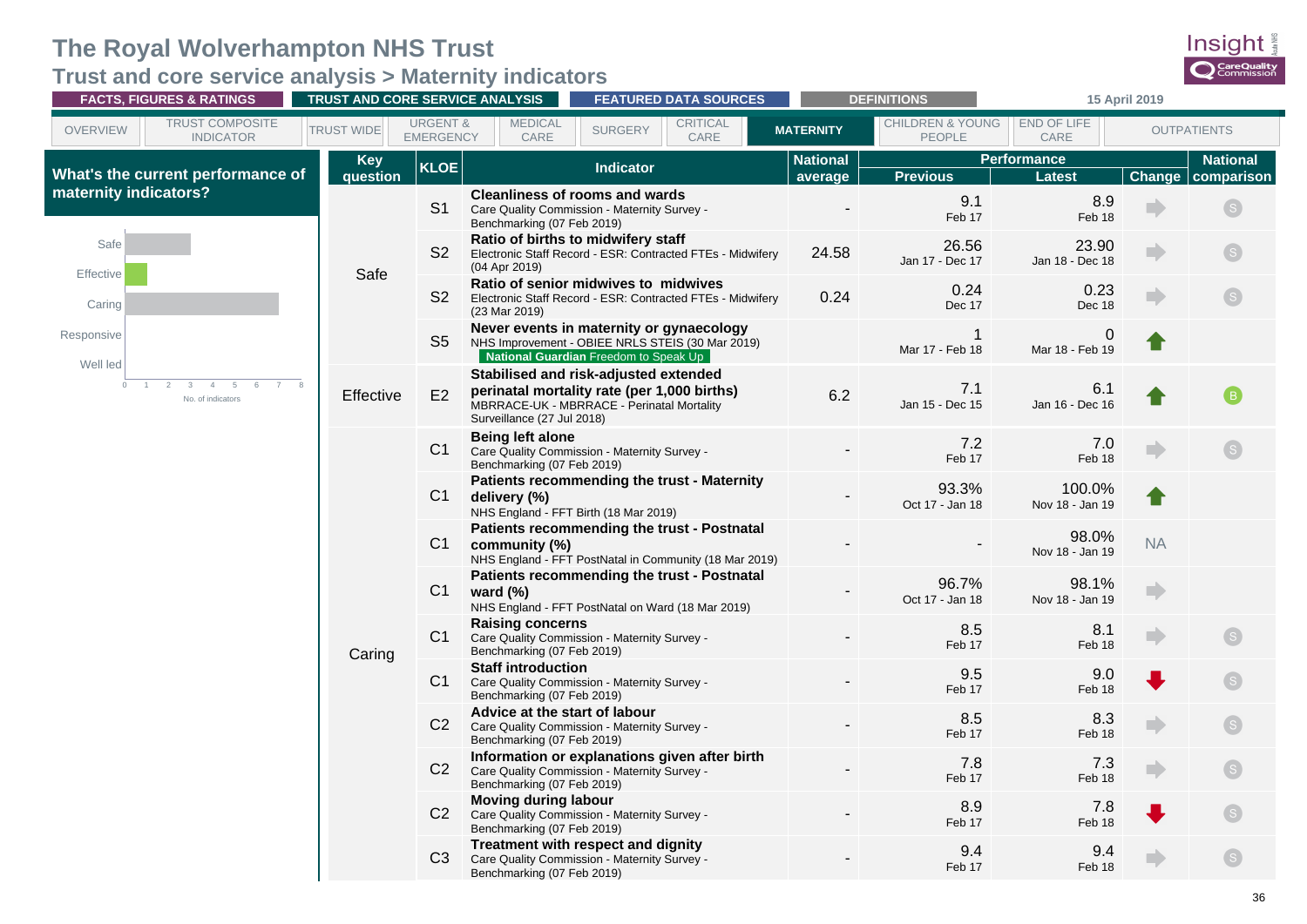# <span id="page-40-0"></span>**Trust and core service analysis > Children and young people indicators**



|                        | <b>FACTS, FIGURES &amp; RATINGS</b>        | TRUST AND CORE SERVICE ANALYSIS |                                         |                             | <b>FEATURED DATA SOURCES</b>                                                                                                                              |                            | <b>DEFINITIONS</b>                                | 15 April 2019                                     |                |                               |
|------------------------|--------------------------------------------|---------------------------------|-----------------------------------------|-----------------------------|-----------------------------------------------------------------------------------------------------------------------------------------------------------|----------------------------|---------------------------------------------------|---------------------------------------------------|----------------|-------------------------------|
| <b>OVERVIEW</b>        | <b>TRUST COMPOSITE</b><br><b>INDICATOR</b> | <b>TRUST WIDE</b>               | <b>URGENT &amp;</b><br><b>EMERGENCY</b> | <b>MEDICAL</b><br>CARE      | CRITICAL<br><b>SURGERY</b><br>CARE                                                                                                                        | <b>MATERNITY</b>           | <b>CHILDREN &amp; YOUNG</b><br><b>PEOPLE</b>      | END OF LIFE<br>CARE                               |                | <b>OUTPATIENTS</b>            |
|                        | What's the current performance of          | <b>Key</b><br>question          | <b>KLOE</b>                             |                             | <b>Indicator</b>                                                                                                                                          | <b>National</b><br>average | <b>Previous</b>                                   | <b>Performance</b><br><b>Latest</b>               | Change         | <b>National</b><br>comparison |
| indicators?            | children and young people                  | Safe                            | S <sub>5</sub>                          |                             | Never events in children and young people<br>NHS Improvement - OBIEE NRLS STEIS (30 Mar 2019)                                                             |                            | 0<br>Mar 17 - Feb 18                              | Mar 18 - Feb 19                                   |                |                               |
| Safe<br>Effective      |                                            | Effective                       | E1                                      | glucose control<br>2019)    | Case mix adjusted mean HbA1c; blood<br>Royal College of Paediatrics and Child Health - National<br>Paediatric Diabetes Audit - New Cross Hospital (28 Feb | 67.3                       | 70.5<br>Apr 15 - Mar 16                           | 70.4<br>Apr 16 - Mar 17                           |                |                               |
| Caring                 |                                            |                                 | C <sub>1</sub>                          | Being well looked after     | PICKER - CQC CYP Survey (18 Jan 2018)                                                                                                                     |                            | <b>NA</b>                                         | 8.7<br>Nov 16 - Dec 16                            | <b>NA</b>      |                               |
| Responsive<br>Well led |                                            |                                 | C <sub>1</sub>                          | <b>Confidence and trust</b> | PICKER - CQC CYP Survey (18 Jan 2018)                                                                                                                     |                            | <b>NA</b>                                         | 8.1<br>Nov 16 - Dec 16                            | <b>NA</b>      | $\mathsf{W}$                  |
| $\Omega$               | 10 <sup>10</sup><br>$\overline{2}$         | 12                              | C <sub>1</sub>                          |                             | Parents view of child being well looked after<br>PICKER - CQC CYP Survey (18 Jan 2018)                                                                    |                            | <b>NA</b>                                         | 7.9<br>Nov 16 - Dec 16                            | <b>NA</b>      | W                             |
|                        | No. of indicators                          |                                 | C <sub>2</sub>                          | understand                  | <b>Explanations parents and carers could</b><br>PICKER - CQC CYP Survey (18 Jan 2018)                                                                     |                            | <b>NA</b>                                         | 8.5<br>Nov 16 - Dec 16                            | <b>NA</b>      | W                             |
|                        |                                            |                                 | C <sub>2</sub>                          |                             | Information about next steps<br>PICKER - CQC CYP Survey (18 Jan 2018)                                                                                     |                            | <b>NA</b>                                         | 8.2<br>Nov 16 - Dec 16                            | <b>NA</b>      | S                             |
|                        |                                            | Caring                          | C <sub>2</sub>                          | <b>Involvement</b>          | PICKER - CQC CYP Survey (18 Jan 2018)                                                                                                                     |                            | <b>NA</b>                                         | 6.4<br>Nov 16 - Dec 16                            | <b>NA</b>      | S                             |
|                        |                                            |                                 | C <sub>2</sub>                          |                             | <b>Parent and carer involvement</b><br>PICKER - CQC CYP Survey (18 Jan 2018)                                                                              |                            | <b>NA</b>                                         | 7.9<br>Nov 16 - Dec 16                            | <b>NA</b>      | $\left( s\right)$             |
|                        |                                            |                                 | C <sub>2</sub>                          | about next steps            | Parents and carers being given information<br>PICKER - CQC CYP Survey (18 Jan 2018)                                                                       |                            | <b>NA</b>                                         | 8.0<br>Nov 16 - Dec 16                            | <b>NA</b>      | <b>S</b>                      |
|                        |                                            |                                 | C <sub>2</sub>                          |                             | Understanding what staff say<br>PICKER - CQC CYP Survey (18 Jan 2018)                                                                                     |                            | <b>NA</b>                                         | 8.4<br>Nov 16 - Dec 16                            | <b>NA</b>      | S                             |
|                        |                                            |                                 | C <sub>3</sub>                          | Pain management             | PICKER - CQC CYP Survey (18 Jan 2018)                                                                                                                     |                            | <b>NA</b>                                         | 8.7<br>Nov 16 - Dec 16                            | <b>NA</b>      | 6                             |
|                        |                                            |                                 | C <sub>3</sub>                          |                             | Parent and carer views on pain management<br>PICKER - CQC CYP Survey (18 Jan 2018)                                                                        |                            | <b>NA</b>                                         | 7.4<br>Nov 16 - Dec 16                            | <b>NA</b>      | (W)                           |
|                        |                                            |                                 | R <sub>1</sub>                          |                             | Appropriate equipment or adaptations<br>PICKER - CQC CYP Survey (18 Jan 2018)                                                                             |                            | <b>NA</b>                                         | 8.2<br>Nov 16 - Dec 16                            | <b>NA</b>      | $(\mathsf{w})$                |
|                        |                                            | Responsive                      | R <sub>1</sub>                          | Type of ward stayed on      | PICKER - CQC CYP Survey (18 Jan 2018)                                                                                                                     |                            | <b>NA</b>                                         | 9.9<br>Nov 16 - Dec 16                            | <b>NA</b>      | <b>S</b>                      |
|                        |                                            |                                 | R <sub>3</sub>                          | intensive care beds         | Full bed occupancy levels for neonatal<br>NHS England - Critical Care Bed Occupancy (04 Apr 2019)                                                         |                            | 0-1 month of full<br>occupancy<br>Nov 17 - Jan 18 | 0-1 month of full<br>occupancy<br>Nov 18 - Jan 19 | $\blacksquare$ | S                             |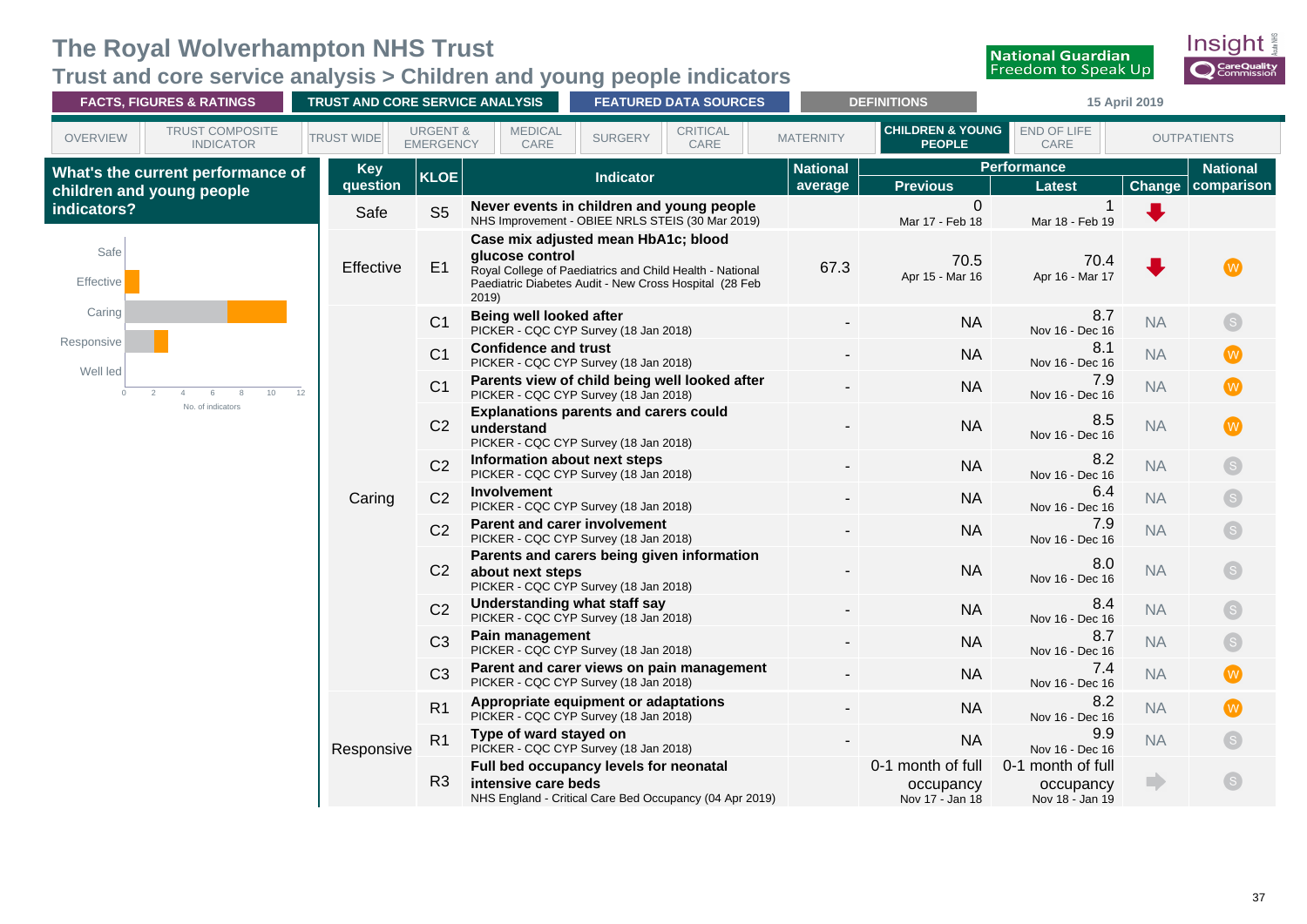## <span id="page-41-0"></span>**Trust and core service analysis > End of life care indicators**

| <b>FACTS, FIGURES &amp; RATINGS</b>             | TRUST AND CORE SERVICE ANALYSIS                                                        | <b>FEATURED DATA SOURCES</b>       | <b>DEFINITIONS</b>                             |                                   | 15 April 2019                          |
|-------------------------------------------------|----------------------------------------------------------------------------------------|------------------------------------|------------------------------------------------|-----------------------------------|----------------------------------------|
| TRUST COMPOSITE<br>OVERVIEW<br><b>INDICATOR</b> | <b>MEDICAL</b><br><b>URGENT &amp;</b><br><b>TRUST WIDE</b><br><b>EMERGENCY</b><br>CARE | CRITICAL<br><b>SURGERY</b><br>CARE | CHILDREN & YOUNG<br><b>MATERNITY</b><br>PEOPLE | <b>END OF LIFE</b><br><b>CARE</b> | <b>OUTPATIENTS</b>                     |
| What's the current performance of               | <b>Key</b><br>KLOE<br><b>question</b>                                                  | <b>Indicator</b>                   | <b>National</b><br><b>Previous</b><br>average  | <b>Performance</b><br>Latest      | <b>National</b><br>Change   comparison |
| end of life care indicators?                    | Under development                                                                      |                                    |                                                |                                   |                                        |
|                                                 |                                                                                        |                                    |                                                |                                   |                                        |
|                                                 |                                                                                        |                                    |                                                |                                   |                                        |
|                                                 |                                                                                        |                                    |                                                |                                   |                                        |
|                                                 |                                                                                        |                                    |                                                |                                   |                                        |
|                                                 |                                                                                        |                                    |                                                |                                   |                                        |
| No. of indicators                               |                                                                                        |                                    |                                                |                                   |                                        |
|                                                 |                                                                                        |                                    |                                                |                                   |                                        |

Insight CareQuality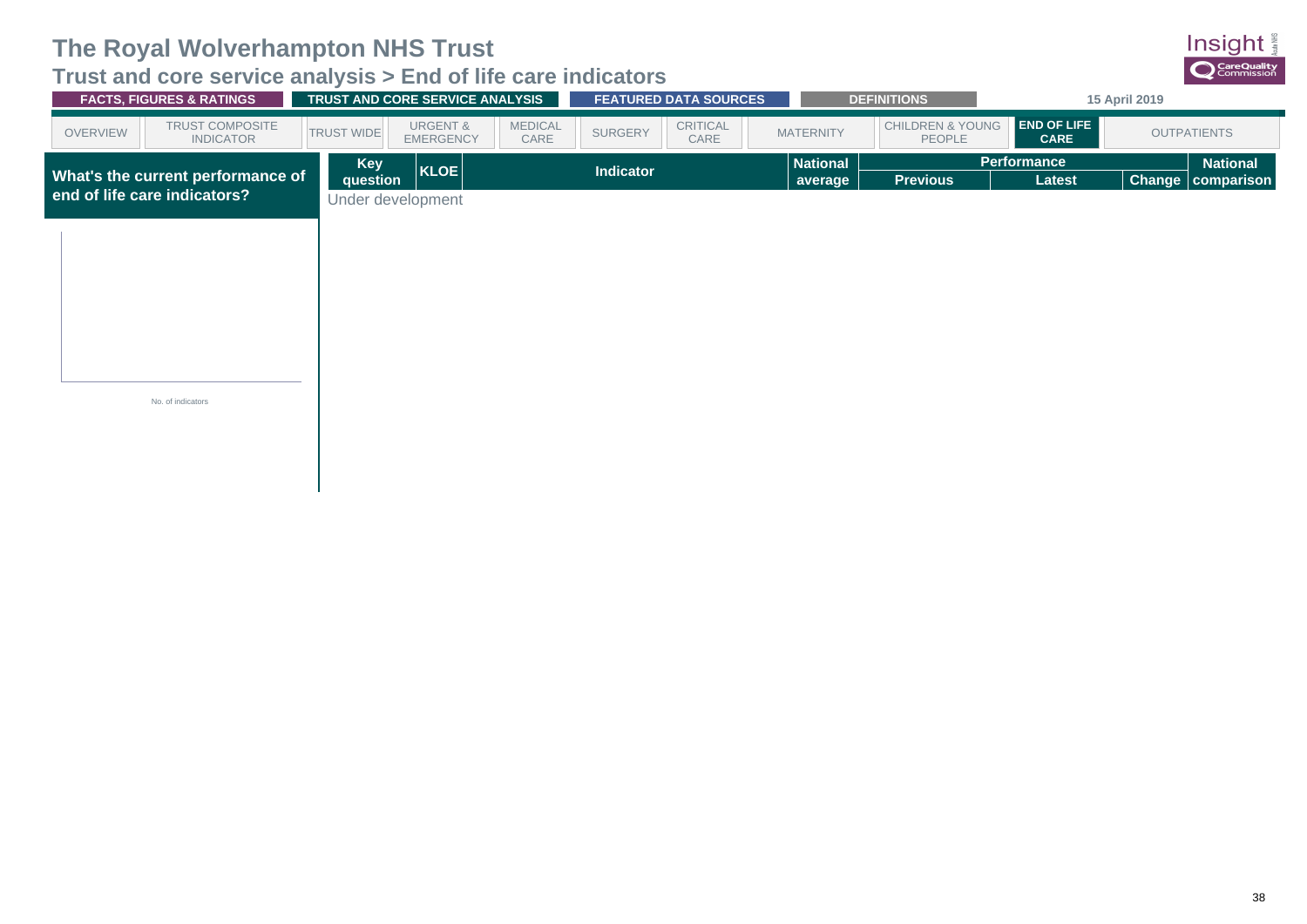<span id="page-42-0"></span>**Trust and core service analysis > Outpatients indicators**

|                         | <b>FACTS, FIGURES &amp; RATINGS</b> | <b>TRUST AND CORE SERVICE ANALYSIS</b> |                                         |                                                                                                                                                    |                  | <b>FEATURED DATA SOURCES</b> | <b>DEFINITIONS</b> |                                       | 15 April 2019                  |              |                          |
|-------------------------|-------------------------------------|----------------------------------------|-----------------------------------------|----------------------------------------------------------------------------------------------------------------------------------------------------|------------------|------------------------------|--------------------|---------------------------------------|--------------------------------|--------------|--------------------------|
| <b>OVERVIEW</b>         | TRUST COMPOSITE<br><b>INDICATOR</b> | <b>TRUST WIDE</b>                      | <b>URGENT &amp;</b><br><b>EMERGENCY</b> | <b>MEDICAL</b><br>CARE                                                                                                                             | <b>SURGERY</b>   | <b>CRITICAL</b><br>CARE      | <b>MATERNITY</b>   | <b>CHILDREN &amp; YOUNG</b><br>PEOPLE | END OF LIFE<br>CARE            |              | <b>OUTPATIENTS</b>       |
|                         |                                     | <b>Key</b>                             | <b>KLOE</b>                             |                                                                                                                                                    | <b>Indicator</b> |                              | <b>National</b>    |                                       | <b>Performance</b>             |              | <b>National</b>          |
| outpatients indicators? | What's the current performance of   | question                               |                                         |                                                                                                                                                    |                  |                              | average            | <b>Previous</b>                       | <b>Latest</b>                  |              | <b>Change comparison</b> |
| Safe                    |                                     | Safe                                   | S <sub>5</sub>                          | Never events in outpatients and diagnostic<br>imaging<br>NHS Improvement - OBIEE NRLS STEIS (30 Mar 2019)<br>National Guardian Freedom to Speak Up |                  |                              |                    | 0<br>Mar 17 - Feb 18                  | $\mathbf 0$<br>Mar 18 - Feb 19 | m            |                          |
| Effective               |                                     | Caring                                 | C1                                      | Patients recommending the trust - Outpatients<br>(%)<br>NHS England - FFT Outpatients (20 Mar 2019)                                                |                  |                              |                    | 93.8%<br>Oct 17 - Jan 18              | 94.8%<br>Nov 18 - Jan 19       | ÷            |                          |
| Caring<br>Responsive    |                                     |                                        | R <sub>3</sub>                          | Cancer - First treatment in 31 days of decision<br>to treat $(%)$<br>NHS England - Cancer Waits 31 Days All Cancers (14 Feb<br>2019                |                  |                              | 96.7%              | 97.6%<br>Oct 17 - Dec 17              | 89.4%<br>Oct 18 - Dec 18       | $\bullet$    |                          |
| Well led<br>$\circ$     | $\mathbf{3}$<br>No. of indicators   |                                        | R <sub>3</sub>                          | Cancer - First treatment in 62 days of urgent<br>GP/dentist referral (%)<br>NHS England - Cancer Waits 62 Days All Cancers (14 Feb<br>2019         |                  |                              | 79.6%              | 76.0%<br>Oct 17 - Dec 17              | 67.4%<br>Oct 18 - Dec 18       | ♦            |                          |
|                         |                                     |                                        | R <sub>3</sub>                          | Cancer - First treatment in 62 days of urgent<br>national screening referral (%)<br>NHS England - Cancer Waits 62 Days Screening (14 Feb<br>2019   |                  |                              | 88.3%              | 84.7%<br>Oct 17 - Dec 17              | 81.7%<br>Oct 18 - Dec 18       | ÷            |                          |
|                         |                                     | Responsive                             | R3                                      | Cancer - Seen by specialist in 14 days of<br>urgent GP/dentist referral (%)<br>NHS England - Cancer Waits 14 Days All Cancers (14 Feb<br>2019      |                  |                              | 92.8%              | 92.5%<br>Oct 17 - Dec 17              | 85.6%<br>Oct 18 - Dec 18       | $\mathbf{L}$ |                          |
|                         |                                     |                                        | R <sub>3</sub>                          | <b>Outpatient DNAs (%)</b><br>Hospital Episode Statistics - HES Outpatients (04 Apr 2019)                                                          |                  |                              | 7.8%               | 9.2%<br>Dec 17                        | 8.0%<br>Dec 18                 | n)           |                          |
|                         |                                     |                                        | R <sub>3</sub>                          | Patients waiting over 6 weeks for diagnostic<br>test $(%)$<br>NHS England - Diagnostics Waiting Times (19 Mar 2019)                                |                  |                              | 3.7%               | 0.8%<br><b>Jan 18</b>                 | 1.7%<br><b>Jan 19</b>          | ÷            |                          |
|                         |                                     |                                        | R3                                      | Referral to treatment, on incomplete<br>pathways, within 18 weeks (%)<br>NHS England - RTT Incomplete (20 Mar 2019)                                |                  |                              | 86.2%              | 90.3%<br><b>Jan 18</b>                | 90.1%<br><b>Jan 19</b>         | n)           |                          |
|                         |                                     |                                        | R <sub>3</sub>                          | Referral to treatment, on non-admitted<br>pathways, within 18 weeks (%)<br>NHS England - RTT NonAdmitted (20 Mar 2019)                             |                  |                              | 86.4%              | 89.5%<br>Jan 18                       | 89.2%<br><b>Jan 19</b>         |              |                          |

Insight **Q** CareQuality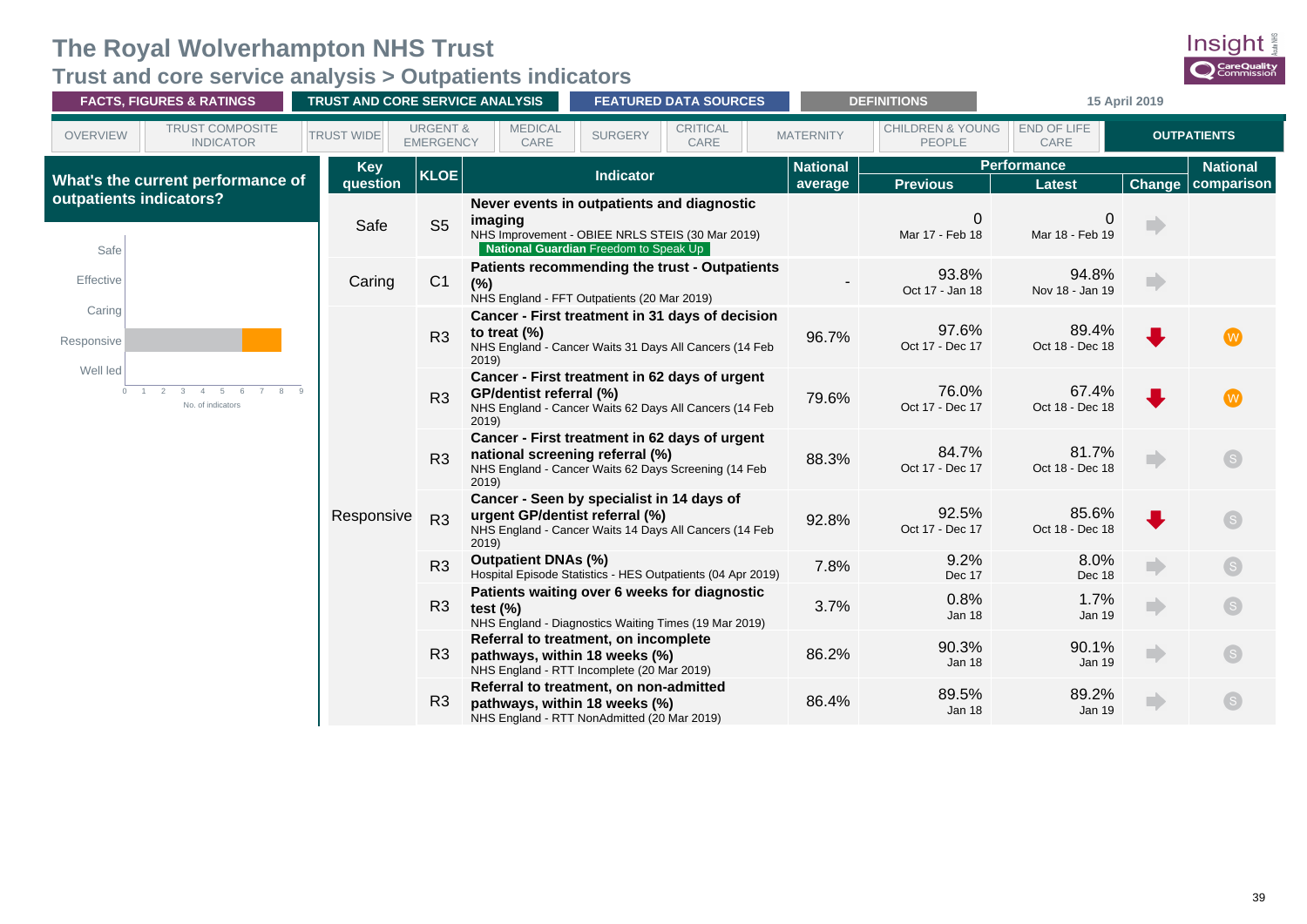### <span id="page-43-0"></span>**Featured data sources > Incidents**



Insiaht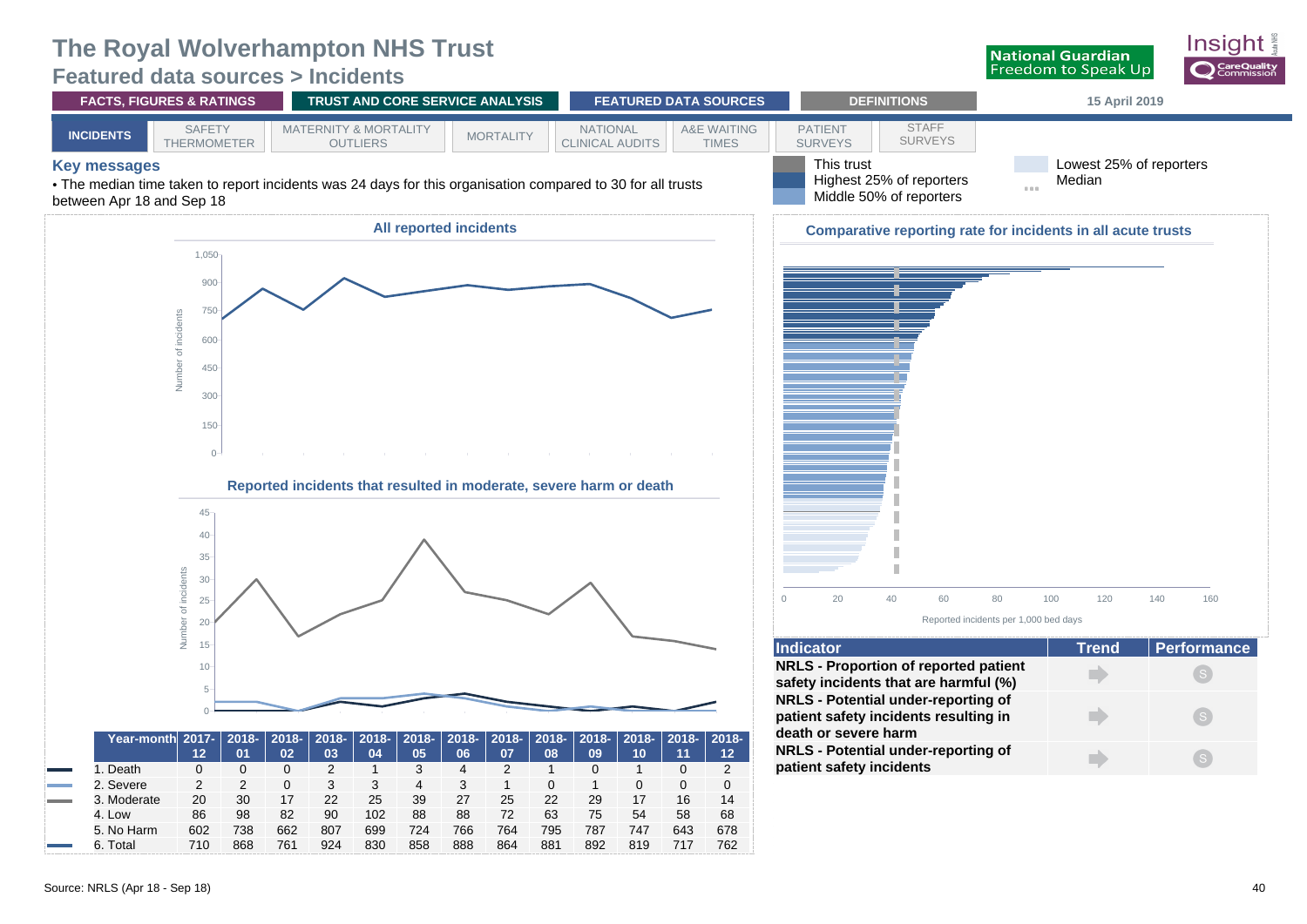### **The Royal Wolverhampton NHS Trust Featured data sources > Safety Thermometer**

<span id="page-44-0"></span>

|                     |                                     | ----------------                                                                      |                  |                                           |                                        |                                  |                         |                                                                                               |
|---------------------|-------------------------------------|---------------------------------------------------------------------------------------|------------------|-------------------------------------------|----------------------------------------|----------------------------------|-------------------------|-----------------------------------------------------------------------------------------------|
|                     | <b>FACTS, FIGURES &amp; RATINGS</b> | <b>TRUST AND CORE SERVICE ANALYSIS</b>                                                |                  |                                           | <b>FEATURED DATA SOURCES</b>           |                                  | <b>DEFINITIONS</b>      | 15 April 2019                                                                                 |
| <b>INCIDENTS</b>    | <b>SAFETY</b><br><b>THERMOMETER</b> | <b>MATERNITY &amp; MORTALITY</b><br><b>OUTLIERS</b>                                   | <b>MORTALITY</b> | <b>NATIONAL</b><br><b>CLINICAL AUDITS</b> | <b>A&amp;E WAITING</b><br><b>TIMES</b> | <b>PATIENT</b><br><b>SURVEYS</b> | <b>STAFF</b><br>SURVEYS |                                                                                               |
| <b>Key messages</b> |                                     |                                                                                       |                  |                                           |                                        |                                  |                         | • The ward with the highest rate of falls is FAIROAK with 1.80 per 100 patients sampled       |
|                     |                                     | • The ward with the highest rate of pressure ulcers is C24 with 2.50 per 100 patients |                  |                                           |                                        |                                  |                         | . The ward with the highest rate of catheter acquired UTIs is DEANESLY WARD with 0.96 per 100 |
| sampled             |                                     |                                                                                       |                  | patients sampled                          |                                        |                                  |                         |                                                                                               |

### **Indicator Summary:** Under development





**Sampled patients with catheter acquired UTI**





1 Pressure ulcers, includes levels 2, 3 and 4

2 Falls with harm levels 3 to 6

3 Catheter acquired urinary tract infection level 3 only

| <b>Core service</b>  | PUs <sup>1</sup> | Falls <sup>2</sup> | UTIS <sup>3</sup> | <b>Patients</b><br>surveyed |
|----------------------|------------------|--------------------|-------------------|-----------------------------|
| Medicine             | 73 (1.38)        | 21(0.40)           | 5(0.09)           | 5,277                       |
| Surgery              | 17(0.69)         | 5(0.20)            | 4(0.16)           | 2,471                       |
| A&E                  | 3(0.58)          | 0(0.00)            | 1(0.19)           | 515                         |
| <b>Critical Care</b> | 1(0.45)          | 0(0.00)            | 0(0.00)           | 223                         |
| Children             | 0(0.00)          | 0(0.00)            | 0(0.00)           | 488                         |
| Maternity            | 0(0.00)          | 0(0.00)            | 0(0.00)           | 568                         |

Insight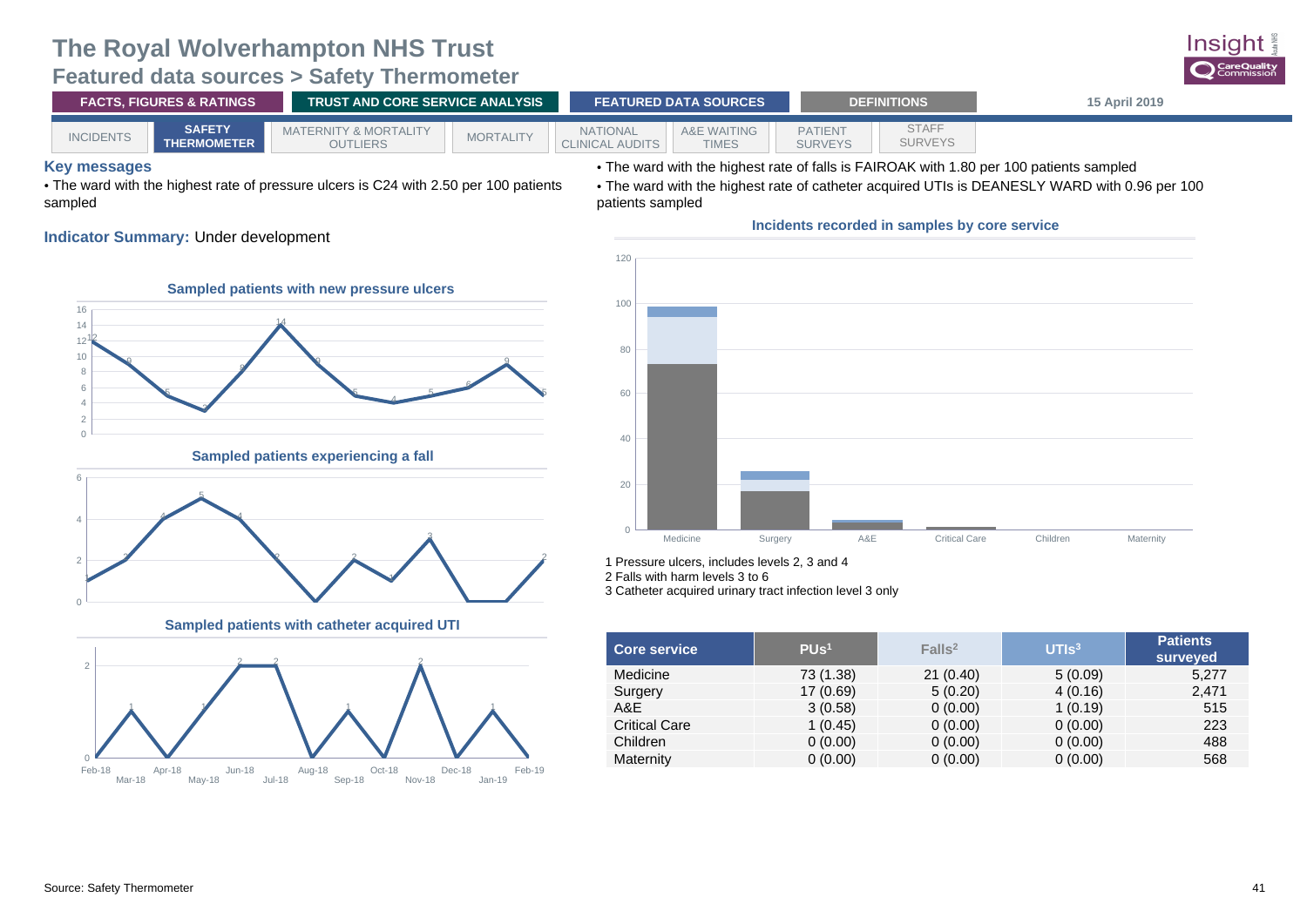### <span id="page-45-0"></span>**Featured data sources > Maternity and mortality outliers**

| <b>FACTS. FIGURES &amp; RATINGS</b> |                                     | <b>TRUST AND CORE SERVICE ANALYSIS</b>              |                  |                                           | <b>FEATURED DATA SOURCES</b>           |                                  | <b>DEFINITIONS</b>      | 15 April 2019 |
|-------------------------------------|-------------------------------------|-----------------------------------------------------|------------------|-------------------------------------------|----------------------------------------|----------------------------------|-------------------------|---------------|
| <b>INCIDENTS</b>                    | <b>SAFETY</b><br><b>THERMOMETER</b> | <b>MATERNITY &amp; MORTALITY</b><br><b>OUTLIERS</b> | <b>MORTALITY</b> | <b>NATIONAL</b><br><b>CLINICAL AUDITS</b> | <b>A&amp;E WAITING</b><br><b>TIMES</b> | <b>PATIENT</b><br><b>SURVEYS</b> | STAFF<br><b>SURVEYS</b> |               |

### **Key messages**

• There are currently 9 active mortality alerts for this trust.

• There are currently 0 active maternity alerts for this trust.

#### Number of outlier alerts for this trust as at 2 April 19

|                  | <b>Cases under consideration by</b><br><b>Outliers Panel</b> | <b>Cases where action plans are</b><br>being followed up by local<br>inspection team | <b>Cases for review by</b><br>inspection team | <b>Closed cases</b> | <b>Total</b> |
|------------------|--------------------------------------------------------------|--------------------------------------------------------------------------------------|-----------------------------------------------|---------------------|--------------|
| <b>Mortality</b> |                                                              |                                                                                      |                                               | 19                  | 28           |
| <b>Maternity</b> |                                                              |                                                                                      |                                               |                     |              |

#### **Mortality outliers** – **Active alerts**

#### **Cases under consideration by Outliers panel**

- Acute cerebrovascular disease (Dr Foster, Dec 18) New case pending consideration
- Senility and organic mental disorders (CQC, Aug 18) Letter sent (info request) pending response
- Septicaemia (except in labour) (Dr Foster, Jul 18) Letter sent (info request) pending response
- Chronic obstructive pulmonary disease and bronchiectasis (Dr Foster, Mar 19) New case pending consideration
- Deficiency and other anaemia (Dr Foster, Jul 18) Letter sent (info request) pending response
- Skin and subcutaneous tissue infections (Dr Foster, Jul 18) Letter sent (info request) pending response

### **Cases where action plans are being followed up by local inspection team**

- Acute cerebrovascular disease (Dr Foster, Dec 17) Action plans being followed up by inspection team
- Other psychoses (Dr Foster, Mar 18) Action plans being followed up by inspection team
- Pneumonia (except that caused by tuberculosis or sexually transmitted disease) (CQC, May 17) Action plans being followed up by inspection team

#### **Cases for review by inspection team**

• There are currently no mortality alerts for review by inspection team

#### **Maternity outliers** – **Active alerts**

### **Cases under consideration by Outliers panel**

• There are currently no maternity alerts under consideration by Outliers panel

### **Cases where action plans are being followed up by local inspection team**

• There are currently no maternity alerts where action plans are being followed up by the local inspection team

#### **Cases for review by inspection team**

Insiaht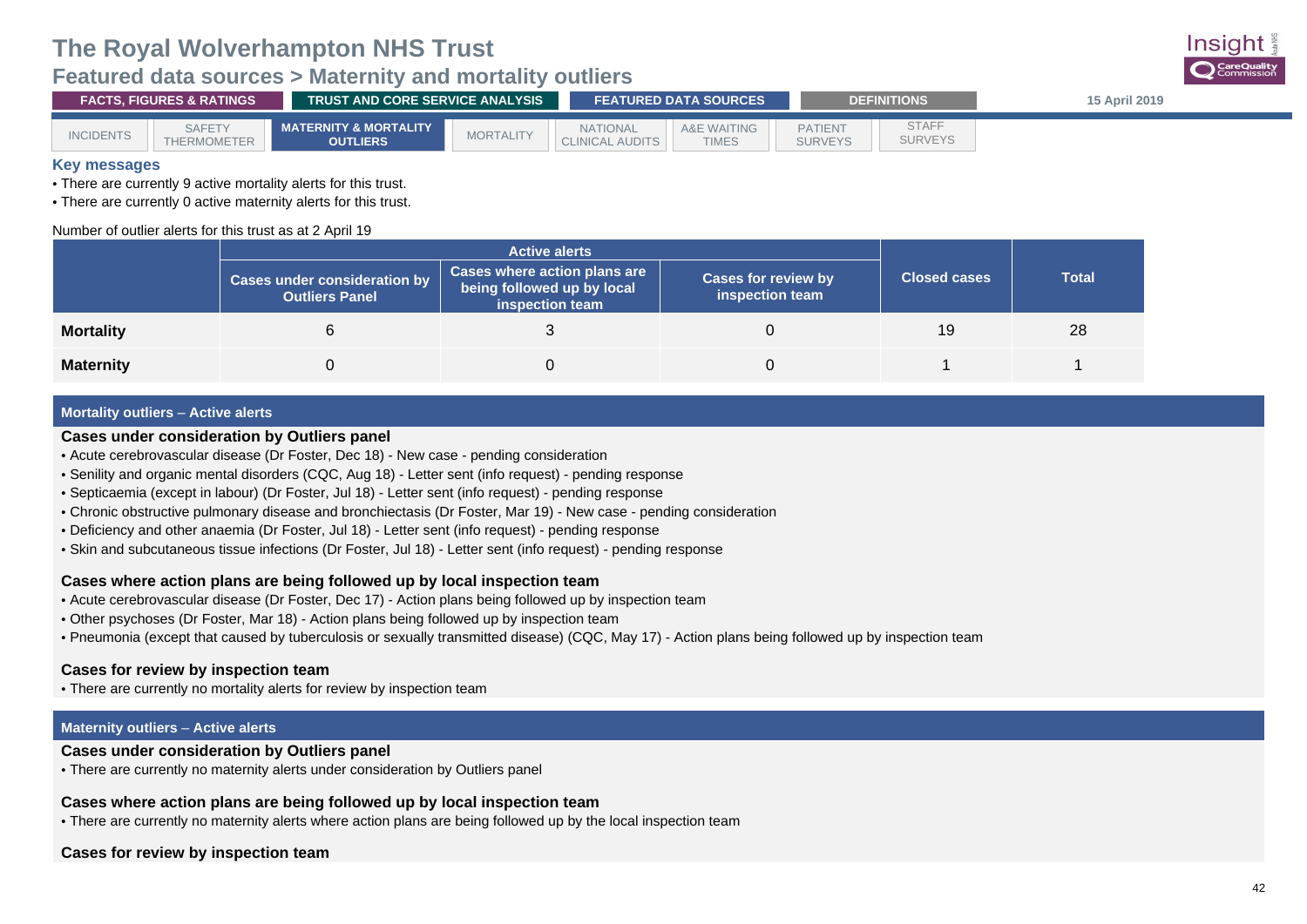

| <b>FACTS, FIGURES &amp; RATINGS</b> |                                                                                            |                                          | <b>TRUST AND CORE SERVICE ANALYSIS</b> |                                           |                             |                                  | <b>DEFINITIONS</b>             | <b>15 April 2019</b> |  |
|-------------------------------------|--------------------------------------------------------------------------------------------|------------------------------------------|----------------------------------------|-------------------------------------------|-----------------------------|----------------------------------|--------------------------------|----------------------|--|
| <b>INCIDENTS</b>                    | <b>SAFETY</b><br><b>THERMOMETER</b>                                                        | MATERNITY & MORTALITY<br><b>OUTLIERS</b> | <b>MORTALITY</b>                       | <b>NATIONAL</b><br><b>CLINICAL AUDITS</b> | A&E WAITING<br><b>TIMES</b> | <b>PATIENT</b><br><b>SURVEYS</b> | <b>STAFF</b><br><b>SURVEYS</b> |                      |  |
|                                     | The second compositions are sented to all sets for acceptance because a set and the second |                                          |                                        |                                           |                             |                                  |                                |                      |  |

• There are currently no maternity alerts for review by inspection team

Insight CareQuality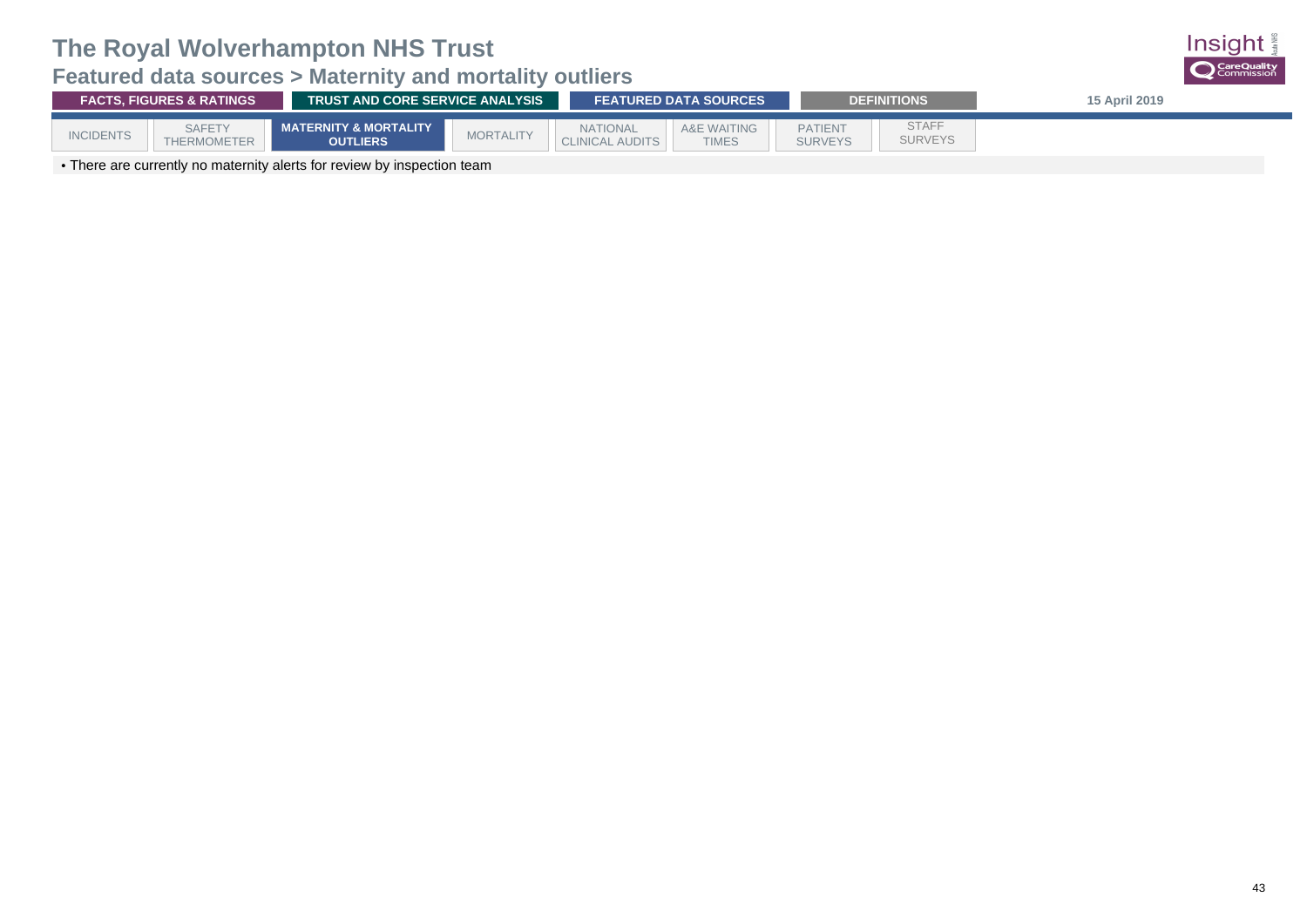### <span id="page-47-0"></span>**Featured data sources > Mortality**



#### **Key messages**

• For the 12-month period from Oct 17 - Sep 18, SHMI was higher than expected.

• For the 12-month period from Oct 17 - Sep 18, HSMR was higher than expected.

### **Summary Hospital-level Mortality indicator (SHMI)**

For the 12-month period from Oct 17 - Sep 18, SHMI was higher than expected with a value of 1.22 (compared to 1.0 for England) and 2,715 deaths compared to an expected 2,230 deaths SHMI has remained within the higher than expected banding since 2016.



### **Hospital Standardised Mortality Ratio (HSMR)**

For the 12-month period from Oct 17 - Sep 18, HSMR was higher than expected with a value of 130.63 (compared to 100 for England) and 1,731 deaths compared to an expected 1,325 deaths. HSMR has remained within the higher than expected banding since 2014. Weekend HSMR is higher than expected for this time period.



Note: From the period July 2014 to June 2015 onwards, HSMR indicators have been updated by DFI on a quarterly, rather than annual, basis.

- England standardised mortality ratio
- This trust
- Higher than expected
- Within expected range
- Lower than expected

Insiar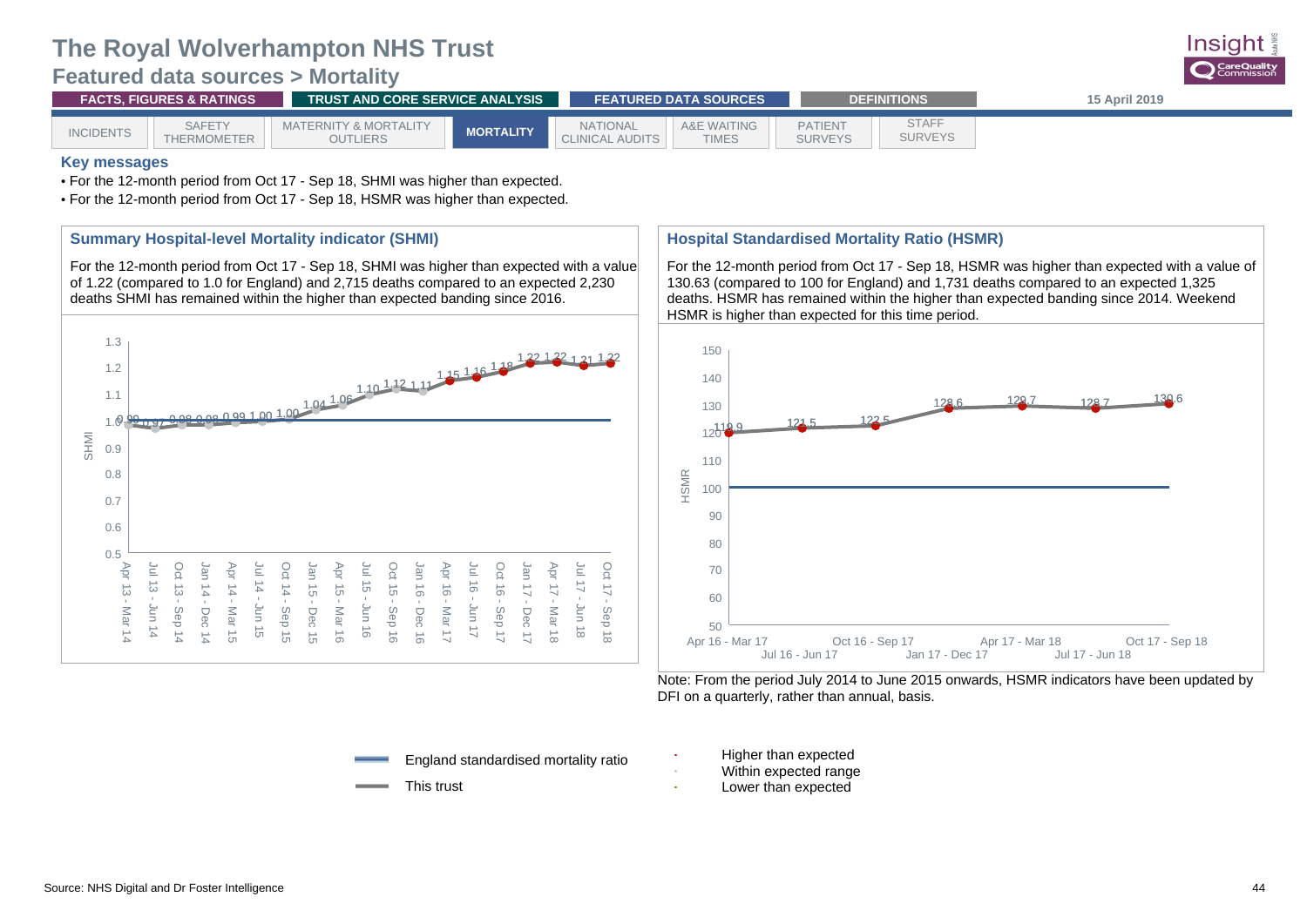<span id="page-48-0"></span>**Featured data sources > National clinical audits**

| <b>FACTS. FIGURES &amp; RATINGS</b> |                              |                                          | <b>TRUST AND CORE SERVICE ANALYSIS</b> |                                           |                                        |                                  | <b>DEFINITIONS</b>             | <b>15 April 2019</b> |
|-------------------------------------|------------------------------|------------------------------------------|----------------------------------------|-------------------------------------------|----------------------------------------|----------------------------------|--------------------------------|----------------------|
| <b>INCIDENTS</b>                    | <b>SAFETY</b><br>THERMOMETER | MATERNITY & MORTALITY<br><b>OUTLIERS</b> | <b>MORTALITY</b>                       | <b>NATIONAL</b><br><b>CLINICAL AUDITS</b> | <b>A&amp;E WAITING</b><br><b>TIMES</b> | <b>PATIENT</b><br><b>SURVEYS</b> | <b>STAFF</b><br><b>SURVEYS</b> |                      |

National clinical audits are priority information to inform discussions about quality improvement. The table below provides a high-level summary 'at a glance' of the key clinically relevant indicators which best reflect trust performance. Click on the links to see extra site and ward-level audit results to inform monitoring conversations.

- Audit results should be followed-up during engagement meetings:
	- o Better or worse than expected performance should be used to drive quality improvement
	- o Where performance is much worse than expected we would expect this to prompt an investigation by the trust
- National clinical audits are reported here only if the trust participated
- More audits will be added each quarter and inspectors will soon receive information on audit outliers and audit data quality concerns

|                           |                                                                                       |                                      | Date last | Insight indicator national comparison |              |                             |                |                              |  |
|---------------------------|---------------------------------------------------------------------------------------|--------------------------------------|-----------|---------------------------------------|--------------|-----------------------------|----------------|------------------------------|--|
| <b>Core Service</b>       | <b>Audit Name</b>                                                                     | Location                             |           | <b>Much</b><br><b>Worse</b>           | <b>Worse</b> | <b>About</b><br>the<br>same | <b>Better</b>  | <b>Much</b><br><b>Better</b> |  |
| Children and young people | <b>Neonatal Audit</b>                                                                 | <b>New Cross Hospital</b>            | 09/18     | see link                              | see link     | see link                    | see link       | see link                     |  |
| Children and young people | <b>National Paediatric Diabetes Audit</b>                                             | <b>New Cross Hospital</b>            | 02/19     | 0                                     |              | 0                           | 0              | $\mathbf{0}$                 |  |
| Urgent and emergency care | <b>Consultant Sign off Clinical Audit</b>                                             | New Cross Hospital                   |           | see link                              | see link     | see link                    | see link       | see link                     |  |
| Urgent and emergency care | <b>Moderate and Acute Severe Asthma Adult and</b><br><b>Paediatric Clinical Audit</b> | <b>New Cross Hospital</b>            |           | see link                              | see link     | see link                    | see link       | see link                     |  |
| Urgent and emergency care | <b>Severe Sepsis and Septic Shock Audit</b>                                           | <b>New Cross Hospital</b>            | 05/17     | see link                              | see link     | see link                    | see link       | see link                     |  |
| Medical care              | <b>National Lung Cancer Audit</b>                                                     | The Royal Wolverhampton NHS<br>Trust | 12/18     | $\mathbf{0}$                          | $\mathbf{0}$ | 3                           |                | $\Omega$                     |  |
| Medical care              | <b>Stroke Audit</b>                                                                   | <b>New Cross Hospital</b>            | 01/19     | $\Omega$                              | $\mathbf{0}$ |                             | $\Omega$       | $\mathbf{0}$                 |  |
| Surgery                   | <b>National Emergency Laparotomy Audit</b>                                            | <b>New Cross Hospital</b>            | 03/19     |                                       |              |                             | $\overline{2}$ | $\mathbf{0}$                 |  |
| Surgery                   | <b>National Hip Fracture Database</b>                                                 | <b>New Cross Hospital</b>            | 01/19     | $\mathbf 0$                           | 3            | 2                           | 0              | $\mathbf{0}$                 |  |
| Surgery                   | <b>National Oesophago-gastric Cancer Audit</b>                                        | The Royal Wolverhampton NHS<br>Trust | 09/18     | see link                              | see link     | see link                    | see link       | see link                     |  |
| Critical care             | <b>ICNARC</b>                                                                         | New Cross Hospital*                  | 02/19     | $\mathbf{0}$                          | $\Omega$     | 5                           | $\Omega$       | $\Omega$                     |  |
| Maternity                 | <b>MBRRACE-UK</b>                                                                     | The Royal Wolverhampton NHS<br>Trust | 07/18     | $\mathbf 0$                           | 0            | $\mathbf{0}$                |                | $\mathbf{0}$                 |  |

\*May be an aggregate of more than one ward's results

Do you have a query or suggestion for national clinical audits? **[Contact us](mailto:clinicalaudits@cqc.org.uk).**

Insight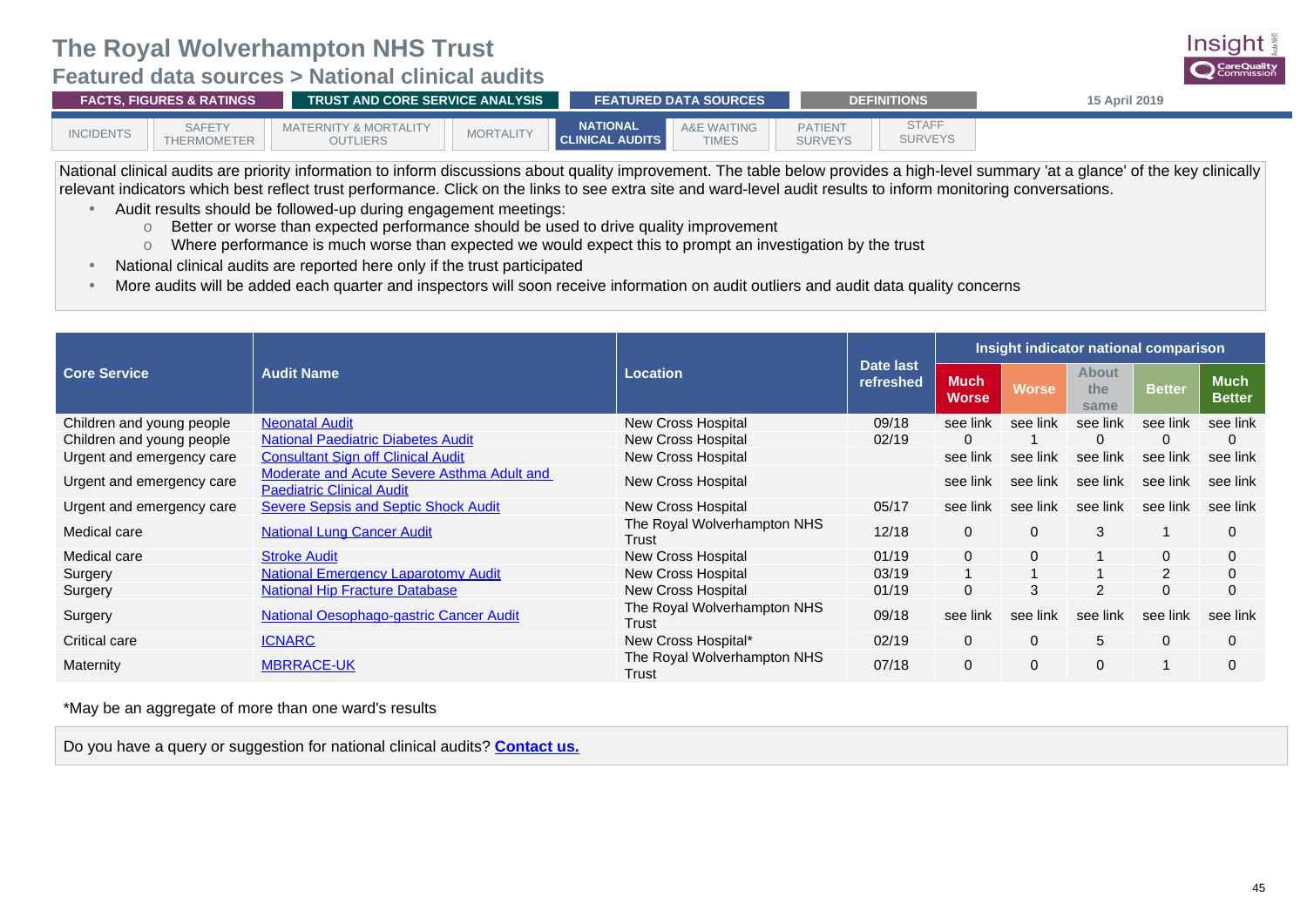### <span id="page-49-0"></span>**Featured data sources > National audits > Lung cancer audit**



| <b>FACTS. FIGURES &amp; RATINGS</b> |                              | <b>TRUST AND CORE SERVICE ANALYSIS</b>              |                  | <b>FEATURED DATA SOURCES</b>              |                                        | <b>DEFINITIONS</b>               | <b>15 April 2019</b>           |  |
|-------------------------------------|------------------------------|-----------------------------------------------------|------------------|-------------------------------------------|----------------------------------------|----------------------------------|--------------------------------|--|
| <b>INCIDENTS</b>                    | <b>SAFETY</b><br>THERMOMETER | <b>MATERNITY &amp; MORTALITY</b><br><b>OUTLIERS</b> | <b>MORTALITY</b> | <b>NATIONAL</b><br><b>CLINICAL AUDITS</b> | <b>A&amp;E WAITING</b><br><b>TIMES</b> | <b>PATIENT</b><br><b>SURVEYS</b> | <b>STAFF</b><br><b>SURVEYS</b> |  |

### **The Royal Wolverhampton NHS Trust**

|                              | <b>Metric</b>                                                                                                                                | <b>CQC Key</b><br>Question | 2016<br>Report <sup>1</sup>                               | 2017<br>$\mathsf{Report}^2$ | <b>National</b><br>Aggregate<br>(England<br>and Wales) | <b>National</b><br>Audit<br><b>Standard</b> | <b>Comparison to other</b><br>hospitals                 |  |
|------------------------------|----------------------------------------------------------------------------------------------------------------------------------------------|----------------------------|-----------------------------------------------------------|-----------------------------|--------------------------------------------------------|---------------------------------------------|---------------------------------------------------------|--|
| All<br>patients              | Crude proportion of patients seen by a Cancer<br><b>Nurse Specialist</b>                                                                     | Responsive                 | 85.9%                                                     | 83.4%                       | n/a                                                    | $90\%$ <sup>*</sup>                         | Does not meet the audit<br>aspirational standard of 90% |  |
| 247<br>cases                 | Case mix adjusted one year relative survival rate                                                                                            | Effective                  | Not significantly<br>different from the<br>national level | 32.5%                       | 37.0%                                                  | none                                        | Within expected<br>range                                |  |
| <b>NSCLC</b><br>247<br>cases | Case mix adjusted percentage of patients with<br>Non Small Cell Lung Cancer (NSCLC) receiving<br>surgery                                     | Effective                  | Significantly better<br>than the national<br>level        | 23.1%                       | 17.5%                                                  | $17\%$ <sup>*</sup>                         | <b>Good Practice</b>                                    |  |
| <b>NSCLC</b><br>50 cases     | Case mix adjusted percentage of fit patients with<br>advanced Non Small Cell Lung Cancer (NSCLC)<br>receiving Systemic Anti-Cancer Treatment | Effective                  | Significantly worse<br>than the national<br>level         | 62.9%                       | 62.0%                                                  | $65\%$ *                                    | Within expected<br>range                                |  |
| SCLC 30<br>cases             | Case mix adjusted percentage of patients with<br>Small Cell Lung Cancer (SCLC) receiving<br>chemotherapy                                     | Effective                  | Not significantly<br>different from the<br>national level | 75.1%                       | 68.0%                                                  | 70%*                                        | Within expected<br>range                                |  |

All trusts in England participate in the audit, and data is submitted for approximately 100% of patients. Case ascertainment is therefore not presented separately.



**National Lung** of Physicians Cancer Audit

\*Audit standard based on NICE guideline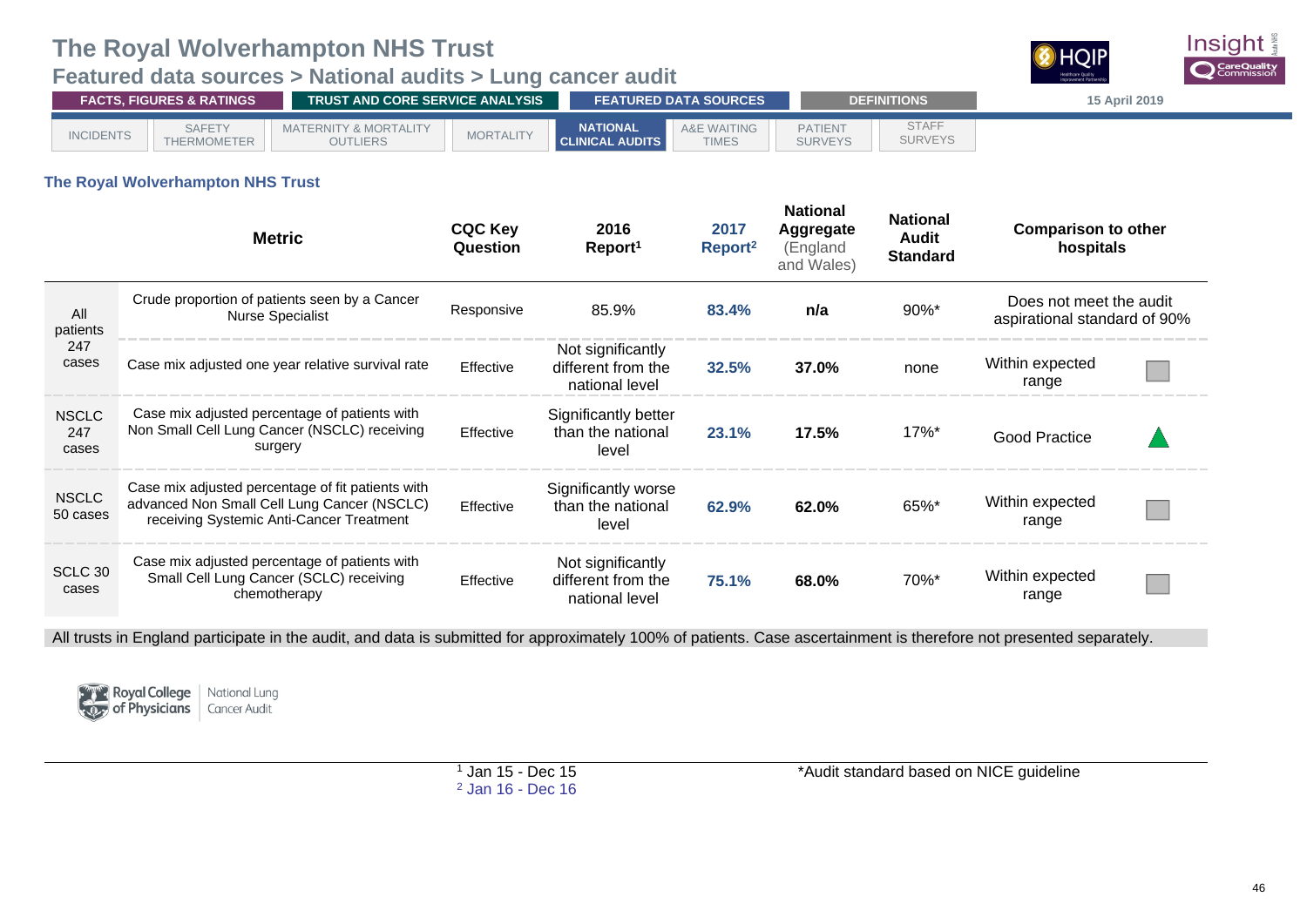## <span id="page-50-0"></span>**Featured data sources > National audits > Hip fracture audit**



| <b>FACTS, FIGURES &amp; RATINGS</b> |                               |                                                     | TRUST AND CORE SERVICE ANALYSIS |                                           |                                        | <b>FEATURED DATA SOURCES</b>     | <b>DEFINITIONS</b>             | <b>15 April 2019</b> |
|-------------------------------------|-------------------------------|-----------------------------------------------------|---------------------------------|-------------------------------------------|----------------------------------------|----------------------------------|--------------------------------|----------------------|
| <b>INCIDENTS</b>                    | <b>SAFETY</b><br>THERMOMETER. | <b>MATERNITY &amp; MORTALITY</b><br><b>OUTLIERS</b> | <b>MORTALITY</b>                | <b>NATIONAL</b><br><b>CLINICAL AUDITS</b> | <b>A&amp;E WAITING</b><br><b>TIMES</b> | <b>PATIENT</b><br><b>SURVEYS</b> | <b>STAFF</b><br><b>SURVEYS</b> |                      |

### **New Cross Hospital**

|              | <b>Metric</b>                                                                       | <b>CQC Key</b><br>Question | 20171<br>Report          | 2018 <sup>2</sup><br><b>Report</b>     | <b>National Aggregate</b><br>(England and Wales) | <b>National</b><br><b>Aspirational</b><br><b>Standard</b> |      |            | <b>Comparison to other hospitals</b>          |                |
|--------------|-------------------------------------------------------------------------------------|----------------------------|--------------------------|----------------------------------------|--------------------------------------------------|-----------------------------------------------------------|------|------------|-----------------------------------------------|----------------|
| 461<br>cases | Case ascertainment<br>All eligible patients                                         | Well Led                   | 97.2%                    | 96.2%                                  | 100.7%                                           | 100%*                                                     | 65.3 | 95.3       | 106.6                                         | 416.0          |
| 461<br>cases | Crude proportion of patients<br>having surgery on the day or<br>day after admission | Responsive                 | 72.6%                    | 74.9%                                  | 69.5%                                            | 85%*                                                      | 23.2 | 64.9       | 80.3                                          | 94.5           |
| 461<br>cases | Crude perioperative medical<br>assessment rate                                      | Effective                  | 82.7%                    | 87.6%                                  | 88.6%                                            | 100%*                                                     | 21.7 | 88.9       | 97.3                                          | 99.7           |
| 461<br>cases | Crude proportion of patients<br>documented as not<br>developing a pressure ulcer    | Safe                       | 76.8%                    | 91.5%                                  | 95.6%                                            | 100%*                                                     | 54.5 | 93.8       | 98.5                                          | 100.0          |
| 461<br>cases | Crude overall hospital length<br>of stay                                            | Responsive                 | 28.4<br>days             | 24.5<br>days                           | 20.0 days                                        | none                                                      | 12.2 | 16.2       | 22.0                                          | 36.6           |
| 461<br>cases | Risk-adjusted 30-day<br>mortality rate                                              | Effective                  | 5.6%                     | 7.2%                                   | $6.9\%**$                                        | none                                                      |      |            | Within expected range                         |                |
|              | Royal College<br><b>Falls and Fragility Fracture</b><br>Audit Programme             |                            | Key:<br>Positive outlier | (below 99.8% control limit)            | Trust<br>Within expected range                   | Negative outlier<br>(above 99.8% CL)                      |      |            | <b>Trust</b>                                  |                |
|              |                                                                                     |                            |                          | Better than expected<br>(below 95% CL) | Worse than expected<br>(above $95\%$ CL)         |                                                           | Min  | Bottom 25% |                                               | Top 25%<br>Max |
|              |                                                                                     |                            |                          |                                        | $1$ Jan 16 - Dec 16                              |                                                           |      |            | *Audit recommendation based on NICE guideline |                |

<sup>2</sup> Jan 17 - Dec 17

\*\*England only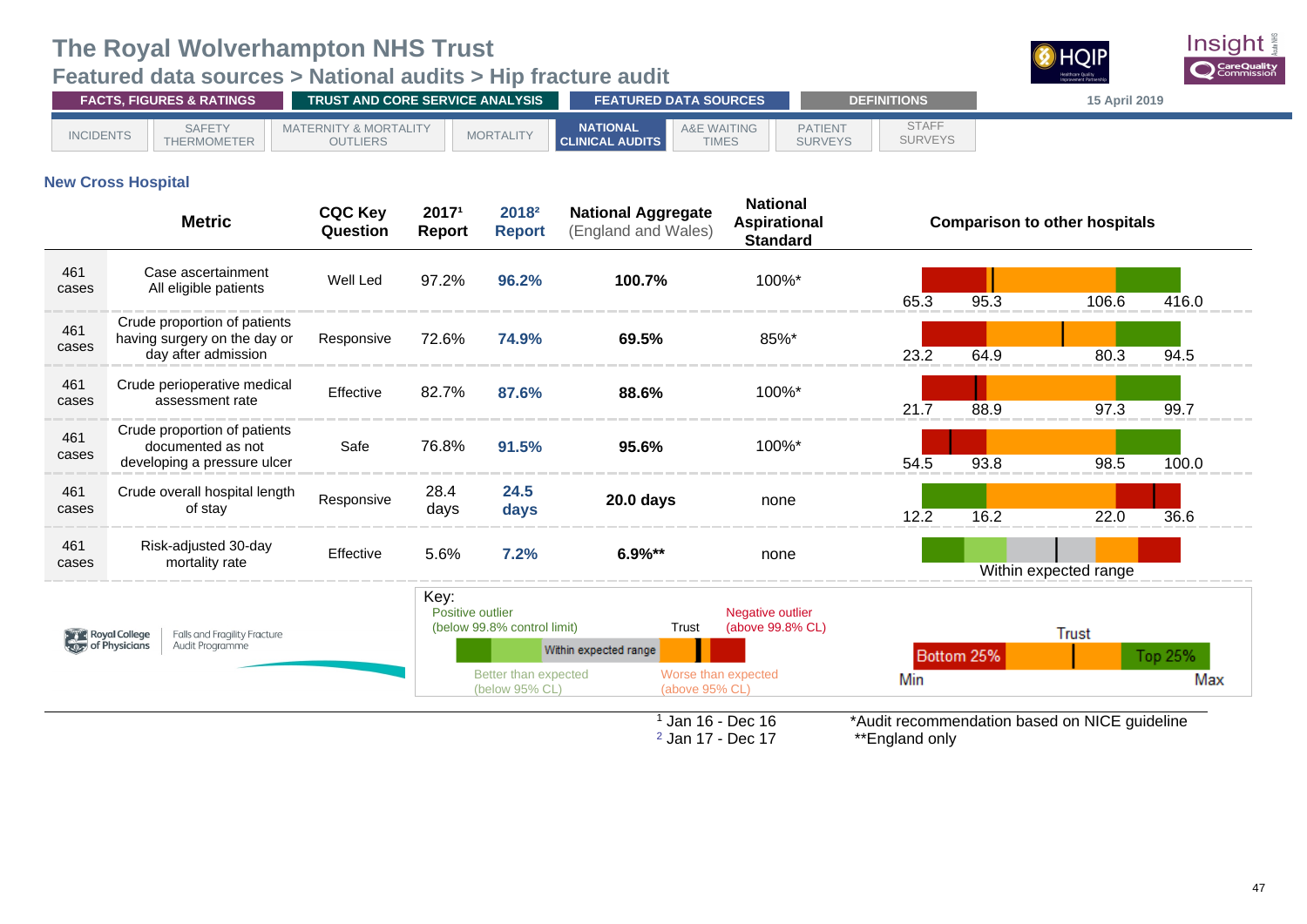## **Featured data sources > National audits > Bowel cancer audit**



| <b>FACTS, FIGURES &amp; RATINGS</b> |                              |                                                     | <b>TRUST AND CORE SERVICE ANALYSIS</b> |                                           |                                        |                                  | <b>DEFINITIONS</b>             | 15 April 2019 |
|-------------------------------------|------------------------------|-----------------------------------------------------|----------------------------------------|-------------------------------------------|----------------------------------------|----------------------------------|--------------------------------|---------------|
| <b>INCIDENTS</b>                    | <b>SAFETY</b><br>THERMOMETER | <b>MATERNITY &amp; MORTALITY</b><br><b>OUTLIERS</b> | <b>MORTALITY</b>                       | <b>NATIONAL</b><br><b>CLINICAL AUDITS</b> | <b>A&amp;E WAITING</b><br><b>TIMES</b> | <b>PATIENT</b><br><b>SURVEYS</b> | <b>STAFF</b><br><b>SURVEYS</b> |               |

### **THE ROYAL WOLVERHAMPTON NHS TRUST**

|                   | <b>Metric</b>                                                                                             | <b>CQC Key</b><br>Question | 2017<br><b>Report</b>                                        | 2018<br><b>Report</b>               | <b>National</b><br><b>Aggregate</b><br>(England<br>and Wales) |      | <b>National</b><br><b>Aspirational</b><br><b>Standard</b>    | <b>Comparison to other hospitals</b>  |                         |                  |
|-------------------|-----------------------------------------------------------------------------------------------------------|----------------------------|--------------------------------------------------------------|-------------------------------------|---------------------------------------------------------------|------|--------------------------------------------------------------|---------------------------------------|-------------------------|------------------|
| 41<br>operations  | Case ascertainment                                                                                        | Well Led                   | 88.4%1                                                       | 15.0% <sup>4</sup>                  | 93.0%                                                         |      | none                                                         | Poor (less than 50%)                  |                         |                  |
| Not<br>Reported   | Risk-adjusted post-operative<br>length of stay >5 days after<br>major resection*                          | Responsive                 | 85.7%1                                                       | <b>Not</b><br>Reported <sup>4</sup> | 64.0%                                                         |      | none                                                         | Not Reported                          |                         |                  |
| Not<br>Reported   | Risk-adjusted 90-day post-<br>operative mortality rate                                                    | Effective                  | 1.6%1                                                        | <b>Not</b><br>Reported <sup>4</sup> | 3.3%                                                          |      | none                                                         | Not reported                          |                         |                  |
| 150<br>operations | Risk-adjusted 2-year post-<br>operative mortality rate                                                    | Effective                  | 16.1% <sup>2</sup>                                           | 17.6%                               | 18.9%                                                         |      | none                                                         | Within expected range                 |                         | 50               |
|                   | Risk-adjusted 30-day<br>unplanned readmission rate                                                        | Effective                  | $8.7\%$ <sup>1</sup>                                         | <b>Not</b><br>Reported <sup>4</sup> | 10.6% *                                                       |      | none                                                         | Not reported                          |                         |                  |
| 112<br>operations | Risk-adjusted 18-month<br>temporary stoma rate in<br>rectal cancer patients<br>undergoing major resection | Effective                  | 48.7% <sup>3</sup>                                           | 45.3% <sup>6</sup>                  | 52.0% *                                                       |      | none                                                         | Within expected range                 |                         | 90               |
|                   |                                                                                                           |                            |                                                              |                                     |                                                               | Key: | Positive outlier<br>(below 99.8% control limit)              | Trust                                 | <b>Negative outlier</b> | (above 99.8% CL) |
|                   |                                                                                                           |                            |                                                              |                                     |                                                               |      |                                                              | Within expected range                 |                         |                  |
|                   | <b>NBOCA</b> Cancer Audit                                                                                 |                            |                                                              |                                     |                                                               |      | Better than expected<br>(below 95% CL)                       | Worse than expected<br>(above 95% CL) |                         |                  |
|                   |                                                                                                           |                            | <sup>1</sup> Apr 15 - Mar 16<br><sup>4</sup> Apr 16 - Mar 17 |                                     | <sup>2</sup> Apr 13 - Mar 14<br><sup>5</sup> Apr 14 - Mar 15  |      | <sup>3</sup> Apr 12 - Mar 15<br><sup>6</sup> Apr 13 - Mar 16 | *England only                         |                         |                  |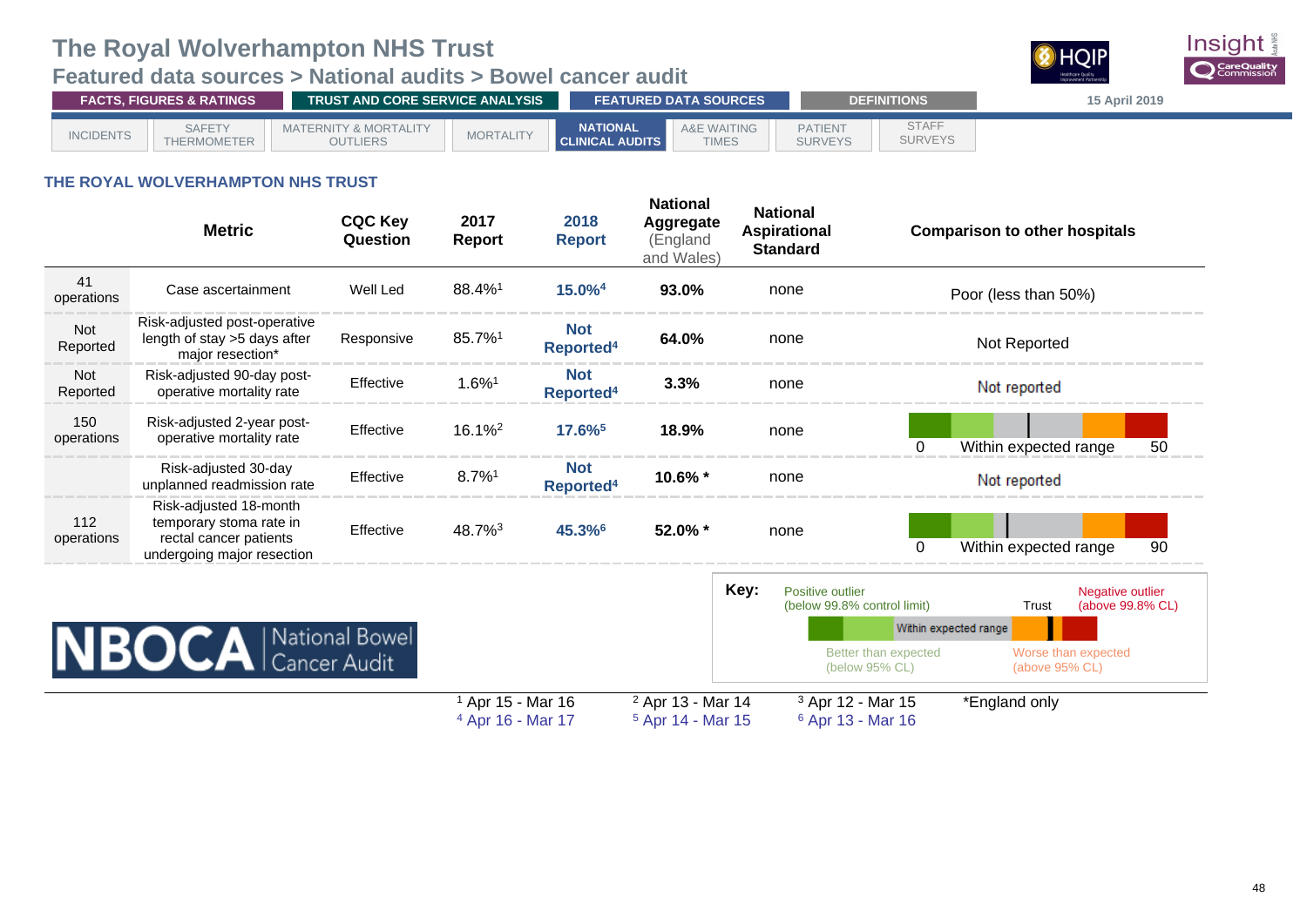## <span id="page-52-0"></span>**Featured data sources > National audits > Intensive care audit**



|                  | <b>TRUST AND CORE SERVICE ANALYSIS</b><br><b>FACTS. FIGURES &amp; RATINGS</b> |                                                     |                  |                                           | <b>FEATURED DATA SOURCES</b> |                                  | <b>DEFINITIONS</b>             | 15 April 2019 |
|------------------|-------------------------------------------------------------------------------|-----------------------------------------------------|------------------|-------------------------------------------|------------------------------|----------------------------------|--------------------------------|---------------|
| <b>INCIDENTS</b> | <b>SAFETY</b><br>THERMOMETER                                                  | <b>MATERNITY &amp; MORTALITY</b><br><b>OUTLIERS</b> | <b>MORTALITY</b> | <b>NATIONAL</b><br><b>CLINICAL AUDITS</b> | A&E WAITING<br><b>TIMES</b>  | <b>PATIENT</b><br><b>SURVEYS</b> | <b>STAFF</b><br><b>SURVEYS</b> |               |

### **New Cross Hospital, Integrated Critical Care Unit**

|                                                | <b>Metric</b>                                                                                            | <b>CQC Key</b><br>Question | 2016/171<br><b>Report</b> | 2017/18 <sup>2</sup><br><b>Report</b> | <b>National</b><br>Aggregate<br>(England,<br>Wales & N.<br>Ireland) | <b>National</b><br><b>Aspirational</b><br><b>Standard</b> |                                       | <b>Comparison to other hospitals</b>          |       |
|------------------------------------------------|----------------------------------------------------------------------------------------------------------|----------------------------|---------------------------|---------------------------------------|---------------------------------------------------------------------|-----------------------------------------------------------|---------------------------------------|-----------------------------------------------|-------|
|                                                | Case Ascertainment<br>All eligible patients                                                              | Well Led                   |                           | Not reported for this audit           |                                                                     | none                                                      |                                       | n/a                                           |       |
| 940<br>admissions                              | Crude non-clinical transfers                                                                             | Responsive                 | 0.1%                      | 0.2%                                  | 0.3%                                                                | $0\%$ *                                                   | 0.0                                   | Within expected range                         | 10.0  |
| 691<br>admissions                              | Crude, non-delayed, out-of-hours<br>discharge to ward proportion                                         | Responsive                 | 0.8%                      | 1.3%                                  | 2.0%                                                                | $0\%$ *                                                   | 0.0                                   | Within expected range                         | 100.0 |
| 5475<br>available<br>critical care<br>bed days | Crude delayed discharge (% bed-days<br>occupied by patients with discharge<br>delayed >8 hours)          | Responsive                 | 5.1%                      | 3.7%                                  | 4.6%                                                                | $0\%$ *                                                   |                                       | Not in the worst 5% of units                  |       |
| 875<br>admissions                              | Risk-adjusted hospital mortality ratio (all<br>patients)                                                 | Effective                  | 1.0                       | 1.2                                   | 1.0                                                                 | none                                                      | 0.3                                   | Within expected range                         | 2.0   |
| 583<br>admissions                              | Risk-adjusted hospital mortality ratio for<br>patients with predicted risk of death<br><20% (lower risk) | Effective                  | 1.0                       | 1.5                                   | 1.0                                                                 | none                                                      | $-0.2$                                | Within expected limits                        | 5.0   |
|                                                | <b>ICHATC</b> Inational audit &                                                                          |                            |                           |                                       | KEY:                                                                | Positive outlier<br>(below 99.8% control limit)           | Within expected range                 | Negative outlier<br>(above 99.8% CL)<br>Trust |       |
|                                                |                                                                                                          |                            |                           |                                       | Better than expected<br>(below 95% CL)                              |                                                           | Worse than expected<br>(above 95% CL) |                                               |       |

<sup>1</sup> Apr 16- Mar 17<br><sup>2</sup> Apr 17- Mar 18

\* FICM/ICS guideline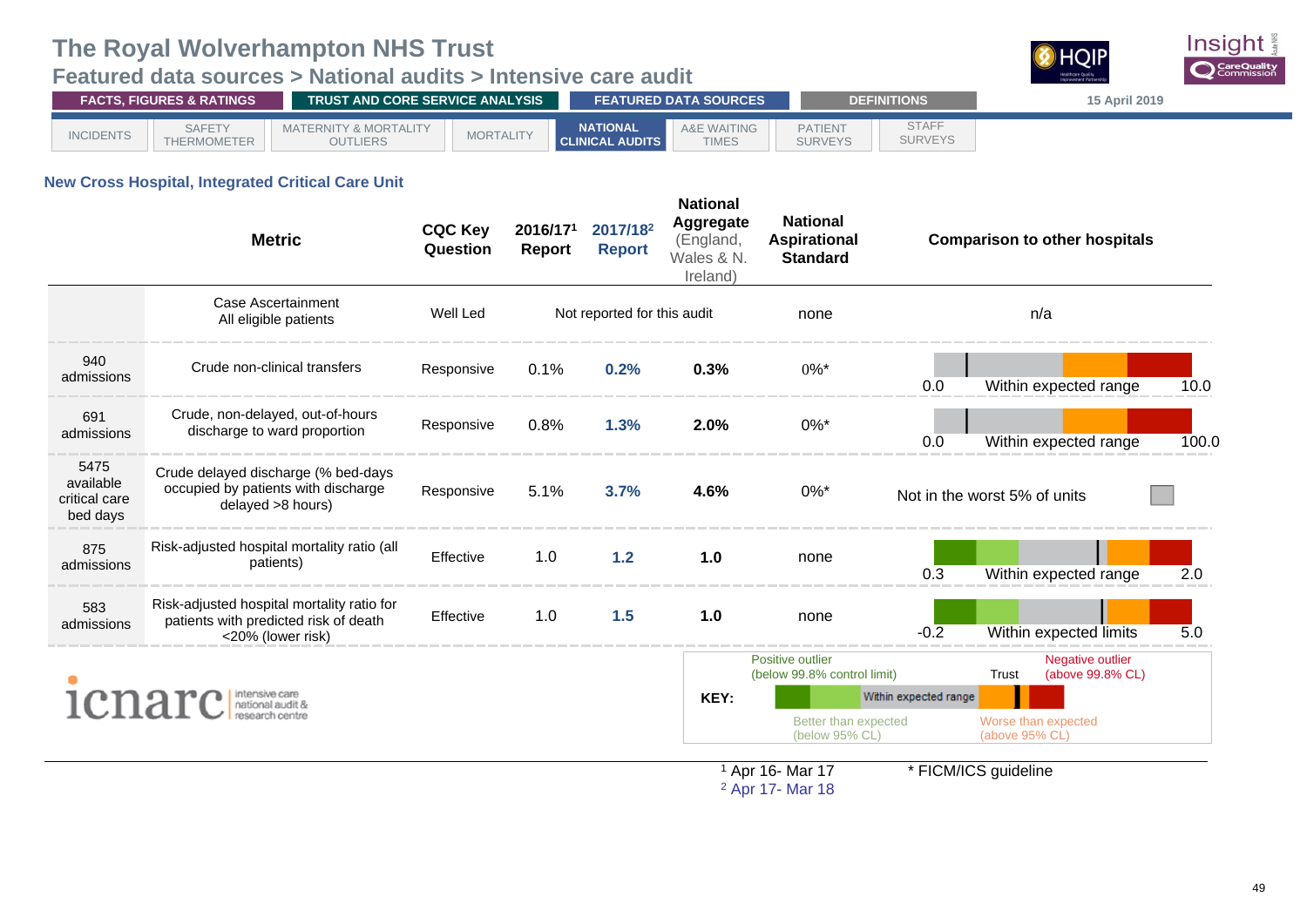## **Featured data sources > National audits > National vascular registry**



| <b>FACTS. FIGURES &amp; RATINGS</b> |                              |                                                     | <b>TRUST AND CORE SERVICE ANALYSIS</b> |                                           |                                        |                                  | <b>DEFINITIONS</b>             | 15 April 2019 |
|-------------------------------------|------------------------------|-----------------------------------------------------|----------------------------------------|-------------------------------------------|----------------------------------------|----------------------------------|--------------------------------|---------------|
| <b>INCIDENTS</b>                    | <b>SAFETY</b><br>THERMOMETER | <b>MATERNITY &amp; MORTALITY</b><br><b>OUTLIERS</b> | <b>MORTALITY</b>                       | <b>NATIONAL</b><br><b>CLINICAL AUDITS</b> | <b>A&amp;E WAITING</b><br><b>TIMES</b> | <b>PATIENT</b><br><b>SURVEYS</b> | <b>STAFF</b><br><b>SURVEYS</b> |               |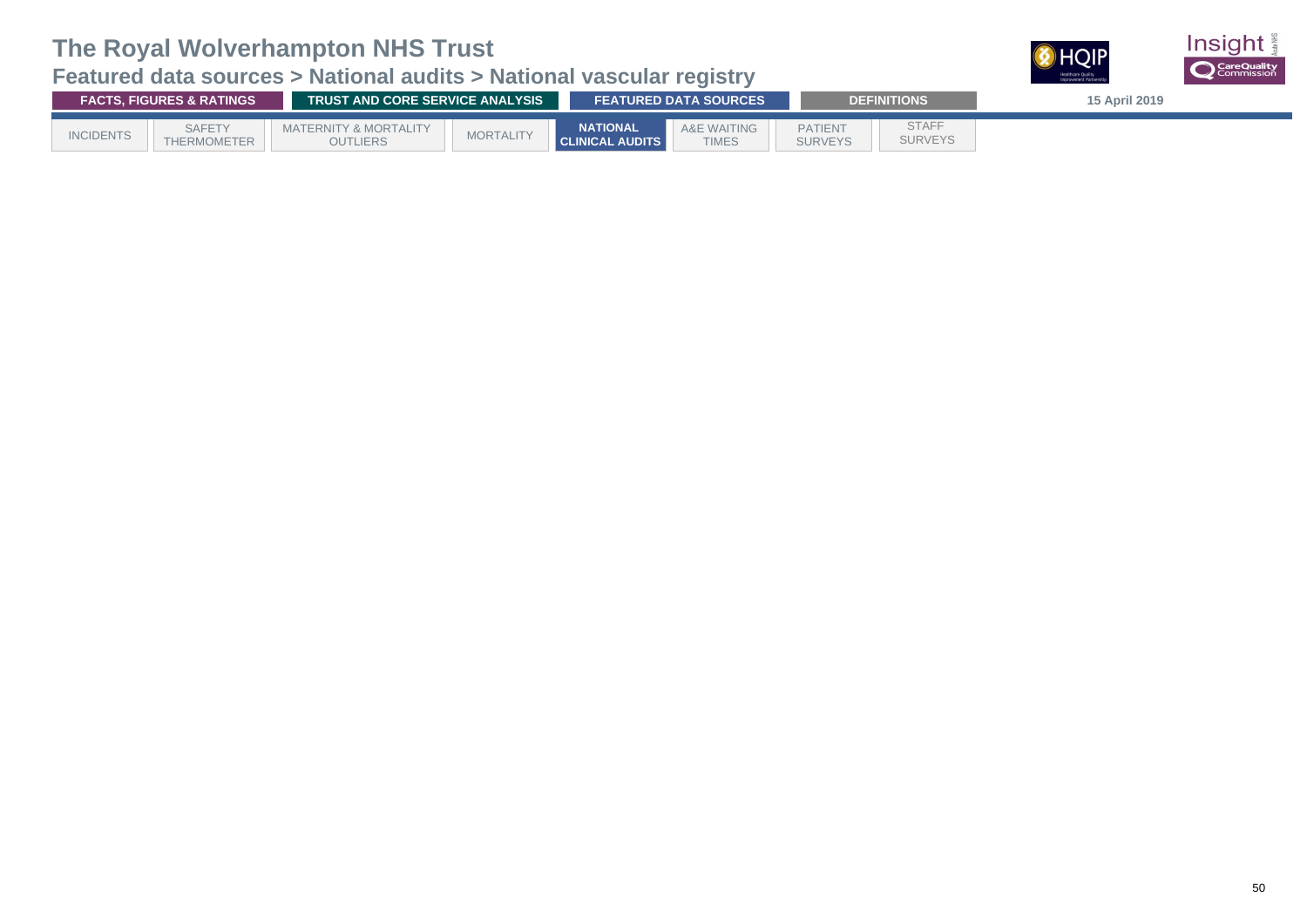### <span id="page-54-0"></span>**Featured data sources > National audits > Emergency Laparotomy Audit**



| <b>FACTS. FIGURES &amp; RATINGS</b> |                              |                                                     | <b>TRUST AND CORE SERVICE ANALYSIS</b> |                                           |                                    |                                  | <b>DEFINITIONS</b>             | <b>15 April 2019</b> |
|-------------------------------------|------------------------------|-----------------------------------------------------|----------------------------------------|-------------------------------------------|------------------------------------|----------------------------------|--------------------------------|----------------------|
| <b>INCIDENTS</b>                    | <b>SAFETY</b><br>THERMOMETER | <b>MATERNITY &amp; MORTALITY</b><br><b>OUTLIERS</b> | <b>MORTALITY</b>                       | <b>NATIONAL</b><br><b>CLINICAL AUDITS</b> | A&E \<br>E WAITING<br><b>TIMES</b> | <b>PATIENT</b><br><b>SURVEYS</b> | <b>STAFF</b><br><b>SURVEYS</b> |                      |

### **New Cross Hospital**

|                                                                  |              | <b>Metric</b>                                                                                                                                                 | <b>CQC Key</b><br>Question |      | Year 3 <sup>1</sup> Year 4 <sup>2</sup> | <b>National</b><br>Aggregate<br>(England &<br>Wales) | <b>National</b><br><b>Standard</b>     | <b>Hospital performance</b>                   |  |
|------------------------------------------------------------------|--------------|---------------------------------------------------------------------------------------------------------------------------------------------------------------|----------------------------|------|-----------------------------------------|------------------------------------------------------|----------------------------------------|-----------------------------------------------|--|
|                                                                  | 250 cases    | <b>Case Ascertainment</b>                                                                                                                                     | Well Led                   | 100% | 94%                                     | 82.7%*                                               | 85%                                    | Higher than 85%                               |  |
|                                                                  | 250<br>cases | Crude proportion of cases with pre-<br>operative documentation of risk of<br>death                                                                            | Effective                  | 39%  | 23%                                     | 74.6%                                                | 85%                                    | Less than 55%                                 |  |
|                                                                  | 188<br>cases | Crude proportion of cases with<br>access to theatres within clinically<br>appropriate time frames                                                             | Responsive                 | 84%  | 86%                                     | 82.0%                                                | 85%                                    | Higher than 85%                               |  |
| Proportion of patients for which each<br>process of care was met | 145<br>cases | Crude proportion of high-risk cases<br>(greater than or equal to 5%<br>predicted mortality) with consultant<br>surgeon and anaesthetist present in<br>theatre | Effective                  | 98%  | 98%                                     | 82.5%                                                | 85%                                    | Higher than 85%                               |  |
|                                                                  | 100<br>cases | Crude proportion of highest-risk<br>cases (greater than 10% predicted<br>mortality) admitted to critical care<br>post-operatively                             | Safe                       | 68%  | <b>77%</b>                              | 86.8%                                                | 85%                                    | Between 55% and 85%                           |  |
|                                                                  | 250 cases    | Risk adjusted 30-day mortality                                                                                                                                | Effective                  | 11%  | 12%                                     | 9.5%                                                 | none                                   | Within expected range                         |  |
|                                                                  |              |                                                                                                                                                               |                            |      | Key:                                    | Positive outlier<br>(below 99.8% control<br>limit)   |                                        | Negative outlier<br>Trust<br>(above 99.8% CL) |  |
|                                                                  |              |                                                                                                                                                               |                            |      |                                         |                                                      | Within expected range                  |                                               |  |
| Laparotomy Audi                                                  |              |                                                                                                                                                               |                            |      |                                         |                                                      | Better than expected<br>(below 95% CL) | Worse than expected<br>(above 95% CL)         |  |
|                                                                  |              |                                                                                                                                                               |                            |      | $1$ Dec 15 - Nov 16                     |                                                      | *England only                          |                                               |  |

<sup>2</sup> Dec 16 - Nov 17

igiand only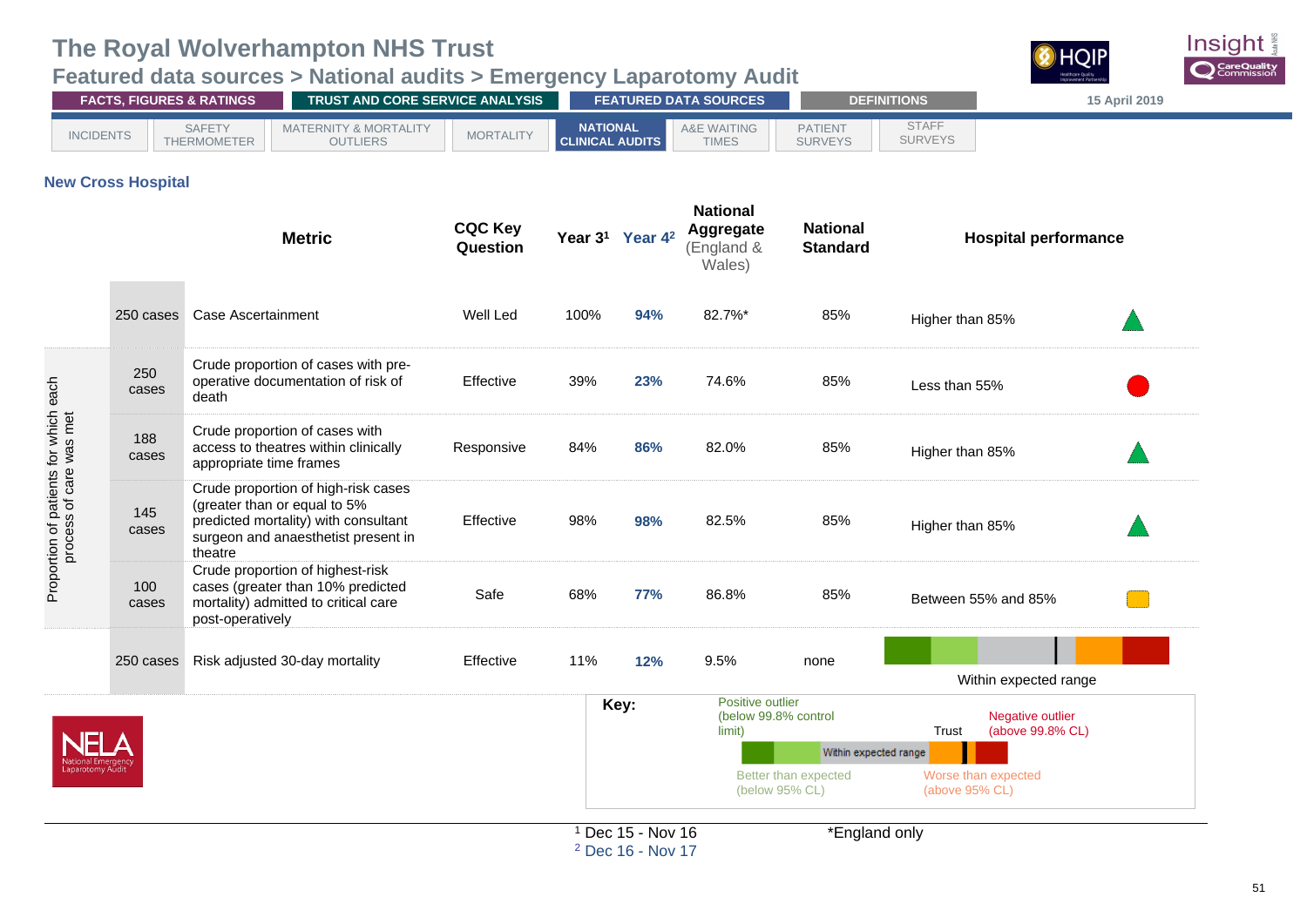### <span id="page-55-0"></span>**Featured data sources > National audits > Paediatric Diabetes Audit**



|                                                   | <b>FACTS, FIGURES &amp; RATINGS</b> | TRUST AND CORE SERVICE ANALYSIS                                                                                           |                            |                                           | <b>FEATURED DATA SOURCES</b> |                                                             | <b>DEFINITIONS</b>                                        |                                       | 15 April 2019                                 |
|---------------------------------------------------|-------------------------------------|---------------------------------------------------------------------------------------------------------------------------|----------------------------|-------------------------------------------|------------------------------|-------------------------------------------------------------|-----------------------------------------------------------|---------------------------------------|-----------------------------------------------|
| <b>INCIDENTS</b>                                  |                                     | <b>SAFETY</b><br><b>MATERNITY &amp; MORTALITY</b><br><b>THERMOMETER</b><br><b>OUTLIERS</b>                                | <b>MORTALITY</b>           | <b>NATIONAL</b><br><b>CLINICAL AUDITS</b> | A&E WAITING<br><b>TIMES</b>  |                                                             | <b>PATIENT</b><br><b>SURVEYS</b>                          | <b>STAFF</b><br><b>SURVEYS</b>        |                                               |
|                                                   | <b>New Cross Hospital</b>           |                                                                                                                           |                            |                                           |                              |                                                             |                                                           |                                       |                                               |
|                                                   |                                     | <b>Metric</b>                                                                                                             | <b>CQC Key</b><br>Question | 2015/161<br>Report                        | 2016/172<br><b>Report</b>    | <b>National</b><br><b>Aggregate</b><br>(England &<br>Wales) | <b>National</b><br><b>Aspirational</b><br><b>Standard</b> |                                       | <b>Comparison to other units</b>              |
| Process<br>measures                               | 98 cases                            | Completion rate for key health checks<br>for patients aged 12+                                                            | Effective                  | Not reported                              | 91.5%                        | 84.0%                                                       | n/a                                                       | 48%                                   | Better than expected<br>100%                  |
|                                                   | 174 cases                           | <b>Organisation compared with</b><br>nationally: Case-mix adjusted mean<br>HbA1c (mmol/mol)                               | Effective                  | Within<br>expected<br>range               | 70.4                         | 67.3                                                        | n/a                                                       | 58                                    | 76<br>Worse than expected                     |
| <b>Blood glucose diabetes<br/>control (HbA1c)</b> | 176 cases                           | <b>Organisational performance</b><br>compared between years: Median<br>HbA1c (mmol/mol)                                   | Effective                  | 70.5                                      | 69.4                         | 64.0                                                        | n/a                                                       |                                       | Clinically significant improvement            |
|                                                   |                                     | HbA1c levels are an indicator of how well an individual's<br>blood glucose levels are controlled over time. Higher values |                            |                                           | Key:                         | Positive outlier                                            | (below 99.7% control limit)                               | Within expected range                 | Negative outlier<br>(above 99.7% CL)<br>Trust |
| National Paediatric<br>Diabetes Audit             | indicate poorer control.            |                                                                                                                           |                            |                                           |                              | Better than expected<br>(below 95% CL)                      |                                                           | Worse than expected<br>(above 95% CL) |                                               |

<sup>1</sup> Apr 15 - Mar 16 <sup>2</sup> Apr 16 - Mar 17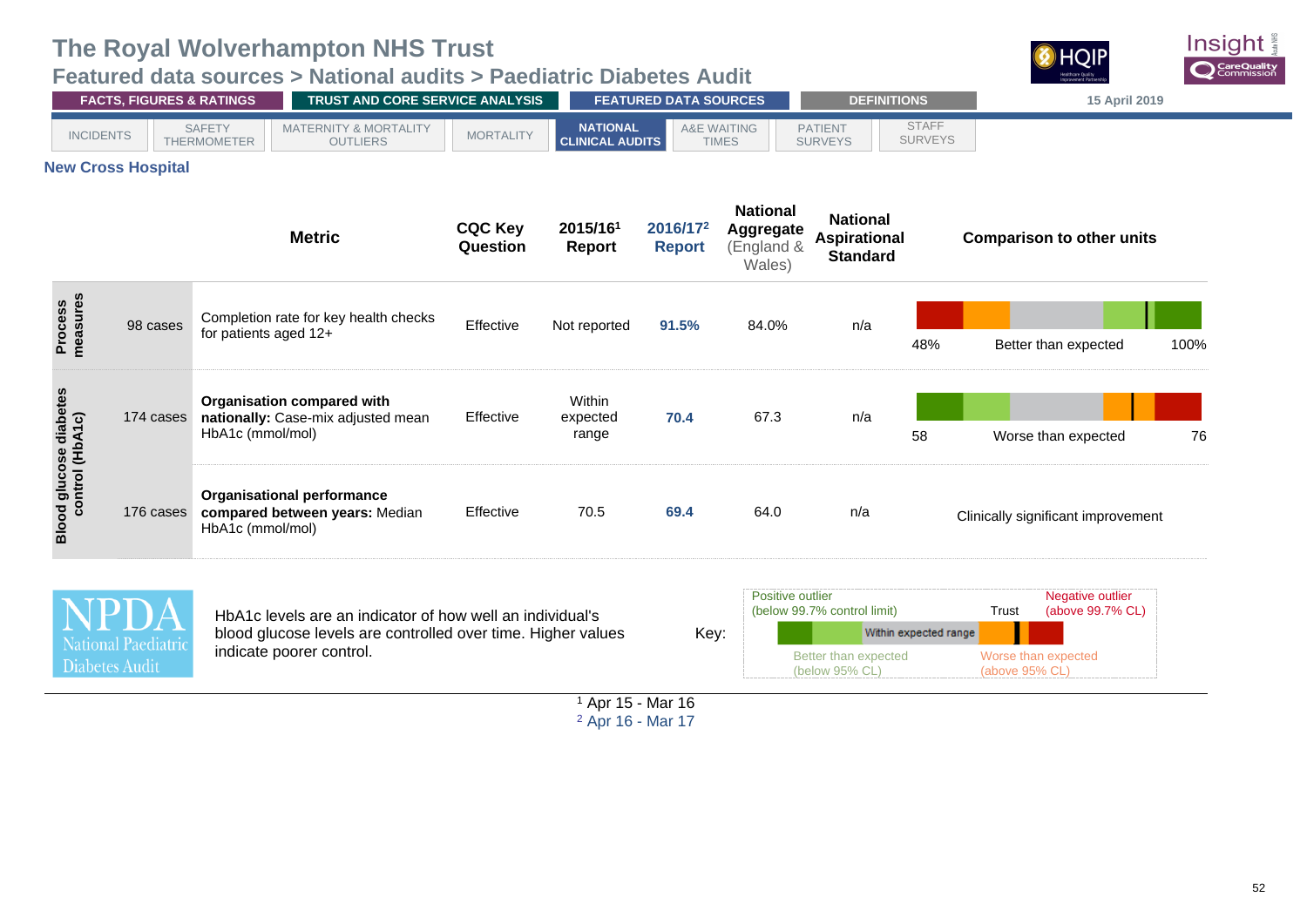[THERMOMETER](#page-44-0)

### <span id="page-56-0"></span>**Featured data sources > National audits > Severe Sepsis and Septic Shock Audit**



[SURVEYS](#page-68-0)

[SURVEYS](#page-73-0)

[TIMES](#page-67-0)

### **New Cross Hospital**

#### **Key messages**

Comparing this provider to other trusts on the 2016/17 Severe Sepsis and Septic Shock Audit, performance was better in 0 metric(s), worse in 6 metric(s) and similar in 2 metric(s). In this context, 'similar' means that the trust's performance fell within the middle 50% of results. The national standard was met in 0 of 8 of the relevant metrics.

| <b>Metric</b>                                                                                                                                                                                                                       | <b>CQC Key</b><br>Question | 2013/14<br>Report | 2016/17<br><b>Report</b> | <b>National</b><br><b>Aggregate</b><br>(UK) | <b>National</b><br><b>Standard</b> |    | <b>Comparison to other units</b> |     |      |
|-------------------------------------------------------------------------------------------------------------------------------------------------------------------------------------------------------------------------------------|----------------------------|-------------------|--------------------------|---------------------------------------------|------------------------------------|----|----------------------------------|-----|------|
| Number of records submitted to the audit                                                                                                                                                                                            |                            | 50                | 100                      | N/A                                         |                                    |    |                                  |     |      |
| Standard 1: Respiratory rate, oxygen saturations<br>(SaO2), supplemental oxygen requirement,<br>temperature, blood pressure, heart rate, level of<br>consciousness (AVPU or GCS) and capillary blood<br>glucose recorded on arrival | Effective                  | N/A               | $9.0\%$                  | 69.1%                                       | 100%*                              | 0% | 50%                              | 91% | 100% |
| Standard 2: Review by a senior (ST4+ or<br>equivalent) ED medic or involvement of Critical<br>Care medic (including the outreach team or<br>equivalent) before leaving the ED                                                       | Effective                  | N/A               | 24.0%                    | 64.6%                                       | 100%*                              | 8% | 52%                              | 76% | 100% |
| Standard 3: O2 was initiated to maintain<br>SaO2>94% (unless there is a documented reason<br>not to): Within one hour of arrival                                                                                                    | Effective                  | 10.0%             | 3.1%                     | 30.4%                                       | 100%*                              | 0% | 10%                              | 59% | 100% |

#### **Please scroll down for more metrics**



\*Based on the NICE guidance

Insiaht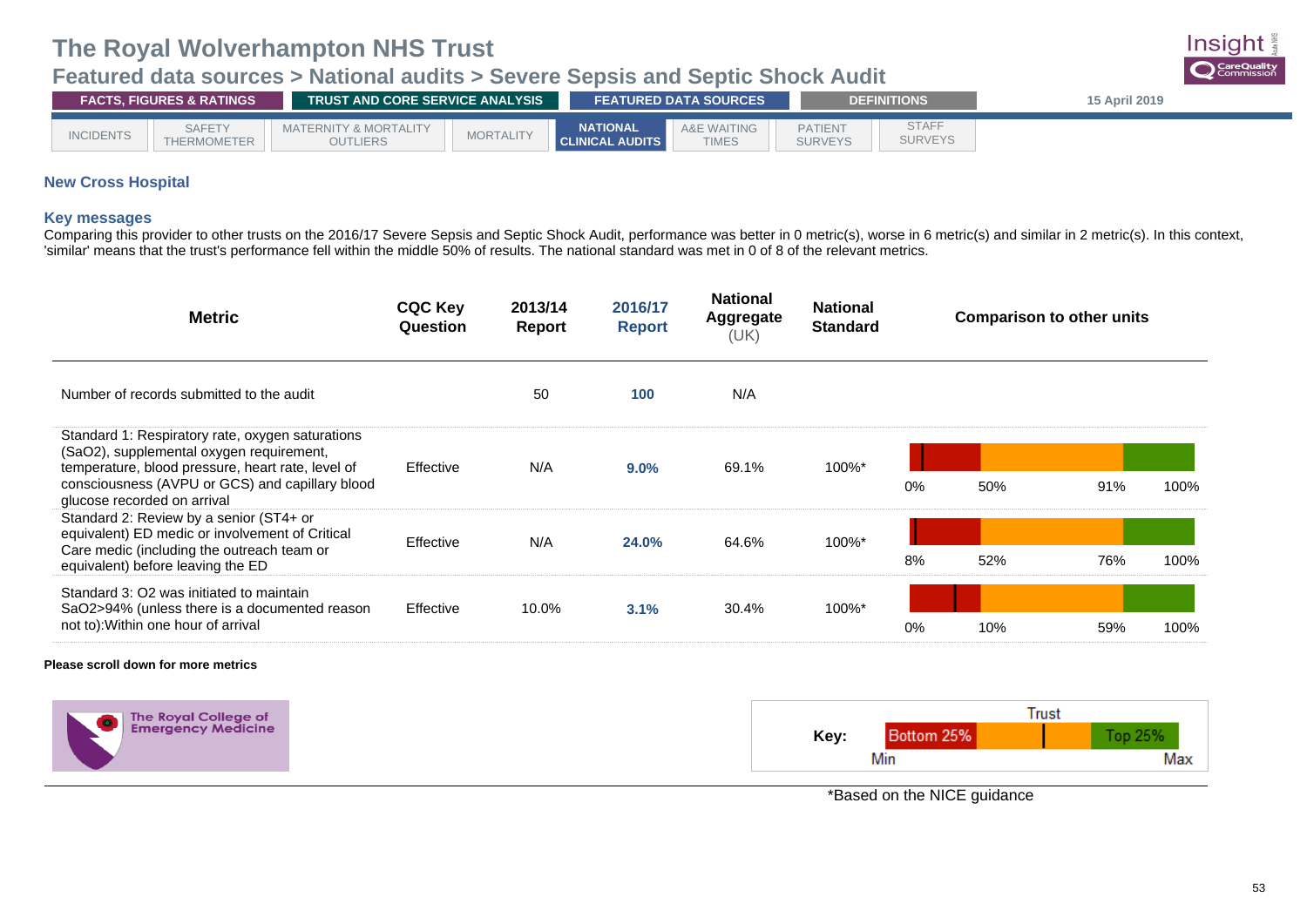## **Featured data sources > National audits > Severe Sepsis and Septic Shock Audit**



| <b>FACTS, FIGURES &amp; RATINGS</b>                                                                                     | TRUST AND CORE SERVICE ANALYSIS |                          |                                           | <b>FEATURED DATA SOURCES</b>                | <b>DEFINITIONS</b>                 |                                |     | 15 April 2019                    |      |
|-------------------------------------------------------------------------------------------------------------------------|---------------------------------|--------------------------|-------------------------------------------|---------------------------------------------|------------------------------------|--------------------------------|-----|----------------------------------|------|
| <b>SAFETY</b><br><b>MATERNITY &amp; MORTALITY</b><br><b>INCIDENTS</b><br><b>THERMOMETER</b><br><b>OUTLIERS</b>          |                                 | <b>MORTALITY</b>         | <b>NATIONAL</b><br><b>CLINICAL AUDITS</b> | <b>A&amp;E WAITING</b><br><b>TIMES</b>      | <b>PATIENT</b><br><b>SURVEYS</b>   | <b>STAFF</b><br><b>SURVEYS</b> |     |                                  |      |
| <b>Metric</b>                                                                                                           | <b>CQC Key</b><br>Question      | 2013/14<br><b>Report</b> | 2016/17<br><b>Report</b>                  | <b>National</b><br><b>Aggregate</b><br>(UK) | <b>National</b><br><b>Standard</b> |                                |     | <b>Comparison to other units</b> |      |
| Standard 4: Serum lactate measured: Within one<br>hour of arrival                                                       | Effective                       | 38.0%                    | 47.0%                                     | 60.0%                                       | 100%*                              | 0%                             | 37% | 72%                              | 100% |
| Standard 5: Blood cultures obtained: Within one<br>hour of arrival                                                      | Effective                       | 8.0%                     | 28.0%                                     | 44.9%                                       | 100%*                              | $0\%$                          | 25% | 62%                              | 100% |
| Standard 6: Fluids - first intravenous crystalloid<br>fluid bolus (up to 30 mL/Kg) given: Within one<br>hour of arrival | Effective                       | 28.0%                    | 19.0%                                     | 43.2%                                       | 100%*                              | $0\%$                          | 25% | 57%                              | 96%  |
| Standard 7: Antibiotics administered: Within one<br>hour of arrival                                                     | Effective                       | 16.0%                    | 17.0%                                     | 44.4%                                       | 100%*                              | $0\%$                          | 28% | 58%                              | 94%  |
| Standard 8: Urine output measurement/fluid<br>balance chart instituted within four hours of arrival                     | Effective                       | N/A                      | 1.0%                                      | 18.4%                                       | 100%*                              | 0%                             | 6%  | 38%                              | 91%  |



|      |            | Trust |         |  |
|------|------------|-------|---------|--|
| Key: | Bottom 25% |       | Top 25% |  |
|      | Min        |       | Max     |  |

\*Based on the NICE guidance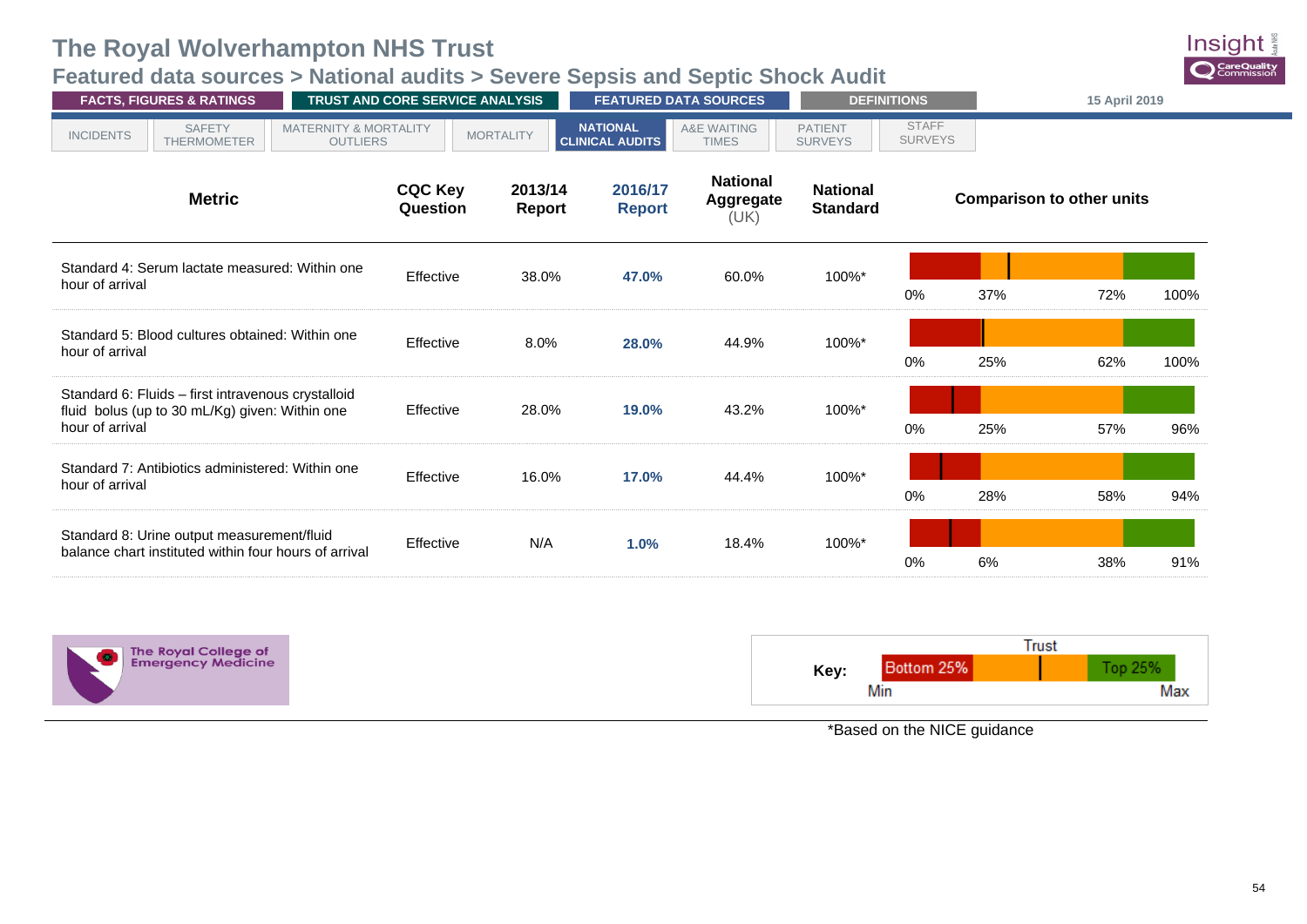[THERMOMETER](#page-44-0)

### <span id="page-58-0"></span>**Featured data sources > National audits > Consultant Sign off Clinical Audit**



[SURVEYS](#page-68-0)

[TIMES](#page-67-0)

### **New Cross Hospital**

#### **Key messages**

• Comparing this hospital to other hospitals on the 2016/17 Consultant Sign-off Audit, performance was better in 1 metrics, worse in 0 metrics and similar in 2 metrics. In this context, 'similar' means that the hospital's performance fell within the middle 50% of results. The RCEM standard was met in 0 of 3 of the relevant metrics.

| <b>Metric</b>                                                                                                   |                           | <b>CQC Key</b><br>Question | 2016/17<br><b>Report</b> | <b>National</b><br>Aggregate<br>(UK) | <b>RCEM</b><br><b>Standard</b> |     |              | <b>Comparison to other units</b> |       |
|-----------------------------------------------------------------------------------------------------------------|---------------------------|----------------------------|--------------------------|--------------------------------------|--------------------------------|-----|--------------|----------------------------------|-------|
| Number of records submitted to the audit                                                                        |                           | Well-led                   | 170                      |                                      |                                |     |              |                                  |       |
| The following high-risk patient groups should be reviewed by a consultant in EM prior to discharge from the ED: |                           |                            |                          |                                      |                                |     |              |                                  |       |
|                                                                                                                 | Seen by Consultant        |                            | 30.8%                    | 11%                                  | 100%                           |     |              |                                  |       |
| Atraumatic chest pain in patients aged 30<br>years and over                                                     |                           | Effective                  |                          |                                      |                                | 0.0 | 5.0          | 19.2                             | 57.1  |
|                                                                                                                 | Seen by an ST4 or above   |                            | 50.0%                    | 43%                                  |                                |     |              |                                  |       |
| Fever in children under 1 year of age                                                                           | <b>Seen by Consultant</b> | Effective                  | <b>Not reported</b>      | 8%                                   | 100%                           |     | Not reported |                                  |       |
|                                                                                                                 | Seen by an ST4 or above   |                            | <b>Not reported</b>      | 48%                                  |                                |     |              |                                  |       |
| Patients making an unscheduled return to Seen by Consultant<br>the ED with the same condition within 72         |                           | Effective                  | 10.4%                    | 12%                                  | 100%                           | 0.0 | 6.0          | 24.0                             | 65.6  |
| hours of discharge                                                                                              | Seen by an ST4 or above   |                            | 29.2%                    | 46%                                  |                                |     |              |                                  |       |
| Abdominal pain in patients aged 70 years<br>and over                                                            | Seen by Consultant        | Effective                  | 15.9%                    | 10%                                  | 100%                           | 0.0 | 4.0          | 19.2                             | 100.0 |
|                                                                                                                 | Seen by an ST4 or above   |                            | 29.0%                    | 40%                                  |                                |     |              |                                  |       |



|      |            | Hospital |         |  |
|------|------------|----------|---------|--|
| Key: | Bottom 25% |          | Top 25% |  |
|      | Min        |          | Max     |  |

Insiaht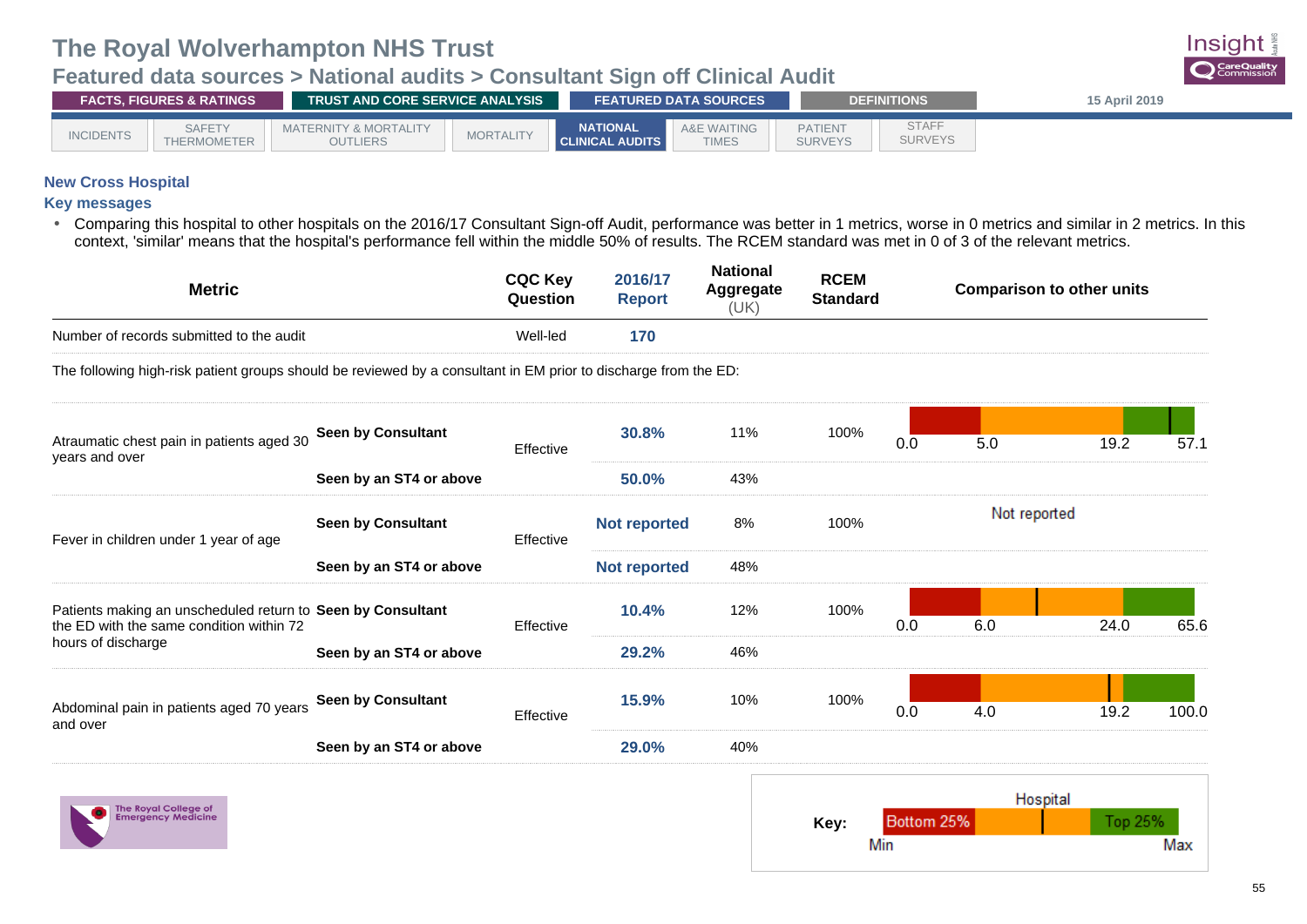### **Featured data sources > National audits > Moderate and Acute Severe Asthma Adult and Paediatric Clinical Audit**



<span id="page-59-0"></span>

| <b>FACTS. FIGURES &amp; RATINGS</b> |                              |                                                     | <b>TRUST AND CORE SERVICE ANALYSIS</b> |                                           |                               |                                  | <b>DEFINITIONS</b>             | 15 April 2019 |
|-------------------------------------|------------------------------|-----------------------------------------------------|----------------------------------------|-------------------------------------------|-------------------------------|----------------------------------|--------------------------------|---------------|
| <b>INCIDENTS</b>                    | <b>SAFETY</b><br>THERMOMETER | <b>MATERNITY &amp; MORTALITY</b><br><b>OUTLIERS</b> | <b>MORTALITY</b>                       | <b>NATIONAL</b><br><b>CLINICAL AUDITS</b> | A&E<br>AITING<br><b>TIMES</b> | <b>PATIENT</b><br><b>SURVEYS</b> | <b>STAFI</b><br><b>SURVEYS</b> |               |

### **New Cross Hospital**

#### **Key messages**

• Comparing this hospital to other hospitals on the 2016/17 Moderate and Acute Severe Asthma Audit (Adult and Paediatrics), performance was better in 0 metrics, worse in 2 metrics and similar in 5 metrics. In this context, 'similar' means that the hospital's performance fell within the middle 50% of results. The RCEM standard was met in 0 of 7 of the relevant metrics.

| <b>Metric</b>                                                                                                       |                                                                              |           |       | <b>National</b><br>2016/17<br><b>Aggregate</b><br><b>Report</b><br>(UK) |      | <b>Standard</b> |      | <b>Comparison to other units</b> |       |
|---------------------------------------------------------------------------------------------------------------------|------------------------------------------------------------------------------|-----------|-------|-------------------------------------------------------------------------|------|-----------------|------|----------------------------------|-------|
| Number of records submitted to the audit                                                                            |                                                                              | Well-led  | 100   |                                                                         |      |                 |      |                                  |       |
|                                                                                                                     | Standard 1a: O2 should be given on arrival to maintain sats 94-98%           | Effective | 12.0% | 19%                                                                     | 100% | 0.0             | 12.0 | 30.0                             | 100.0 |
| Standard 2a: Vital signs should be measured and recorded on arrival at the<br>ED.                                   | Effective                                                                    | 11.0%     | 26%   | 100%                                                                    | 0.0  | 15.4            | 40.0 | 100.0                            |       |
| Standard 3: High dose nebulised β2 agonist bronchodilator should be given<br>within 10 minutes of arrival at the ED |                                                                              |           | 27.0% | 25%                                                                     | 100% | 0.0             | 12.0 | 36.3                             | 96.0  |
| therapy                                                                                                             | Standard 4: Add nebulised Ipratropium to nebulised β2 agonist bronchodilator | Effective | 67.2% | 77%                                                                     | 100% | 4.0             | 68.4 | 87.1                             | 100.0 |
| Standard 5: If not already given<br>before arrival to the ED, steroids                                              | 5a: Within one hour of arrival (acute<br>severe)                             | Effective | 15.6% | 19%                                                                     | 100% | 0.0             | 6.3  | 32.3                             | 100.0 |
| should be given as soon as<br>possible:                                                                             | 5b: Within four hours (moderate)                                             |           | 38.2% | 28%                                                                     | 100% | 0.0             | 11.9 | 42.5                             | 90.5  |
| Standard 9: Discharged patients should have oral prednisolone prescribed<br>according to guidelines                 |                                                                              | Effective | 64.4% | 52%                                                                     | 100% | 0.0             | 39.8 | 71.1                             | 100.0 |

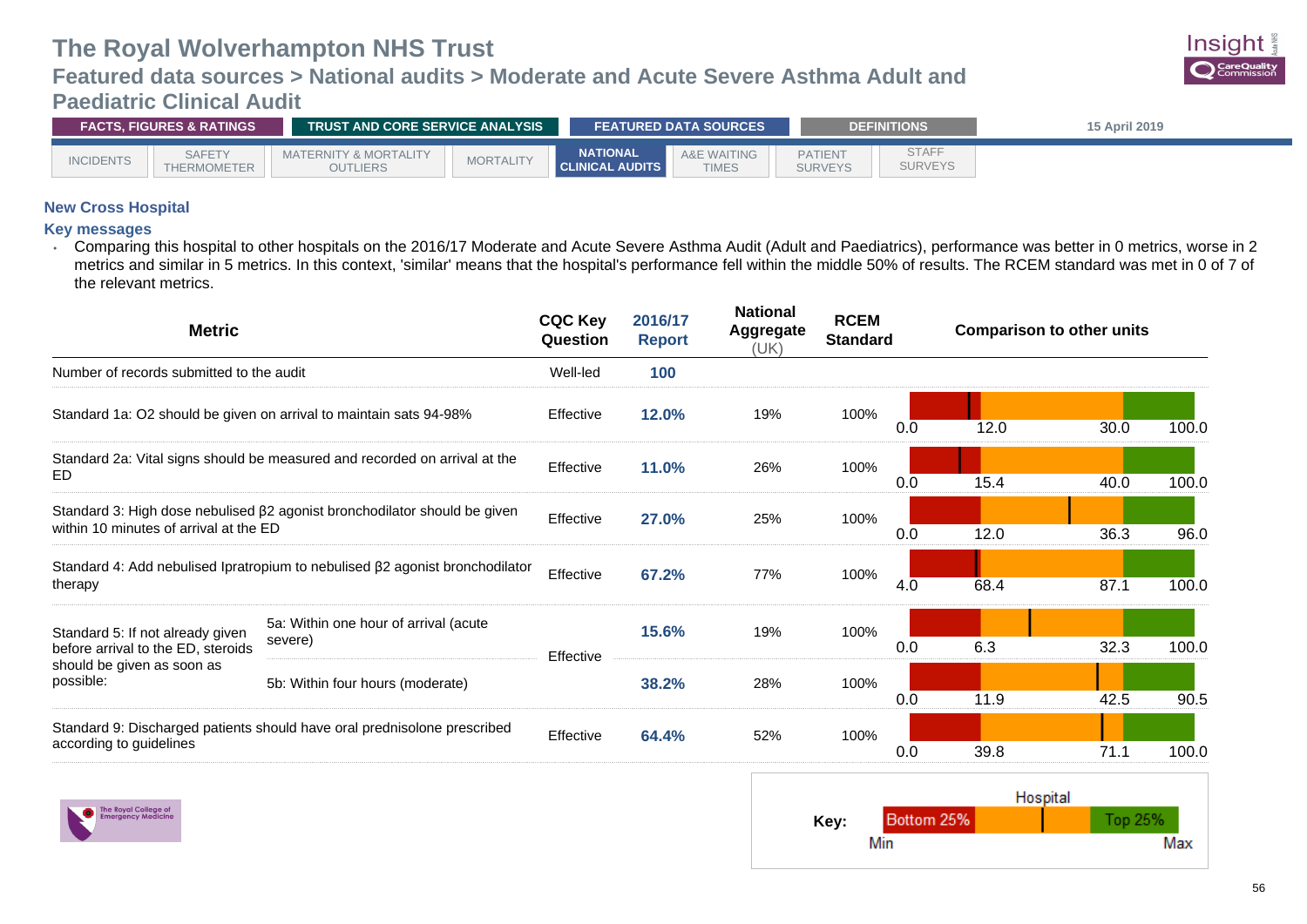### **Featured data sources > National audits > Maternal, Newborn and Infant Clinical**

### <span id="page-60-0"></span>**Outcome Review Programme**



| <b>FACTS. FIGURES &amp; RATINGS</b> |                              |                                                     | <b>TRUST AND CORE SERVICE ANALYSIS</b> |                                           |                                        | <b>DEFINITIONS</b>               |                                | <b>15 April 2019</b> |
|-------------------------------------|------------------------------|-----------------------------------------------------|----------------------------------------|-------------------------------------------|----------------------------------------|----------------------------------|--------------------------------|----------------------|
| <b>INCIDENTS</b>                    | <b>SAFETY</b><br>THERMOMETER | <b>MATERNITY &amp; MORTALITY</b><br><b>OUTLIERS</b> | <b>MORTALITY</b>                       | <b>NATIONAL</b><br><b>CLINICAL AUDITS</b> | <b>A&amp;E WAITING</b><br><b>TIMES</b> | <b>PATIENT</b><br><b>SURVEYS</b> | <b>STAFF</b><br><b>SURVEYS</b> |                      |

### **The Royal Wolverhampton NHS Trust**

### **Key messages**

• Comparing this provider to other trusts with similar service provision in the 2018 MBRRACE-UK Perinatal Mortality Surveillance Report for Births in 2016, performance was better than expected for stabilised and risk-adjusted extended perinatal mortality rate. There is currently no national aspirational standard for this audit.

|                 | <b>Metric</b>                                                     | <b>CQC Key</b><br>Question | 20171<br>Report     | 2018 <sup>2</sup><br><b>Report</b> | Comparator<br>group<br>average<br>(UK) | <b>National</b><br><b>Aspirational</b><br><b>Standard</b> | <b>Comparison to other trusts with similar</b><br>service provision |
|-----------------|-------------------------------------------------------------------|----------------------------|---------------------|------------------------------------|----------------------------------------|-----------------------------------------------------------|---------------------------------------------------------------------|
| 4,921<br>births | Stabilised and risk-adjusted<br>extended perinatal mortality rate | Effective                  | 7.11<br>(5.74)      | 6.10<br>$(5.21)$ to                | 6.20                                   | n/a                                                       | Up to 10% lower than the average for<br>the comparator group        |
|                 | $(per 1,000 \text{ births})$                                      |                            | $9.51$ <sup>*</sup> | $(8.02)^*$                         |                                        |                                                           | (Level 3 Neonatal Intensive Care Unit)                              |



<sup>1</sup>Jan 15 - Dec 15 <sup>2</sup>Jan 16 - Dec 16 \* Upper and lower 95% confidence intervals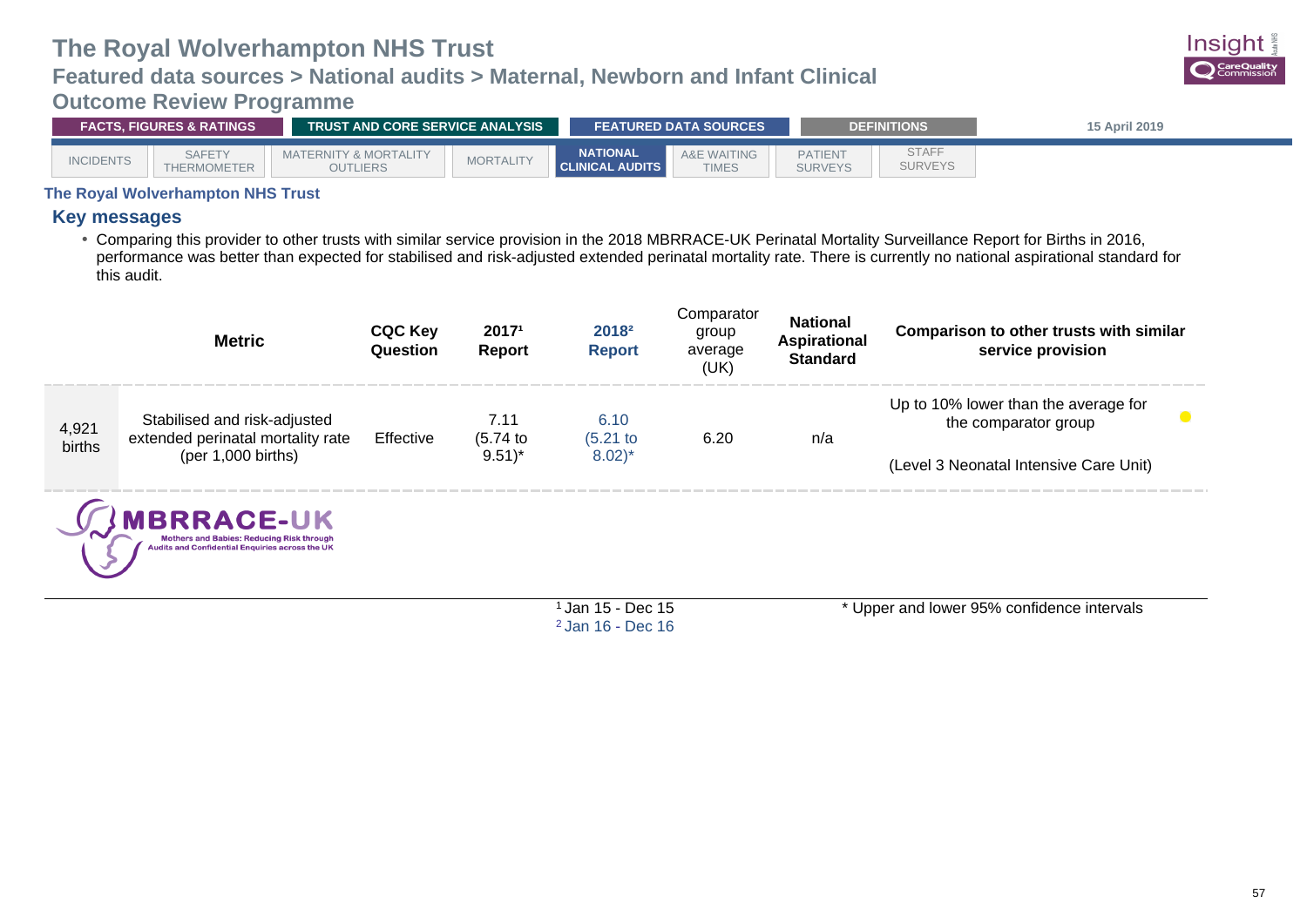## **Featured data sources > National audits > Paediatric Intensive Care Audit**

| <b>FACTS. FIGURES &amp; RATINGS</b> |                              | <b>TRUST AND CORE SERVICE ANALYSIS</b>       |                  | <b>FEATURED DATA SOURCES</b>              |                                        | <b>DEFINITIONS</b>               | 15 April 2019                  |  |
|-------------------------------------|------------------------------|----------------------------------------------|------------------|-------------------------------------------|----------------------------------------|----------------------------------|--------------------------------|--|
| <b>INCIDENTS</b>                    | <b>SAFETY</b><br>THERMOMETER | <b>MATERNITY &amp; MORTALITY</b><br>OUTLIERS | <b>MORTALITY</b> | <b>NATIONAL</b><br><b>CLINICAL AUDITS</b> | <b>A&amp;E WAITING</b><br><b>TIMES</b> | <b>PATIENT</b><br><b>SURVEYS</b> | <b>STAFF</b><br><b>SURVEYS</b> |  |

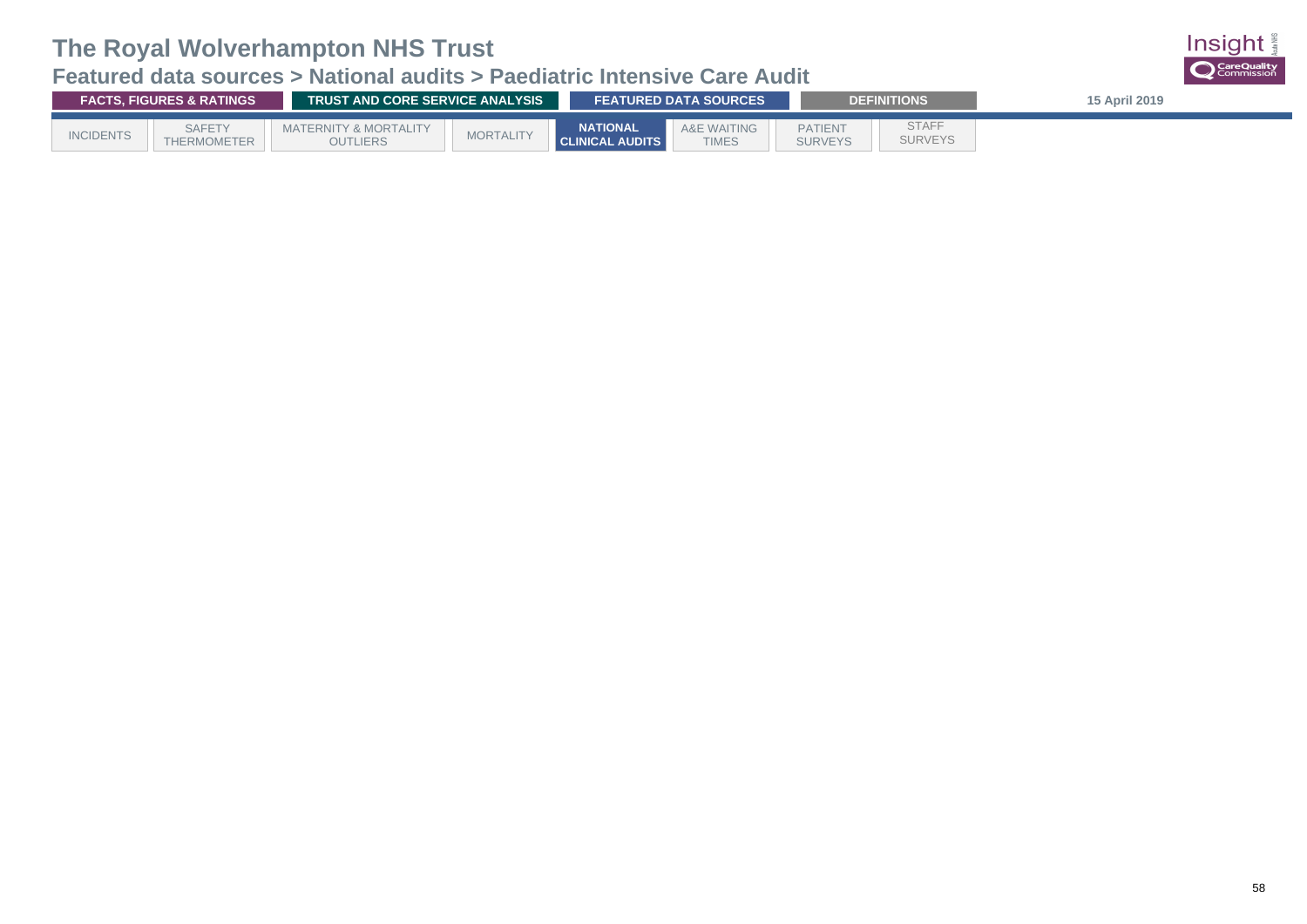### <span id="page-62-0"></span>**Featured data sources > National audits > Neonatal Audit**

| <b>FACTS. FIGURES &amp; RATINGS</b> |                              |                                                     | <b>TRUST AND CORE SERVICE ANALYSIS</b> |                                           |                                        | <b>FEATURED DATA SOURCES</b> |                                  |                                | 15 April 2019 |
|-------------------------------------|------------------------------|-----------------------------------------------------|----------------------------------------|-------------------------------------------|----------------------------------------|------------------------------|----------------------------------|--------------------------------|---------------|
| <b>INCIDENTS</b>                    | <b>SAFETY</b><br>THERMOMETER | <b>MATERNITY &amp; MORTALITY</b><br><b>OUTLIERS</b> | <b>MORTALITY</b>                       | <b>NATIONAL</b><br><b>CLINICAL AUDITS</b> | <b>A&amp;E WAITING</b><br><b>TIMES</b> |                              | <b>PATIENT</b><br><b>SURVEYS</b> | <b>STAFF</b><br><b>SURVEYS</b> |               |

### **NEW CROSS HOSPITAL**

### **Key messages**

• Comparing this unit to other units in the 2018 National Neonatal Audit, performance was better in 0, worse in 0 metrics and similar in 7 metrics. In this context, 'similar' means that the hospital's performance fell within the expected range, or fell within the middle 50% of units.

• The audit standard was met in 1 of 6 of the relevant metrics.

|            | <b>Cases</b> | <b>Metric</b>                                                                                                                | Core<br><b>Service</b>          | <b>CQC Key</b><br><b>Question Report</b> | 20171 | 2018 <sup>2</sup><br><b>Report</b> | <b>National</b><br>Aggregate<br>(England &<br>Wales) | Audit<br><b>Standard</b> | Comparison            |
|------------|--------------|------------------------------------------------------------------------------------------------------------------------------|---------------------------------|------------------------------------------|-------|------------------------------------|------------------------------------------------------|--------------------------|-----------------------|
|            | 168          | Mothers who deliver babies between 24<br>and 34 weeks gestation and were given<br>any dose of antenatal steroids             | Maternity                       | Safe                                     | 82.5% | 89.2%                              | 89.1%                                                | 85%*                     | Within expected range |
|            | 57           | Mothers who deliver babies below 30<br>weeks gestation given Magnesium<br>Sulphate in the 24 hours prior to delivery         | Maternity                       | Safe                                     | 37.8% | 62.5%                              | 65.1%                                                | none                     | Within expected range |
| Unit level | 92           | Babies <32 weeks gestation who had<br>temperature taken within an hour of<br>admission that was 36.5°c-37.5°c                | Children<br>and young<br>people | Safe                                     | 57.4% | 61.7%                              | 64.5%                                                | 90%*                     | Within expected range |
|            | 434          | Documented consultation with<br>parents/carers by a senior member of the<br>neonatal team within 24 hours of<br>admission    | Children<br>and young<br>people | Caring                                   | 83.1% | 90.7%                              | 94.7%                                                | 100%*                    | Within expected range |
|            | 85           | Babies of very low birthweight or <32<br>weeks gestation who receive appropriate<br>screening for retinopathy of prematurity | Children<br>and young<br>people | Effective                                | 97.2% | 98.3%                              | 94.4%                                                | 100%**                   | Within expected range |
|            | 31           | Babies with gestation at birth <30 weeks<br>who had received documented follow-up<br>at 2 years gestationally corrected age  | Children<br>and young<br>people | Effective                                | 37.0% | 62.1%                              | 62.3%                                                | 100%*                    | Within expected range |

**Please scroll down for more metrics**

Insight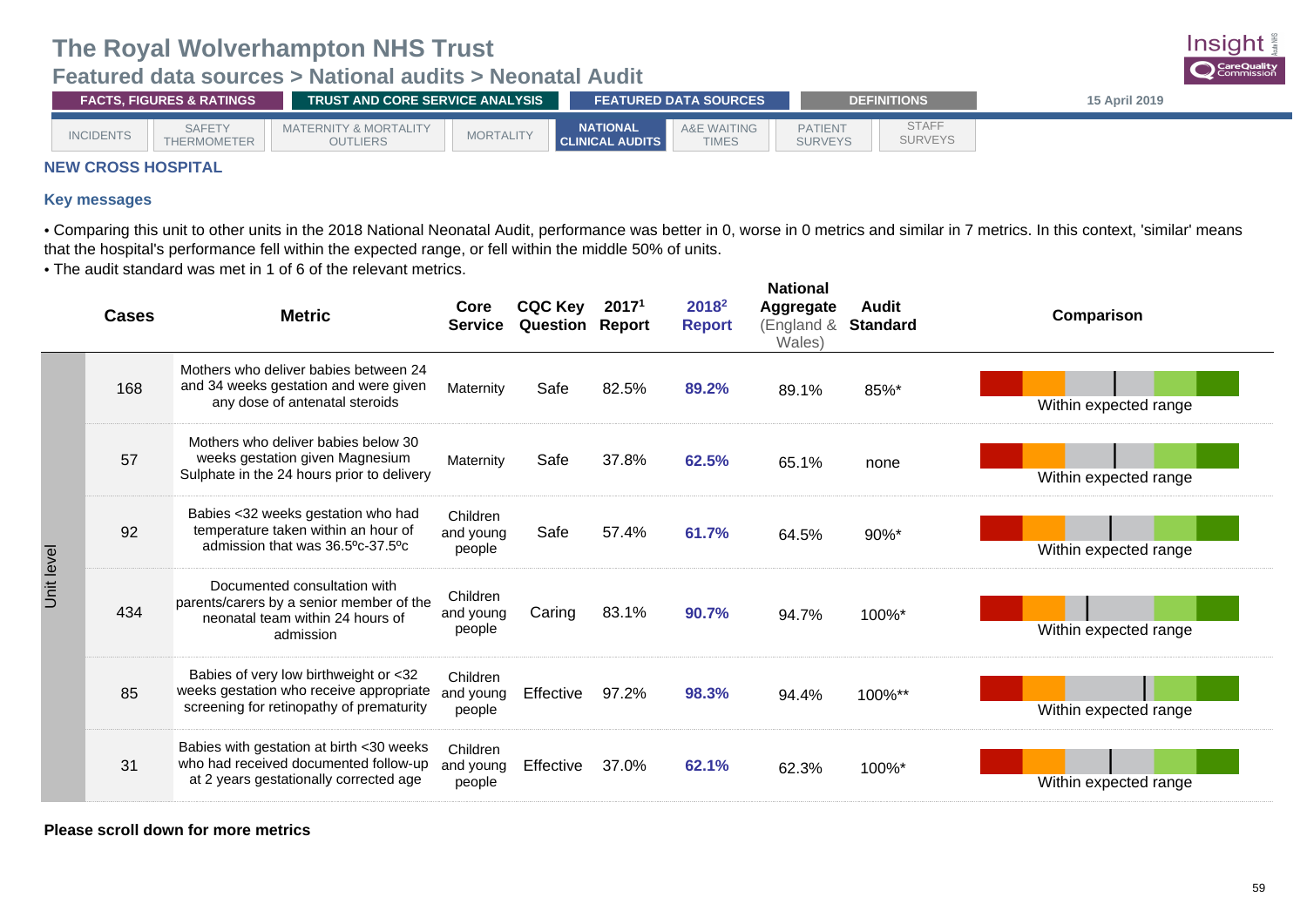**Featured data sources > National audits > Neonatal Audit**

|               |                  | <b>FACTS, FIGURES &amp; RATINGS</b>                                                                            | TRUST AND CORE SERVICE ANALYSIS |                                          |                                           | <b>FEATURED DATA SOURCES</b>       |                                                             | <b>DEFINITIONS</b>                                                              | 15 April 2019                                                                                        |
|---------------|------------------|----------------------------------------------------------------------------------------------------------------|---------------------------------|------------------------------------------|-------------------------------------------|------------------------------------|-------------------------------------------------------------|---------------------------------------------------------------------------------|------------------------------------------------------------------------------------------------------|
|               | <b>INCIDENTS</b> | <b>SAFETY</b><br><b>MATERNITY &amp; MORTALITY</b><br>THERMOMETER<br><b>OUTLIERS</b>                            | <b>MORTALITY</b>                |                                          | <b>NATIONAL</b><br><b>CLINICAL AUDITS</b> | A&E WAITING<br><b>TIMES</b>        | <b>PATIENT</b><br><b>SURVEYS</b>                            | <b>STAFF</b><br><b>SURVEYS</b>                                                  |                                                                                                      |
|               | <b>Cases</b>     | <b>Metric</b>                                                                                                  | Core<br><b>Service</b>          | <b>CQC Key</b><br><b>Question Report</b> | 2017 <sup>1</sup>                         | 2018 <sup>2</sup><br><b>Report</b> | <b>National</b><br><b>Aggregate</b><br>(England &<br>Wales) | Audit<br><b>Standard</b>                                                        | Comparison                                                                                           |
| Network level | 66               | Babies born at less than 27 weeks who<br>were born in a hospital with a Neonatal<br>Intensive Care Unit onsite | Children<br>and young<br>people | Effective                                | Not<br>Reported                           | 68.2%                              | 73.2%                                                       | 85%*                                                                            | Within expected range                                                                                |
|               |                  |                                                                                                                |                                 |                                          |                                           |                                    | Key:                                                        | Negative outlier<br>(below 99.9% CL)<br>Worse than expected<br>(below 97.5% CL) | Positive outlier (above<br>Trust<br>99.9% control limit)<br>Better than expected<br>(above 97.5% CL) |
|               |                  |                                                                                                                | $\Box$ an 16 - Dec 16           |                                          |                                           |                                    |                                                             | *Audit recommendation                                                           |                                                                                                      |

 Jan 16 - Dec 16 2 Jan 17 - Dec 17

\*Audit recommendation

\*\*Audit recommendation based on specialist guideline

Insight CareQuality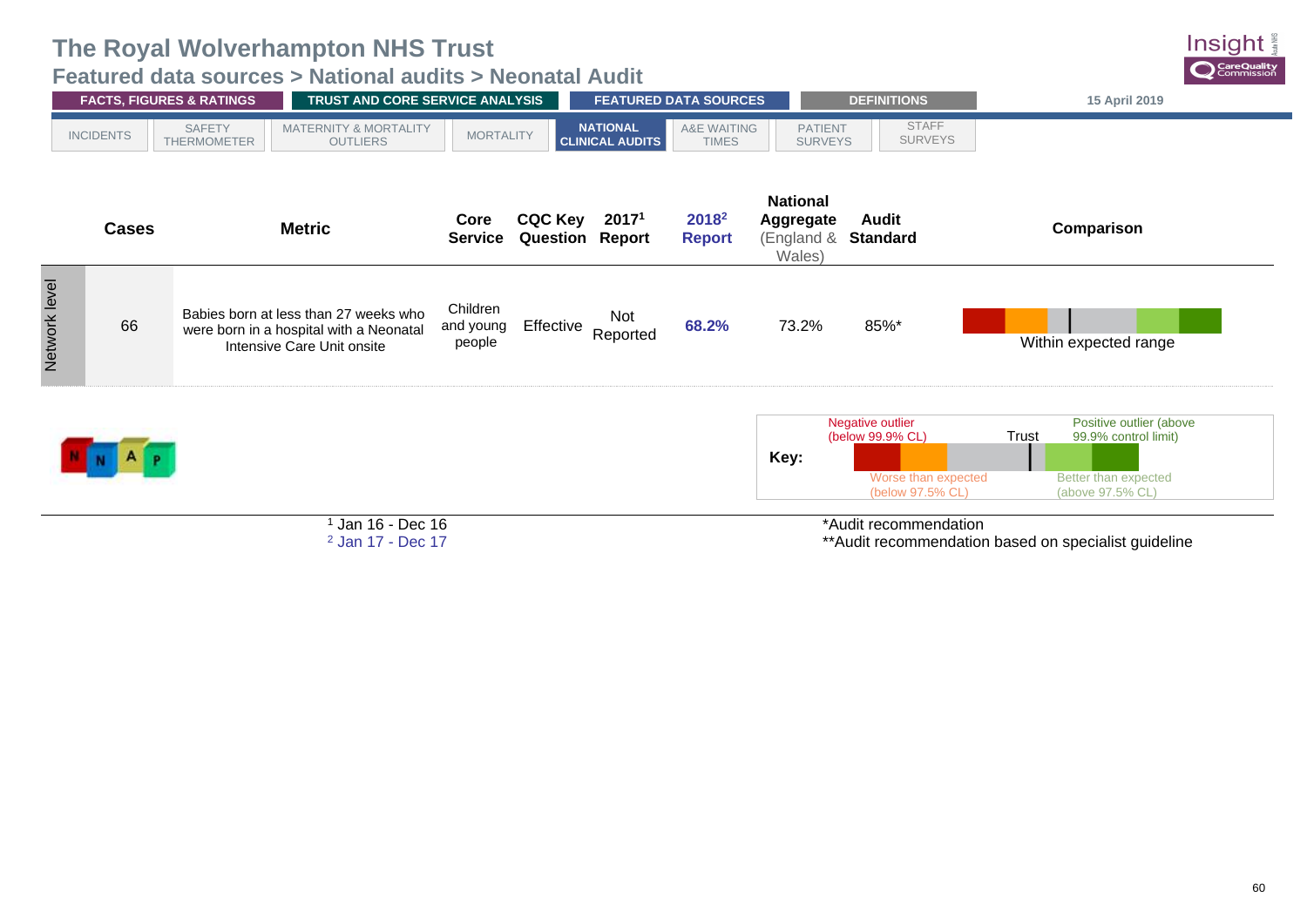<span id="page-64-0"></span>**Featured data sources > National audits > Stroke Audit**

| <b>FACTS, FIGURES &amp; RATINGS</b> |                                     |                                          | <b>TRUST AND CORE SERVICE ANALYSIS</b> |                                           |                                        |                                  | <b>DEFINITIONS</b>             | 15 April 2019 |
|-------------------------------------|-------------------------------------|------------------------------------------|----------------------------------------|-------------------------------------------|----------------------------------------|----------------------------------|--------------------------------|---------------|
| <b>INCIDENTS</b>                    | <b>SAFETY</b><br><b>THERMOMETER</b> | MATERNITY & MORTALITY<br><b>OUTLIERS</b> | <b>MORTALITY</b>                       | <b>NATIONAL</b><br><b>CLINICAL AUDITS</b> | <b>A&amp;E WAITING</b><br><b>TIMES</b> | <b>PATIENT</b><br><b>SURVEYS</b> | <b>STAFF</b><br><b>SURVEYS</b> |               |

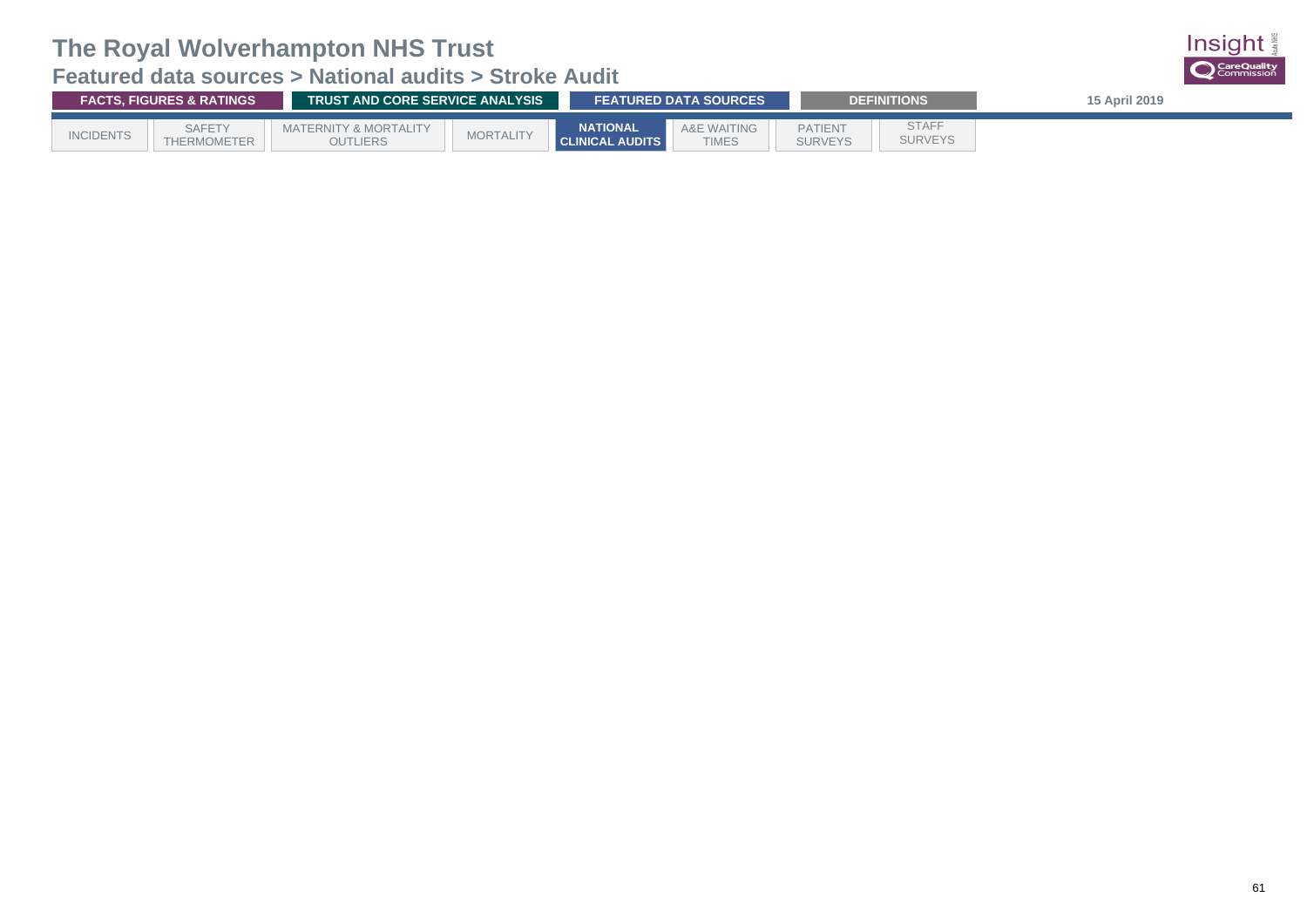**Featured data sources > National audits > National Maternity and Perinatal Audit**



| <b>FACTS, FIGURES &amp; RATINGS \</b> |                              | TRUST AND CORE SERVICE ANALYSIS                     |                  |                                           | <b>FEATURED DATA SOURCES</b>   |                                  | <b>DEFINITIONS</b>      | 15 April 2019 |  |  |  |
|---------------------------------------|------------------------------|-----------------------------------------------------|------------------|-------------------------------------------|--------------------------------|----------------------------------|-------------------------|---------------|--|--|--|
| <b>INCIDENTS</b>                      | <b>SAFETY</b><br>THERMOMETER | <b>MATERNITY &amp; MORTALITY</b><br><b>OUTLIERS</b> | <b>MORTALITY</b> | <b>NATIONAL</b><br><b>CLINICAL AUDITS</b> | <b>WAITING</b><br><b>TIMES</b> | <b>PATIENT</b><br><b>SURVEYS</b> | STAFF<br><b>SURVEYS</b> |               |  |  |  |

### **New Cross Hospital**

#### **Key messages**

Comparing this site to other sites on the 2018 National Maternity and Perinatal Audit:

• Case ascertainment met the national standard of 95%.

• The 'case-mix adjusted overall caesarean section rate for single, term babies' was higher than expected.

• For the other metrics, rates were higher in 0, lower in 0 and similar in 3 metric(s) where benchmarking has been applied. In this context, 'similar' means within expected range. For these metrics, higher rates can be interpreted as worse performance, and lower rates can be interpreted as better performance.

• For all metrics, particularly low rates may reflect poor detection/measurement.

|            | <b>Metric</b>  |                                                                                                                                                                         | <b>CQC Key</b><br>Question | 20181<br><b>Report</b> | <b>National</b><br>Aggregate | <b>National</b><br><b>Standard</b> | <b>Comparison to other sites</b>      |
|------------|----------------|-------------------------------------------------------------------------------------------------------------------------------------------------------------------------|----------------------------|------------------------|------------------------------|------------------------------------|---------------------------------------|
|            | 4,552<br>cases | Case ascertainment                                                                                                                                                      | Well-Led                   | 99.9%                  | 92.0%                        | 95%                                |                                       |
| Ante-natal | 327<br>cases   | Case-mix adjusted proportion of small-for-<br>gestational-age babies (birthweight below<br>10th centile) who are not delivered before<br>their due date                 | Effective                  | 50.4%                  | 55.3%                        | N/A                                | 38.7<br>Within expected range<br>74.9 |
|            | 454<br>cases   | Case-mix adjusted proportion of elective<br>deliveries (caesarean or induction) between<br>37 and 39 weeks with no documented<br>clinical indication for early delivery | Effective                  | 34.3%                  | 26.0%                        | N/A                                | 3.6<br>55.6<br>Within expected range  |
| Intra-pa   | 4,035<br>cases | Case-mix adjusted overall caesarean<br>section rate for single, term babies                                                                                             | Effective                  | 28.7%                  | 24.5%                        | N/A                                | 20.2<br>Higher than expected<br>32.4  |
|            |                |                                                                                                                                                                         |                            |                        |                              |                                    |                                       |

**Please scroll down for more metrics**





<sup>1</sup> Apr 15 - Mar 16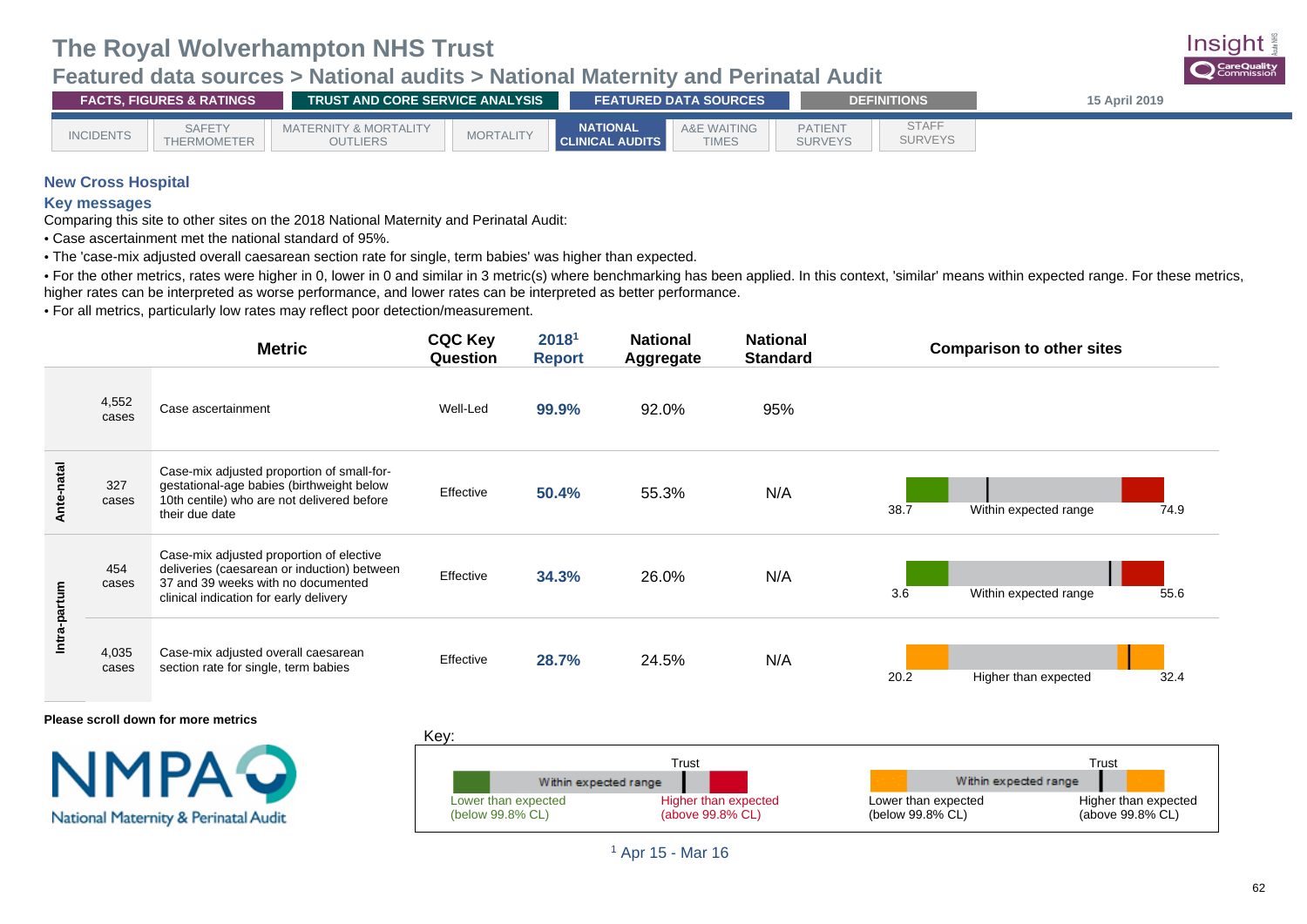## **Featured data sources > National audits > National Maternity and Perinatal Audit**



| <b>FACTS, FIGURES &amp; RATINGS</b> |                              | TRUST AND CORE SERVICE ANALYSIS                     |                  | <b>FEATURED DATA SOURCES</b>              |                                | <b>DEFINITIONS</b>               | 15 April 2019                  |  |  |  |
|-------------------------------------|------------------------------|-----------------------------------------------------|------------------|-------------------------------------------|--------------------------------|----------------------------------|--------------------------------|--|--|--|
| <b>INCIDENTS</b>                    | <b>SAFETY</b><br>THERMOMETER | <b>MATERNITY &amp; MORTALITY</b><br><b>OUTLIERS</b> | <b>MORTALITY</b> | <b>NATIONAL</b><br><b>CLINICAL AUDITS</b> | <b>WAITING</b><br><b>TIMES</b> | <b>PATIENT</b><br><b>SURVEYS</b> | <b>STAFF</b><br><b>SURVEYS</b> |  |  |  |

### **Key messages**

Comparing this site to other sites on the 2018 National Maternity and Perinatal Audit:

- The site was in the middle 50% of providers for the 'Proportion of live born babies who received breast milk for the first feed and at discharge from the maternity unit
- For all metrics, particularly low rates may reflect poor detection/measurement.

|                                                      |                | <b>Metric</b>                                                                                                      | <b>CQC Key</b><br>Question | 20181<br><b>Report</b>                            | <b>National</b><br><b>Aggregate</b> | <b>National</b><br><b>Standard</b>                  | <b>Comparison to other sites</b>    |
|------------------------------------------------------|----------------|--------------------------------------------------------------------------------------------------------------------|----------------------------|---------------------------------------------------|-------------------------------------|-----------------------------------------------------|-------------------------------------|
|                                                      | n/a            | Case-mix adjusted proportion of single, term<br>infants with a 5-minute Apgar score of less<br>than 7              | Effective                  | n/a                                               | 1.2%                                | N/A                                                 | Not applicable                      |
| Intra-Partum                                         | 2,966<br>cases | Case-mix adjusted proportion of vaginal<br>births with a 3rd/4th degree perineal tear                              | Safe                       | 4.0%                                              | 3.6%                                | N/A                                                 | 1.4<br>Within expected range<br>6.5 |
|                                                      | n/a            | Case-mix adjusted proportion of birth<br>episodes with severe PPH of greater than or<br>equal to 1500 ml           | Safe                       | n/a                                               | 2.7%                                | N/A                                                 | Not applicable                      |
|                                                      | 4,284<br>cases | Proportion of live born babies who are<br>breastfed for the first feed and at discharge<br>from the maternity unit | Effective                  | 65.9%                                             | 74.1%                               | N/A                                                 | Middle 50%<br>45.8<br>96.0          |
|                                                      |                |                                                                                                                    | Key:                       |                                                   |                                     |                                                     |                                     |
| <b>NMPAQ</b><br>National Maternity & Perinatal Audit |                | Lower than expected<br>(below 99.8% CL)                                                                            | Within expected range      | Trust<br>Higher than expected<br>(above 99.8% CL) |                                     | <b>Trust</b><br>Top 25%<br>Bottom 25%<br>Min<br>Max |                                     |

<sup>1</sup> Apr 15 - Mar 16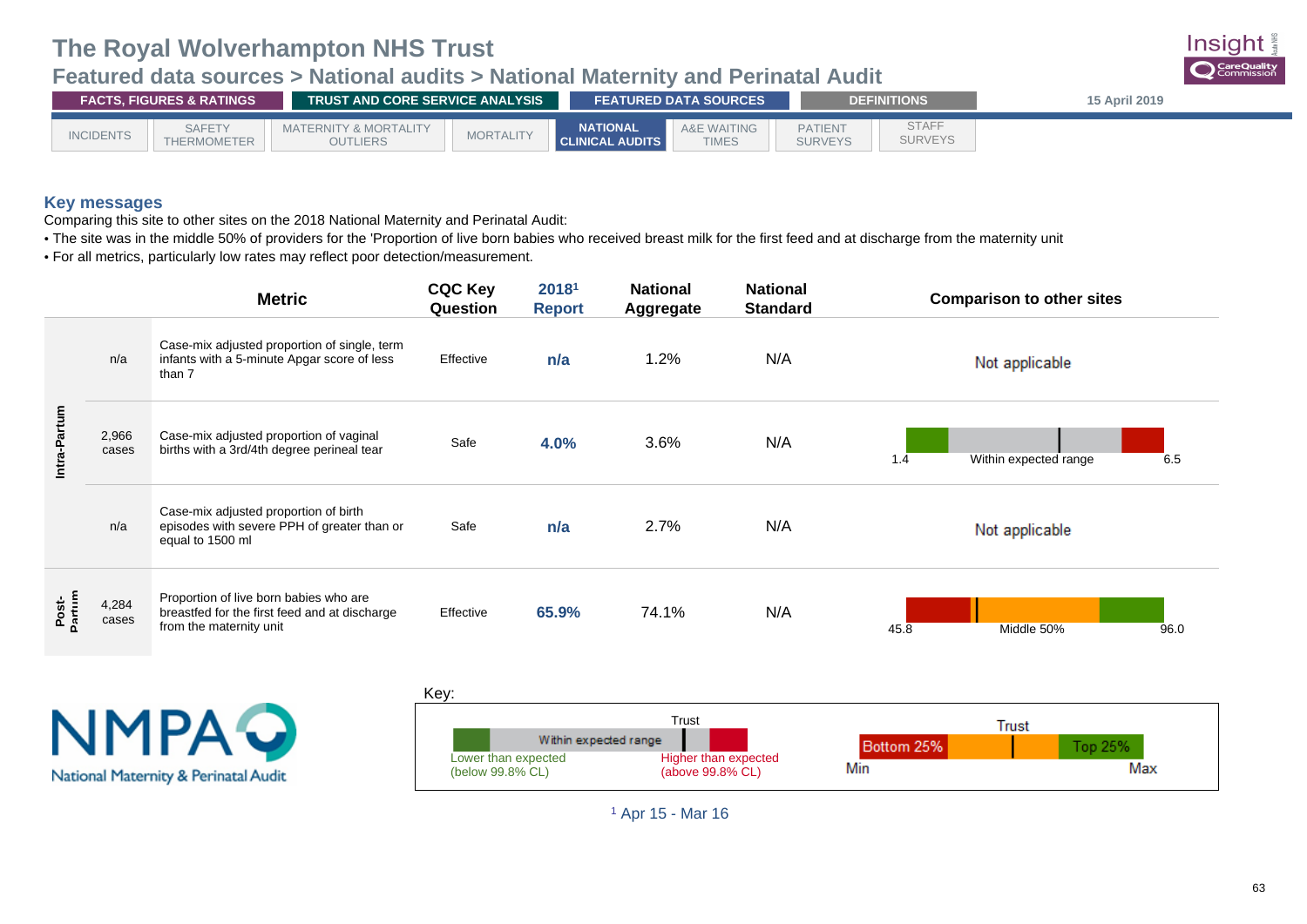### **The Royal Wolverhampton NHS Trust Featured data sources > A&E waiting times**

<span id="page-67-0"></span>

| <b>FACTS. FIGURES &amp; RATINGS</b> |                                     | <b>TRUST AND CORE SERVICE ANALYSIS</b>              |                  | <b>FEATURED DATA SOURCES</b>              |                                        | <b>DEFINITIONS</b>               | 15 April 2019                  |  |  |  |  |
|-------------------------------------|-------------------------------------|-----------------------------------------------------|------------------|-------------------------------------------|----------------------------------------|----------------------------------|--------------------------------|--|--|--|--|
| <b>INCIDENTS</b>                    | <b>SAFETY</b><br><b>THERMOMETER</b> | <b>MATERNITY &amp; MORTALITY</b><br><b>OUTLIERS</b> | <b>MORTALITY</b> | <b>NATIONAL</b><br><b>CLINICAL AUDITS</b> | <b>A&amp;E WAITING</b><br><b>TIMES</b> | <b>PATIENT</b><br><b>SURVEYS</b> | <b>STAFF</b><br><b>SURVEYS</b> |  |  |  |  |

#### **Key messages**

• 91% Patients spending less than 4 hours in A&E (all types) in 12 months.

• 85% Patients spending less than 4 hours in A&E (type 1) in 12 months.



**Insight**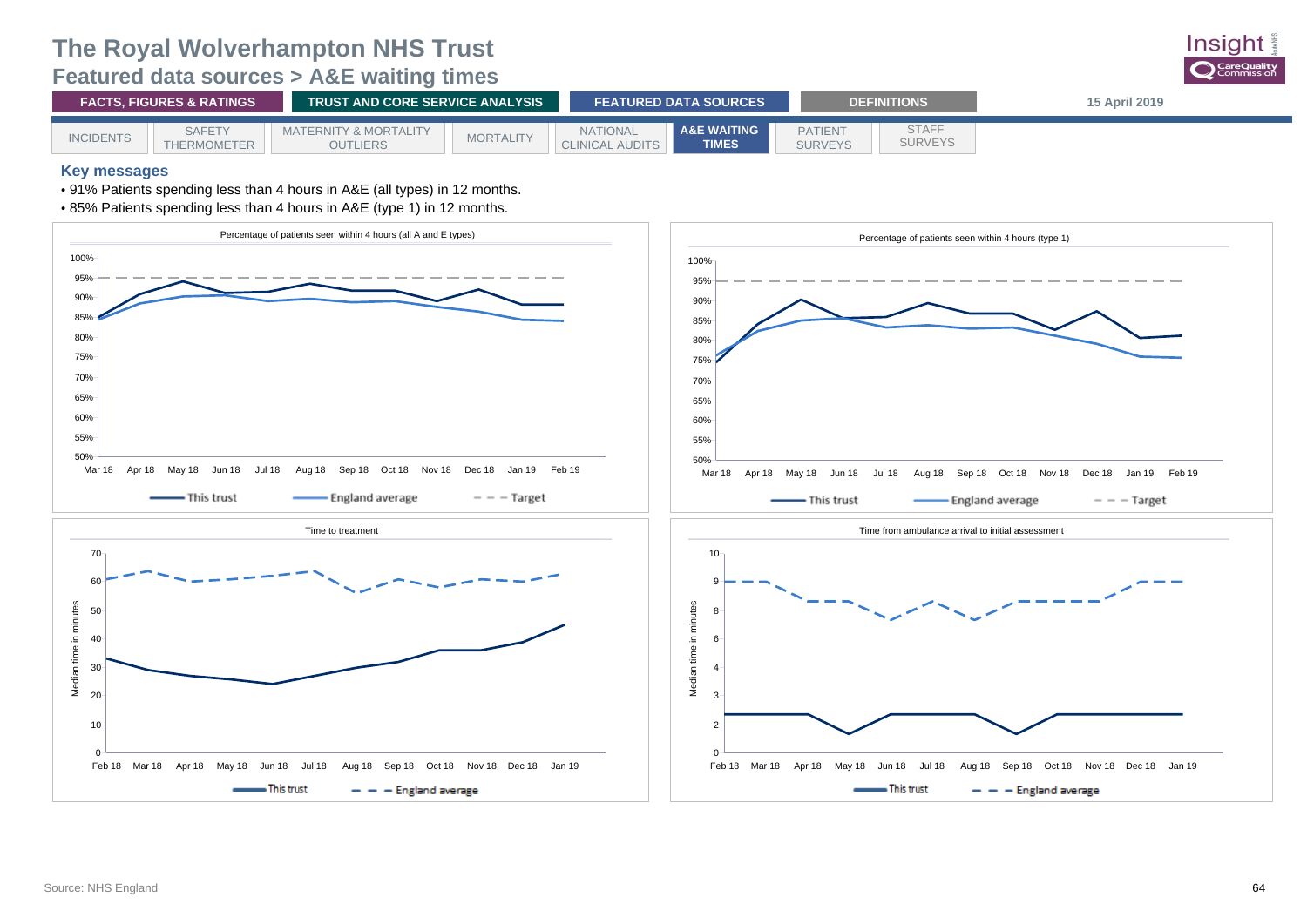<span id="page-68-0"></span>**Featured data sources > Patient surveys > Inpatient survey**



Cleanliness of room or ward

<u>nsight</u>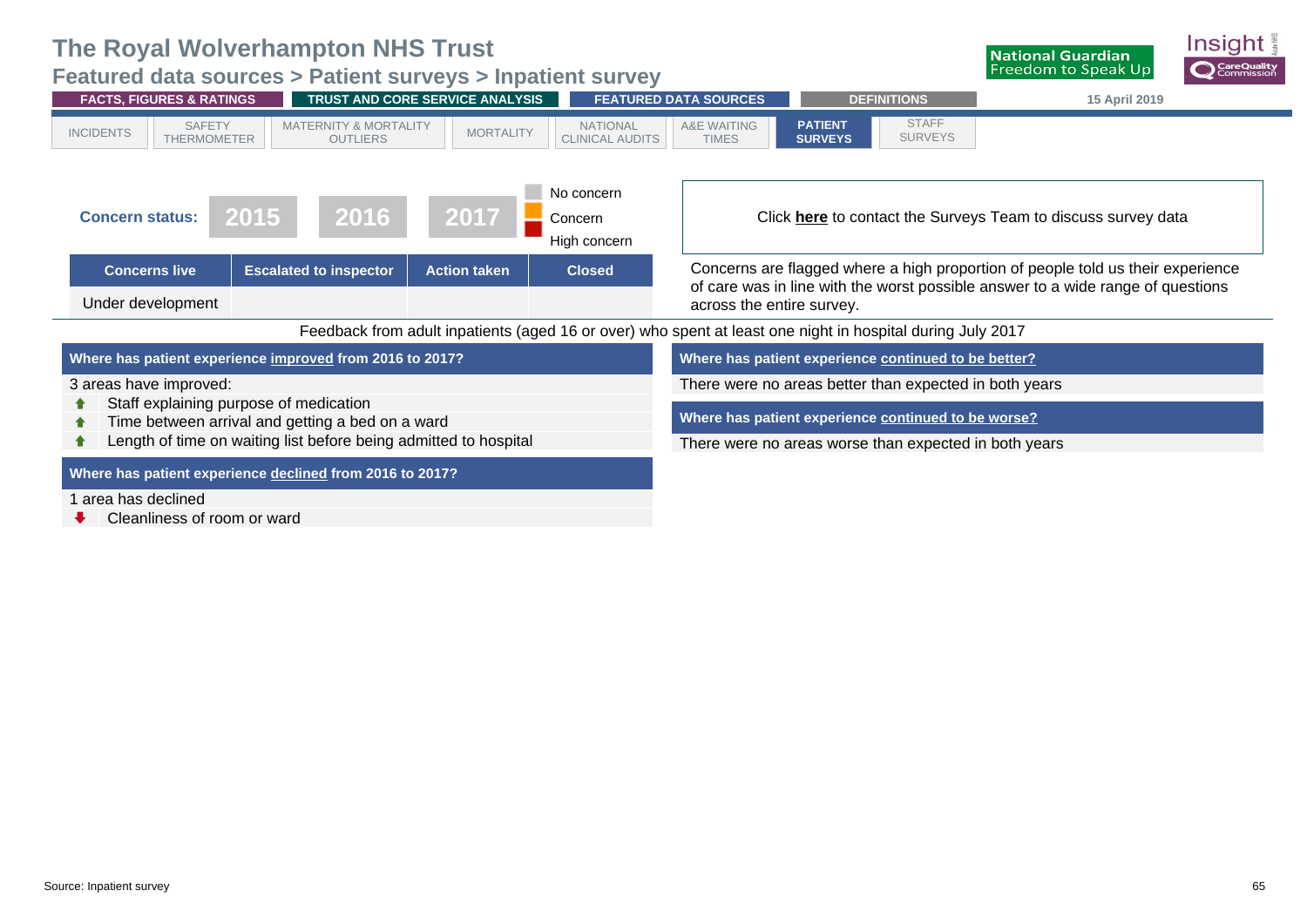### **Featured data sources > Patient surveys > Inpatient survey**

| TRUST AND CORE SERVICE ANALYSIS<br><b>FEATURED DATA SOURCES</b><br><b>FACTS, FIGURES &amp; RATINGS</b><br><b>DEFINITIONS</b>                                                                                                                                                             | 15 April 2019                              |
|------------------------------------------------------------------------------------------------------------------------------------------------------------------------------------------------------------------------------------------------------------------------------------------|--------------------------------------------|
| <b>STAFF</b><br><b>PATIENT</b><br><b>A&amp;E WAITING</b><br><b>SAFETY</b><br><b>MATERNITY &amp; MORTALITY</b><br><b>NATIONAL</b><br><b>MORTALITY</b><br><b>INCIDENTS</b><br><b>SURVEYS</b><br><b>SURVEYS</b><br><b>CLINICAL AUDITS</b><br>THERMOMETER<br><b>OUTLIERS</b><br><b>TIMES</b> |                                            |
| 10<br>8.<br>No significant change                                                                                                                                                                                                                                                        |                                            |
| As expected<br>$+ +$<br>Key:<br>2017 score is <b>significantly lower</b> than 2016 score<br>Worse<br>$+ +$                                                                                                                                                                               |                                            |
| 2017 score is significantly higher than 2016 score<br><b>Better</b><br>$\sim$ 10 $\pm$                                                                                                                                                                                                   |                                            |
| 2014 2015 2016<br>2017                                                                                                                                                                                                                                                                   | Score out of 10<br>Threshold between Trend |

|                                                                                                                                     |     | Score out of 10          |     |     | <b>IIII</b> CSIIUIU DELWEEII<br>'As expected' and |               | Trend     |          |                |    |   |       |     |
|-------------------------------------------------------------------------------------------------------------------------------------|-----|--------------------------|-----|-----|---------------------------------------------------|---------------|-----------|----------|----------------|----|---|-------|-----|
| <b>Question</b>                                                                                                                     |     |                          |     |     | <b>Worse</b>                                      | <b>Better</b> |           | $\theta$ | $\overline{2}$ | 4  | 6 | 8     | -10 |
| Q3. While you were in the A&E Department, how much information about your condition or treatment was given to you?                  | 8.3 | 8.5                      | 8.1 | 8.6 | 7.9                                               | 8.9           |           |          |                |    |   | $+ +$ |     |
| Q4. Were you given enough privacy when being examined or treated in the A&E Department?                                             | 8.7 | 8.8                      | 9.0 | 9.1 | 8.4                                               | 9.3           |           |          |                |    |   |       |     |
| Q6. How do you feel about the length of time you were on the waiting list before your admission to hospital?                        | 8.8 | 8.4                      | 7.6 | 8.4 | 7.3                                               | 9.0           | $\bullet$ |          |                |    |   |       |     |
| Q7. Was your admission date changed by the hospital?                                                                                | 9.4 | 9.4                      | 9.3 | 9.5 | 8.8                                               | 9.5           |           |          |                |    |   | $+ +$ |     |
| Q8. Had the hospital specialist been given all necessary information about your condition/illness from the person who referred you? | 9.2 | 9.4                      | 9.1 | 8.8 | 8.6                                               | 9.5           |           |          |                |    |   |       |     |
| Q9. From the time you arrived at the hospital, did you feel that you had to wait a long time to get to a bed on a ward?             | 7.4 | 7.7                      | 7.3 | 8.1 | 6.6                                               | 8.8           | $\bullet$ |          |                |    |   |       |     |
| Q11. While in hospital, did you ever share a sleeping area, for example a room or bay, with patients of the opposite sex?           |     |                          |     | 9.3 | 8.7                                               | 9.7           | <b>NA</b> |          |                |    |   |       |     |
| Q13. Did the hospital staff explain the reasons for being moved in a way you could understand?                                      |     |                          |     | 7.1 | 5.9                                               | 7.9           | <b>NA</b> |          |                |    |   |       |     |
| Q14. Were you ever bothered by noise at night from other patients?                                                                  | 6.1 | 6.1                      | 6.0 | 6.5 | 5.2                                               | 7.2           |           |          |                |    |   |       |     |
| Q15. Were you ever bothered by noise at night from hospital staff?                                                                  | 7.8 | 7.9                      | 7.9 | 8.3 | 7.5                                               | 8.7           |           |          |                |    |   |       |     |
| Q16. In your opinion, how clean was the hospital room or ward that you were in?                                                     | 8.9 | 9.2                      | 9.3 | 9.0 | 8.5                                               | 9.4           |           |          |                |    |   |       |     |
| Q17. Did you get enough help from staff to wash or keep yourself clean?                                                             |     | $\overline{\phantom{a}}$ | 8.2 | 8.1 | 7.5                                               | 8.8           |           |          |                |    |   |       |     |
| Q18. If you brought your own medication with you to hospital, were you able to take it when you needed to?                          |     |                          | 7.2 | 7.8 | 6.5                                               | 8.0           |           |          |                | ÷. |   |       |     |
| Q19. How would you rate the hospital food?                                                                                          | 5.5 | 6.0                      | 5.9 | 5.7 | 4.9                                               | 6.6           |           |          |                |    |   |       |     |
| Q20. Were you offered a choice of food?                                                                                             | 8.8 | 8.9                      | 8.9 | 8.8 | 8.1                                               | 9.4           |           |          |                |    |   |       |     |
| Q21. Did you get enough help from staff to eat your meals?                                                                          | 7.3 | 7.6                      | 7.2 | 7.6 | 6.5                                               | 8.2           |           |          |                |    |   | $+ +$ |     |
| Q22. During your time in hospital, did you get enough to drink?                                                                     |     |                          |     | 9.3 | 9.0                                               | 9.8           | <b>NA</b> |          |                |    |   | ٠     |     |
| Q23. When you had important questions to ask a doctor, did you get answers that you could understand?                               | 8.3 | 8.5                      | 8.3 | 8.2 | 7.7                                               | 8.8           |           |          |                |    |   | $+ +$ |     |
| Q24. Did you have confidence and trust in the doctors treating you?                                                                 | 8.9 | 9.1                      | 8.9 | 8.9 | 8.6                                               | 9.4           |           |          |                |    |   | $+ +$ |     |
| Q25. Did doctors talk in front of you as if you weren't there?                                                                      | 8.5 | 8.8                      | 8.4 | 8.7 | 8.2                                               | 9.1           |           |          |                |    |   |       |     |
| Q26. When you had important questions to ask a nurse, did you get answers that you could understand?                                | 8.3 | 8.5                      | 8.3 | 8.1 | 7.8                                               | 8.9           |           |          |                |    |   | $+ +$ |     |
| Q27. Did you have confidence and trust in the nurses treating you?                                                                  | 8.8 | 8.9                      | 8.8 | 8.8 | 8.5                                               | 9.3           |           |          |                |    |   |       |     |
|                                                                                                                                     |     |                          |     |     |                                                   |               |           |          |                |    |   |       |     |

Insight

CareQuality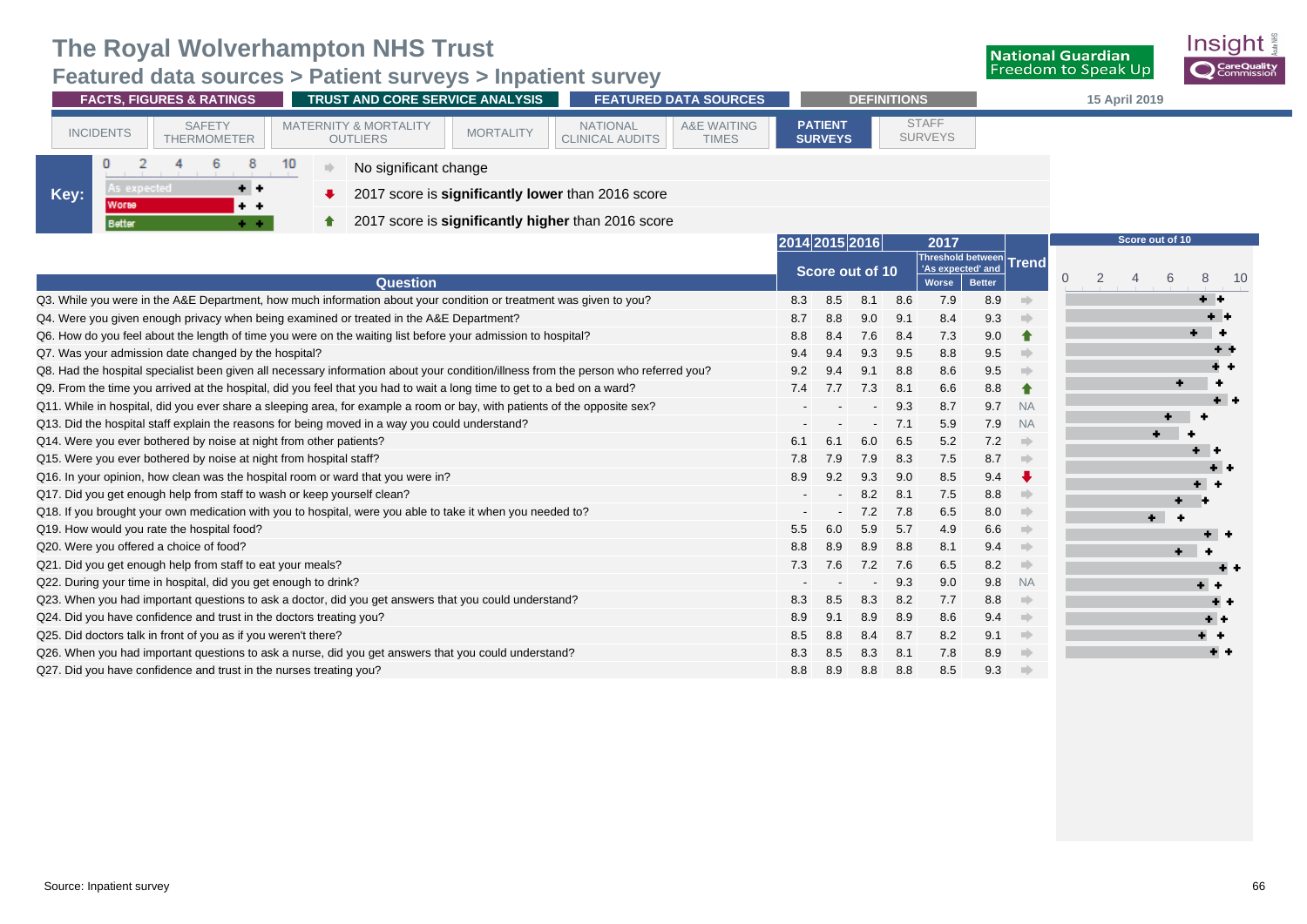**Featured data sources > Patient surveys > Inpatient survey**

| <b>FACTS, FIGURES &amp; RATINGS</b>                                                            | <b>TRUST AND CORE SERVICE ANALYSIS</b>                                  | <b>FEATURED DATA SOURCES</b>                                                        |                                  | <b>DEFINITIONS</b> |                                              |               |           | 15 April 2019                         |                 |       |
|------------------------------------------------------------------------------------------------|-------------------------------------------------------------------------|-------------------------------------------------------------------------------------|----------------------------------|--------------------|----------------------------------------------|---------------|-----------|---------------------------------------|-----------------|-------|
| <b>SAFETY</b><br><b>INCIDENTS</b><br><b>THERMOMETER</b>                                        | <b>MATERNITY &amp; MORTALITY</b><br><b>MORTALITY</b><br><b>OUTLIERS</b> | <b>A&amp;E WAITING</b><br><b>NATIONAL</b><br><b>CLINICAL AUDITS</b><br><b>TIMES</b> | <b>PATIENT</b><br><b>SURVEYS</b> |                    | <b>STAFF</b><br><b>SURVEYS</b>               |               |           |                                       |                 |       |
| 0<br>10<br>8                                                                                   | No significant change                                                   |                                                                                     |                                  |                    |                                              |               |           |                                       |                 |       |
| As expected<br>$+$ +<br>Key:<br><b>Worse</b><br>$+ +$                                          | 2017 score is significantly lower than 2016 score                       |                                                                                     |                                  |                    |                                              |               |           |                                       |                 |       |
| <b>Better</b><br>$\sim$ $-$                                                                    | 2017 score is significantly higher than 2016 score<br>↑                 |                                                                                     |                                  |                    |                                              |               |           |                                       |                 |       |
|                                                                                                |                                                                         |                                                                                     | 2014 2015 2016                   |                    | 2017                                         |               |           |                                       | Score out of 10 |       |
|                                                                                                |                                                                         |                                                                                     | Score out of 10                  |                    | Threshold between Trend<br>'As expected' and |               |           | 2<br>$\overline{0}$<br>$\overline{4}$ | 6               | 8     |
|                                                                                                | <b>Question</b>                                                         |                                                                                     |                                  |                    | Worse                                        | <b>Better</b> |           |                                       |                 |       |
| Q28. Did nurses talk in front of you as if you weren't there?                                  |                                                                         |                                                                                     | 8.7<br>8.8                       | 8.8<br>8.9         | 8.6                                          | 9.4           |           |                                       |                 | $+ +$ |
| Q29. In your opinion, were there enough nurses on duty to care for you in hospital?            |                                                                         |                                                                                     | 7.3<br>7.2                       | 7.3<br>7.4         | 6.8                                          | 8.3           |           |                                       |                 |       |
| Q30. Did you know which nurse was in charge of looking after you?                              |                                                                         |                                                                                     |                                  | 6.6<br>6.4         | 5.6                                          | 7.6           |           |                                       | ٠.              |       |
| Q31. Did you have confidence and trust in any other clinical staff treating you?               |                                                                         |                                                                                     |                                  | 8.7                | 8.3                                          | 9.1           | <b>NA</b> |                                       |                 | $+ +$ |
| Q32. In your opinion, did the members of staff caring for you work well together?              |                                                                         |                                                                                     | 9.1                              | 8.6<br>8.6         | 8.3                                          | 9.2           |           |                                       |                 | $+ +$ |
| Q33. Did a member of staff say one thing and another say something different?                  |                                                                         |                                                                                     | 8.2                              | 7.9<br>8.0         | 7.7                                          | 8.6           |           |                                       |                 | $+ +$ |
| Q34. Were you involved as much as you wanted to be in decisions about your care and treatment? |                                                                         |                                                                                     | 7.6<br>7.3                       | 7.4<br>7.0         | 6.8                                          | 8.0           |           |                                       |                 |       |
| Q35. Did you have confidence in the decisions made about your condition or treatment?          |                                                                         |                                                                                     | 8.5<br>8.5                       | 8.4<br>8.3         | 7.9                                          | 8.9           |           |                                       |                 | $+ +$ |
| Q36. How much information about your condition or treatment was given to you?                  |                                                                         |                                                                                     | 8.2<br>8.1                       | 7.9<br>9.0         | 8.5                                          | 9.2           | <b>NA</b> |                                       |                 | $+ +$ |
| Q37. Did you find someone on the hospital staff to talk to about your worries and fears?       |                                                                         |                                                                                     | 6.2<br>5.7                       | 5.3<br>5.8         | 4.8                                          | 6.5           |           |                                       |                 |       |
|                                                                                                |                                                                         |                                                                                     |                                  |                    |                                              |               |           |                                       |                 |       |

| Q36. How much information about your condition or treatment was given to you?                                                | 8.2 | 8.1  | 7.9           | 9.0 | 8.5 | 9.2 NA |      | .         |
|------------------------------------------------------------------------------------------------------------------------------|-----|------|---------------|-----|-----|--------|------|-----------|
| Q37. Did you find someone on the hospital staff to talk to about your worries and fears?                                     | 6.2 | 5.7  | 5.8           | 5.3 | 4.8 | 6.5    | - 10 |           |
| Q38. Do you feel you got enough emotional support from hospital staff during your stay?                                      | 7.5 | 7.5  | 6.8           | 7.2 | 6.5 | 7.9    |      | $+$ $-$   |
| Q39. Were you given enough privacy when discussing your condition or treatment?                                              | 8.4 | 8.6  | 8.5           | 8.4 | 8.1 | 9.0    | - 10 | * *<br>** |
| Q40. Were you given enough privacy when being examined or treated?                                                           | 9.5 | 9.5  | $9.5^{\circ}$ | 9.5 | 9.3 | 9.7    | - 10 | $+ +$     |
| Q42. Do you think the hospital staff did everything they could to help control your pain?                                    | 8.0 | -8.1 | 7.9           | 8.4 | 7.8 | 8.8    |      |           |
| Q43. If you needed attention, were you able to get a member of staff to help you within a reasonable time?                   |     |      |               | 7.7 | 7.2 | 8.6 NA |      | $+ +$     |
| Q45. Beforehand, did a member of staff answer your questions about the operation or procedure in a way you could understand? | 8.6 | 8.9  | 8.7           | 9.0 | 8.6 | 9.3    |      | $+ +$     |
| Q46. Beforehand, were you told how you could expect to feel after you had the operation or procedure?                        | 7.5 | 7.5  | 7.4           | 7.8 | 7.1 | 8.1    | - 10 | $+ -$     |
| Q47. Afterwards, did a member of staff explain how the operation or procedure had gone?                                      | 8.2 | 8.1  | 8.1           | 8.4 | 7.6 | 8.5    | - 10 | $+$ $+$   |
| Q48. Did you feel you were involved in decisions about your discharge from hospital?                                         | 6.6 | 7.2  | 6.9           | 6.8 | 6.3 | 7.6    | - 10 |           |
| Q49. Were you given enough notice about when you were going to be discharged?                                                | 7.2 | 7.2  | 7.4           | 7.1 | 6.6 | 7.9    | - 10 |           |
| Q51. Discharge delayed due to wait for medicines/to see doctor/for ambulance                                                 | 5.6 | -6.0 | 5.9           | 6.0 | 5.5 | 7.2    |      |           |
| Q52. How long was the delay?                                                                                                 | 7.0 | 7.3  | 7.3           | 7.2 | 6.8 | 8.3    |      |           |

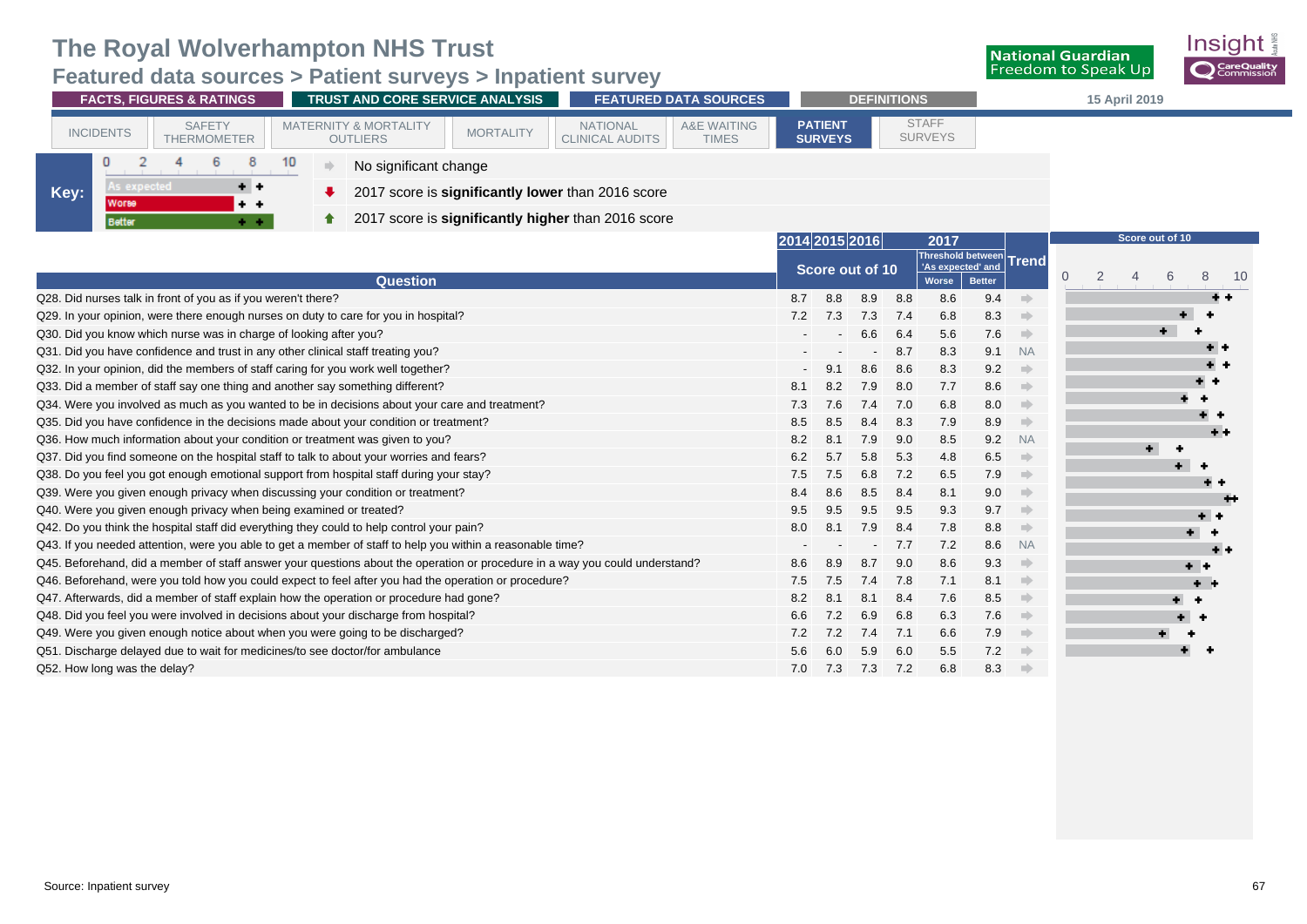**Featured data sources > Patient surveys > Inpatient survey**

| TRUST AND CORE SERVICE ANALYSIS<br><b>FACTS, FIGURES &amp; RATINGS</b>           |                                                                                                                                       | <b>FEATURED DATA SOURCES</b>                                                        | <b>DEFINITIONS</b>                |                          |     |                                                                                |     |                                 | 15 April 2019                    |                 |         |         |  |
|----------------------------------------------------------------------------------|---------------------------------------------------------------------------------------------------------------------------------------|-------------------------------------------------------------------------------------|-----------------------------------|--------------------------|-----|--------------------------------------------------------------------------------|-----|---------------------------------|----------------------------------|-----------------|---------|---------|--|
| <b>SAFETY</b><br><b>INCIDENTS</b><br><b>THERMOMETER</b>                          | <b>MATERNITY &amp; MORTALITY</b><br><b>MORTALITY</b><br><b>OUTLIERS</b>                                                               | <b>NATIONAL</b><br><b>A&amp;E WAITING</b><br><b>CLINICAL AUDITS</b><br><b>TIMES</b> | <b>PATIENT</b><br><b>SURVEYS</b>  |                          |     | <b>STAFF</b><br><b>SURVEYS</b>                                                 |     |                                 |                                  |                 |         |         |  |
| As expected<br>$+ +$<br>Key:<br><b>Worse</b><br>$+ +$<br><b>Better</b><br>$+ +$  | No significant change<br>2017 score is significantly lower than 2016 score<br>2017 score is significantly higher than 2016 score<br>♠ |                                                                                     |                                   |                          |     |                                                                                |     |                                 |                                  |                 |         |         |  |
|                                                                                  | <b>Question</b>                                                                                                                       |                                                                                     | 2014 2015 2016<br>Score out of 10 |                          |     | 2017<br>Threshold between Trend<br>'As expected' and<br><b>Better</b><br>Worse |     |                                 | $\overline{2}$<br>$\overline{0}$ | Score out of 10 | 6       | 8<br>10 |  |
|                                                                                  | Q54. Did you get enough support from health or social care professionals to help you recover and manage your condition?               |                                                                                     | 6.7                               | 6.5                      | 6.5 | 6.1                                                                            | 7.4 | nde e                           |                                  |                 | ÷       |         |  |
| Q55. When you left hospital, did you know what would happen next with your care? |                                                                                                                                       |                                                                                     |                                   | 6.8                      | 6.8 | 6.4                                                                            | 7.4 | ⇒                               |                                  |                 |         |         |  |
|                                                                                  | Q56. Were you given any written or printed information about what you should or should not do after leaving hospital?                 |                                                                                     | 7.1<br>7.4                        | 6.3                      | 6.9 | 5.7                                                                            | 7.3 | <b>NA</b>                       |                                  |                 |         |         |  |
|                                                                                  | Q57. Did a member of staff explain the purpose of the medicines you were to take at home in a way you could understand?               |                                                                                     | 8.2<br>8.0                        | 7.8                      | 8.3 | 7.8                                                                            | 8.8 |                                 |                                  |                 |         | $+ +$   |  |
|                                                                                  | Q58. Did a member of staff tell you about medication side effects to watch for when you went home?                                    |                                                                                     | 4.7<br>4.8                        | 4.2                      | 4.8 | 4.0                                                                            | 5.7 | $\Longrightarrow$               |                                  | $+$ $+$         |         |         |  |
| Q59. Were you told how to take your medication in a way you could understand?    |                                                                                                                                       |                                                                                     | 8.3<br>8.0                        | 7.8                      | 8.3 | 7.8                                                                            | 8.9 | ⇒                               |                                  |                 |         | . .     |  |
| Q60. Were you given clear written or printed information about your medicines?   |                                                                                                                                       |                                                                                     | 8.5<br>8.3                        | 7.9                      | 8.0 | 7.4                                                                            | 8.6 | $\Rightarrow$                   |                                  |                 | ٠       |         |  |
|                                                                                  | Q61. Did a member of staff tell you about any danger signals you should watch for after you went home?                                |                                                                                     | 5.9<br>5.4                        | 4.9                      | 5.6 | 4.6                                                                            | 6.3 | $\Rightarrow$                   |                                  | ۰.              |         |         |  |
|                                                                                  | Q62. Did hospital staff take your family or home situation into account when planning your discharge?                                 |                                                                                     | 7.4<br>7.0                        | 7.1                      | 7.3 | 6.5                                                                            | 7.9 | $\qquad \qquad \Longrightarrow$ |                                  |                 |         |         |  |
|                                                                                  | Q63. Did the doctors or nurses give your family, friends or carers all the information they needed to help care for you?              |                                                                                     |                                   |                          | 6.2 | 5.7                                                                            | 7.0 | <b>NA</b>                       |                                  |                 | $+$ $+$ |         |  |
|                                                                                  | Q64. Did hospital staff tell you who to contact if you were worried about your condition or treatment after you left hospital?        |                                                                                     | 8.1<br>7.8                        | 7.6                      | 8.1 | 7.0                                                                            | 8.6 | $\Rightarrow$                   |                                  |                 |         |         |  |
|                                                                                  | Q65. Did hospital staff discuss with you whether additional equipment or adaptations were needed in your home?                        |                                                                                     | 8.1<br>8.5                        | 7.8                      | 8.0 | 7.4                                                                            | 9.0 | $\Rightarrow$                   |                                  |                 |         |         |  |
|                                                                                  | Q66. Did hospital staff discuss with you whether you may need any further health or social care services after leaving hospital?      |                                                                                     | 8.7<br>8.5                        | 8.0                      | 8.1 | 7.7                                                                            | 8.8 | $\Rightarrow$                   |                                  |                 |         |         |  |
|                                                                                  | Q67. Overall, did you feel you were treated with respect and dignity while you were in the hospital?                                  |                                                                                     | 9.0<br>9.0                        | 9.1                      | 9.0 | 8.7                                                                            | 9.5 | $\Longrightarrow$               |                                  |                 |         | $+ +$   |  |
| Q68. Overall experience                                                          |                                                                                                                                       |                                                                                     | 8.2<br>8.0                        | 8.1                      | 8.3 | 7.8                                                                            | 8.6 |                                 |                                  |                 |         |         |  |
|                                                                                  | Q69. During your hospital stay, were you ever asked to give your views on the quality of your care?                                   |                                                                                     | 1.7<br>1.3                        | 1.2                      | 1.2 | 1.2                                                                            | 2.7 | n)                              |                                  |                 |         |         |  |
|                                                                                  | Q70. Did you see, or were you given, any information explaining how to complain to the hospital about the care you received?          |                                                                                     | 2.3<br>1.9                        | 2.1                      | 2.0 | 1.8                                                                            | 3.4 |                                 |                                  |                 |         | $+ +$   |  |
| Q71. Did you feel well looked after by the non-clinical hospital staff?          |                                                                                                                                       |                                                                                     |                                   | $\overline{\phantom{0}}$ | 9.1 | 8.8                                                                            | 9.6 | <b>NA</b>                       |                                  |                 |         |         |  |

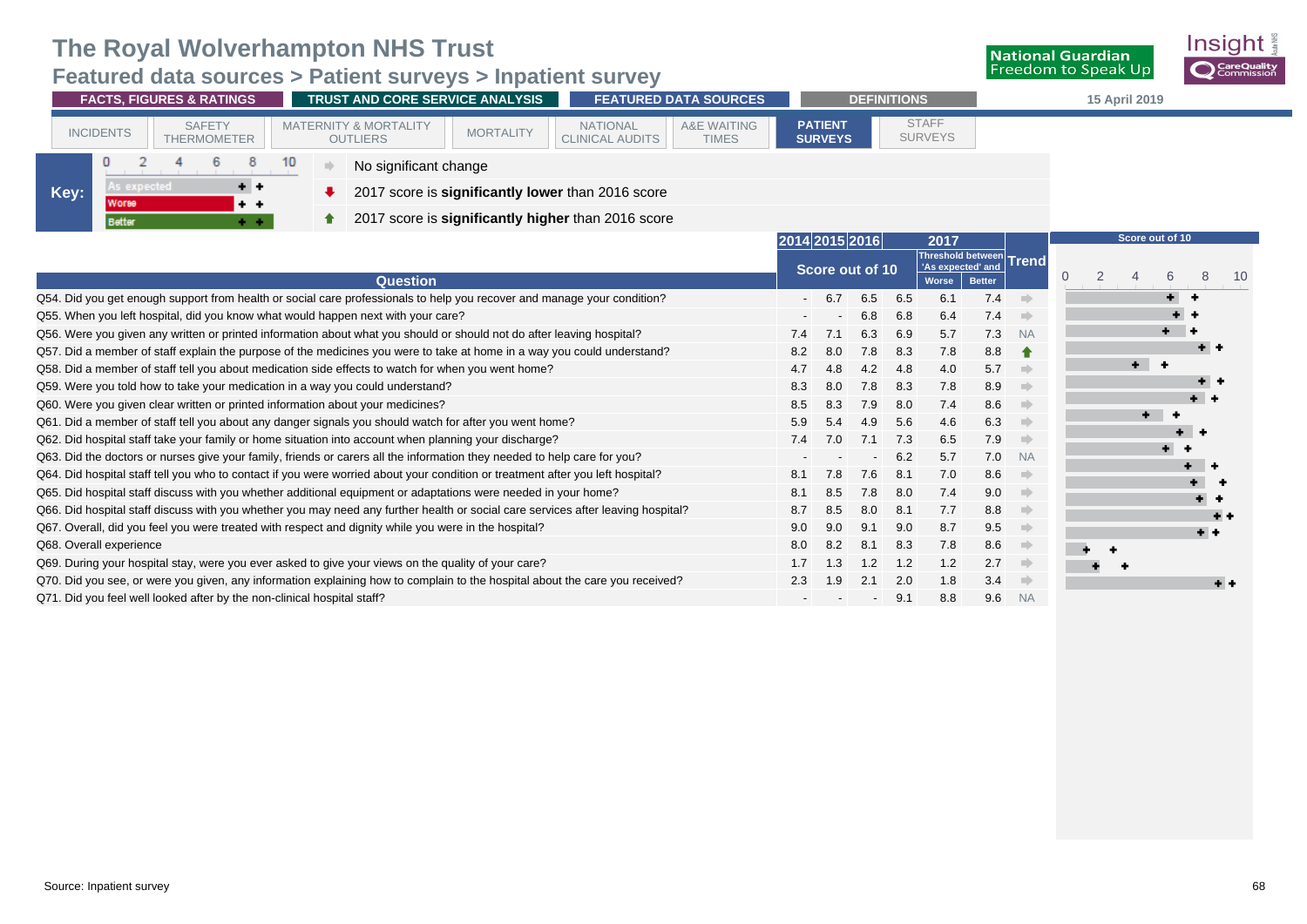### **Featured data sources > Patient surveys > Inpatient survey**

|                  | <b>FACTS. FIGURES &amp; RATINGS</b> |                                                     | TRUST AND CORE SERVICE ANALYSIS |                                           |                                        |                                  | <b>DEFINITIONS</b>             | <b>15 April 2019</b> |  |
|------------------|-------------------------------------|-----------------------------------------------------|---------------------------------|-------------------------------------------|----------------------------------------|----------------------------------|--------------------------------|----------------------|--|
| <b>INCIDENTS</b> | <b>SAFETY</b><br>THERMOMETER        | <b>MATERNITY &amp; MORTALITY</b><br><b>OUTLIERS</b> | <b>MORTALITY</b>                | <b>NATIONAL</b><br><b>CLINICAL AUDITS</b> | <b>A&amp;E WAITING</b><br><b>TIMES</b> | <b>PATIENT</b><br><b>SURVEYS</b> | <b>STAFF</b><br><b>SURVEYS</b> |                      |  |

#### **Site level results - key messages**

- A high proportion of results were better than expected for Cannock Chase Hospital
- The majority of results for New Cross Hospital were as expected

|                                          | Number of questions:                         |    |    |  |  |  |  |  |  |
|------------------------------------------|----------------------------------------------|----|----|--|--|--|--|--|--|
|                                          | <b>Worse</b><br>As expected<br><b>Better</b> |    |    |  |  |  |  |  |  |
| <b>Cannock Chase Hospital</b>            | 0                                            | 34 | 10 |  |  |  |  |  |  |
| <b>New Cross Hospital</b>                |                                              | 61 |    |  |  |  |  |  |  |
| <b>West Park Rehabilitation Hospital</b> | O                                            |    |    |  |  |  |  |  |  |

**National Guardian Freedom to Speak Up** 

#### Full site level results are available [here.](http://nhssurveys.org/surveys/1224)

#### **Cannock Chase Hospital**

#### **10 questions were better than expected:**

- Confidence and trust in doctors
- Confidence and trust in other clinical staff
- Staff work well together
- Enough privacy when being examined
- Being offered a choice of food
- Getting enough to drink
- Got enough help from staff to wash & clean self
- Staff answering questions before operation/procedure
- Written instructions provided for after leaving hospital
- Family/friends/carers given information to continue care

#### **There were no questions worse than expected**

#### **West Park Rehabilitation Hospital**

**There were no questions better than expected There were no questions worse than expected**

#### **New Cross Hospital**

**There were no questions better than expected 1 questions were worse than expected:** Asked to give views on quality of care

Insiaht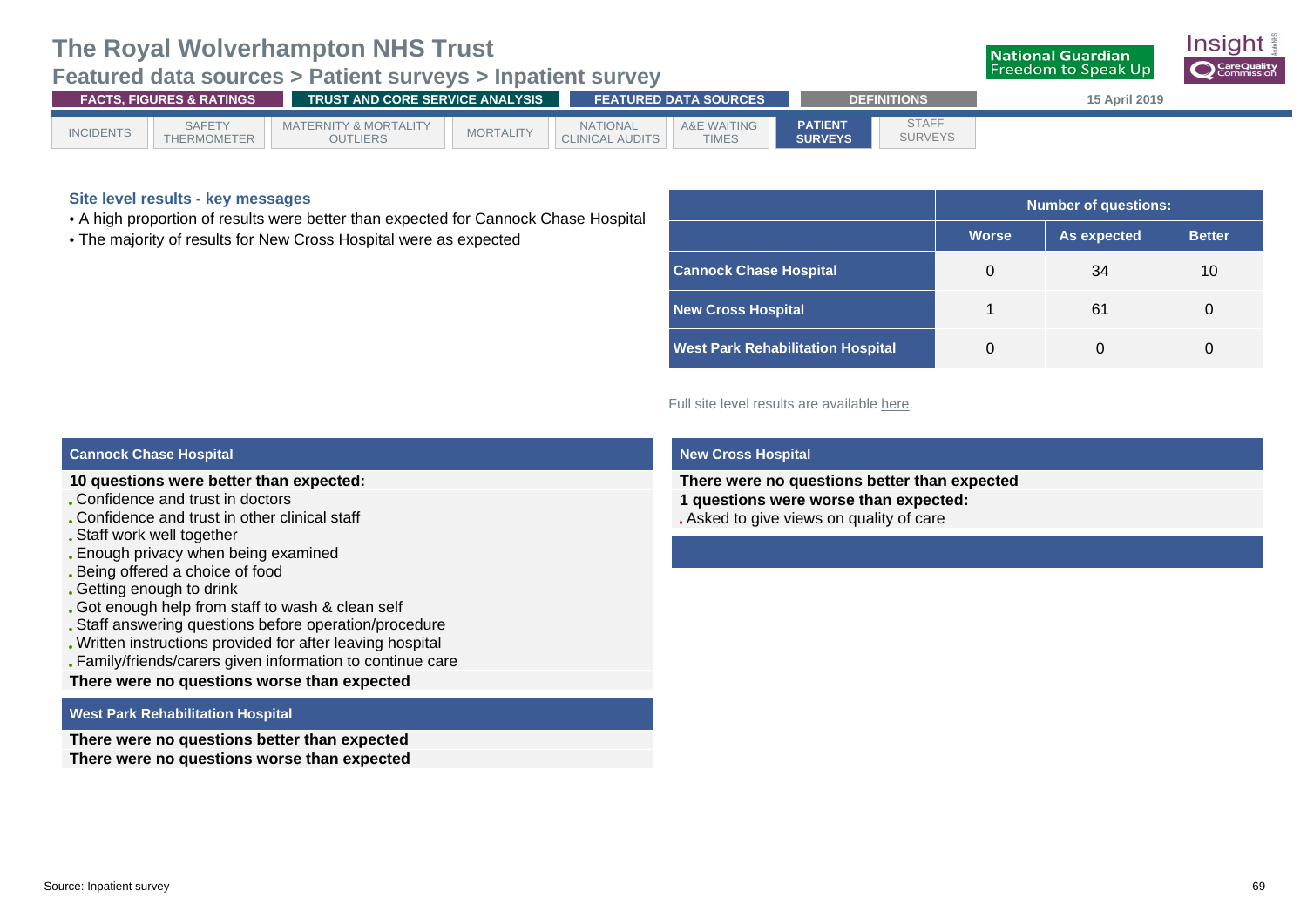

<span id="page-73-0"></span>**Featured data sources > Staff surveys > NHS Staff Survey**

| <b>FACTS, FIGURES &amp; RATINGS</b> |                              | LTRUST AND CORE SERVICE ANALYSIS I                  | <b>FEATURED DATA SOURCES</b> |                                           | <b>DEFINITIONS</b>                     |                                  | 15 April 2019                  |  |
|-------------------------------------|------------------------------|-----------------------------------------------------|------------------------------|-------------------------------------------|----------------------------------------|----------------------------------|--------------------------------|--|
| <b>INCIDENTS</b>                    | <b>SAFETY</b><br>THERMOMETER | <b>MATERNITY &amp; MORTALITY</b><br><b>OUTLIERS</b> | <b>MORTALITY</b>             | <b>NATIONAL</b><br><b>CLINICAL AUDITS</b> | <b>A&amp;E WAITING</b><br><b>TIMES</b> | <b>PATIENT</b><br><b>SURVEYS</b> | <b>STAFF</b><br><b>SURVEYS</b> |  |

**Key messages** 

Comparing 2017 results for The Royal Wolverhampton NHS Trust to all acute trusts:

- Engagement score was 'about the same'
- Recommendation rates were 'higher'



#### • Bullying and harassment was 'about the same'











.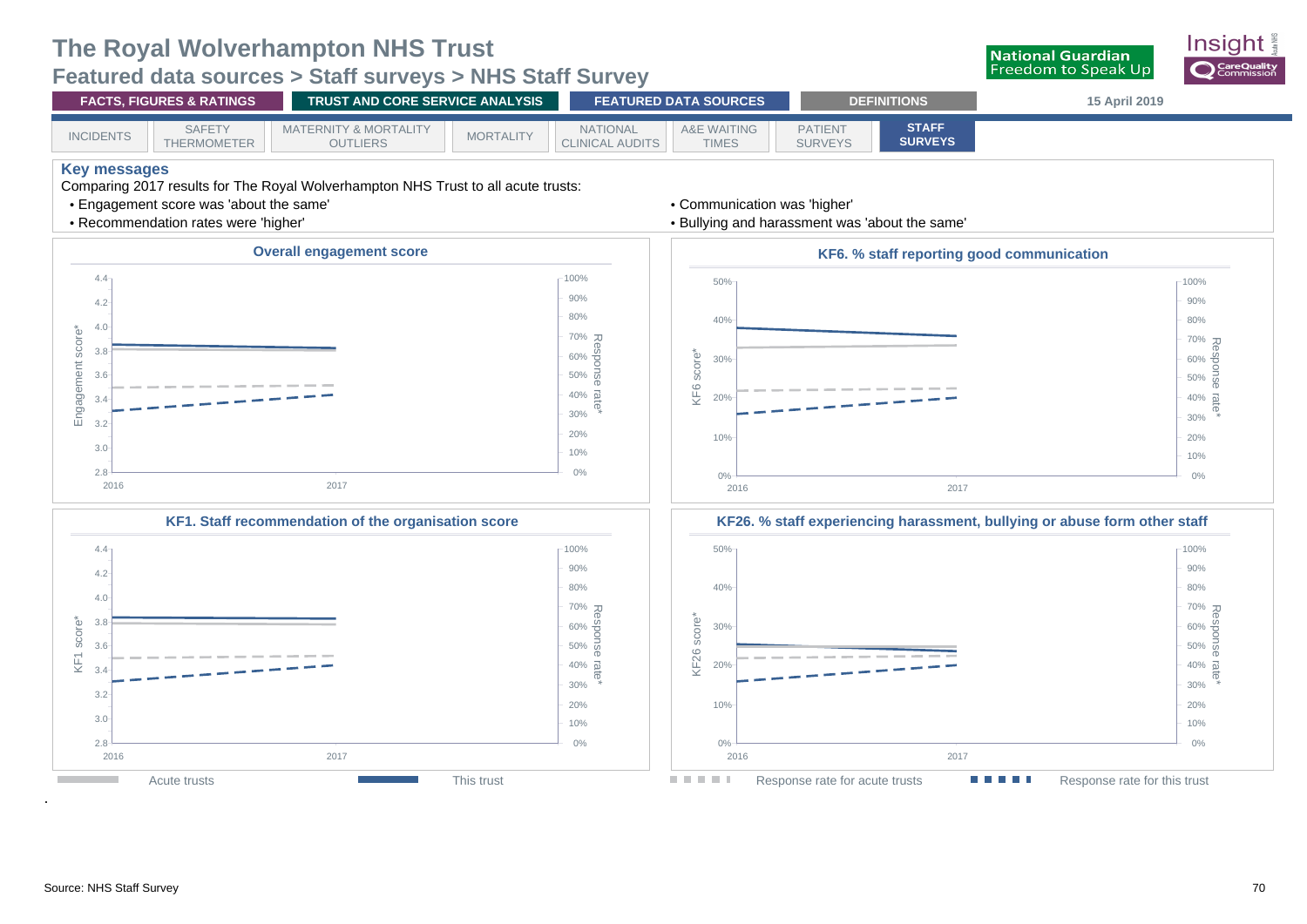### **Featured data sources > Staff surveys > Staff Friends and Family Test**



| <b>FACTS. FIGURES &amp; RATINGS</b> |                              | <b>TRUST AND CORE SERVICE ANALYSIS</b>              |                  | <b>FEATURED DATA SOURCES</b>              |                                        | <b>DEFINITIONS</b>               | 15 April 2019                  |  |
|-------------------------------------|------------------------------|-----------------------------------------------------|------------------|-------------------------------------------|----------------------------------------|----------------------------------|--------------------------------|--|
| <b>INCIDENTS</b>                    | <b>SAFETY</b><br>THERMOMETER | <b>MATERNITY &amp; MORTALITY</b><br><b>OUTLIERS</b> | <b>MORTALITY</b> | <b>NATIONAL</b><br><b>CLINICAL AUDITS</b> | <b>A&amp;E WAITING</b><br><b>TIMES</b> | <b>PATIENT</b><br><b>SURVEYS</b> | <b>STAFF</b><br><b>SURVEYS</b> |  |

#### **Key messages**

• The percentage of staff that would recommend this trust as a place to work in Q2 18/19 increased when compared to the same time last year.



• The percentage of staff that would recommend this trust as a place to receive care in Q2 18/19 increased when compared to the same time last year.



Please note: Data is not collected during Q3 each year because the Staff Survey is conducted during this time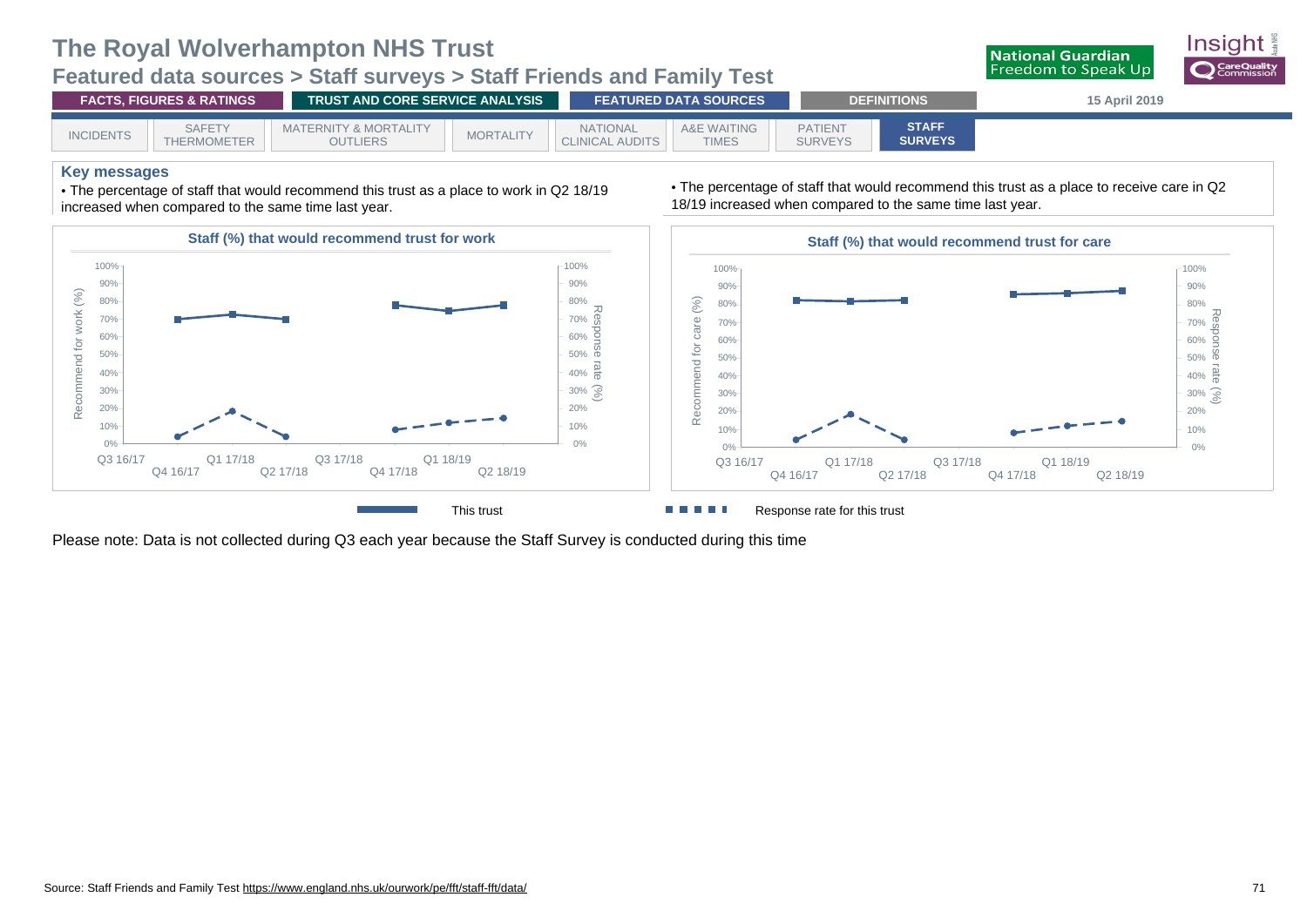### **Featured data sources > Staff surveys > Workforce race equality standard**



#### **Key messages**

• In the latest survey the responses from BME staff and white staff were significantly different for KF26, KF21, Q17b

• The total response rate was lower than both the England average and the minimum recommended response rate of 50%

| <b>NHS Staff Survey Indicator</b>                                                                   |              | <b>Proportion of respondents</b><br>answering "Yes" |                    | % difference between<br><b>BME and white staff</b> |         |  |
|-----------------------------------------------------------------------------------------------------|--------------|-----------------------------------------------------|--------------------|----------------------------------------------------|---------|--|
|                                                                                                     |              | <b>BME</b> staff                                    | <b>White staff</b> |                                                    |         |  |
| KF25. Percentage of staff experiencing<br>harassment, bullying or abuse from patients,              | <b>Trust</b> | 27.0%                                               | 25.9%              |                                                    | $-1.1%$ |  |
| relatives or the public in the last 12 months                                                       | England      | 27.7%                                               | 26.7%              |                                                    | $-1.0%$ |  |
| KF26. Percentage of staff experiencing<br>harassment, bullying or abuse from staff the last         | <b>Trust</b> | 27.9%                                               | 22.0%              |                                                    | $-6.0%$ |  |
| 12 months                                                                                           | England      | 28.6%                                               | 24.2%              |                                                    | $-4.4%$ |  |
| KF21. Percentage of staff believing that the trust Trust<br>provides equal opportunities for career |              | 76.1%                                               | 88.6%              |                                                    | 12.4%   |  |
| progression or promotion                                                                            | England      | 71.6%                                               | 87.1%              |                                                    | 15.5%   |  |
| Q17b. In the last 12 months have you personally Trust<br>experienced discrimination at work from a  |              | 12.8%                                               | 6.6%               |                                                    | $-6.2%$ |  |
| manager / team leader or other colleagues?                                                          | England      | 15.5%                                               | 6.6%               |                                                    | $-8.9%$ |  |

### **Key for % difference between BME and white staff** Statistically significant Not statistically significant Statistical analysis of results was not undertaken. Trusts were only included in our analysis if at least 50 BME and 50 White staff responded, or the trust carried out a census.

**National Guardian Freedom to Speak Up** 

|                                                           |              | <b>Previous</b> | <b>Latest</b> |                                                   |              | <b>BME</b> |            | <b>White</b> |            | <b>Total</b> |
|-----------------------------------------------------------|--------------|-----------------|---------------|---------------------------------------------------|--------------|------------|------------|--------------|------------|--------------|
| <b>Sampling method</b>                                    | <b>Trust</b> | <b>Basic</b>    | <b>Census</b> | Average number of                                 | <b>Trust</b> | 569        | $(19.6\%)$ | 2,325        | $(80.4\%)$ | 2,893        |
| Total number of recipients<br>*(ineligible staff removed) | <b>Trust</b> | 1,250           | 8,160         | respondents across the 4<br><b>WRES questions</b> | England      | 50,805     | $(17.1\%)$ | 246,456      | (82.9%)    | 297,261      |
| <b>Response rate from total</b>                           | <b>Trust</b> | 31.7%           | 40.1%         |                                                   |              |            |            |              |            |              |
| recipients                                                | England      | 42.7%           | 43.7%         |                                                   |              |            |            |              |            |              |

Trusts are encouraged to perform a census rather than a basic or extended sample in order to understand experiences for different staff groups. We encourage the trust to get more respondents to really understand issues affecting staff. It would also be helpful for inspection staff to follow up on what the trust is doing to understand the potential underlying causes and improve the experience for staff.

Insiaht